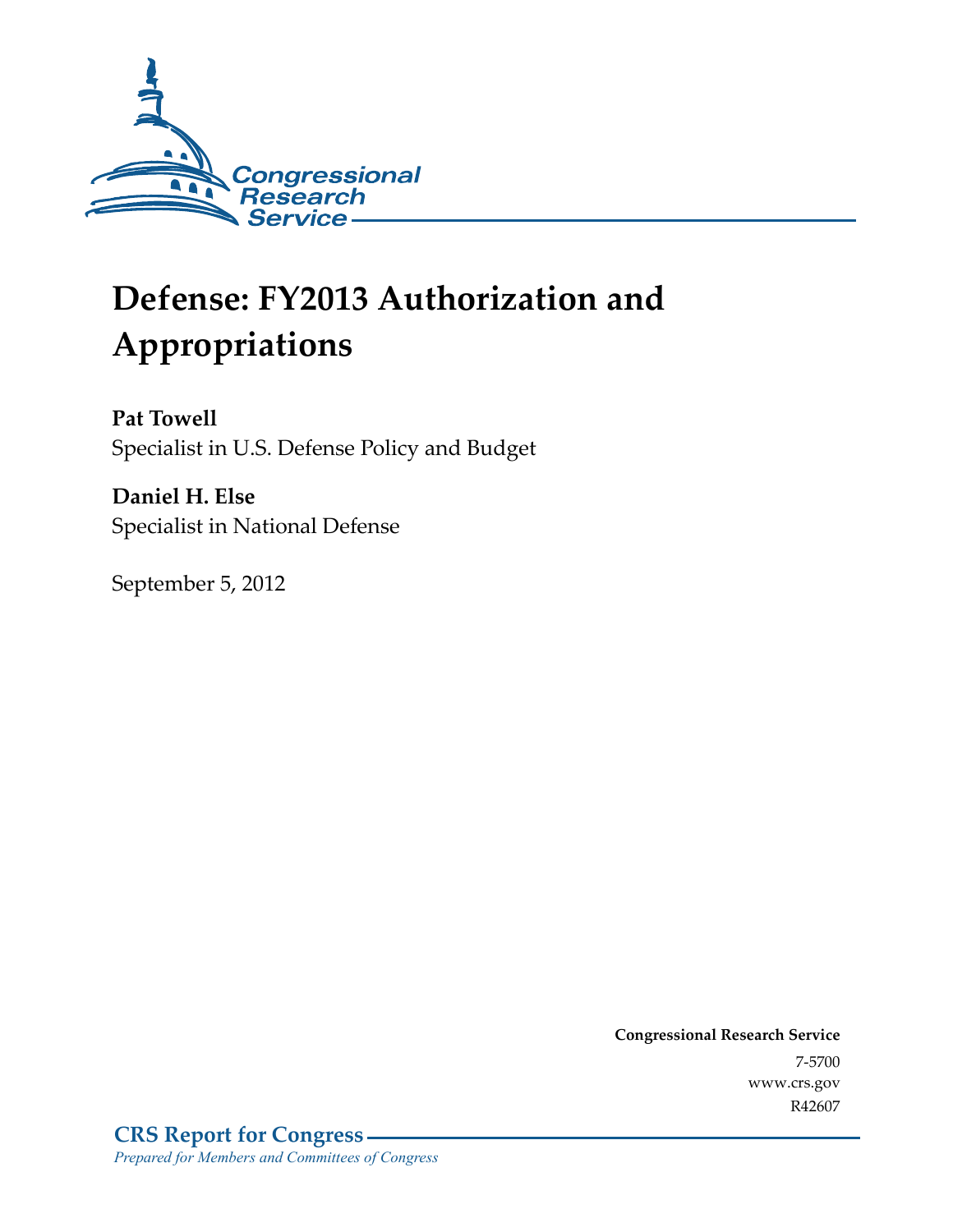## **Summary**

President Obama's \$613.9 billion FY2013 budget request for the Department of Defense (DOD) is \$31.8 billion less than was appropriated for the agency in FY2012. The end of U.S. combat in Iraq and the declining tempo of operations in Afghanistan account for the bulk of the overall reduction: The budget request for Overseas Contingency Operations (OCO)—DOD activities in those two countries—is \$88.5 billion, which is \$26.6 billion less than was provided for those operations in FY2012.

However, the Administration's \$525.4 billion request for DOD's so-called "base budget"—funds for all DOD activities other than OCO—is \$5.2 billion less than was provided for FY2012 and \$45.3 billion less than the FY2013 base budget the Administration had projected a year earlier, in February of 2011. The proposed reduction in the base budget—and planned reductions of more than \$50 billion per year through FY2021, compared with the FY2011 projection—reflects the Administration's effort to reduce federal spending as required by the Budget Control Act (BCA) of 2011, enacted on August 2, 2011 (P.L. 112-25). All told, the Obama Administration's current projection would reduce DOD budgets by \$486.9 billion over a 10-year period (FY2012- FY2021), compared with its February 2011 plan. (See "**FY2013 Defense Budget Overview**.")

According to the Administration, the FY2013 DOD budget request is consistent with the initial spending caps set by the BCA. However, both H.R. 4310, the version of the FY2013 National Defense Authorization passed by the House on May 18, 2012, and H.R. 5856, the companion DOD appropriations bill for FY2013, reported by the House Appropriations Committee on May 25, 2012, would exceed the Administration request—by \$3.7 billion in the case of the authorization bill and by \$3.1 billion in the case of the appropriation bill.

On the other hand, S. 3254, the version of the National Defense Authorization Act (NDAA) reported June 4, 2012, by the Senate Armed Services Committee, and the version of the DOD appropriations bill (H.R. 5856) reported by the Senate Appropriations Committee on August 2, 2012, would keep FY2013 DOD funding within the initial BCA caps.

The House and Senate versions of the authorization bill would add several billion dollars and overturn several cost-cutting initiatives incorporated in the Administration's budget, including proposed reductions in the Air Force Reserve and the Air National Guard. However, the House version would go further in rejecting the proposed savings. Similarly, while both versions of the authorization bill would add funding for programs Congress historically has favored (such as missile defense and equipment for reserve and National Guard forces), the Senate bill is more generous in this regard. (See "**NDAA: The Broad Outlines**.")

In general terms, the House-passed and Senate committee-reported versions of the DOD appropriations bill (H.R. 5856) parallel the House and Senate versions of the NDAA, respectively. (See "**DOD Appropriations Overview**.")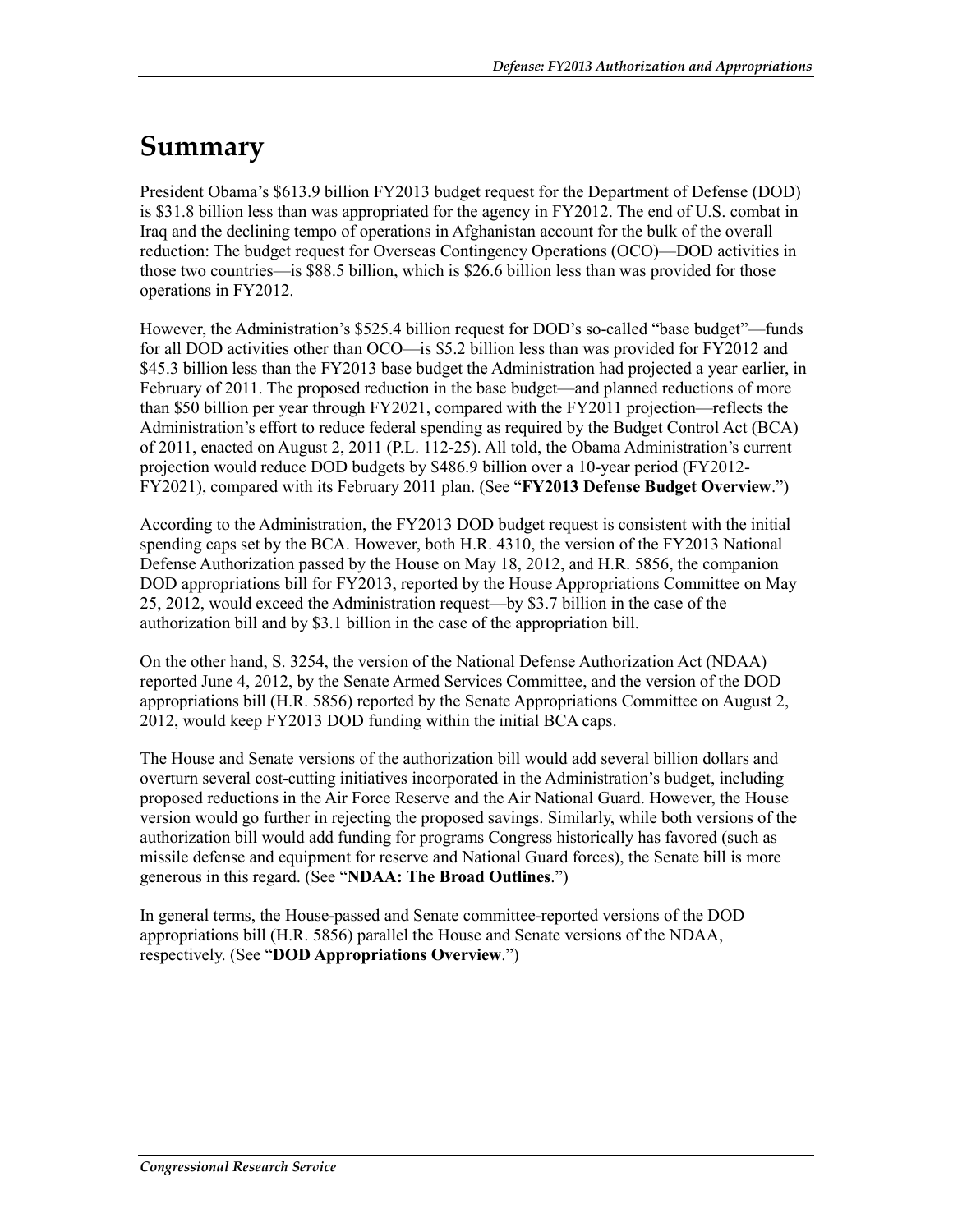## Contents

## Figures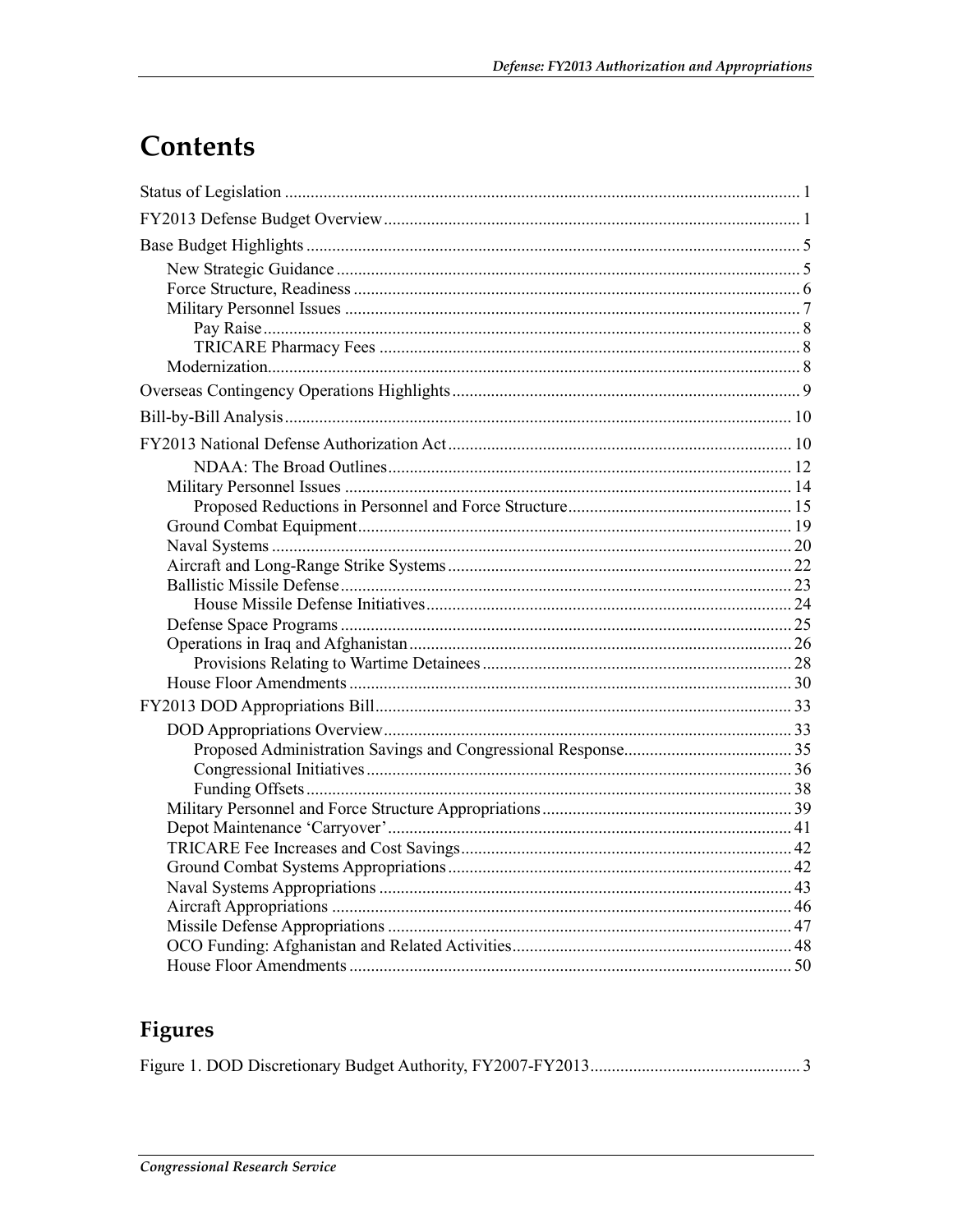| Figure 2. Obama Administration DOD Budget Projections: February 2011 and February |  |
|-----------------------------------------------------------------------------------|--|
|                                                                                   |  |
|                                                                                   |  |
|                                                                                   |  |

## **Tables**

| Table 3. FY2013 National Defense Budget Function (050): Administration Request  2    |  |
|--------------------------------------------------------------------------------------|--|
| Table 4. FY2013 DOD Discretionary Budget Authority: February 2011 Projection and     |  |
|                                                                                      |  |
| Table 6. FY2013 National Defense Authorization Act (H.R. 4310; S. 3254) 11           |  |
| Table 7. Current and Proposed FY2013 End-Strength for Active and Reserve Component   |  |
| Table 8. Selected House Floor Amendments to FY2013 National Defense Authorization    |  |
|                                                                                      |  |
| Table 10. Administration Budget Reduction Initiatives and Congressional Reversals 35 |  |
|                                                                                      |  |
|                                                                                      |  |
| Table 13. OCO Funding Highlights in FY 2013 DOD Appropriations Bill (H.R. 5856)  48  |  |
| Table 14. Selected House Floor Amendments to FY 2013 DOD Appropriations Act (H.R.    |  |
| Table A-1. Congressional Action on Selected FY2013 Missile Defense Funding           |  |
| Table A-2. Congressional Action on Selected FY2013 Missile Defense Funding           |  |
| Table A-3. Congressional Action on Selected FY2013 Army Ground Combat Programs:      |  |
| Table A-4. Congressional Action on Selected FY2013 Army Ground Combat Programs:      |  |
| Table A-5. Congressional Action on Selected FY2013 Shipbuilding and Modernization    |  |
| Table A-6. Congressional Action on Selected FY2013 Shipbuilding and Modernization    |  |
| Table A-7. Congressional Action on Selected FY2013 Space Programs: Authorization 65  |  |
| Table A-8. Congressional Action on Selected FY2013 Space Programs: Appropriation  66 |  |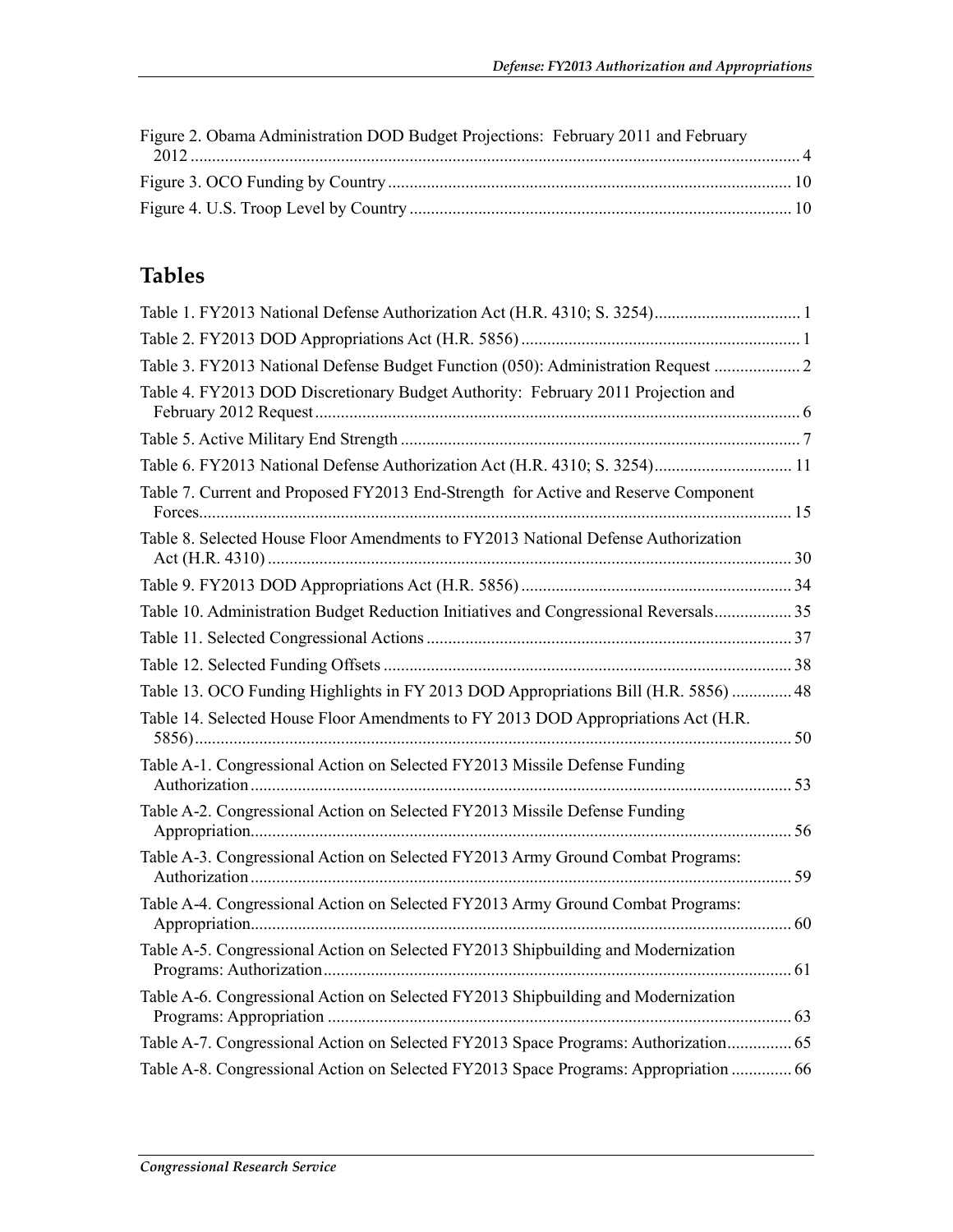| Table A-9. Congressional Action on Selected FY2013 Aircraft and Long-Range Missile  |  |
|-------------------------------------------------------------------------------------|--|
|                                                                                     |  |
| Table A-10. Congressional Action on Selected FY2013 Aircraft and Long-Range Missile |  |
|                                                                                     |  |

## **Appendixes**

## **Contacts**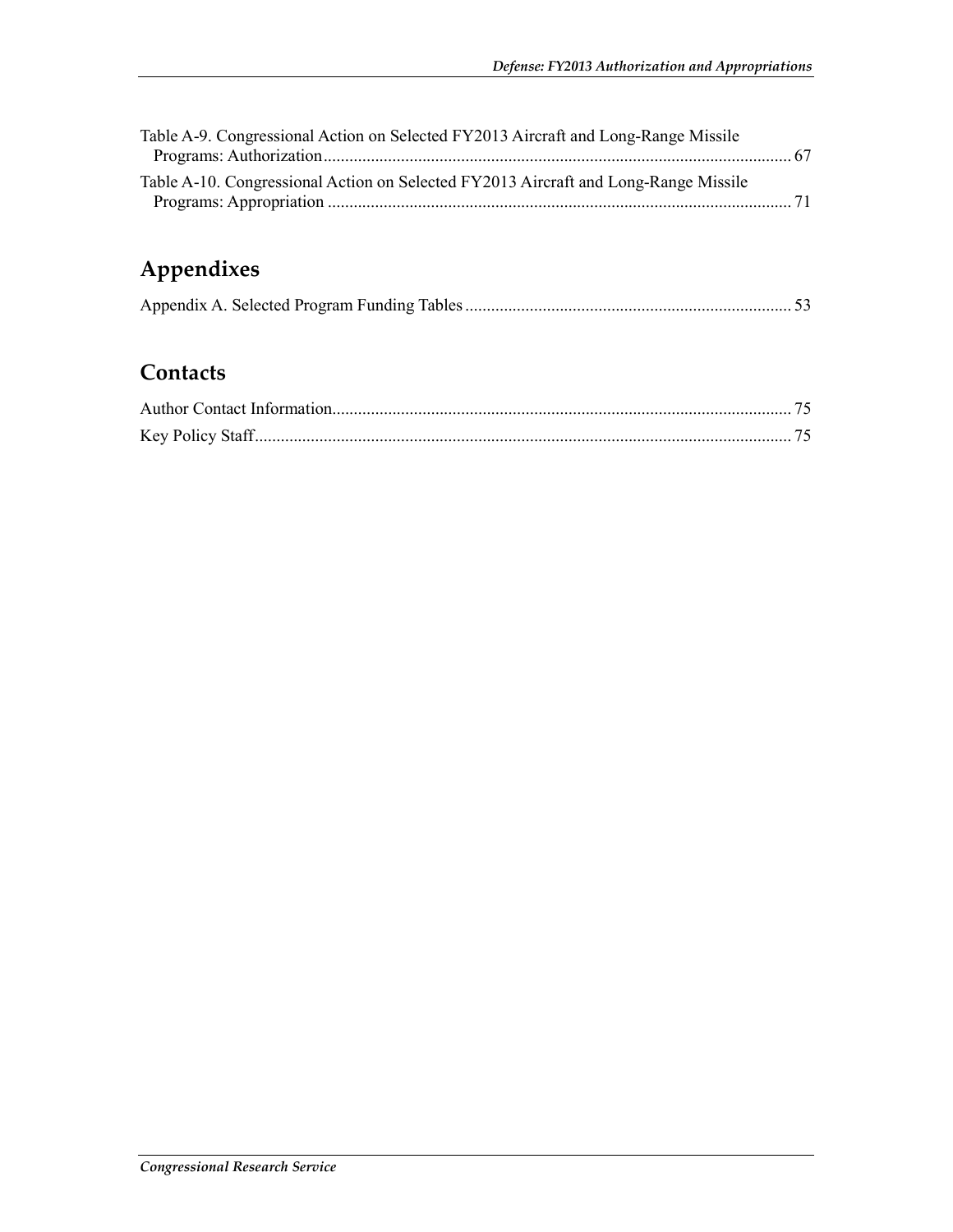## **Status of Legislation**

#### **Table 1. FY2013 National Defense Authorization Act (H.R. 4310; S. 3254)**

| <b>Subcommittee</b><br><b>Markups</b> |                                              | <b>House</b>           | <b>House</b> | <b>Senate</b> | <b>Senate</b> | Conf.  | <b>Conference Report</b><br>Approval |               | <b>Public</b> |
|---------------------------------------|----------------------------------------------|------------------------|--------------|---------------|---------------|--------|--------------------------------------|---------------|---------------|
| <b>House</b>                          | <b>Senate</b>                                | Report                 | Passage      | Report        | Passage       | Report | <b>House</b>                         | <b>Senate</b> | Law           |
| $4/26 - 27/$<br>2012                  | $5/22-$                                      | 5/9/2012               | 5/18/2012    | 6/4/2012      |               |        |                                      |               |               |
|                                       | 23/2012<br>299-120<br>H.Rept.<br>$112 - 479$ | S.Rept.<br>$112 - 173$ |              |               |               |        |                                      |               |               |

#### **Table 2. FY2013 DOD Appropriations Act (H.R. 5856)**

| <b>Subcommittee</b><br><b>Markup</b> |               | <b>House</b>           | <b>House</b> | <b>Senate</b>          | <b>Senate</b> | Conf.  | <b>Conference Report</b><br><b>Approval</b> |               | <b>Public</b> |
|--------------------------------------|---------------|------------------------|--------------|------------------------|---------------|--------|---------------------------------------------|---------------|---------------|
| <b>House</b>                         | <b>Senate</b> | Report                 | Passage      | Report                 | Passage       | Report | <b>House</b>                                | <b>Senate</b> | Law           |
| 5/8/2012                             | 7/31/2012     | 5/25/2012              | 7/19/2012    | 8/2/1012               |               |        |                                             |               |               |
|                                      |               | H.Rept.<br>$112 - 493$ | 326-90       | S.Rept.<br>$112 - 196$ |               |        |                                             |               |               |

## **FY2013 Defense Budget Overview**

The Obama Administration's FY2013 budget request, submitted to Congress on February 13, 2012, includes \$647.4 billion for the so-called "national defense" function (budget function 050). This includes funding for global operations of the Department of Defense (DOD), defense-related nuclear programs conducted by the Department of Energy, and other defense-related activities.

For discretionary DOD budget authority, the request includes \$613.9 billion, of which \$525.4 billion is for "base" defense budget costs—that is, day-to-day operations other than war costs and the remaining \$88.5 billion is for "Overseas Contingency Operations" (OCO)—that is, military operations in Afghanistan and elsewhere. The function 050 total also includes \$18.0 billion for Department of Energy defense-related programs (dealing with nuclear weapons and warship powerplants), \$4.7 billion for FBI national security programs, and \$2.4 billion for a number of smaller accounts, including the selective service and civil defense (**Table 3**).

Excluding OCO funds, the Administration's FY2013 request for the national defense function totals \$550.6 billion. The Congressional Budget Office (CBO) estimates the cost of Administration's program to be slightly higher: \$552 billion.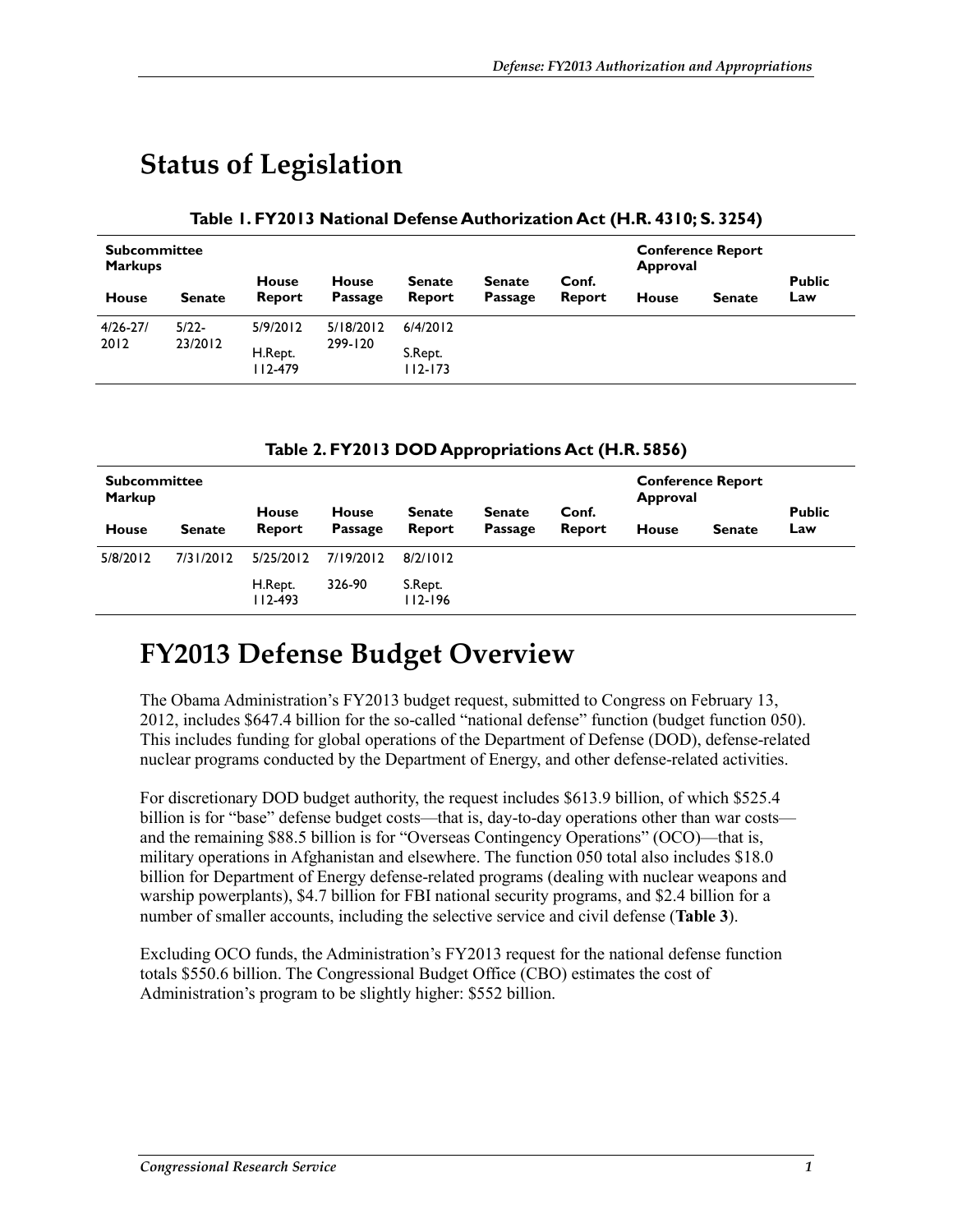#### **Table 3. FY2013 National Defense Budget Function (050): Administration Request**

|                                  |                                             |                                                      | discretionary | mandatory | <b>TOTAL</b> |
|----------------------------------|---------------------------------------------|------------------------------------------------------|---------------|-----------|--------------|
| Department of<br>Defense         | <b>Base Budget</b>                          | TRICARE-for-Life<br>accrual payment                  | 6.68          |           |              |
|                                  |                                             | <b>Concurrent Receipt</b><br>accrual payment         |               | 6.85      |              |
|                                  |                                             | Other DOD Base Budget<br>(incl. offsetting receipts) | 518.77        | $-0.69$   | 531.61       |
|                                  | Overseas<br>Contingency<br>Operations (OCO) |                                                      | 88.48         |           | 88.48        |
|                                  | DOD total                                   |                                                      | 613.93        | 6.16      | 620.09       |
| Defense-related<br>Agencies      | <b>Energy Department</b>                    | Occupational illness<br>compensation and other       |               | 1.17      | 19.15        |
|                                  |                                             | Other Base Budget                                    | 17.98         |           |              |
|                                  | FBI defense-related                         |                                                      | 4.75          |           | 4.75         |
|                                  | <b>CIA Retirement</b><br>Fund               |                                                      |               | 0.51      | 0.51         |
|                                  | Other                                       |                                                      | 2.42          | 0.06      | 2.48         |
| National Defense Total           |                                             |                                                      | 639.08        | 7.90      | 646.97       |
| National Defense (excluding OCO) |                                             |                                                      | 550.60        | 6.16      | 556.76       |

budget authority in billions of dollars; numbers may not add due to rounding

**Source:** H.Rept. 112-479**,** House Armed Services Committee, Report on H.R. 4310, National Defense Authorization Act for FY2013, pp. 21-23.

**Note:** In the President's budget, these funds comprise Budget Function 050 (National Defense). In the budget resolution adopted March 29 by the House, the funds for Overseas Contingency Operations were incorporated into a separate function, designated Function 970.

If accepted by Congress, the Administration's DOD budget would mark the third consecutive annual decrease in total DOD funding (including OCO) since FY2010. Most of that decline reflects the decrease in OCO spending for operations in Iraq and Afghanistan.

However, while the decline in war costs accounts for most of the reduction in DOD budgets since FY2010, the President's FY2013 request would reduce the base budget (in current dollars) for the first time since 1996. The base budget request is \$5.2 billion less than was appropriated for the base budget in FY2012 and \$45.3 billion less than the FY2013 request the Administration had projected in February 2011 (**Figure 1**).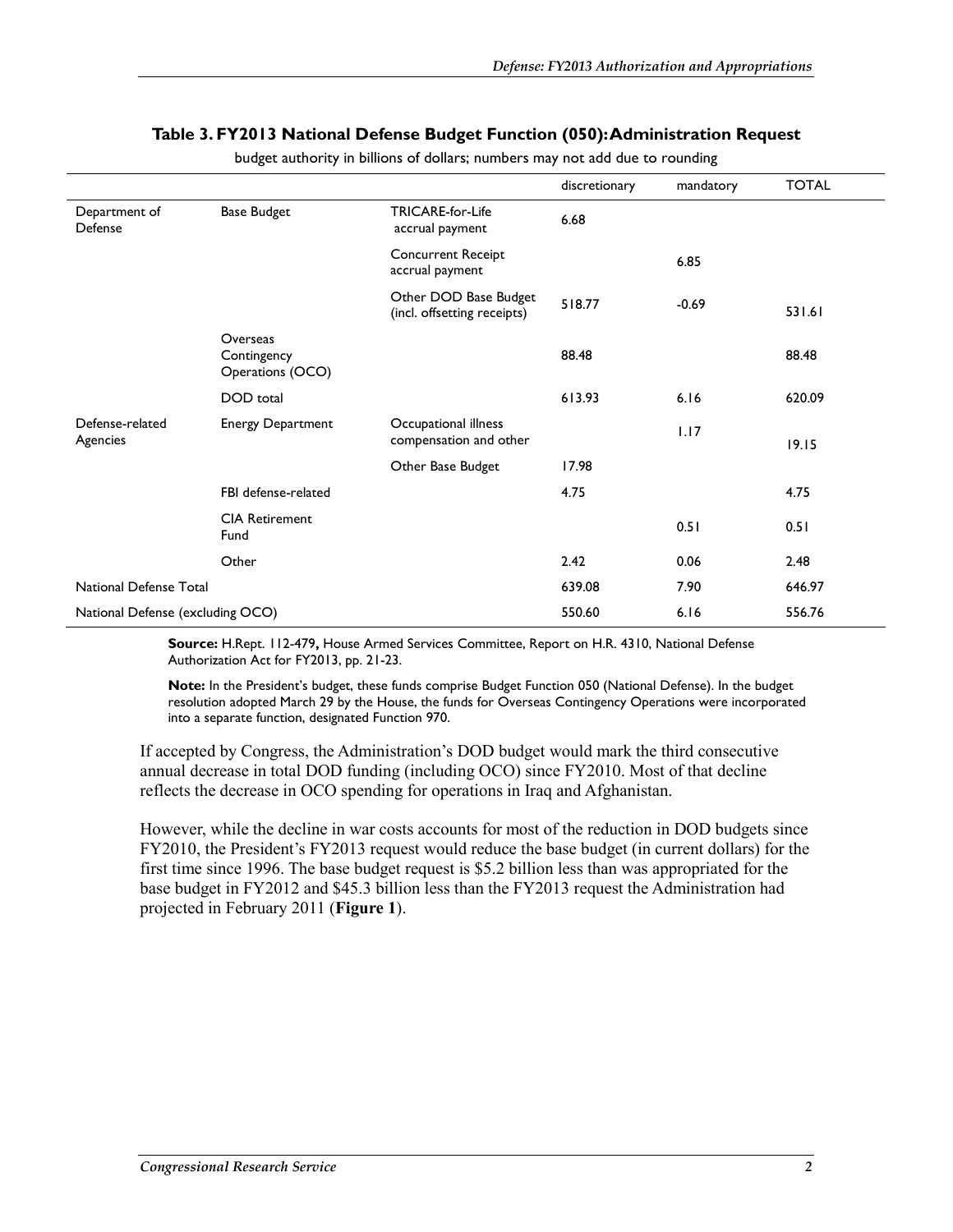

**Figure 1. DOD Discretionary Budget Authority, FY2007-FY2013** 

amounts in billions of dollars

**Source:** DOD Comptroller, FY2013 Budget Request Overview, Figures 1-2 and 6-2, accessed at http://comptroller.defense.gov/defbudget/fy2013/FY2013\_Budget\_Request\_Overview\_Book.pdf.

That reduction from the previously planned FY2013 request—and additional planned reductions of more than \$50 billion per year compared to DOD's February 2011 budget projections through FY2021—reflects the Administration's plan to reduce federal spending as required by the Budget Control Act (BCA) of 2011, enacted on August 2, 2011 (P.L. 112-25). Compared with the longrange spending plan published by DOD in February 2011, the February 2012 plan would reduce DOD base budgets by \$259.4 billion from FY2012 through FY2017 (**Figure 2**). For the 10-year period covered by the BCA (FY2012-FY2021), the Administration's revised spending plan would reduce DOD budgets by a total of \$486.9 billion.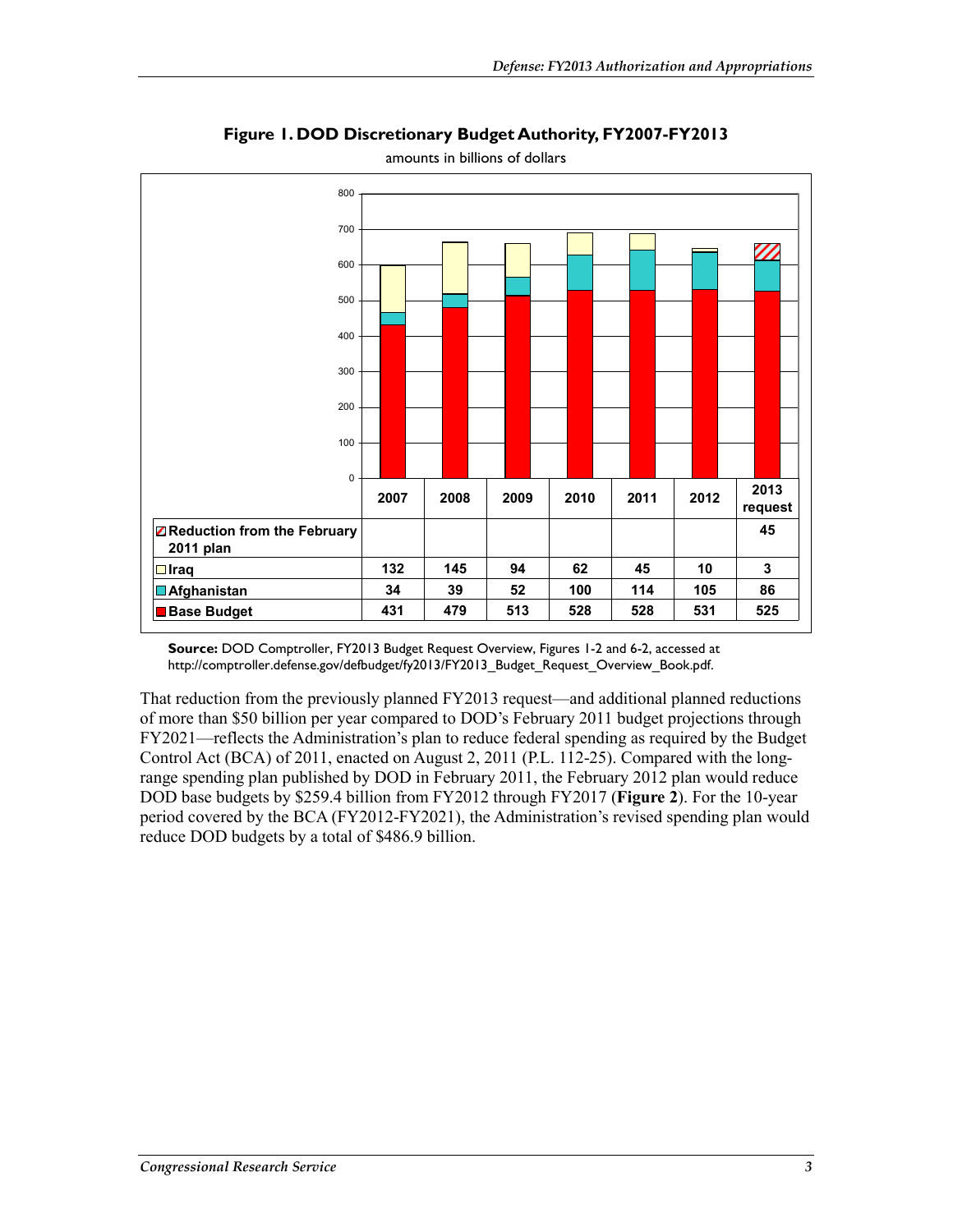

#### **Figure 2. Obama Administration DOD Budget Projections: February 2011 and February 2012**

amounts in billions of dollars

**Source:** DOD Comptroller, Budget Briefing, FY2012 Budget Request (slide 4) accessed at http://comptroller.defense.gov/defbudget/fy2013/FY2013\_Budget\_Request.pdf.

Further reductions in DOD base budgets over the next 10 years may be in store as a restul of the BCA. In addition to the \$900 billion worth of deficit reduction in FY2012-FY2021 (counting both defense and non-defense spending) that results from the BCA, the act also requires additional deficit reduction measures totaling \$1.2 trillion through FY2021 (which would result in a total deficit reduction through FY2021 of \$2.1 trillion).

In FY2013, the BCA requires an across the board cut in budget authority (or "sequester") that would be levied against almost all discretionary spending. For the National Defense budget function (of which the DOD budget comprises more than 95 percent), some \$59 billion—about 10 percent—would be cut from the Administration's budget request, with equal percentages cut from each program, project and activity. In subsequent years, the BCA sets lowered spending caps to achieve the required savings. Each year, to the extent that Congress appropriates more than the caps allow, the Administration would sequester funds through across-the-board cuts to ensure that the required savings are achieved. If the sequestration process and the lowered spending caps remain law, the Administration's February 2012 projection for defense budgets over the next 10 years would be cut by an additional \$515 billion—about 9 percent.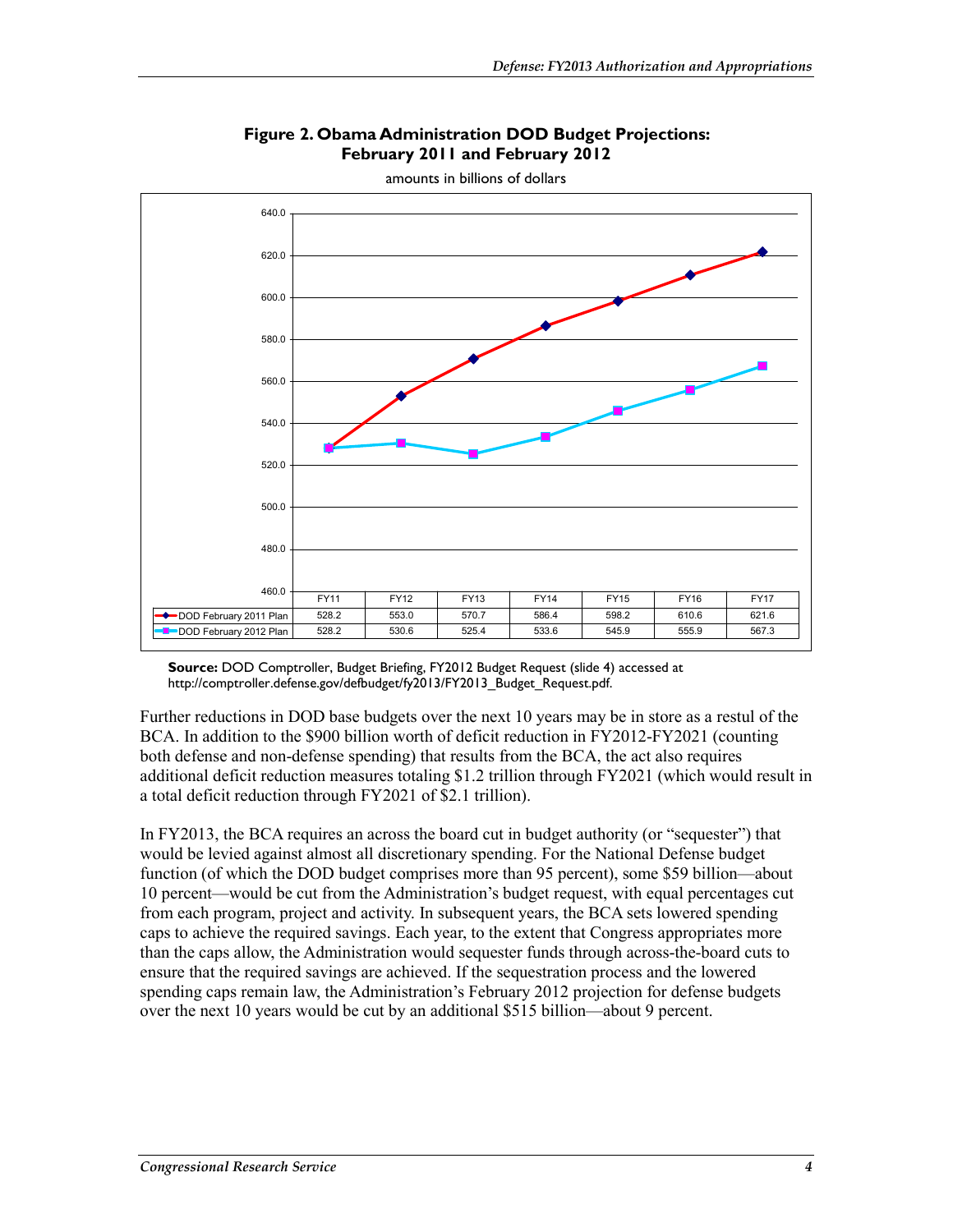#### **Long-Term Budget Issues**

For additional analysis of the potential impact on DOD of potential further budget reductions as part of the deficit reduction measures mandated by the Budget Control Act of 2011 (P.L. 112-25), see CRS Report R42489, *FY2013 Defense Budget Request: Overview and Context*, by Stephen Daggett and Pat Towell.

## **Base Budget Highlights**

The Obama Administration presented its FY2013 DOD budget plan as an effort to both address the long-term spending limits set by the BCA and as an opportunity to refocus U.S. defense planning arising from the winding down of large-scale deployments of U.S. troops in Iraq and Afghanistan. The Administration preceded the announcement of its FY2013 budget request with the publication on January 5, 2012, of new "strategic guidance," which, it said, took account of both the new budgetary and strategic environments.<sup>1</sup>

### **New Strategic Guidance**

The new strategic guidance postulates that active-duty ground forces no longer will be sized to conduct large-scale, prolonged stability operations such as those in Iraq and Afghanistan, which required an Army and Marine Corps capable of maintaining a constantly rotating overseas deployment of upwards of 100,000 troops.

Under this new approach, U.S. forces will be shaped and sized to conduct a campaign to defeat a major aggression—a combined arms campaign involving air, sea, and land forces and including a large-scale ground operation—and, simultaneously, another campaign intended to block an attack in some other area by a second adversary. $2^2$ 

The new strategic guidance also calls for DOD to put a higher priority on deploying U.S. forces to the Pacific and around Asia while scaling back deployments in Europe. For example, the Administration plans to withdraw and disband two of the four Army brigade combat teams currently stationed in Germany while maintaining a rotating force of up to 2,500 Marines in northern Australia. It also plans to station littoral combat ships in Singapore and smaller patrol craft in Bahrain. Because of the distances from land bases to which U.S. forces have access, operations in the Asia-Pacific region would rely heavily on air and naval forces. Accordingly, many observers expect a shift of DOD resources toward naval and air forces at the expense of ground formations.

Some question the Administration's claim of a "pivot" toward Asia, citing its plan to retire some older, long-range cargo planes and to cut a total of \$13.1 billion from projected shipbuilding budgets for FY2013-FY2017. But the Administration cites its decisions to retain in service 11

<u>.</u>

<sup>&</sup>lt;sup>1</sup> DOD, Sustaining U.S. Global Leadership: Priorities for 21st Century Defense, January 2012, accessed at http://www.defense.gov/news/Defense\_Strategic\_Guidance.pdf.

 $<sup>2</sup>$  Ibid., p. 4.</sup>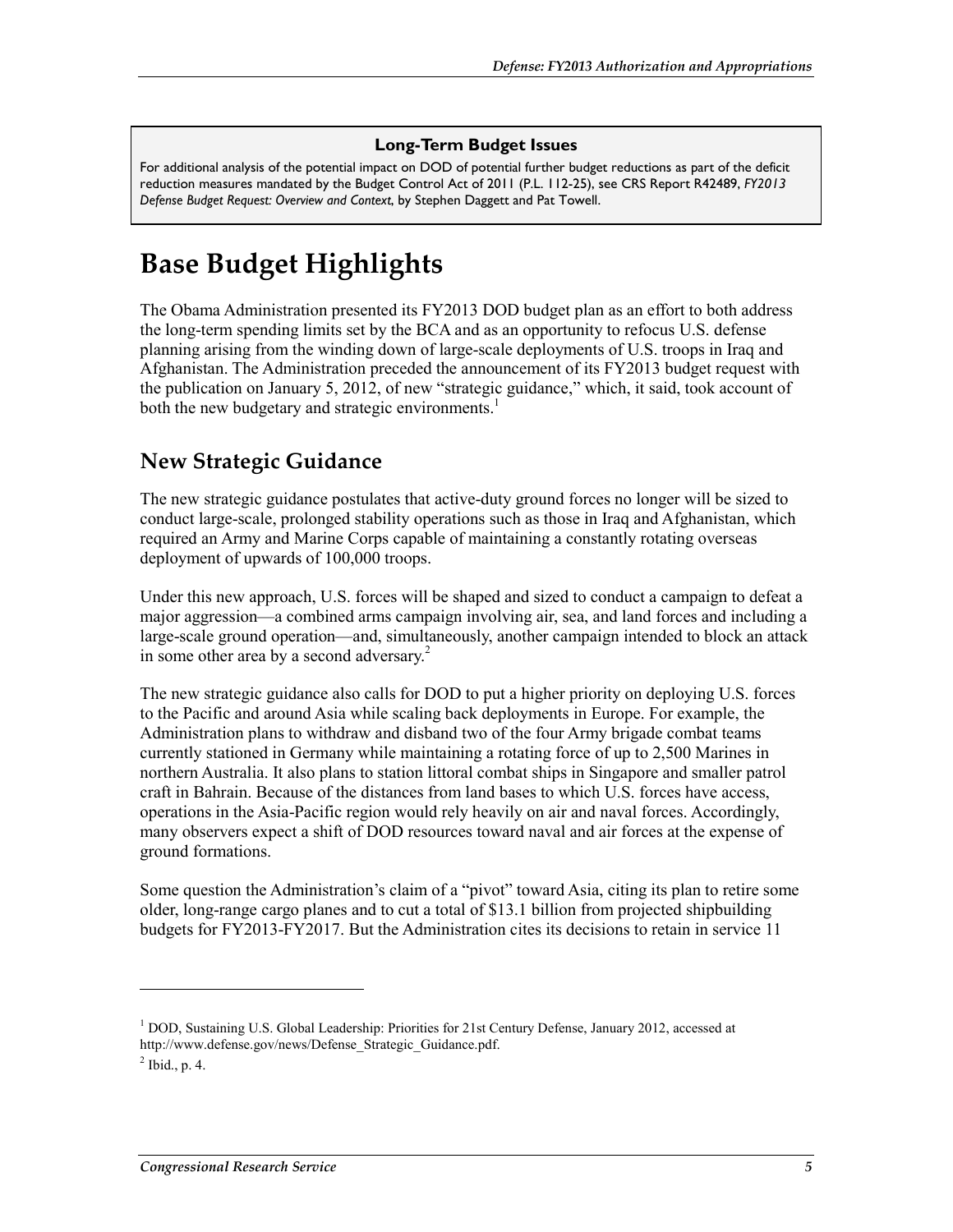aircraft carriers and to add other ships to its shipbuilding plan as proof of its refocused commitment on the Pacific region, where long operational distances are the rule.

#### **New Strategic Guidance and the 'Pivot to the Pacific'**

For further analysis of the Obama Administration's new Strategic Guidance, issued in January 2012, see CRS Report R42146, *In Brief: Assessing DOD's New Strategic Guidance*, by Catherine Dale and Pat Towell. For additional analysis of the Administration's increased emphasis on Asia and the Pacific region as the focus of U.S. military and diplomatic attention, see CRS Report R42448, *Pivot to the Pacific? The Obama Administration's "Rebalancing" Toward Asia*, coordinated by Mark E. Manyin.

### **Force Structure, Readiness**

Pursuant to the Administration's new strategic guidance, DOD plans to eliminate or retire several major combat units and weapons systems by FY2017. Among these are

- At least 8 of the Army's 45 active-duty brigade combat teams;
- Six of the Marine Corps' 41 battalion landing teams;
- Seven cruisers from, among the Navy's current fleet of 101 surface warships;
- Two of the Navy's 30 amphibious landing ships;
- Six of the 61 fighter and ground-attack squadrons in the Air Force, Air Force Reserve, and Air National Guard;
- 27 early-model C-5A cargo planes out of a total fleet of 302 long-range, widebody C-5 and C-17 cargo jets;
- The entire fleet of C-27 mid-sized cargo planes, currently operated by the Air Force but desired by the Army to deliver supplies to troops in forward positions; and
- The entire fleet of "Block 30" Global Hawk surveillance drones, which DOD officials said had proven to be more expensive than the U-2 aircraft they had been slated to replace.

On the other hand, the Administration says its plan would maintain the remaining force at a high level of readiness. Compared with the February 2011 plan, the Operation and Maintenance request for FY2013 was reduced by 3%, one-fifth as large as the 15% reduction imposed on the Procurement accounts. (**Table 4**)

#### **Table 4. FY2013 DOD Discretionary Budget Authority: February 2011 Projection and February 2012 Request**

(amounts in billons of current year dollars) **Appropriations Title Projected FY2013 Request Feb. 2011 Actual FY2013 Request Feb. 2012 Difference (\$) Difference (%)**  Base Budget Military Personnel 2012 141.82 135.11 -6.71 -4.7% Operation and Maintenance 197.21 208.76 +11.55 +5.9%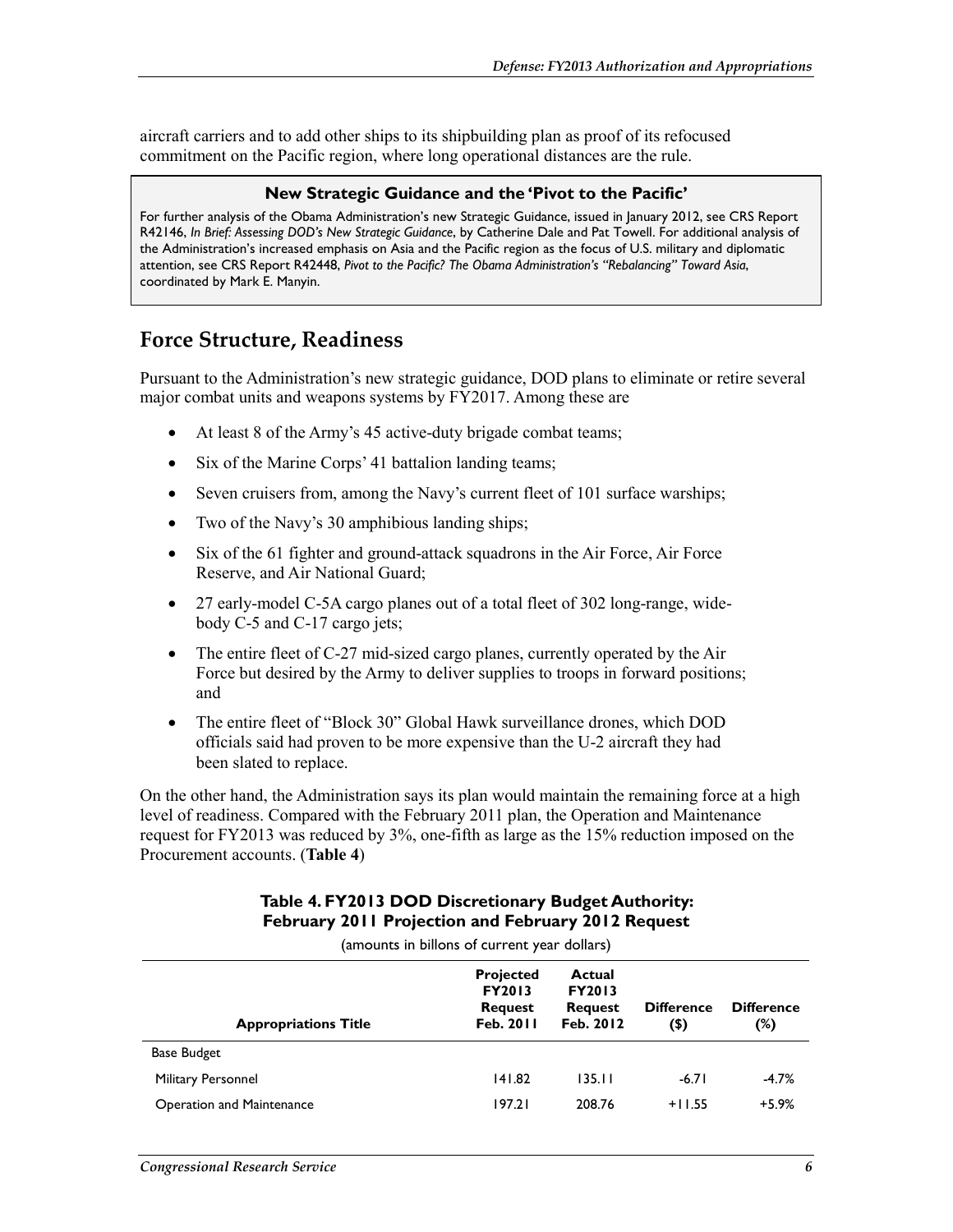| <b>Appropriations Title</b>                     | <b>Projected</b><br><b>FY2013</b><br><b>Request</b><br>Feb. 2011 | Actual<br><b>FY2013</b><br><b>Request</b><br>Feb. 2012 | <b>Difference</b><br>$($ \$ | <b>Difference</b><br>(%) |
|-------------------------------------------------|------------------------------------------------------------------|--------------------------------------------------------|-----------------------------|--------------------------|
| Procurement                                     | 104.53                                                           | 98.82                                                  | $-5.70$                     | $-5.5%$                  |
| RDT&E                                           | 71.38                                                            | 69.41                                                  | $-1.97$                     | $-2.8%$                  |
| <b>Military Construction</b>                    | 11.37                                                            | 9.57                                                   | $-1.79$                     | $-1.6%$                  |
| <b>Family Housing</b>                           | 1.68                                                             | 1.65                                                   | $-0.03$                     | $-1.9\%$                 |
| Revolving and Management Funds                  | 2.64                                                             | 2.12                                                   | $-0.52$                     | $-19.7%$                 |
| subtotal: Base Budget                           | 530.62                                                           | 525.45                                                 | $-5.18$                     | $-1.0%$                  |
| subtotal: Overseas Contingency Operations (OCO) | 115.08                                                           | 88.48                                                  | $-26.60$                    | $-23.1%$                 |
| <b>TOTAL</b>                                    | 645.71                                                           | 613.93                                                 | $-31.78$                    | $-4.9%$                  |

**Source:** DOD Comptroller, FY2013 Budget Request Overview, Table 8-1, accessed at http://comptroller.defense.gov/defbudget/fy2013/FY2013\_Budget\_Request\_Overview\_Book.pdf

**Notes:** The "Military Personnel" amounts include accrual payments into the budget account that funds TRICARE-for-Life, which is the program that allows military retirees not yet eligible for Medicare to remain enrolled in DOD's TRICARE medical insurance program. TRICARE-for-Life funds are not provided by the annual defense appropriations but, rather, by permanent law according to calculations by DOD actuaries.

## **Military Personnel Issues**

The Administration plans to reduce the size of the active-duty force—slated to be 1.42 million at the end of FY2012—by 21,600 personnel in FY2013 and by a total of 102,400 by the end of FY2017. Consistent with the new policy of avoiding prolonged, large-scale peacekeeping operations, most of that multi-year reduction—92,000 out of the 102,400—would come from the Army and Marine Corps. In effect, this plan would remove from the force the 92,000 personnel that were added to the Army and Marine Corps beginning in 2007 to sustain deployments to Iraq and Afghanistan. However, in 2017—when the proposed reductions would be complete—each of those two services still would be larger than it had been before the terrorist attacks of September 11, 2001 (**Table 5**).

|              | $r_{\rm advic}$ ). Active Finitally End Strength |               |                           |                                  |  |  |  |  |
|--------------|--------------------------------------------------|---------------|---------------------------|----------------------------------|--|--|--|--|
|              | <b>FY2001</b>                                    | <b>FY2012</b> | <b>FY2013</b><br>proposed | <b>FY2017</b><br><b>Proposed</b> |  |  |  |  |
| Army         | 480,801                                          | 562,000       | 552,100                   | 490,000                          |  |  |  |  |
| <b>Navy</b>  | 377,810                                          | 325,700       | 322,700                   | 319,500                          |  |  |  |  |
| Marine Corps | 172.934                                          | 202.100       | 197,300                   | 182,100                          |  |  |  |  |
| Air Force    | 353,571                                          | 332,800       | 328,900                   | 328,600                          |  |  |  |  |
| Total        | 1,385,116                                        | 1,422,600     | 1,401,000                 | 1,320,200                        |  |  |  |  |

#### **Table 5. Active Military End Strength**

**Source:** DOD Comptroller, FY2013 Budget Request Overview, Figures 4-2, accessed at http://comptroller.defense.gov/defbudget/fy2013/FY2013\_Budget\_Request\_Overview\_Book.pdf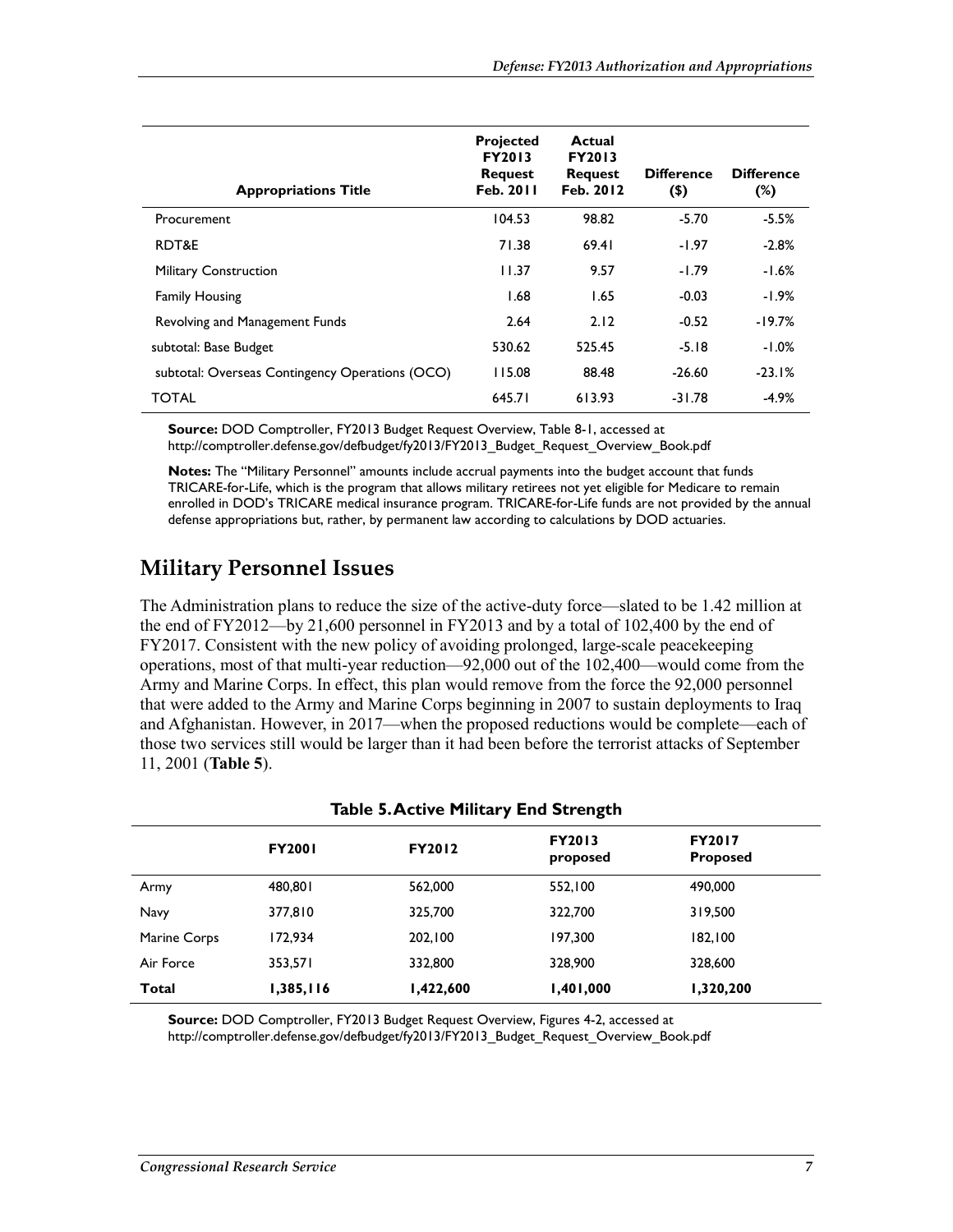#### **Pay Raise**

The FY2013 budget request includes a 1.7% increase in service members' "basic pay," an amount based on the Labor Department's Employment Cost Index (ECI), which is a survey-based estimate of the rate at which private-sector pay has increased. After providing an equal increase in basic pay for FY2014, the Administration plan would provide basic pay raises less than the anticipated ECI increase in the following three years: 0.5% below ECI for FY2015, 1.0% below for FY2016, and 1.5% below for FY2017.

The Administration maintains that budgetary limits require some reduction in the rate of increase of military compensation in order to avoid excessive cuts in either the size of the force or the pace of modernization. However, it promises that no service member would be subjected to either a pay freeze or a pay cut. Moreover, proposed reductions in the size of the annual military pay raise would not begin until FY2015, thus allowing service members and their families to plan for the change. Over the five-year period (FY2013-FY2017), the Administration projects that savings from its planned schedule of military compensation would total \$16.5 billion.

According to DOD officials, although military compensation accounts for about one-third of DOD's budget, the savings that would result from the proposed changes in compensation would account for less than 10% of the total that the Administration's budget would slice from the February 2011 DOD budget projection for FY2012-FY2021 (**Table 4**).

### **TRICARE Pharmacy Fees**

The Administration also proposes a variety of fee increases for the 9.65 million beneficiaries of TRICARE, DOD's medical insurance program for active-duty, reserve-component, and retired service members and their dependents and survivors. According to DOD, the overall cost of the Military Health Program, which totaled \$19 billion in FY2001, has more than doubled to \$48.7 billion in FY2013. The FY2013 request assumes \$1.8 billion in savings as a result of the Administration's proposed fee increases, which are controversial and which Congress would have to approve in law.

Many of the proposed fees and fee increases would apply only to working-age retirees and would be "tiered" according to the retiree's current income. The package also includes pharmacy copays intended to provide an incentive for TRICARE beneficiaries to use generic drugs and mailorder pharmacy service. Future changes in some of the propose fees and in the "catastrophic cap" per family would be indexed to the National Health Expenditures (NHE) index, a measure of escalation in medical costs calculated by the federal agency that manages Medicare.

## **Modernization**

Compared with the FY2013 budget that DOD projected in February of 2011, the actual FY2013 request for procurement and R&D accounts was 12.5% lower. Proportionally, that reduction is more than twice as large as the reduction in the combined accounts for military personnel and operation and maintenance (down 4.7%).

Measured in constant dollars, DOD's combined procurement and R&D budget in FY2010 was 60% higher than it had been in FY2001. Accordingly, some argue that DOD can afford to rein in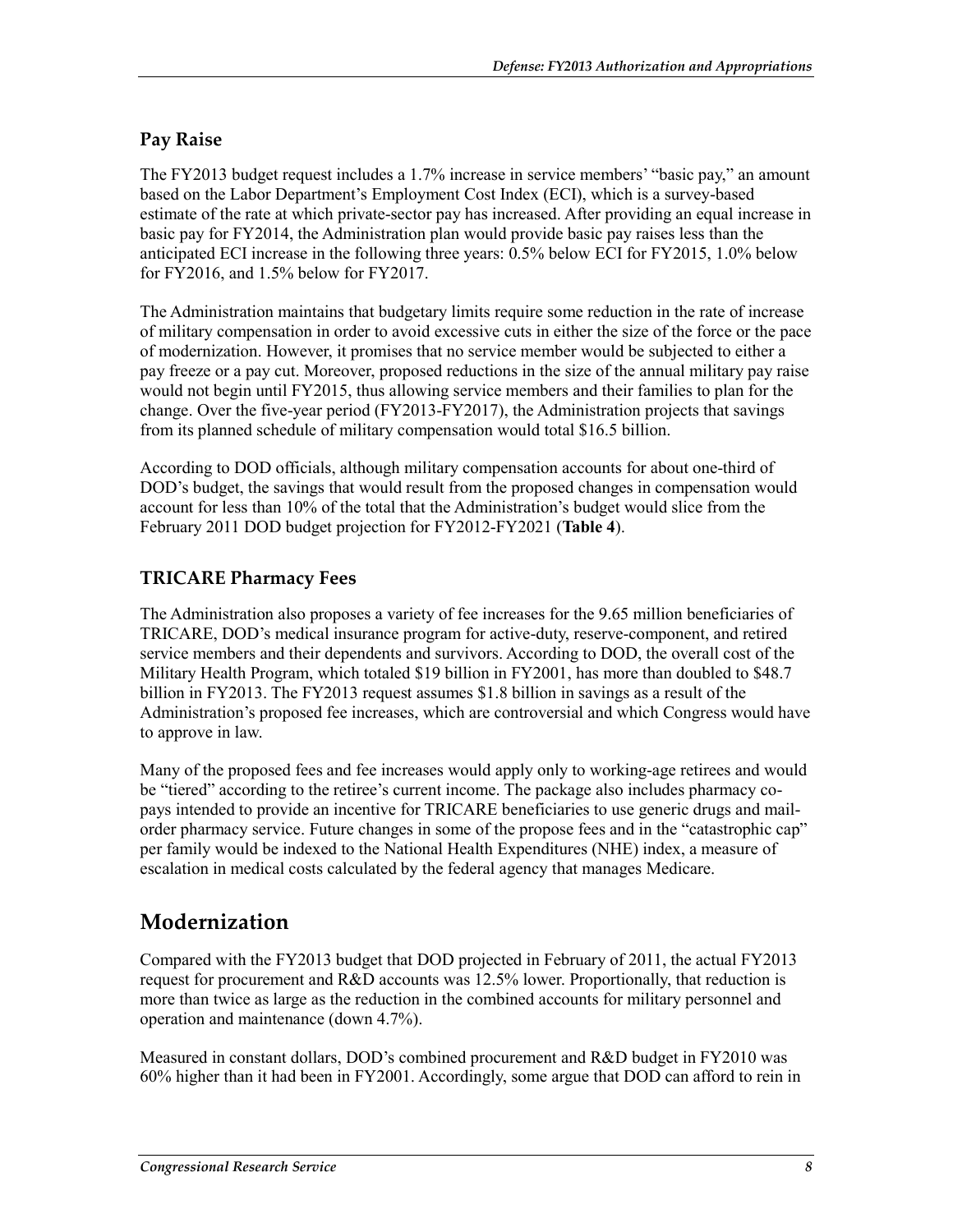its spending on acquisition while it lives off the capital stocks built up and modernized during the decade of budget increases that followed the terrorist attacks of 2001.

But others contend that much of the procurement spending during that decade was for (1) items peculiarly relevant to the wars in Iraq and Afghanistan; (2) items needed to replace equipment destroyed in combat or worn out by the high tempo of operations in a region that is particularly stressful on machinery and electronics; or (3) modifications to existing planes, tanks, and ships. While modifications can improve the effectiveness of existing platforms, they cannot nullify in the long run the impact of age and design obsolescence.<sup>4</sup>

The Administration emphasizes that it is prioritizing among weapons programs in deciding where to make cuts in previously planned spending and that it is sustaining funding for high-priority programs, such as the development of a new, long-range bomber for which its plan budgets \$292 million in FY2013 and more than \$5 billion in FY2014-FY2017.

Compared with DOD's February 2011 plan for procurement and R&D funding, the program announced in February 2013 would save \$24 billion in FY2013 and a total of \$94 billion over the five-year period FY2013-FY2017. Procurement of some items would be terminated outright, before the originally planned total number was acquired (e.g., the Army's new 5-ton trucks designated FMTV—terminated for a total savings of \$2.2 billion over five years, and a new Air Force weather satellite, terminated for a total savings of \$2.3 billion).

But DOD plans to achieve most of the savings in procurement from "restructuring" programs, that is, from slowing the timetable for moving from development into production or slowing the rate of production. The department justifies some of its proposed reductions on grounds of factof-life delays in specific programs. In other cases, it contends that it is an "acceptable risk" to forego (or delay) acquisition of a particular capability.

## **Overseas Contingency Operations Highlights**

The Administration's \$88.5 billion request for war costs (OCO) amounts to \$26.6 billion less than Congress appropriated for war costs in FY2012. This reduction reflects:

- the cessation of U.S. combat operations in Iraq by the end of the first quarter of FY2012; and
- the reduction of the number of U.S. troops in Afghanistan, by the end of FY2012, to 68,000 personnel, thus ending the "surge" into that country of 33,000 additional U.S. troops announced by President Obama on December 1, 2009.

1

<sup>&</sup>lt;sup>3</sup> See, for example, Stimson Center, "What We Bought: Defense Procurement from FY01 to FY10," by Russell Rumbaugh, October 2011.

<sup>4</sup> See, for example, American Enterprise Institute, "The Past Decade of Military Spending: What We Spent, What we Wasted, and What We Need," by Mackenzie Eaglen, January 24, 2012.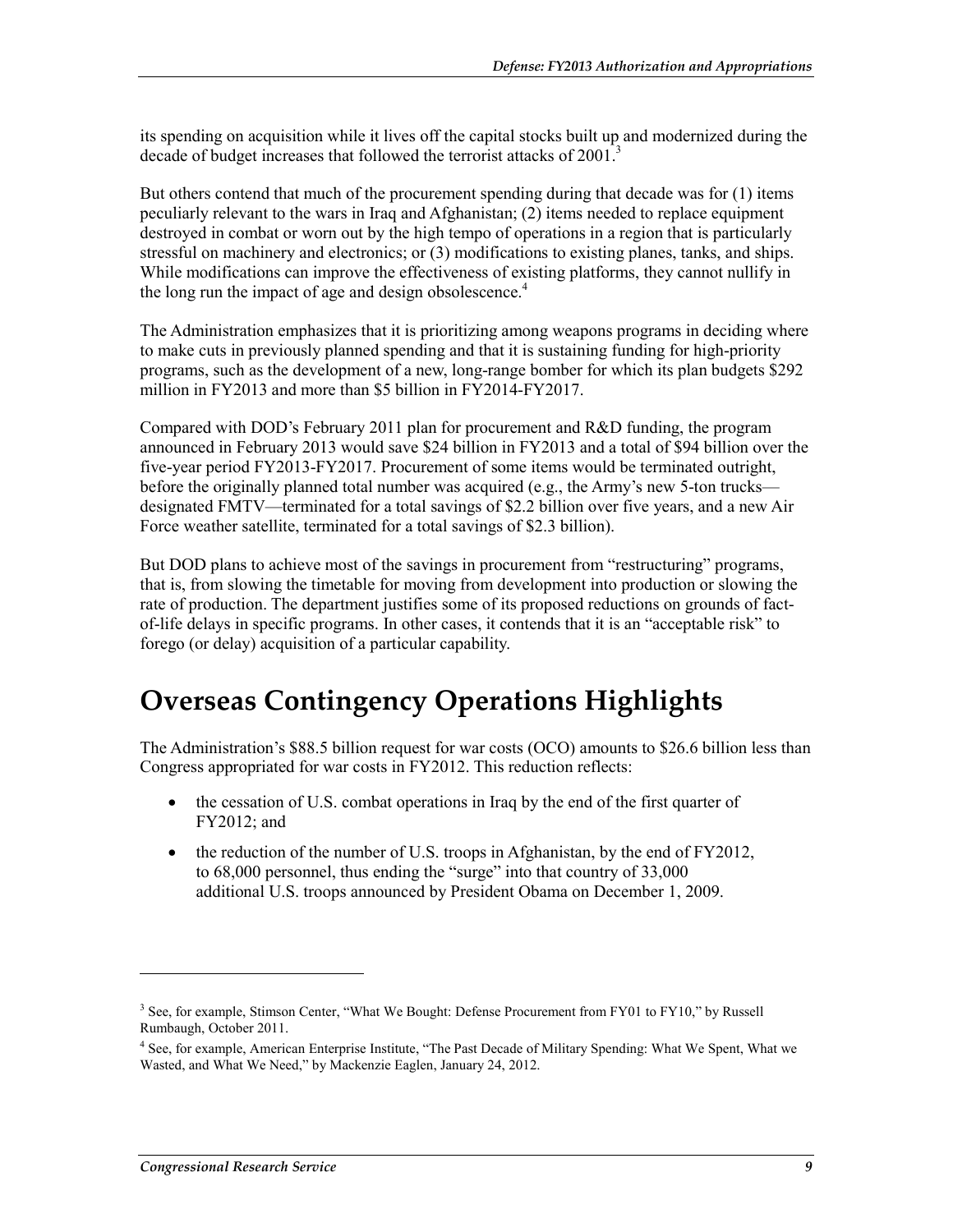

**Source:** DOD Comptroller, FY2013 Budget Request Overview, Figure 6-2, accessed at http://comptroller.defense.gov/defbudget/fy2013/FY2 013\_Buget\_Request\_Overview\_Book.pdf.

**Figure 4. U.S. Troop Level by Country** 



**Source:** DOD Comptroller, FY2013 Budget Request Overview, Figure 6-2, accessed at http://comptroller.defense.gov/defbudget/fy2013/FY2 013 \_Buget\_Request\_Overview\_Book.pdf.

The OCO budget request assumes that 68,000 U.S. troops will remain in Afghanistan through the end of FY2013, although President Obama has said that, after the number had been drawn down to 68,000 by the summer of 2012, it would continue to decline "at a steady pace."<sup>5</sup>

## **Bill-by-Bill Analysis**

## **FY2013 National Defense Authorization Act**

The House version of the FY2013 National Defense Authorization Act (NDAA), passed May 18 by a vote of 229-199, would authorize \$3.7 billion more than the \$631.6 billion President Obama requested for discretionary DOD spending and for defense-related nuclear energy programs conducted by the Department of Energy. The bill was thus consistent with the FY2013 budget resolution (H.Con.Res. 112, adopted by the House on March 29, 2012), but would exceed by \$8 billion the revised defense budget cap established by the 2011 BCA. That revised cap would be the basis for a sequester in January 2013, unless the BCA is superseded by subsequent legislation.

The Senate Armed Services Committee reported its version of the FY2013 NDAA (S. 3254) on May 25. That bill would authorize \$234 million less than the President's request (**Table 6**).

<u>.</u>

<sup>&</sup>lt;sup>5</sup> President Barack Obama, Remarks by the President on the Way Forward in Afghanistan, Washington, DC, June 22, 2011, available at http://www.whitehouse.gov/the-press-office/2011/06/22/remarks-president-way-forwardafghanistan.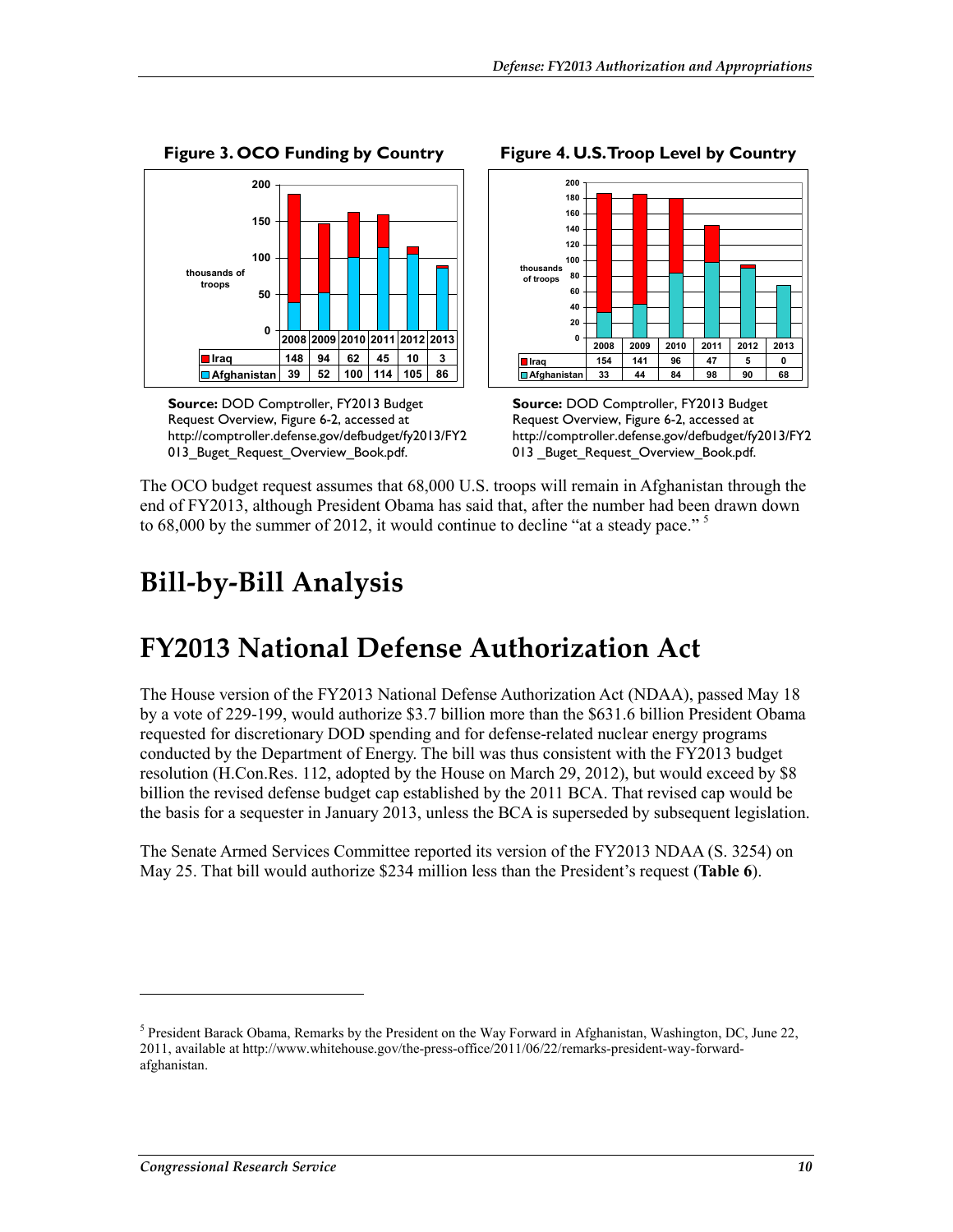|                                                                                                 | <b>FY2013</b><br><b>Administration</b><br><b>Request</b> | <b>FY2013</b><br>House-passed<br><b>H.R. 4310</b> | <b>FY2013</b><br>SASC-<br>reported<br>S. 3254 | <b>FY2013</b><br><b>Conference</b><br><b>Report</b> |
|-------------------------------------------------------------------------------------------------|----------------------------------------------------------|---------------------------------------------------|-----------------------------------------------|-----------------------------------------------------|
| Procurement                                                                                     | 97,432                                                   | 99,122                                            | 96,959                                        |                                                     |
| Research and Development                                                                        | 69,408                                                   | 70,387                                            | 69,286                                        |                                                     |
| <b>Operations and Maintenance</b>                                                               | 174,939                                                  | 175,082                                           | 174,778                                       |                                                     |
| Military Personnel                                                                              | 135, 112                                                 | 135,727                                           | 135, 112                                      |                                                     |
| Defense Health Program and<br><b>Other Authorizations</b>                                       | 37,228                                                   | 37,458                                            | 37,739                                        |                                                     |
| Military Construction and<br><b>Family Housing</b>                                              | 11,223                                                   | 10,838                                            | 10,559                                        |                                                     |
| Commission on the Structure<br>of the Air Force                                                 |                                                          |                                                   | 1,400                                         |                                                     |
| Subtotal: DOD Base Budget                                                                       | 525,342                                                  | 528,614                                           | 525,839                                       |                                                     |
| Subtotal: Atomic Energy<br>Defense Activities (Energy<br>Dept.)                                 | 17,779                                                   | 18,143                                            | 17,348                                        |                                                     |
| TOTAL: FY2013 Base Budget                                                                       | 543,121                                                  | 546,757                                           | 543,187                                       |                                                     |
| Subtotal: Overseas<br><b>Contingency Operations</b>                                             | 88,482                                                   | 88,482                                            | 88,182                                        |                                                     |
| <b>GRAND TOTAL:</b><br>FY2013 NDAA                                                              | 631,603                                                  | 635,259                                           | 631,369                                       |                                                     |
| <b>National Defense</b><br>Discretionary Funding not<br>covered by this bill                    | 7,474                                                    | 7,474                                             | 7,474                                         |                                                     |
| Total: FY2013 National<br>Defense Discretionary Budget<br>Authority implications of the<br>bill | 639,077                                                  | 642,713                                           | 638,843                                       |                                                     |
| FY2013 Mandatory National<br>Defense Funding                                                    | 7,891                                                    | 7,891                                             | 7,891                                         |                                                     |
| Grand Total FY2013 National<br>Defense Budget Authority<br>Implications of the bill             | 646,968                                                  | 650,579                                           | 646,734                                       |                                                     |

#### **Table 6. FY2013 National Defense Authorization Act (H.R. 4310; S. 3254)**

(amounts of discretionary budget authority in millions of dollars)

**Source:** H.Rept. 112-479**,** House Armed Services Committee, Report on H.R. 4310, National Defense Authorization Act for FY2013, pp. 10-19; S.Rept. 112-173, Senate Armed Services Committee, Report on S. 3254, National Defense Authorization Act for FY2013, pp. 4-8..

**Note:** The amounts requested and authorized in the annual National Defense Authorization Act (NDAA) is less than the total National Defense Budget because defense-related activities conducted by agencies other than DOD and the Energy Department—for example, the FBI's counterintelligence activity—are not covered by the bill and because certain DOD activities do not require annual authorization.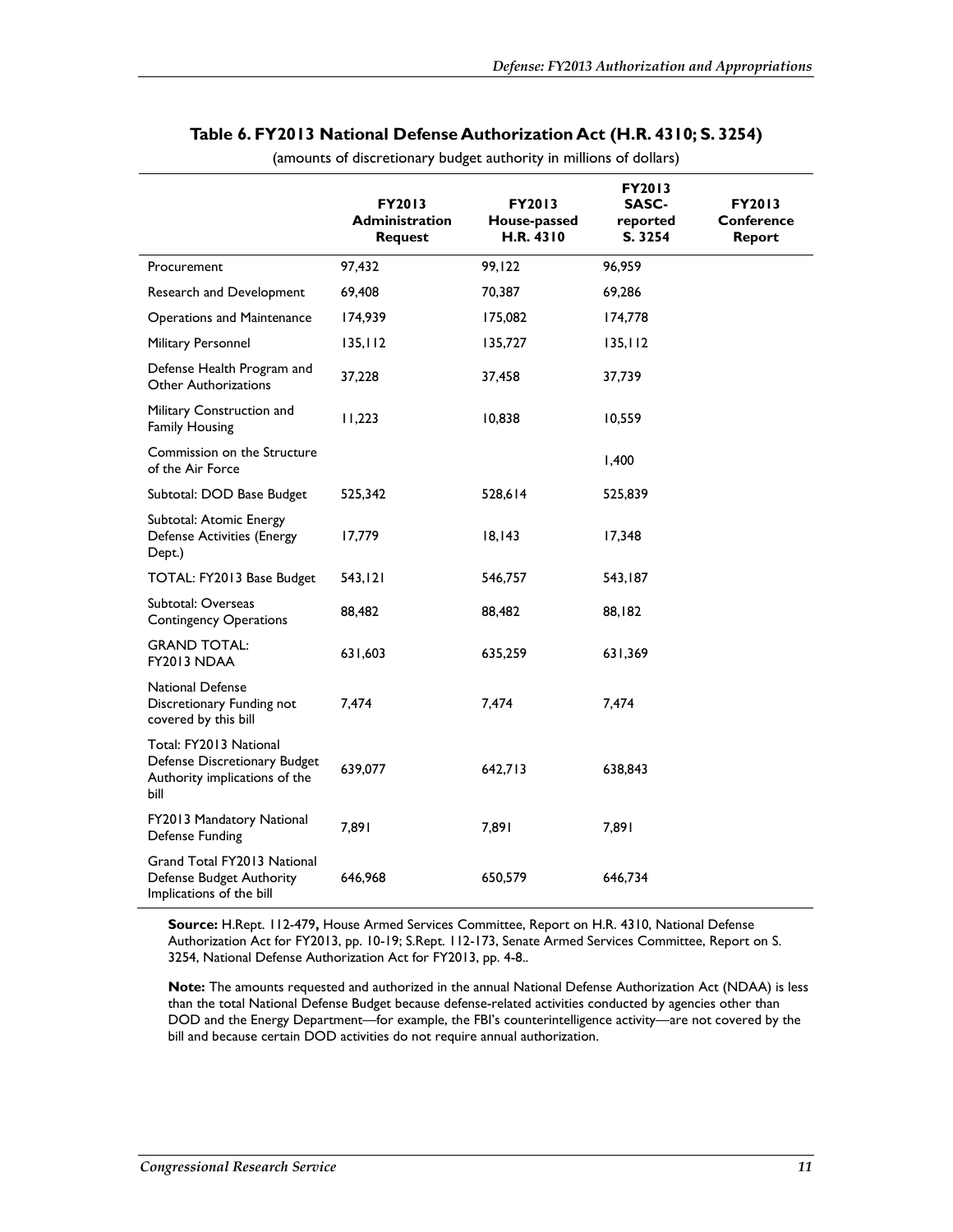#### **NDAA: The Broad Outlines**

Compared with annual defense authorization bills enacted in the previous decade, both H.R. 4310 as passed by the House and S. 3254 as reported by the Senate Armed Services Committee would make relatively few changes in the authorization levels proposed by the Administration for specific programs. This reflects the stringent bars against "earmarks" currently observed in both the House and the Senate.

A small number of factors summarized below account for most of the \$3.9 billion difference between the total amounts that would be authorized by the two bills.

#### *Proposed Administration Savings*

H.R. 4310 would add to the request more than \$4 billion to cover the cost of overturning some of the Administration's more high-profile efforts to reduce DOD spending. The Senate committee's bill would take similar action to reverse two of the initiatives—disbanding several squadrons of airplanes in the Air Force, Air Force Reserve, and Air National Guard; and deferring production of an attack submarine. However, the Senate panel's bill would support, wholly or in part, several of the Administration's other proposed DOD spending cuts:

| <b>Selected Administration</b><br>proposals                                                                                                                         | H.R. 4310<br>House-passed                                                                                                                                                             | S. 3254<br><b>Committee-reported</b>                                                                                                                                                                                                                     |
|---------------------------------------------------------------------------------------------------------------------------------------------------------------------|---------------------------------------------------------------------------------------------------------------------------------------------------------------------------------------|----------------------------------------------------------------------------------------------------------------------------------------------------------------------------------------------------------------------------------------------------------|
| Disband 7 Air Force and Air<br>National Guard squadrons; Retire<br>303 aircraft.                                                                                    | Adds authorization for \$1.1 billion and<br>7,816 personnel (active duty and<br>reserve components) to retain the<br>current force structure.                                         | Freezes current force structure;<br>prohibits retirement of aircraft; adds<br>\$1.4 billion to cover the cost of<br>maintaining status quo; creates<br>commission to recommend future<br>force structure of Air Force (including<br>reserve components). |
| Cancel planned procurements of<br>Global Hawk Block 30<br>surveillance drones; Retire Global<br>Hawk 30s in service.                                                | Adds \$260 million to continue Global<br>Hawk Block 30 operations.                                                                                                                    | In effect, withdraws \$544 million<br>appropriated for Global Hawk Block<br>30 in prior years, directing that those<br>funds be substituted for new budget<br>authority to fund the FY2013 budget.                                                       |
| Retire four Aegis cruisers.                                                                                                                                         | Adds \$665 million to keep in service<br>three of the four cruisers.                                                                                                                  | n/c                                                                                                                                                                                                                                                      |
| Increase various TRICARE fees.<br>reducing the FY2013 budget<br>requirement by \$1.8 billion.                                                                       | Adds \$1.21 billion to replace funds<br>the Administration had planned to<br>obtain from fee changes which the<br>House bill would not authorize;<br>Allows some requested increases. | Adds \$452 million to replace funds<br>the Administration had planned to<br>obtain from fee changes which the<br>House bill would not authorize;<br>Allows larger number of requested<br>increases.                                                      |
| Slow design of new ballistic missile<br>sub, reducing FY2013 funding by<br>more than half (\$640 million)<br>from earlier projection.                               | Adds \$374 million to fund ship design<br>at earlier projected level; No addition<br>to restore funds cut from nuclear<br>reactor design.                                             | n/c                                                                                                                                                                                                                                                      |
| Buy components to support<br>purchase of one Virginia-class<br>submarine in FY2014 rather than<br>two, reducing FY2013 funding by<br>more than 40% (\$667 million). | Adds \$778 million to allow funding<br>two subs in FY2014.                                                                                                                            | Adds \$778 million to allow funding<br>two subs in FY2014.                                                                                                                                                                                               |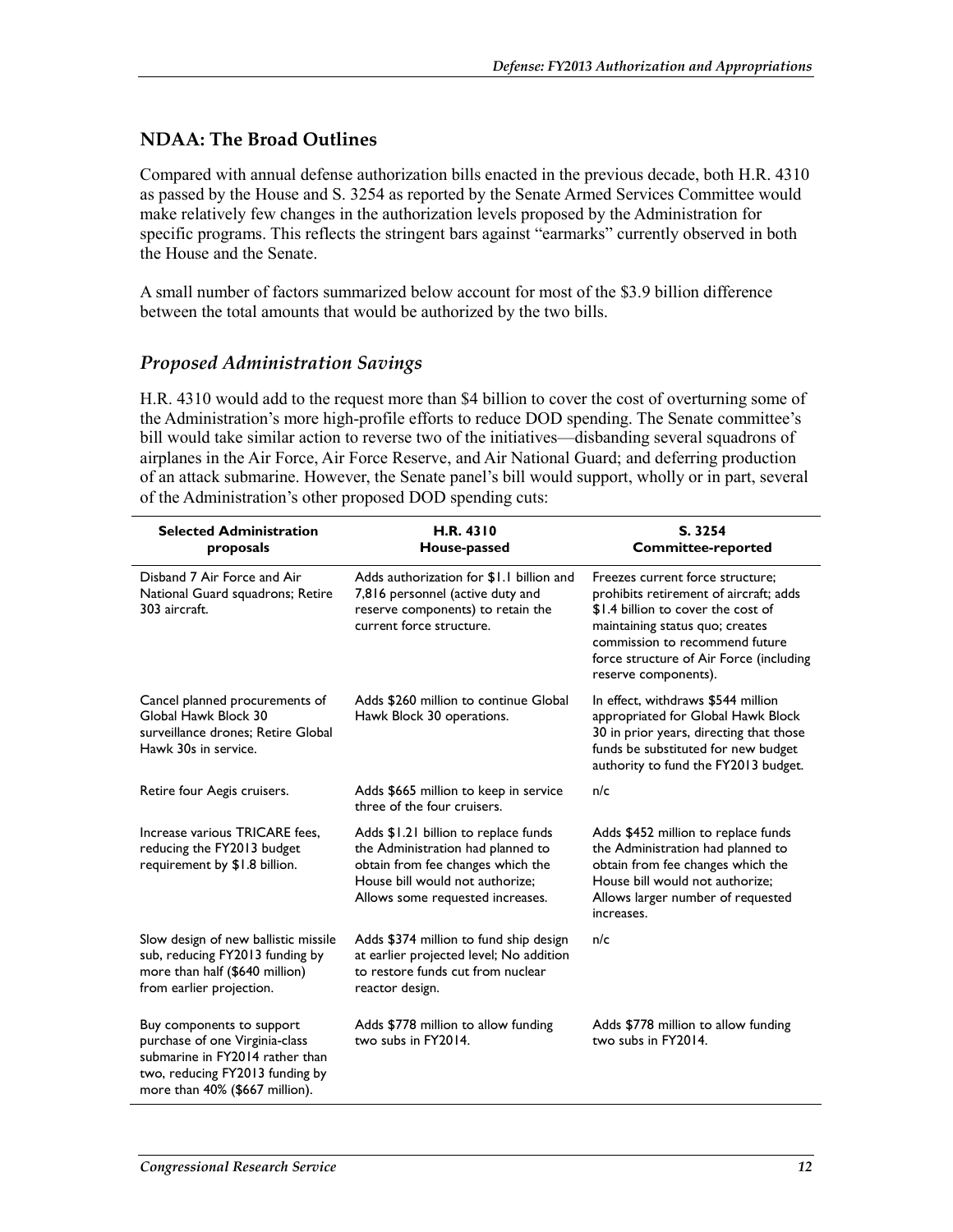| <b>Selected Administration</b><br>proposals                                                                                                 |     | <b>H.R. 4310</b><br>House-passed |     | S. 3254<br><b>Committee-reported</b> |
|---------------------------------------------------------------------------------------------------------------------------------------------|-----|----------------------------------|-----|--------------------------------------|
| Slow development of Army's<br>Ground Combat Vehicle reducing<br>FY2013 funding by two-thirds<br>(\$1.3 billion) from earlier<br>projection. | n/c |                                  | n/c |                                      |

**Notes:** The notation "n/c" ["no change"] signifies that no provision of the bill would block or alter the proposed policy.

#### *Other Increased Weapons Spending*

Senate Armed Services Committee's version of the FY2013 NDAA also was more restrained than H.R. 4310 in funding certain programs for which Congress typically adds to the annual budget request:

| <b>Selected Administration</b><br>proposals                                                                                                                                                   | H.R. 4310<br>House-passed                                                                                                                                                                          | S. 3254<br><b>Committee-reported</b>                                                                    |
|-----------------------------------------------------------------------------------------------------------------------------------------------------------------------------------------------|----------------------------------------------------------------------------------------------------------------------------------------------------------------------------------------------------|---------------------------------------------------------------------------------------------------------|
| Request \$903 million to continue<br>upgrading Ballistic Missile Defense<br>that has interceptor missiles based<br>in Alaska and California.                                                  | Adds \$357 million to deploy<br>additional interceptor missiles in<br>Alaska and \$103 million to begin work<br>on an East Coast site for additional<br>interceptors.                              | n/c                                                                                                     |
| Request \$100 million to continue<br>development of three Israeli<br>missile defense systems.                                                                                                 | Adds \$168 million for those three<br>Israeli systems and an additional \$680<br>million for the Israeli "Iron Dome"<br>system designed to intercept short-<br>range rockets and artillery shells. | Adds \$100 million for the three Israeli<br>systems and an additional \$210 million<br>for "Iron Dome." |
| Phase out upgrades to Abrams<br>tanks and Bradley troop carriers<br>preparatory to shutting down<br>those production lines from 2014<br>until 2017, when new upgrade<br>programs would begin. | Adds \$320 million to continue<br>Abrams and Bradley upgrades.                                                                                                                                     | Adds \$91 million to continue Abrams<br>upgrades.                                                       |
| Request no funding for the<br>National Guard and Reserve<br>Equipment account (NGREA)                                                                                                         | Adds \$500 million for NGREA.                                                                                                                                                                      | n/c                                                                                                     |

**Notes:** The notation "n/c" ["no change"] signifies that no provision of the bill would block or alter the proposed policy.

#### *Funding Offsets*

As is customary in annual NDAAs, both the House-passed H.R. 4310 and the Senate committee's S. 3254 would offset some or all of their proposed additions to the budget request with some relatively large proposed reductions within certain programs. Moreover—as usual—the House and Senate Armed Services Committees that drafted the two bills said that some of their proposed reductions would have no adverse impact on DOD. For example, each bill would reduce the total amount authorized by upwards of \$1.5 billion on the grounds that funds appropriated in prior years but not spent could be used in lieu of the same amount of new budget authority to cover part of the FY2013 budget: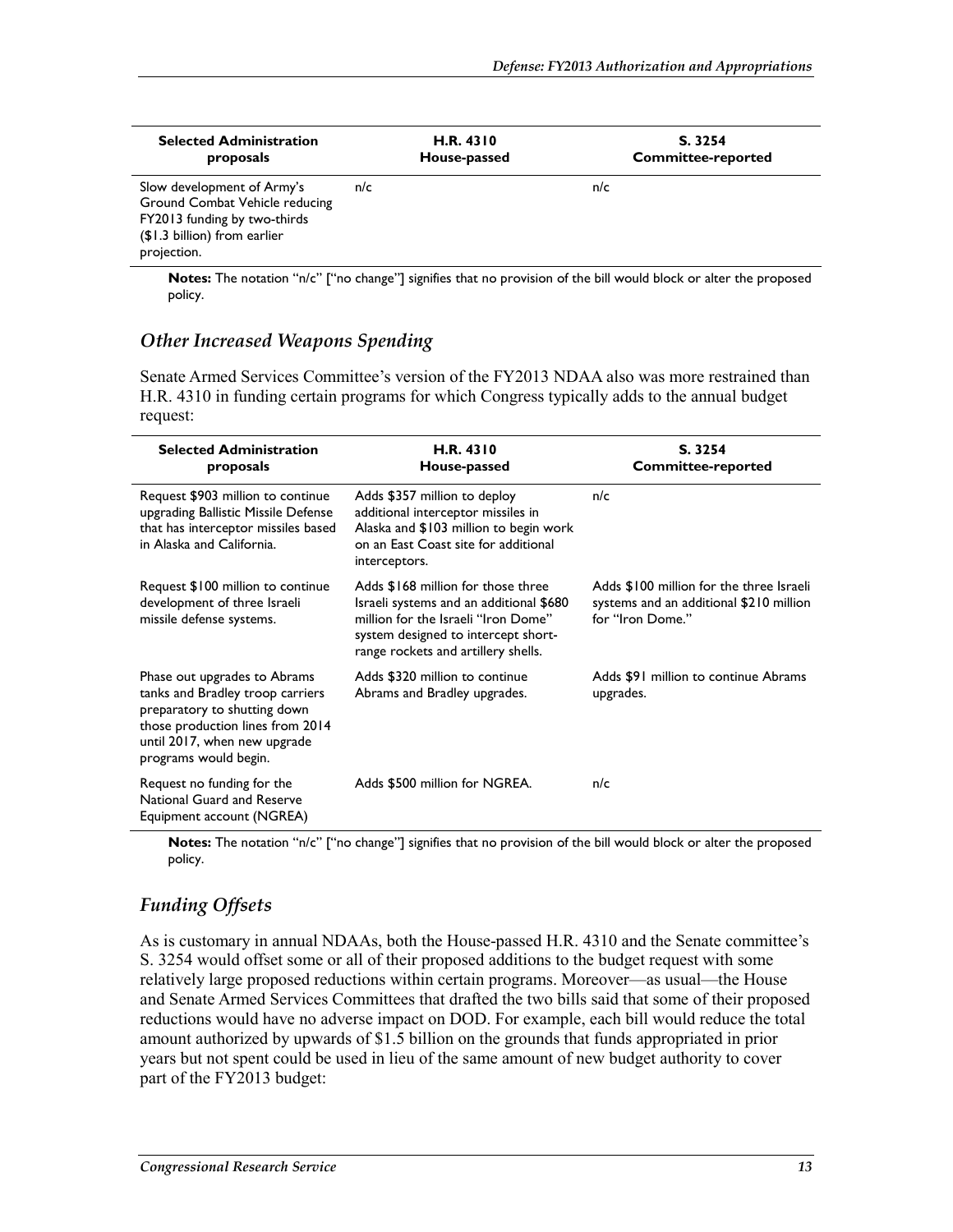| <b>Issue</b>                                                                                                                                                                                                                    | H.R. 4310<br>House-passed                                                                                                                                                                                                                                                                         | S. 3254<br><b>Committee-reported</b>                                                                                                                                                                                                                                                                                                                              |
|---------------------------------------------------------------------------------------------------------------------------------------------------------------------------------------------------------------------------------|---------------------------------------------------------------------------------------------------------------------------------------------------------------------------------------------------------------------------------------------------------------------------------------------------|-------------------------------------------------------------------------------------------------------------------------------------------------------------------------------------------------------------------------------------------------------------------------------------------------------------------------------------------------------------------|
| Amounts appropriated in prior budgets,<br>now deemed unnecessary for their<br>original purpose, are redirected to fund<br>the FY2013 program (thus reducing the<br>requirement for new budget authority<br>by the same amount). | Cuts a total of \$1.61 billion from<br>military personnel, O&M and Defense<br>Health Program requests on the<br>grounds that, historically, those<br>accounts have "underspent" their<br>appropriations, thus leaving<br>"unobligated balances" in the accounts<br>at the end of the fiscal year. | Cuts a total of \$1.50 billion from<br>procurement, R&D, O&M and military<br>construction requests on grounds that<br>an equal amount, appropriated in prior<br>budgets, can be substituted for new<br>budget authority. This includes \$544.4<br>million in prior year funding for the<br>Global Hawk Block 30, which the<br>Administration proposes cancelling. |
| Missile Defense Programs                                                                                                                                                                                                        | Cuts the entire \$400.9 million<br>requested for MEADS missile defense<br>system, a joint project of the U.S.,<br>German, and Italian governments.                                                                                                                                                | Cuts the entire \$400.9 million<br>requested for MEADS missile defense<br>system, a joint project of the U.S.,<br>German and Italian governments. Also<br>cuts \$247.4 million (of \$297.4 million<br>requested) for Precision Tracking Space<br>System (PTSS) missile tracking program.                                                                          |
| Aid to Afghanistan and to other<br>governments collaborating with U.S.<br>policy in Afghanistan.                                                                                                                                | Cuts a total of \$1.00 billion from the<br>request, including \$650.0 million from<br>Coalition Support Funds and \$200.0<br>million from Commanders Emergency<br>Response Program (CERP).                                                                                                        | Cuts a total of \$250 million from the<br>request, including \$200.0 million from<br>Commanders Emergency Response<br>Program (CERP).                                                                                                                                                                                                                             |
| \$911.0 million request to decommission<br>the nuclear-powered carrier USS<br>Enterprise.                                                                                                                                       | Cuts \$470.0 million that would not be<br>needed until FY2014, directing the<br>Navy to fund the project on a year-by-<br>year basis.                                                                                                                                                             | n/c                                                                                                                                                                                                                                                                                                                                                               |
| \$463.0 million request for Energy<br>Department contribution to fund for<br>environmental cleanup at U.S. uranium<br>enrichment facilities.                                                                                    | n/c                                                                                                                                                                                                                                                                                               | Cuts the entire amount on grounds that<br>payments must be authorized by<br>legislation outside jurisdiction of Armed<br>Services Committee.                                                                                                                                                                                                                      |

**Notes:** The notation "n/c" ["no change"] signifies that no provision of the bill would block or alter the proposed policy.

### **Military Personnel Issues**

H.R. 4310 as passed by the House and S. 3254 as reported by the Senate committee would authorize a 1.7% military pay raise, as requested. Both also would reject Administration proposals to reduce the size of the Air Force and associated reserve components.

In their respective reports on the two bills, the Armed Services Committees of the House and Senate each express concern that the Administration's plan to reduce the Army and Marine Corps by a total of 92,000 by the end of FY2017 may cut too deep. However, both bills would authorize the Administration's proposed reductions in the number of active-duty personnel for the Army, Navy, and Marine Corps in FY2013 (**Table 7**).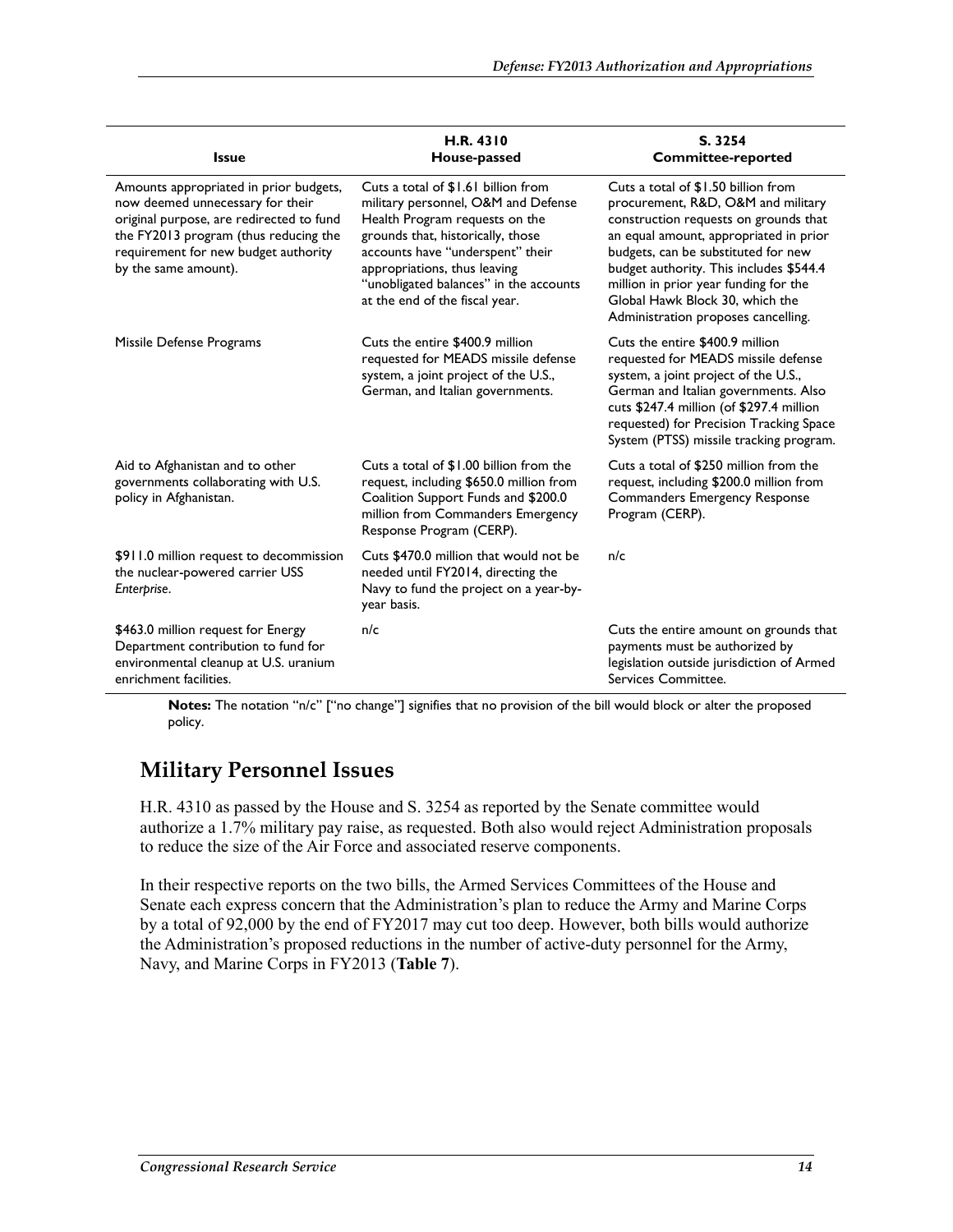| <b>Service</b>                | <b>FY2012</b><br><b>Authorized</b> | <b>FY2013</b><br><b>Request</b> | H.R. 4310<br>passed by the House |                        | S. 3254<br>reported by SASC |                        |
|-------------------------------|------------------------------------|---------------------------------|----------------------------------|------------------------|-----------------------------|------------------------|
|                               |                                    |                                 | number<br>authorized             | change from<br>request | number<br>authorized        | change from<br>request |
| <b>ACTIVE FORCES</b>          |                                    |                                 |                                  |                        |                             |                        |
| Army                          | 562,000                            | 552,100                         | 552,100                          | 0                      | 552,100                     | 0                      |
| Navy                          | 325,700                            | 322,700                         | 322,700                          | 0                      | 322,700                     | 0                      |
| Marine Corps                  | 202,100                            | 197,300                         | 197,300                          | 0                      | 197,300                     | 0                      |
| Air Force                     | 332,800                            | 328,900                         | 329,597                          | $+697$                 | 330,383                     | $+1,483$               |
| <b>TOTAL Active Forces</b>    | 1,422,600                          | 1,401,000                       | 1,401,697                        | $+697$                 | 1,401,560                   | +1,483                 |
| <b>SELECTED RESERVE</b>       |                                    |                                 |                                  |                        |                             |                        |
| Army National Guard           | 358,200                            | 358,200                         | 358,200                          | 0                      | 358,200                     | 0                      |
| Army Reserve                  | 205,000                            | 205,000                         | 205,000                          | 0                      | 205,000                     | 0                      |
| Navy Reserve                  | 66,200                             | 66,200                          | 66,200                           | 0                      | 66,200                      | 0                      |
| Marine Corps Reserve          | 39,600                             | 39,600                          | 39,600                           | 0                      | 39,600                      | 0                      |
| <b>Air National Guard</b>     | 106,700                            | 101,600                         | 105,005                          | $+4,405$               | 106,435                     | $+4,835$               |
| Air Force Reserve             | 71,400                             | 70,500                          | 72,428                           | $+1,928$               | 72,428                      | $+1,928$               |
| <b>TOTAL Selected Reserve</b> | 847,100                            | 837,400                         | 843,733                          | $+6,333$               | 844,163                     | $+6,763$               |

#### **Table 7. Current and Proposed FY2013 End-Strength for Active and Reserve Component Forces**

**Note:** The "Selected Reserve" are those reservists enrolled in units that assemble for drill periods a certain number of times annually, including one period of two weeks duration. Service members enrolled in other reserve categories do not participate in regular drills.

#### **Proposed Reductions in Personnel and Force Structure**

#### *Air Force Cuts*

Both versions of the bill contain provisions that would block the Administration's proposal to disband several Air Force units and retire more than 300 aircraft. In testimony before the Senate Defense Appropriations Subcommittee on March 14, 2012, Air Force Secretary Michael Donley said he would defer the proposed changes until Congress completes action on the FY2013 defense funding bills. In a June 22, 2012, letter to Senate Defense Subcommittee Chairman Daniel K. Inouye, Defense Secretary Panetta went further, saying he would defer any changes to the force structure of the Air Force—including some that had been authorized and funded in prior budgets—until Congress completes work on the FY2013 budget.

The House bill would authorize 7,030 personnel more than requested for the Air Force and its associated reserve components in order to staff units that had been slated for disbanding. H.R. 4310 would add to the request \$699.2 million to continue operating those units, plus \$400.4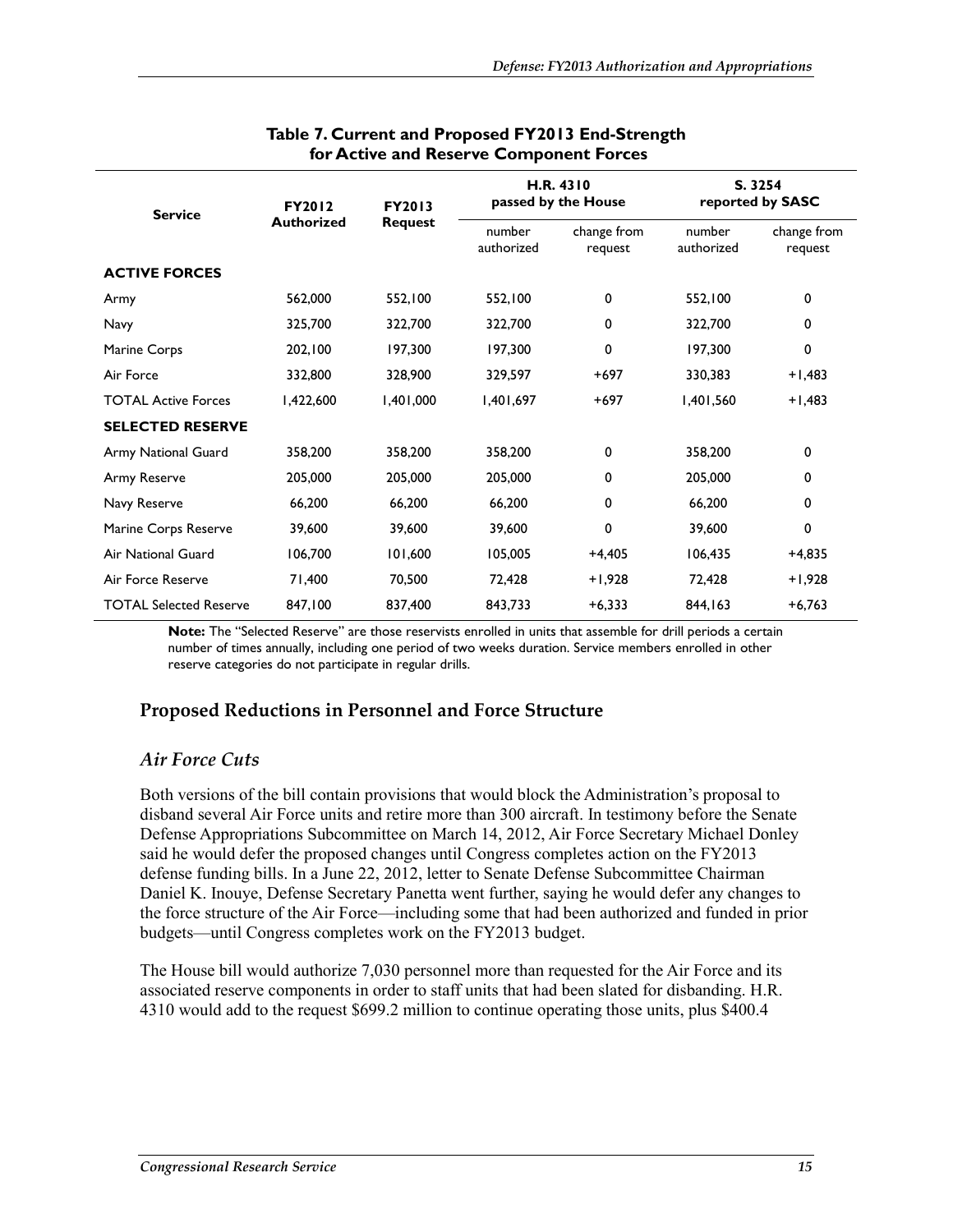million to continue purchasing C-27 cargo planes and RQ-4 Block 30 Global Hawk reconnaissance drones. The Administration had proposed mothballing the C-27s and Block 30 Global Hawks already in hand and terminating plans to buy more of each.<sup>6</sup>

The Senate committee bill would authorize 8,246 more personnel than had been requested for the Air Force and associated reserve components. S. 3254 also includes provisions that would add to the budget request a total of \$1.40 billion to maintain the status quo pending recommendations by a National Commission on the Structure of the Air Force that the bill would establish (Sections 1701-1709). Those recommendations would be due by March 31, 2013.

However, the Senate committee bill would not challenge the Administration's proposal to dispose of the C-27s and Global Hawk Block 30s. In fact, it would—in effect—rescind \$544 million appropriated for Global Hawk in prior years, using those funds instead to cover some of the cost of the FY2013 budget.

#### *Ship Retirements*

The House bill would bar the Navy from retiring three of the four Aegis cruisers the service wants to lay up as a cost-saving measure. However, H.R. 4310 would approve a reduction in Navy endstrength from 325,700 to 322,700, as requested. The Armed Services Committee said the Navy could man the three ships even after absorbing that reduction. The bill would allow the Navy to retire, as requested, the fourth cruiser, the USS *Port Royal*, although that ship—commissioned in 1994—is the newest of the Aegis cruisers and one of the few that has been modified to shoot down ballistic missiles. The ship sustained structural damage when it ran aground off Honolulu in 2009.

S. 3254 would allow the proposed cruiser retirements to proceed.

#### *Army and Marine Corps Drawdown*

The Armed Services Committees of both the House and Senate, in their reports on their respective versions of the defense authorization act, expressed concern over the Administration's plan to cut a total of 92,000 active-duty personnel from the Army and Marine Corps by the end of FY2017. Although both bills would authorize the portion of that long-term reduction that the Administration has proposed for FY2013 (approving cuts of 9,900 from the Army and 4,800 from the Marine Corps), the two committees warned that the reduction could undermine morale by reducing "dwell-time"—that is, the period during which soldiers and Marines are stationed at their home bases between overseas deployments.

H.R. 4310 includes a provision (Section 403) that would limit the number of personnel that could be cut in any one year from 2014 through 2017 to 15,000 from the Army and 5,000 from the Marine Corps. In its Statement of Administration Policy (SAP) on the bill, the Office of Management and Budget (OMB) said this provision would slow its planned drawdown in ground

1

<sup>&</sup>lt;sup>6</sup> The Administration's proposal to abandon the Block 30 version of the Global Hawk has no effect on other versions of the Global Hawk long-range, unmanned aircraft used by DOD.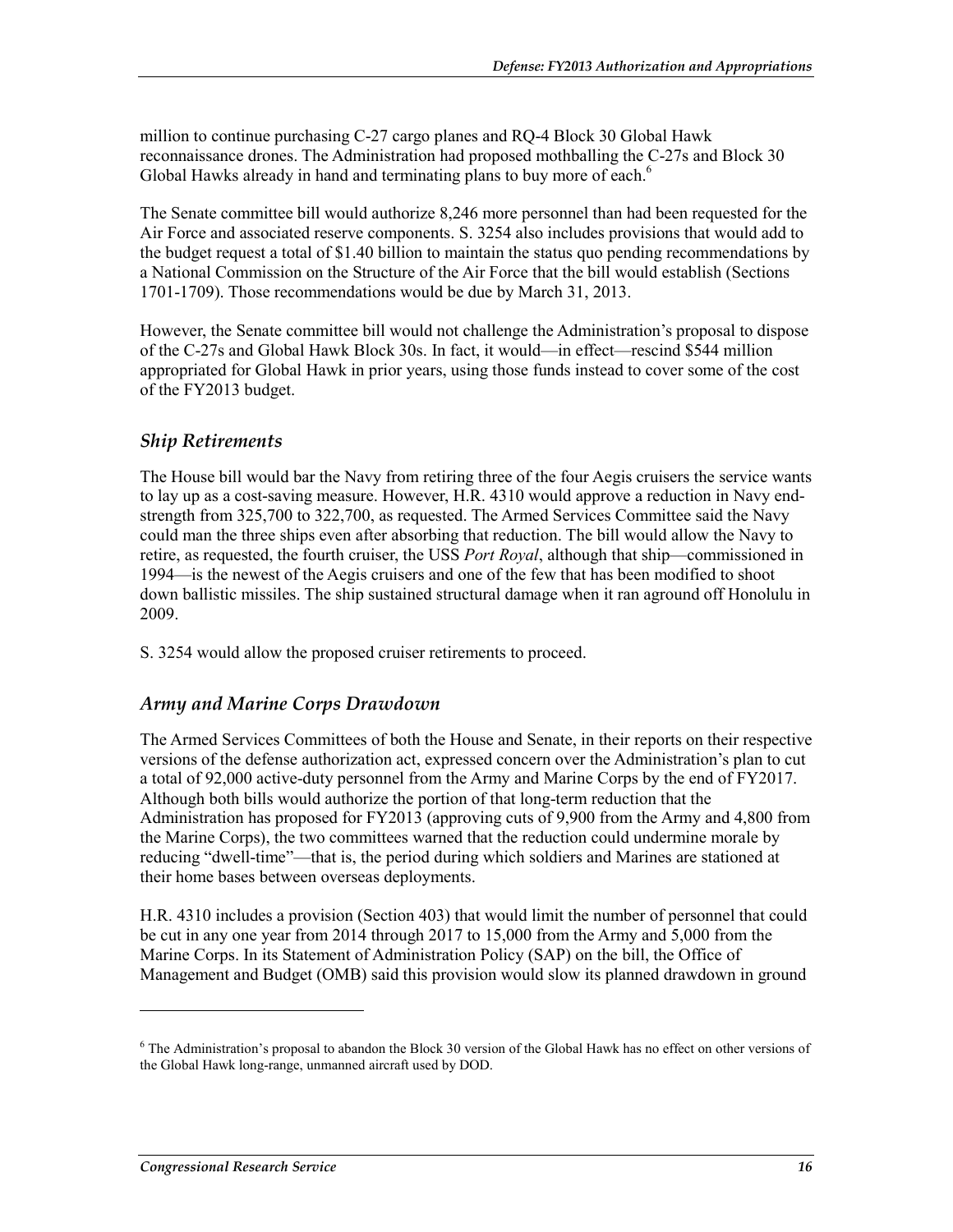forces, thus increasing military personnel and health care costs by more than \$500 million in 2014 and by a total of \$1.9 billion through 2019.<sup>7</sup>

S. 3254 includes no such provision, but in its report to accompany the bill, the Senate Armed Services Committee directed DOD to include with each of its annual budget requests for FY2014- FY2017 two items relevant to this issue:

- A prediction of the ratio of "dwell time" to deployment time for active and reserve component personnel that would result from the personnel reductions proposed in that budget; and
- An assessment of whether the proposed reductions could be reversed within one year, if unforeseen contingencies led to the deployment of more forces than the budget request had assumed.

#### *TRICARE*

Neither the House-passed H.R. 4310 nor the Senate committee-reported S. 3254 would authorize most of the Administration's proposed new fees and fee increases for TRICARE beneficiaries and for retirees who benefit from the so-called TRICARE-for-Life program. Specifically, neither bill would authorize proposals to

- raise TRICARE-for-Life premiums for military retirees using a three-tier model linking the size of each beneficiary's increase to the amount of his or her military retired pay;
- link increases in TRICARE's so-called "catastrophic cap"—the maximum amount a family would have to pay in a single year—to increases in the federal government's National Health Expenditure index; and
- increase the annual enrollment fees for the TRICARE Prime plan and introduce enrollment fees for the other TRICARE plans, including TRICARE-for-Life.

The House bill (Section 718) would allow increases in the TRICARE co-pays for brand and nonformulary drugs, but at a lower rate than current law would allow. This section of the bill further provides that, beginning in 2014, pharmacy co-payments would be indexed to the annual retiree cost-of-living adjustment. The bill also directs the Secretary of Defense to conduct a pilot program that would use the national mail-order pharmacy program to refill prescription maintenance medications for each TRICARE-for-Life beneficiary (Section 717). All told, H.R. 4310 would add \$1.21 billion to the amount requested in the budget to compensate for savings the Administration had anticipated would result from the proposed TRICARE changes the House bill would not make.

S. 3254 would allow the proposed increase in TRICARE pharmacy co-pays at the rate allowed by current law. It also would authorize \$452 million more than was requested for DOD's health care

<u>.</u>

<sup>&</sup>lt;sup>7</sup> Office of Management and Budget, "Statement of Administration Policy: H.R. 4310—National Defense Authorization Act for FY2013," accessed at

http://www.whitehouse.gov/sites/default/files/omb/legislative/sap/112/saphr4310r\_20120515.pdf.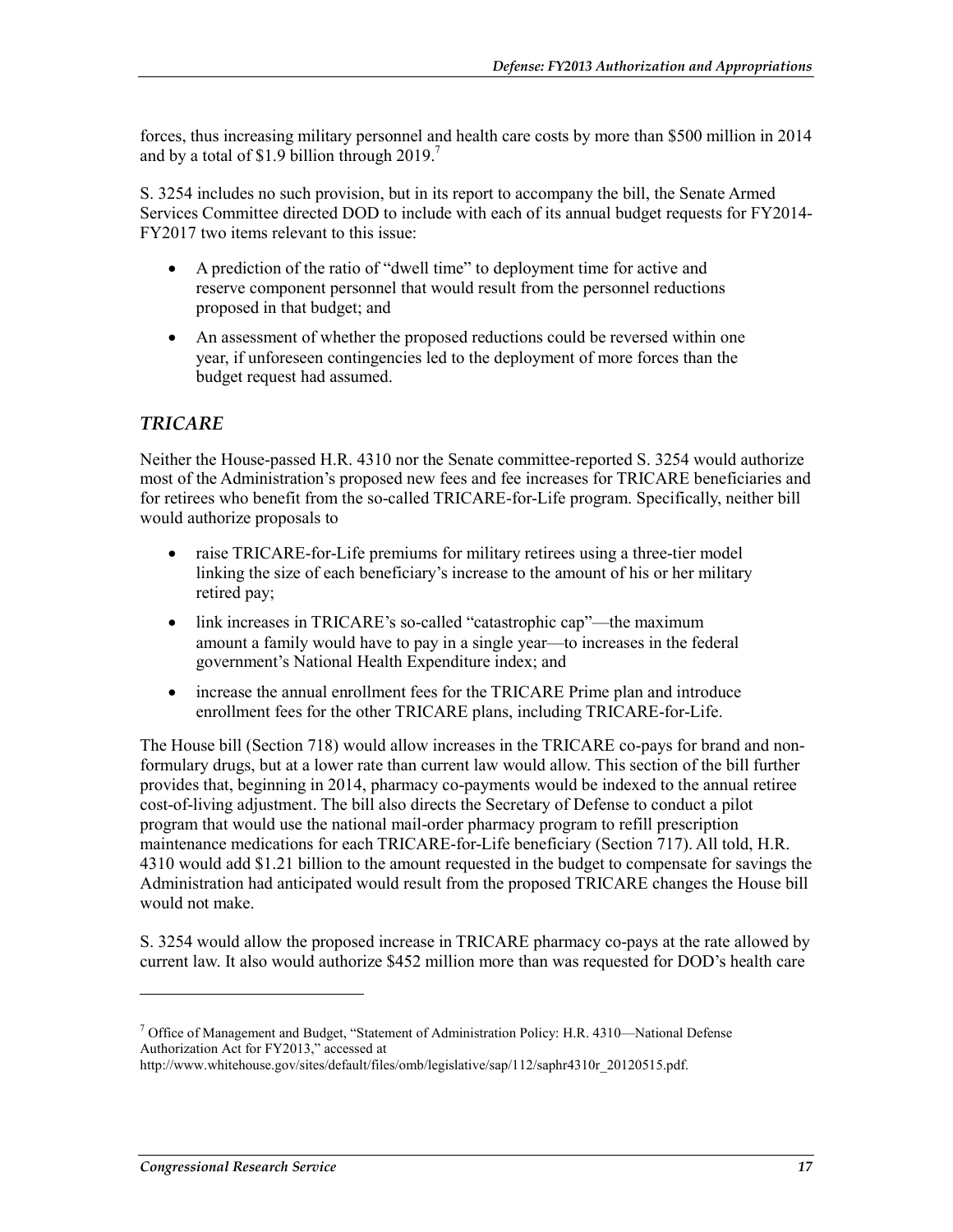program to compensate for savings projected to have resulted from TRICARE changes the bill would not authorize.

#### *Abortion*

The Senate committee-reported bill includes a provision (Section 711) that would authorize the use of DOD funds to provide abortions in the case of pregnancies resulting from rape or incest.

#### **Same-Sex Marriage**

The House bill includes a provision (Section 537) that would prohibit the use of DOD facilities for any marriage or "marriage-like" ceremony unless the ceremony involves the union of one man and one woman. The bill also includes a provision (Section 536) that would prohibit any military chaplain from being required to perform any duty or religious ceremony contrary to the chaplain's conscience or religious beliefs. The provision also would bar any adverse personnel action against a chaplain on the basis of his refusal to comply with any order prohibited by the Section.

#### *Women in Combat Roles*

In a February 2012 report mandated by Section 535 of the Ike Skelton National Defense Authorization Act for  $FY2011$ ,  $8$  DOD announced its intention to relax several policies that have restricted the assignment of women to ground combat units and their associated support units. One of those announced changes was the development of "gender-neutral physical standards for occupational specialties closed [to women] due to physical requirements." H.R. 4310 includes a provision (Section 526) that would require DOD to report to Congress on the feasibility of developing such standards.

The House Armed Services Committee noted, in its report on H.R. 4310, that counterinsurgency operations in Iraq and Afghanistan "place female service members in direct combat action with the enemy." Noting that some women who had been deployed in that theater were critical of the body armor currently issued to U.S. troops (which was designed for male body morphology), the committee directed the Secretary of the Army to assess the need for body armor tailored to female body types.

The Senate Armed Services Committee, in its report on S. 3254, called the policy changes announced in DOD's February 2012 report "a small step in the right direction," but urged DOD to further relax current restrictions on the assignment of female service personnel, saying: "By limiting their use of the talents of female service members, the Department [of Defense] and the services are handicapping efforts to field the highest quality force possible."

The Senate committee directed the Secretary of Defense to report by February 1, 2013, on its implementation of the policy changes announced in the February report and to "make

1

<sup>&</sup>lt;sup>8</sup> U.S. Department of Defense, Office of the Under Secretary of Defense (P&R), Report to Congress on the Reviews of Laws, Policies and Regulations Restricting the Service of Female Members in the U.S. Armed Forces, February, 2012.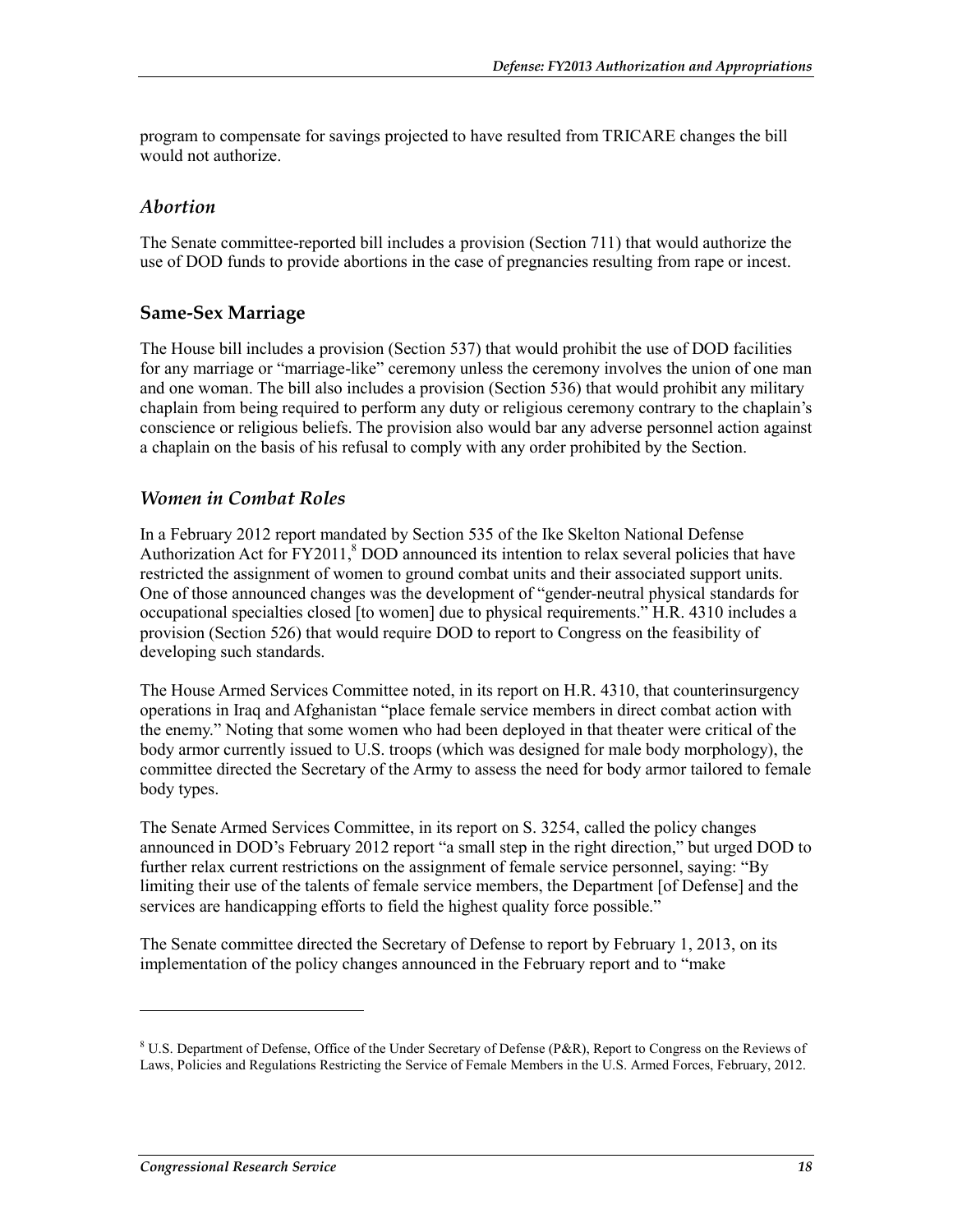recommendations for regulatory and statutory change that the Secretary considers appropriate to increase service opportunities for women in the armed forces."

### **Ground Combat Equipment**

Congressional action on authorization of funding for selected ground force equipment is summarized in **Table A-3**. Following are highlights:

#### *M-1 tanks, Bradley troop carriers, Hercules tank recovery vehicles*

As part of DOD's strategic reorientation,<sup>9</sup> the Army plans to dissolve at least 8 of its 47 activeduty brigade combat teams  $(BCTs)$ ,<sup>10</sup> including at least 2 of its 15 so-called "heavy" BCTs—units equipped with dozens of M-1 Abrams tanks and Bradley armored troop carriers. The Army has not decided the final number of active BCTs it wants to retain; how many of that number will be heavy BCTs; or the number of tanks, Bradleys, and other armored combat vehicles in each heavy unit.

In its report on H.R. 4310, the House committee expressed concern that budget pressures might induce the Army to eliminate too many heavy BCTs (which cost more to equip and operate than other units). The panel also objected to DOD's plan to shut down, from 2013 through 2016, the production lines that upgrade M-1 tanks (in Lima, OH) and Bradleys (in York, PA). Under the Administration's plan, the two lines would re-open in 2017 to further modify tanks and Bradleys.

The House committee maintained that it was not clear either (1) that the planned temporary shutdowns would save very much or (2) that the network of suppliers needed to support planned future upgrades could be reconstituted after a three-year break. The panel also contended that there was a need for additional upgraded combat vehicles and that pending Army decisions might further increase the requirement. Accordingly, the House bill would increase above the budget request the amounts authorized for three of the Army's heavy combat vehicles, authorizing

- \$255.4 million (an increase of \$181.0 million) to convert older M-1As to the M-1A2 SEP configuration, with improvements to night-vision equipment and other components;
- \$288.2 million (an increase of \$140.0 million) to upgrade Bradleys; and
- \$169.9 million to buy 51 Hercules tank recovery vehicles, designed to tow damaged tanks to safety (an increase of \$62.0 million and 20 vehicles).

The House committee also urged the Army to accelerate a program to equip its 1980s-vintage Paladin mobile howitzers with a new chassis and a drive train adapted from the Bradley troop carrier.

1

<sup>&</sup>lt;sup>9</sup> See "New Strategic Guidance", above.

 $10$  Brigade combat teams (BCTs), the Army's basic combat units, are manned by about 4,000 soldiers.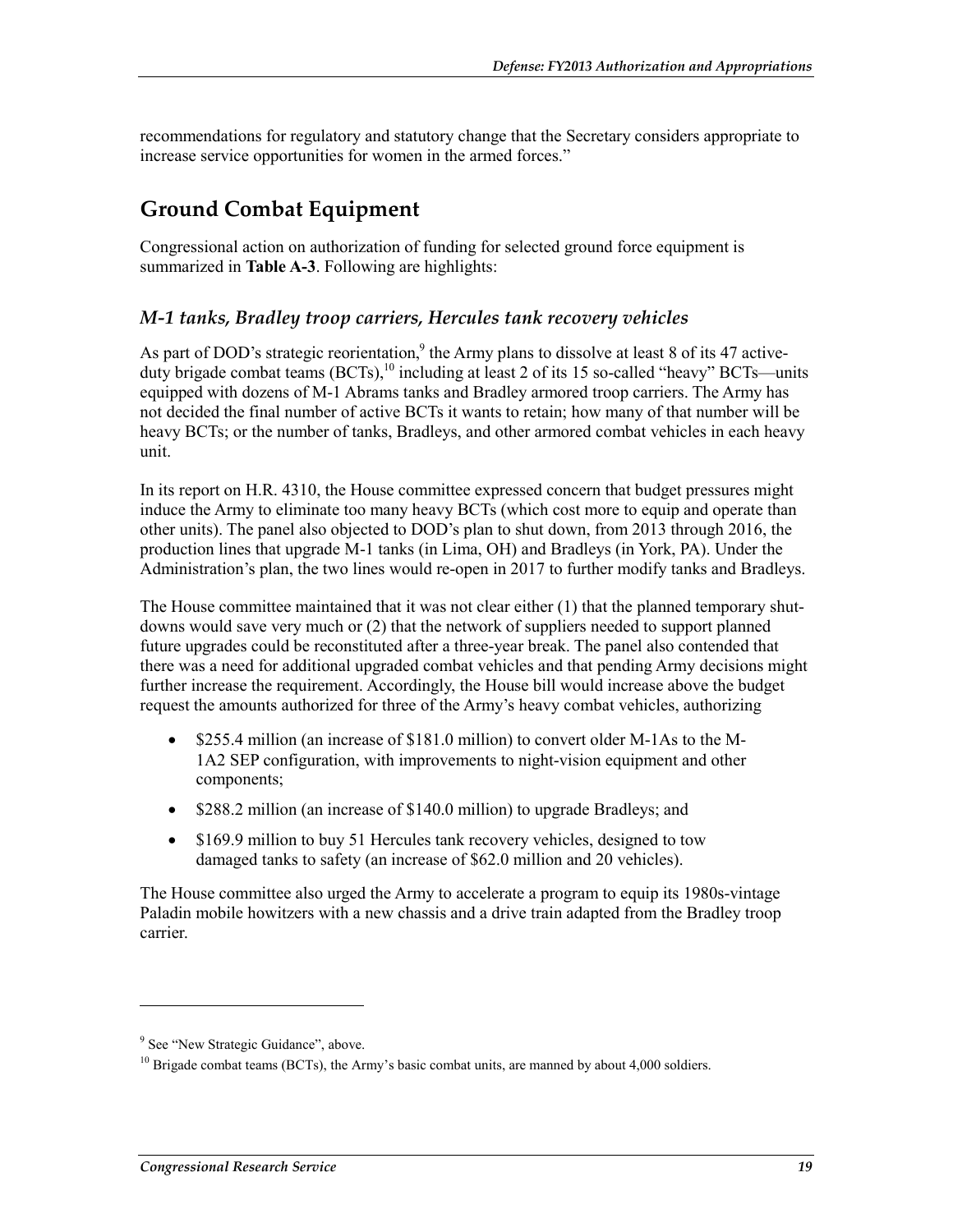S. 3254, as reported by the Senate Armed Services Committee, would mirror the House bill's authorization of \$255.4 million to convert older tanks to the M-1A2 SEP configuration. It would authorize the amount requested to upgrade Bradleys but would also authorize a total of \$230.9 million for Hercules tank recovery vehicles.<sup>11</sup>

#### *New Generation of Tactical Vehicles*

H.R. 4310 and S. 3254 each would authorize the amounts requested to develop a new generation of Army vehicles:

- \$639.9 million for the Ground Combat Vehicle, intended to replace the Bradley;
- \$74.1 million for the Armored Multi-Purpose Vehicle (AMPV), intended to replace the Vietnam War-vintage M-113 troop carrier now used in various roles, including battlefield ambulance and supply hauler; and
- \$116.8 million for the Joint Light Tactical Vehicle (JLTV), intended to succeed the jeep-like "Humvee" (HMMWV).

### **Naval Systems**

Congressional action on authorization of funding for selected naval systems is summarized in **Table A-5**. Following are highlights.

#### *Attack Submarines*

1

As requested, H.R. 4310 and S. 3254 each would authorize \$3.22 billion for two Virginia-class attack submarines. But both bills also would authorize \$1.65 billion—\$778.0 million more than requested—for long lead-time components to be used for an additional submarine to be procured in FY2014. The addition would allow the Navy to budget for two submarines in FY2014—as had been assumed in DOD's February 2011 budget projection—rather than one, as is assumed in the budget projection published in February 2012.

Each of the bills also includes a provision (Section 126 of H.R. 4310 and Section 124 of S. 3254) that would permit the use of a multi-year contract for procuring up to 10 Virginia-class attack submarines in FY2014-FY2018, and the use of incremental funding<sup>12</sup> in such a contract. The Navy had requested authority for a multi-year contract to buy nine submarines during that period. The service did not request authority to use incremental funding in the contract, but testified that

<sup>&</sup>lt;sup>11</sup> The M88 Hercules is built from the chassis design of the M-1's predecessor, the M60 Patton tank. It is, in essence, a very large, heavy, and armored tow truck for tanks.

<sup>&</sup>lt;sup>12</sup> In general, Congress requires that DOD budgets for weapons procurement adhere to a "full funding" policy, under which the entire procurement cost of a weapon or piece of equipment (except for certain "long lead-time" components) is appropriated in the year in which the item is procured. Under "incremental funding," a weapon's cost is divided into two or more annual portions, or increments, that reflect the need to make annual progress payments to the contractor as the weapon is built. Congress then approves each year's increment as part of its action on that year's budget. See CRS Report RL31404, *Defense Procurement: Full Funding Policy—Background, Issues, and Options for Congress*, by Ronald O'Rourke and Stephen Daggett.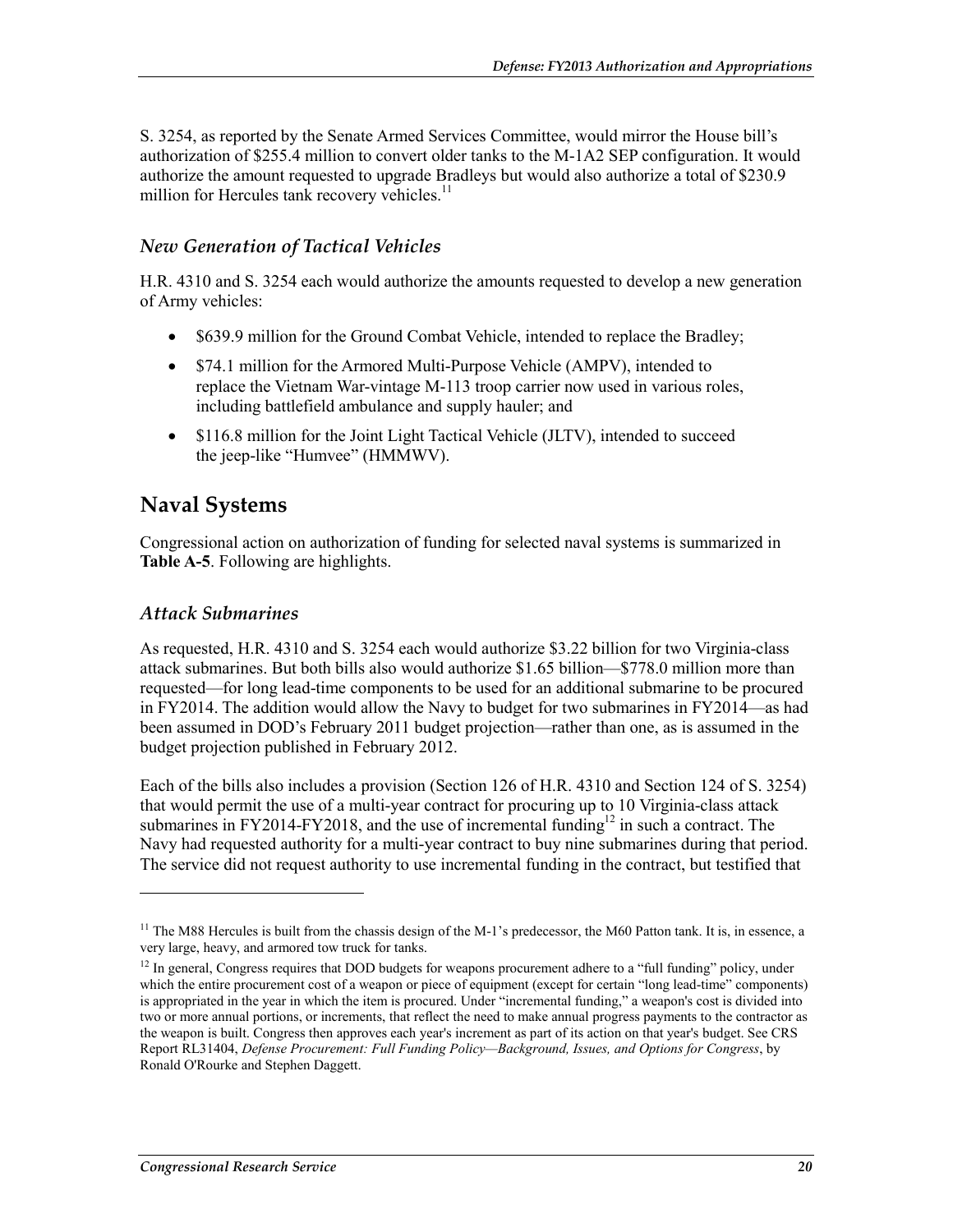it wanted to find a way, if possible, to buy a second Virginia-class boat in FY2014 (which would be the  $10<sup>th</sup>$  boat in the multi-year contract), and that doing so would likely require the use of incremental funding.

#### *DDG-51 Aegis Destroyers*

The House-passed and Senate committee-reported bills each contain a provision relating to Aegis destroyers that parallels in some respects their respective provisions relating to attack subs. In both H.R. 4310 and S. 3254, Section 125 would permit the Navy to sign a multi-year contract to buy 10 Aegis destroyers in FY2013-FY2017. The Navy had requested authority for a multi-year contract to procure nine of the ships in that period, but indicated in testimony that it hoped that bids submitted for that contract might come in low enough to finance the procurement of a  $10<sup>th</sup>$ ship.

As requested, both bills would authorize \$3.05 billion for two destroyers in FY2013. But the House bill also would authorize \$581.3 million—\$115 million more than requested—for long lead-time components to be used for an additional  $(10<sup>th</sup>)$  ship.

#### *Ballistic Missile Submarines*

In February 2011, DOD projected a FY2013 budget request totaling \$1.20 billion to continue developing a new class of 12 missile-launching submarines, designated SSBN(X). These ships are intended to replace the 14 Ohio-class subs built in the 1980s and 1990s, which are slated to begin retiring in 2027. The first of the new subs was slated to begin construction in FY2019. The Administration's FY2013 budget request, unveiled in February 2012, would provide less than half of the amount earlier projected for FY2013—\$564.9 million—and would defer construction of the first of the new ships until FY2021.

| FY2013 R&D funding related to SSBN(X)<br>(amounts in millions of dollars) |                     |                            |                  |         |  |
|---------------------------------------------------------------------------|---------------------|----------------------------|------------------|---------|--|
|                                                                           | Projected<br>2/2011 | <b>Requested</b><br>2/2012 | <b>H.R. 4310</b> | S. 3254 |  |
| Ship<br>design                                                            | 857.495             | 483.095                    | 857.495          | 483.095 |  |
| Nuclear<br>reactor<br>design                                              | 347.095             | 81.817                     | 81.817           | 81.817  |  |
| Total                                                                     | 1.204.590           | 564.913                    | 939.312          | 564.913 |  |

In its report on H.R. 4310, the House committee objected that, under the new schedule, the number of missile subs in service would drop to 10 or 11 ships for a dozen years (2029-2041). It added to the bill a provision (Section 121) requiring the Navy to maintain a force of at least 12 ballistic missile submarines. The panel also added \$374.4 million to the authorization requested to design the planned new sub, increasing

that authorization to the level that had been projected in 2011. The House bill would authorize the amount requested to develop the new missile sub's nuclear powerplant.

S. 3254 would authorize the amounts requested for SSBN(X).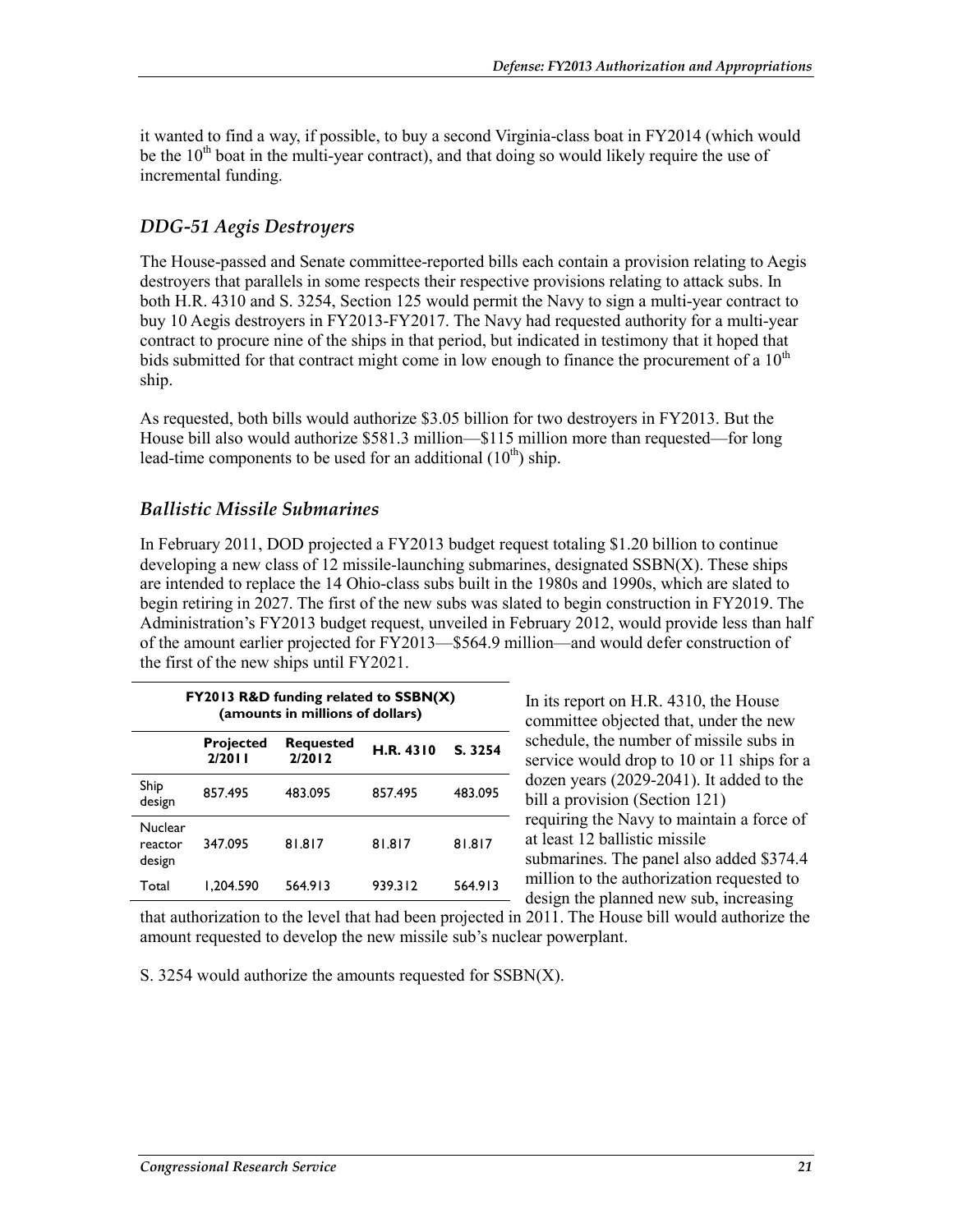#### *Action on Other Naval Programs*

As requested, H.R. 4310 and S. 3254 each would authorize \$608.2 million as the first of six annual funding increments<sup>13</sup> for procurement of the aircraft carrier USS *John F. Kennedy*, slated for delivery to the Navy in 2022. However, the House bill includes a provision (Section 123) that would allow the Navy to spend no more than half that amount in FY2013 until the Secretary of the Navy sends Congress a plan to implement detailed management and construction policies intended to keep the ship on budget.

In both H.R. 4310 and S. 3254, Section 122—requested by the Navy—would permit incremental funding for construction of this new carrier and its predecessor, the USS *Gerald R. Ford*, already under construction, to be spread over six years. Existing law permits five-year incremental funding for aircraft carriers.

The House bill would authorize a total of \$665.1 million more than was requested to fund upgrades and continued operation of three of the four Aegis cruisers the Administration proposed retiring in FY2013. The largest single component of the addition is \$170.0 million for five MH-60R Seahawk helicopters, which are carried by cruisers and many other warships.

The House bill also includes a provision (Section 1021) repealing Section 1012 of the FY2008 National Defense Authorization Act (P.L. 110-181), which required all major combatant vessels to be designed with nuclear power systems.

### **Aircraft and Long-Range Strike Systems**

Congressional action on authorization of funding for selected aircraft and long-range strike programs is summarized in **Table A-10**. Following are some highlights.

#### *Long-Range Bombers, Strike Weapons*

As requested, each bill would authorize \$291.7 million to continue developing a new, long-range bomber the Air Force wants to begin procuring in the 2020s. The House-passed H.R. 4310 includes a provision (Section 211) requiring that the airplane be equipped to carry nuclear weapons. The House rejected by a vote of 112-308 an amendment to delay the program by 10 years and eliminate the authorization for FY2013 funds (see H.Amdt. 1108 in **Table 8**).

Both the House-passed and Senate committee-reported bills also would authorize, as requested, \$110.4 million for development of a "conventional, prompt global strike" system designed to place a precision-guided, non-nuclear warhead on a target anywhere in the world within minutes.

The House bill also would authorize, as requested, a total of \$628.3 million to develop and install various modifications in B-52, B-1, and B-2 bombers currently in service. In its report on the bill,

<u>.</u>

 $13$  In addition to the \$8.08 billion currently budgeted for construction of the ship in six annual increments (FY2013-FY2018), the ship's total projected \$11.4 billion cost includes \$3.33 billion previously appropriated for long lead-time components in the previous six budgets (FY2007-FY2012).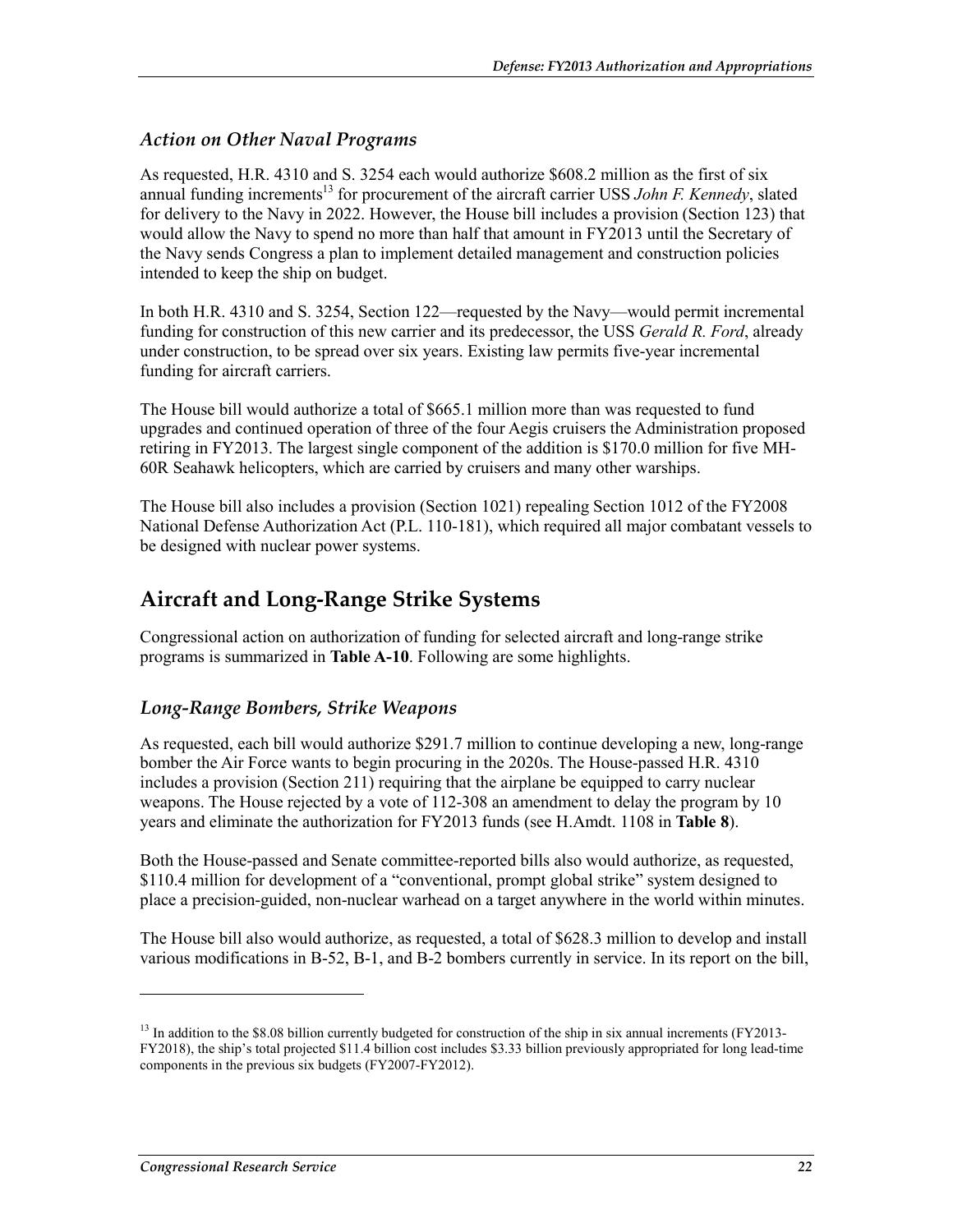the House Armed Services Committee expressed disappointment that DOD had budgeted less money for these bomber upgrades in FY2013 than it had projected in February 2011. The committee directed the Secretary of the Air Force to prepare a report on the advantages and disadvantages of continuing a now-cancelled upgrade of the 50-year-old B-52 fleet (designated CONECT).

The Senate committee bill would authorize the requested bomber modification funds except for \$15.0 million it would cut from the \$327.4 million B-2 request on grounds of unspecified "efficiencies."

#### *Carrier-Based UAVs*

Each bill would authorize a total of \$264.7 million for two programs aimed at developing a longrange, stealthy drone aircraft to fly reconnaissance and attack missions from carriers. The Administration requested \$142.3 million for the Unmanned Combat Air Vehicle (UCAV) project, which is intended to test the feasibility of the project, and \$142.5 million for the Unmanned Carrier-launched Airborne Surveillance and Strike (UCLASS) project, which is intended to produce an operational weapon. S. 3254 would allocate funds between the two programs as requested. However, the House bill would cut \$75 million from the amount requested for UCLASS and added the same amount to the request for UCAV, directing the Navy to slow the former, more operationally oriented program while it conducts additional research in the UCAS program. The panel also added to the bill a provision (Section 212) requiring the Navy to follow that course.

### **Ballistic Missile Defense**

Congressional action on authorization of funding for selected missile defense programs is summarized in **Table A-1**. Following are some highlights.

H.R. 4310 would authorize \$9.06 billion for programs managed by the Missile Defense Agency (MDA), which is \$1.31 billion more than the Administration requested. More than half that increase (\$680 million) would be authorized (Section 227) to be spent in FY2012-FY2017 for Israel to procure and operate its "Iron Dome" system, designed to intercept short-range rockets and artillery shells. Another major component of the House bill's increase is an addition \$460 million to the amount requested for the Ground-based Midcourse Defense (GMD) anti-missile system currently based in Alaska and California, of which \$103.0 million is to begin work on a third base which is to be located on the East Coast.

The Senate committee-reported bill would add \$410 million to the MDA request, including no additional funds for GMD and \$210.0 million for Iron Dome in FY2013.

Neither bill would authorize the \$400.9 million requested to continue development of the Medium Extended Air Defense System (MEADS), a program jointly funded by the United States, Germany, and Italy to develop a mobile air and missile defense system for combat units in the field. The system would incorporate the Patriot PAC-3 missile. Plans to procure MEADS as an operational system have been shelved, but the three partner countries plan to continue the development program in hopes of harvesting technologies that could be incorporated into other systems. Under the tri-national agreement governing the program, the United States would incur significant costs if the program were terminated.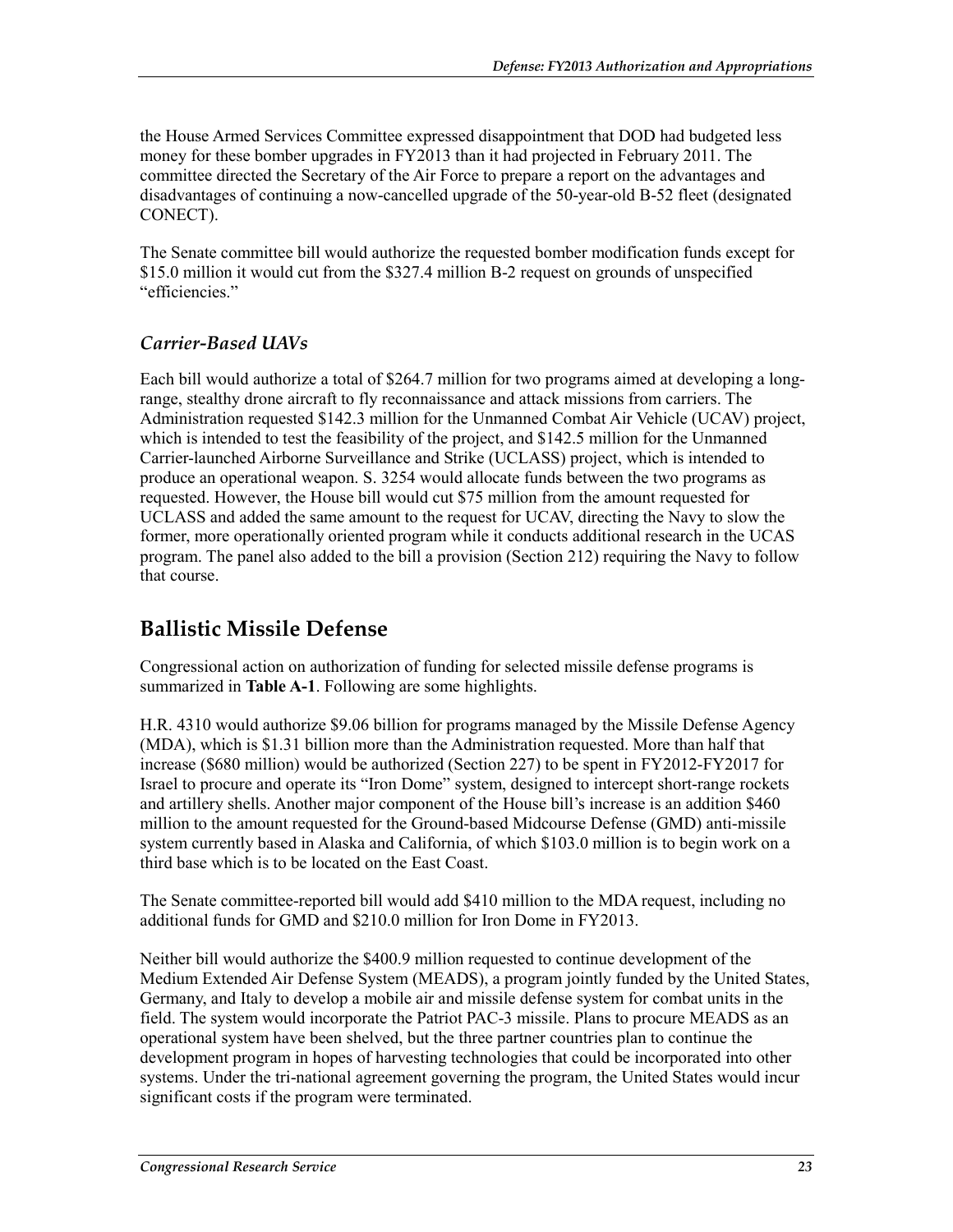#### **House Missile Defense Initiatives**

#### *Ground-based Midcourse Defense (GMD) System*

H.R. 4310 would authorize \$1.26 billion for the GMD system, an increase of \$460 million over the request. Of that increase, \$100 million is to begin developing a plan and a supporting environmental impact statement (required by Section 223 of the bill) to establish by the end of 2015 an anti-missile interceptor site on the East Coast. The plan is to evaluate the effectiveness, from an East Coast launch site, of various interceptor missiles including the three-stage weapon currently deployed at the existing GMD sites in Alaska and California, a two-stage version of the GMD missile, and several versions of the Navy's SM-3 Standard missile.

Another provision (Section 224) requires that, of the remaining GMD authorization increase in the bill, \$205 million shall be used to begin the upgrade of the six silos in Missile Field 1 (at Ft. Greeley, AK), which the FY 2013 budget request recommends be shut down and moved to near mothball status. The provision also requires that DOD refurbish already deployed GMD interceptors.

The House bill also includes the following GMD-related provisions:

- Section 225 would require that the GMD system be tested against a target ICBM during 2013. Currently, such a test is scheduled for late 2015.
- Section 233 would require the Director, MDA, to develop a plan to increase the rate of flight and ground tests of the GMD System to ensure there are at least three such tests every two years.
- Section 222 would require that the Missile Defense Agency submit a plan to ensure that the kill vehicle for the Next Generation Aegis Missile can be adapted to also serve as an improved kill vehicle for the GMD system.

#### *European Missile Defense*

H.R. 4310 includes a provision (Section 230) that would require the Secretary of Defense and the Secretary of State to submit a plan for how the United States will share with other NATO allies the expense of a planned missile defense for Europe designated the Phased Adaptive Approach (PAA). The system, which is to incorporate land-based components of the Navy's Aegis antimissile system using various models of the SM-3 Standard missile and AN/TPY-2 radars, is intended to intercept missiles launched from the Middle East at Europe and—eventually—at U.S. territory.

The bill would require the United States to submit to NATO a specific financing request for PAA and would prohibit the obligation of more than 25% of the funds appropriated for the program until NATO responds to the U.S. request. The President could waive that restriction if it is determined to be vital to the national security of the United States.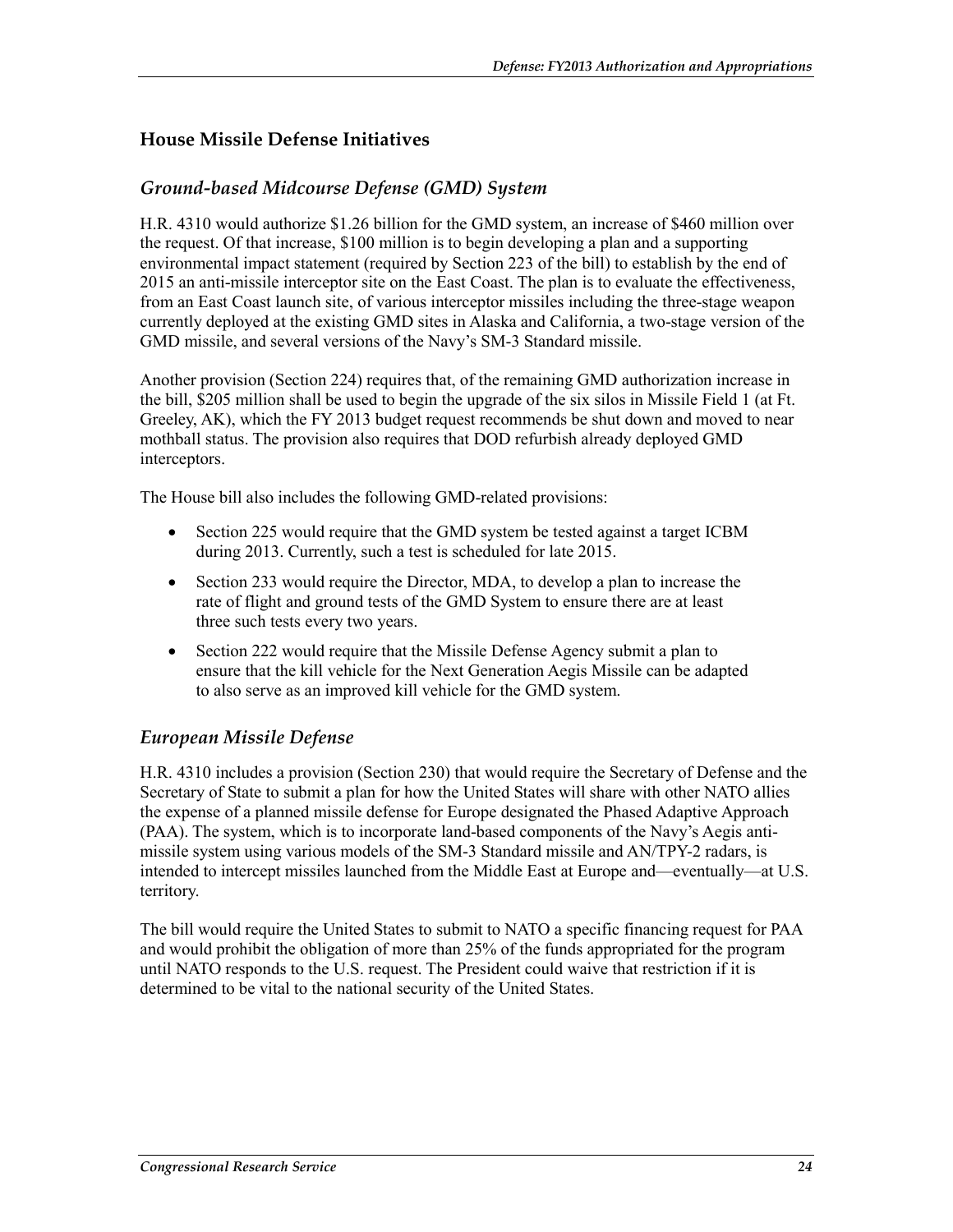#### *Missile Defense Radars*

H.R. 4310 would authorize \$397.4 million to buy two relocatable AN/TPY-2 missile defense radars, instead of the \$\$227.4 million requested to buy one. The radar is used to support the Army's THAAD anti-missile system and is planned for inclusion in the Europe-based PAA.

The bill would authorize \$9.7 million, as requested, for operation of the Sea-Based X-Band Radar (SBX), a missile-detection radar mounted on a self-propelled ocean drilling platform. For FY2012, Congress had appropriated, as requested, \$167 million for SBX, which was to have been based in Alaska to monitor North Korean missile launches. The FY2013 budget would downgrade the radar's mission, putting it into a semi-mothballed status from which it could be deployed either to support U.S. anti-missile tests or to observe tests of long-range North Korean missiles.

 Although the House committee did not add funding to the Administration's FY2013 request for SBX, it contended that the budget was not large enough to operate the radar for an extended period either to monitor tests or to beef up the GMD missile defense system for U.S. territory. The committee ordered the director of MDA to report on the cost of keeping the radar in a state of readiness that would allow its deployment on 14 days' notice for up to 60 days per year. The committee added to the bill a provision (Section 228) requiring that SBX be maintained in such a state of readiness.

### **Defense Space Programs**

As they had done in action on the FY2012 DOD budget, the House and Senate Armed Services Committees supported a policy of spreading across several budgets the cost of some expensive space satellites, but rejected the specific funding technique requested by DOD for that purpose. For two satellite systems, DOD proposed that Congress include in the FY2013 funding legislation provisions that would appropriate, in addition to the funds requested for FY2013, a total of \$6 billion in so-called "advance appropriations" that would become available over the course of the following five years (FY2014-FY2018). According to the Air Force, this would allow a "block buy" of the two satellites, thus providing stability for the space industrial base, reducing cost, and increasing the incentive for satellite manufacturers to invest in new technologies.

In general, the congressional defense committees have not supported requests for advance appropriations because they limited Congress's oversight of programs. Instead, the committees each approved the proposed block buys, but told the Air Force to sign multi-year contracts for the satellites that the service would pay for by "incremental funding," seeking congressional approval for each year's increment of payments to the contractor in the annual budget request for that year:

• As requested, H.R. 4310 and S. 3254 each would authorize the Air Force to enter a fixed-price contract to procure two Space Based Infra-Red System (SBIRS) satellites, designed to detect the launch of long-range ballistic missiles. To buy the two satellites in a so-called block buy, the Air Force had requested authorization of \$368.1 million in FY2013 and authorization of advance appropriations totaling an additional \$2.50 billion to be spent in FY2014 through FY2018. Each of the bills would authorize the \$368.1 million requested for SBIRS funding in FY2013 and would authorize the Air Force to sign a fixedprice contract for two satellites to be funded incrementally over a period of no more than six years.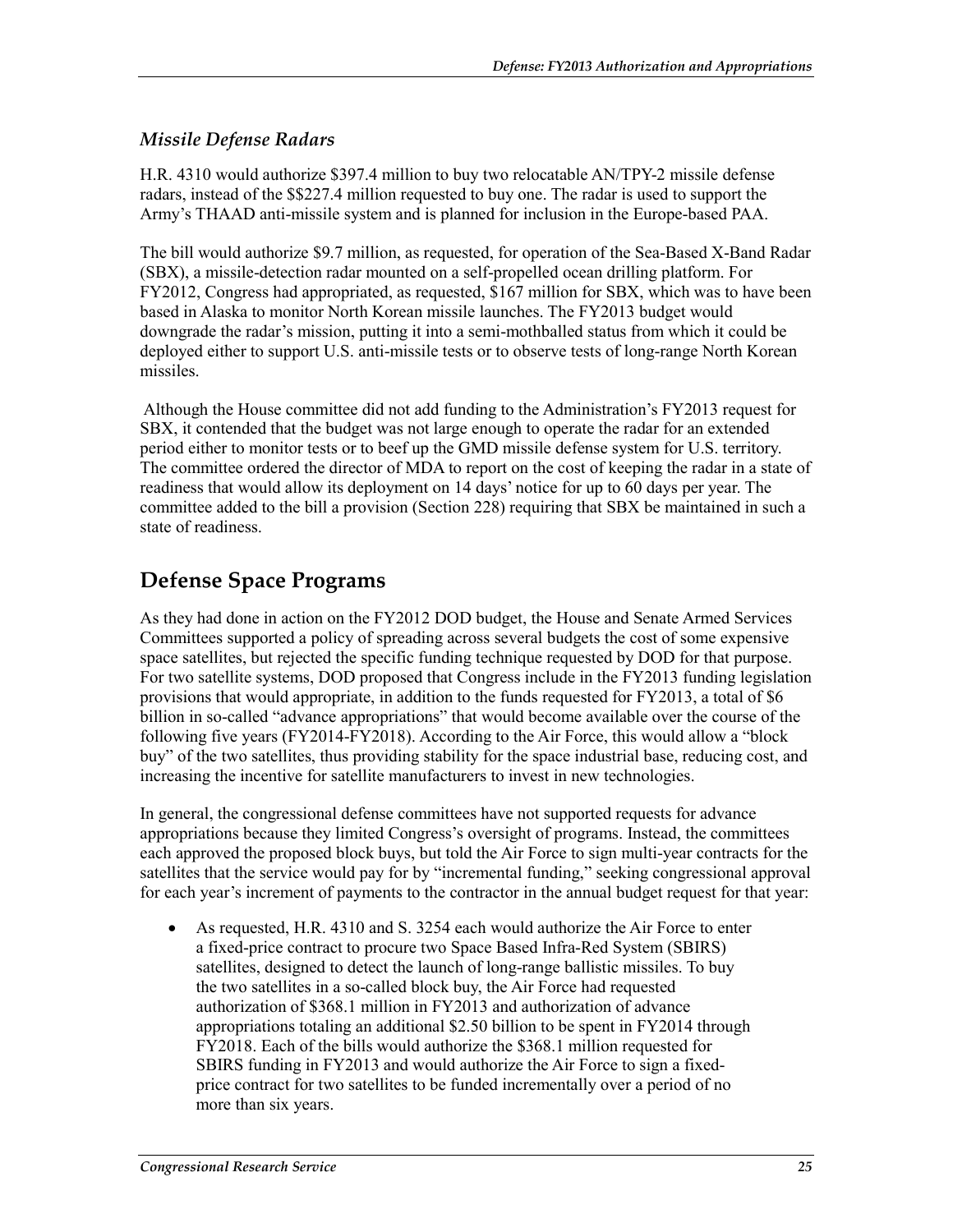• For two Advanced Extremely High Frequency (AEHF) Communication Satellites, the Air Force requested \$557.2 million in FY2013 and planned advance procurement funding totaling \$1.93 billion to be spent in FY2014- FY2017. Each of the bills would authorize the \$557.2 million requested for AEHF in FY2013.

#### *Commercial Satellite Export Rules*

On May 17, 2012, the House adopted a floor amendment to H.R. 4310 that would allow the President to transfer commercial communications satellites and related components from the U.S. Munitions List, with certain reporting requirements and with prohibitions on exports to countries with which the United States maintains an arms embargo, including China (See H.Amdt. 1100,**Table 8**).

The amendment also addressed concerns that, under the current export control reform initiative, functional categories of items on the USML will be transferred to the dual-use Commerce Control List (CCL) without sufficient enumeration as to the items, parts, or components being transferred under the notification requirements of Section 38(f) of the Arms Export Control Act.<sup>14</sup> The amendment would require the notification to "include, to the extent practicable, an enumeration of the items or items to be removed" from the list.<sup>15</sup>

### **Operations in Iraq and Afghanistan**

H.R. 4310 would authorize a total of \$88.48 billion, the amount requested, for so-called Overseas Contingency Operations (OCO), that is, for operations in Iraq and Afghanistan. While the bill's total OCO authorization is the same as the total amount requested, the bill would reallocate hundreds of millions of dollars within that total.

S. 3254 would authorize \$88.18 billion for OCO funding, a reduction of \$300.59 million from the request. The Senate committee-reported bill would make many fewer changes in the Administration's proposed allocation of funds within the OCO total.

#### *House Reallocations of OCO Funds*

As passed by the House, H.R. 4310 would make four major additions to the Administration's OCO request that total \$1.61 billion:

- \$680.0 million to support Israeli purchase of the Iron Dome system, designed to intercept artillery shells and short-range rockets;
- \$500.0 million to buy equipment for National Guard and reserve units;
- \$200.0 million for a Defense Rapid Innovation fund; and

<u>.</u>

<sup>&</sup>lt;sup>14</sup> The Arms Export Control Act of 1976 (Title II of P.L. 94-329) is codified in 22 U.S.C. Ch. 39.

<sup>&</sup>lt;sup>15</sup> For additional information, see CRS Report R41916, *The U.S. Export Control System and the President's Reform Initiative*, by Ian F. Fergusson and Paul K. Kerr.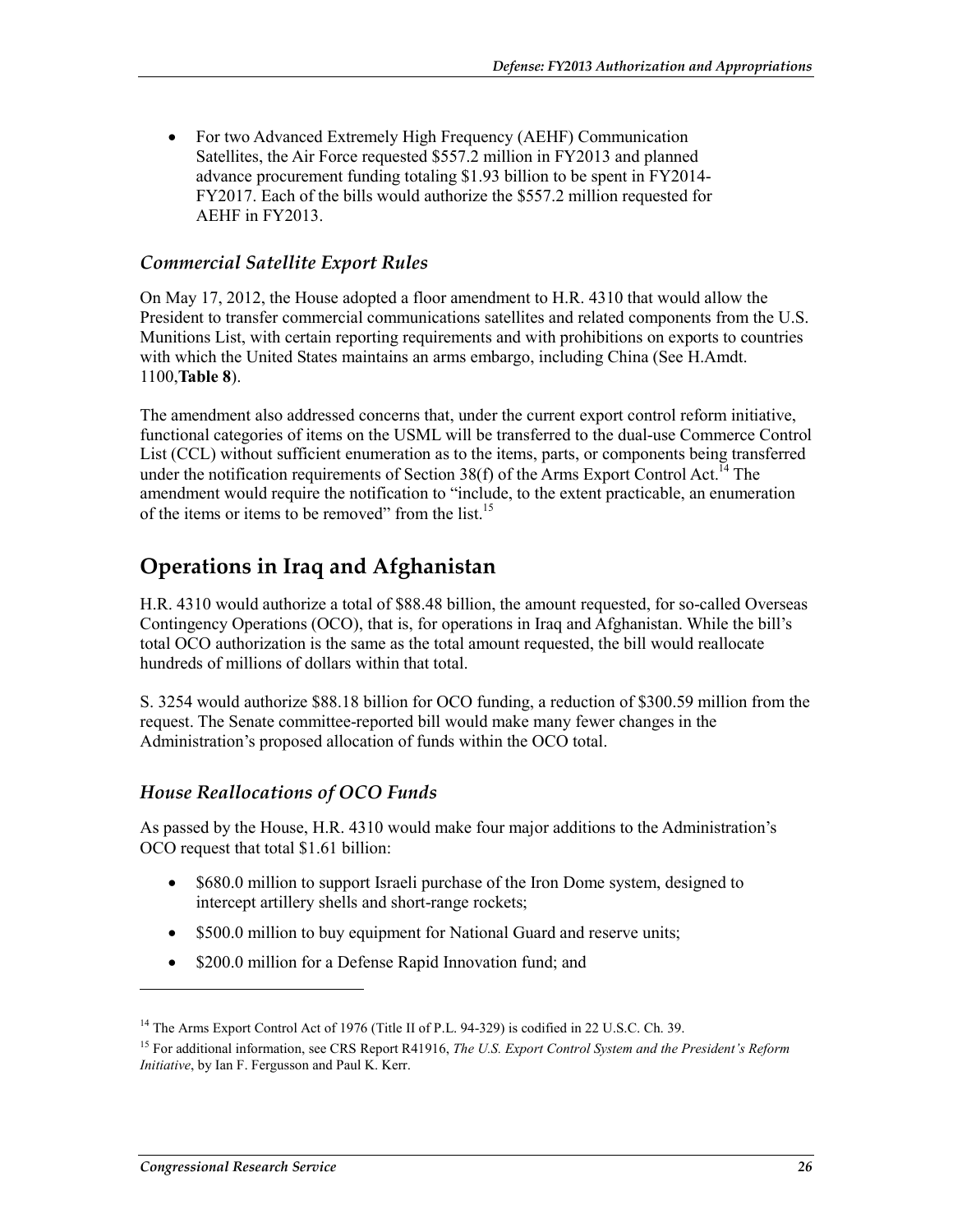• \$227.4 million, which the Administration requested as part of the base budget, for the Joint Improvised Explosive Device Defeat Organization (JIEDDO), a multi-service DOD agency charged with reducing the effectiveness of so-called "improvised explosive devices," which have been a major source of U.S. combat casualties in recent years.

Those four additions to the OCO budget request, plus several smaller increases, are exactly offset by reductions H.R. 4310 would make to other elements of the Administration's request. Several of these cuts would come in programs that support non-combat activity in Afghanistan and Iraq, including reductions of

- \$129.0 million from the \$179.0 million requested for the Task Force for Business and Stability Operations in Afghanistan;
- \$200.0 million from the \$400.0 million requested for the Commanders Emergency Response Program (CERP);
- \$250 million from the \$2.57 billion requested for depot maintenance of helicopters, vehicles, and other equipment being withdrawn from Afghanistan and Iraq (a reduction which the House Armed Services Committee justified on grounds that more work was budgeted for than could be executed);
- \$650.0 million from the \$1.75 billion requested for Coalition Support Funds, which reimburse certain costs incurred by countries such as Pakistan, Jordan, Mongolia, and Georgia from their support of U.S.-led efforts in Afghanistan and Iraq; and
- \$25.0 million from the \$400.0 million requested for the Afghan Infrastructure Fund.

The House bill also would cut a total of \$280.8 million from the requests for various accounts on grounds that, historically, DOD had spent less than was appropriated for those programs.<sup>16</sup>

#### *Senate Bill OCO Budget Cuts*

Like the House bill, S. 3254 would transfer to the OCO accounts \$227.4 million for JIEDDO, which the Administration requested as part of its base budget. However, the Senate committee bill would offset most of the increase by reducing JIEDDO funding in the OCO account by \$200.0 million on grounds that the program, typically, had not spent its entire annual appropriation ("historic underexecution," in the words of the House committee report) and cutting an additional \$29.0 million on grounds that the program was spending too much on service contractors.

Like the House bill, S. 3254 would authorize \$200.0 million of the \$400.0 million requested for CERP. The Senate bill also would cut \$50.0 million from the \$400.0 million requested for the Afghanistan Infrastructure Fund.

1

<sup>&</sup>lt;sup>16</sup> This same argument of "historical underexecution" also was the House committee's stated justification from the \$200 million reduction to the request for CERP.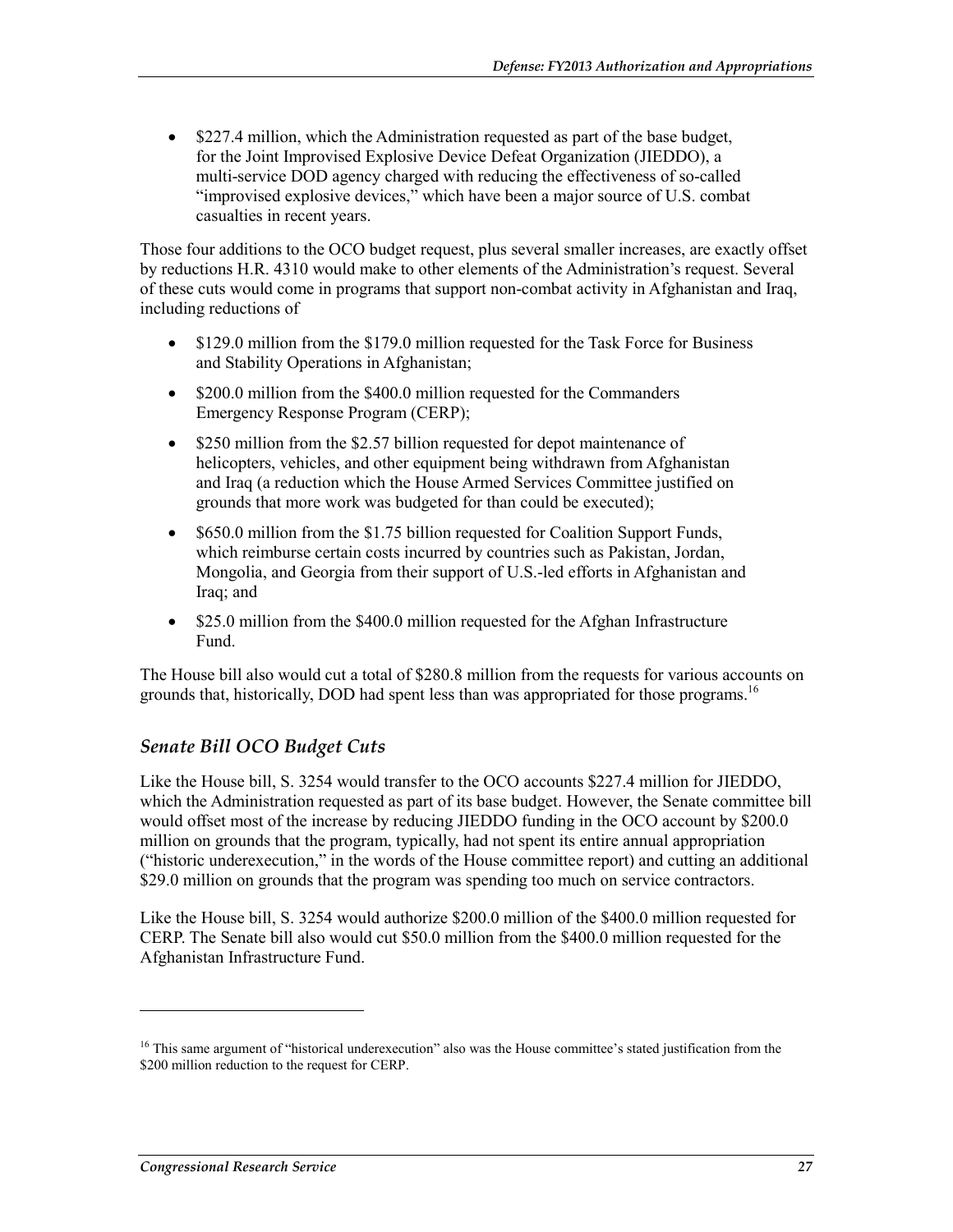#### **Provisions Relating to Wartime Detainees**

H.R. 4310 contains a subtitle addressing issues related to persons captured in the course of hostilities against Al Qaeda and associated forces, including those detained at the U.S. Naval Station at Guantanamo Bay, Cuba. Several of the provisions in H.R. 4310 would seek to extend the effect or clarify the scope of detainee provisions contained in the 2012 NDAA. The bill also would establish new restrictions on the transfer or release of detainees held by the United States in Afghanistan, establish new reporting requirements relating to detainees held on U.S. naval vessels, and, as amended, generally require that foreign terrorists accused of attacking a U.S. target be tried in a military tribunal.

The consideration and enactment of the 2012 NDAA led to significant debate regarding the extent to which U.S. persons may be detained as enemy belligerents under either the act itself or preexisting law.<sup>17</sup> H.R. 4310 contains several provisions addressing this issue, including the ability of persons in military custody to seek judicial review of the legality of their detention.

The bill contains congressional findings regarding the scope of detention authority conferred by the 2001 Authorization for Use of Military Force (AUMF, P.L. 107-40) and the 2012 NDAA, the due process rights afforded to U.S. citizens placed in military detention, and the ability of U.S. citizens and persons held at Guantanamo to challenge the legality of their detention via *habeas corpus* proceedings (Sections 1031, 1032). As introduced, the bill also contained a provision specifying that nothing in the AUMF should be construed as denying the availability of *habeas* to persons detained in the United States (Section 1033). The House adopted by a vote of 243-173 an amendment to this provision to refer only to the availability of *habeas* for "persons lawfully in the United States when detained." The amended provision also requires that the executive notify Congress when such persons are placed in military detention, and permits covered detainees to file *habeas* applications within 30 days of being placed in military custody (H.Amdt. 1126, **Table 8**).

The House rejected by a vote of 182-238 an amendment to the bill (H.Amdt. 1127, **Table 8**) that would have barred indefinite military detention pursuant to the AUMF within the United States. However, it adopted by a vote of 249-171 an amendment (H.Amdt. 1105, **Table 8**) providing that, in the event that a foreign terrorist has attacked a U.S. target and may be subject to trial for the offense before a military commission, the accused may only be tried before a military commission, rather than in federal court.

H.R. 4310 also contains several provisions dealing specifically with Guantanamo detainees. It would extend through FY2013 the existing funding bar on Guantanamo detainee transfers into the United States (Section 1036), the prohibition on the use of funds to construct or modify facilities within the United States to house detainees currently held at Guantanamo (Section 1038), and, with minor modifications, the existing limitations and certification requirements relating to the transfer of Guantanamo detainees to foreign countries (Section 1037). The bill would also make minor modifications to the certification and reporting requirements contained in the 2012 NDAA relating to Guantanamo detainee transfers to foreign countries (Section 1043). The bill would

1

<sup>&</sup>lt;sup>17</sup> For background, see CRS Report R42143, *The National Defense Authorization Act for FY2012: Detainee Matters*, by Jennifer K. Elsea and Michael John Garcia.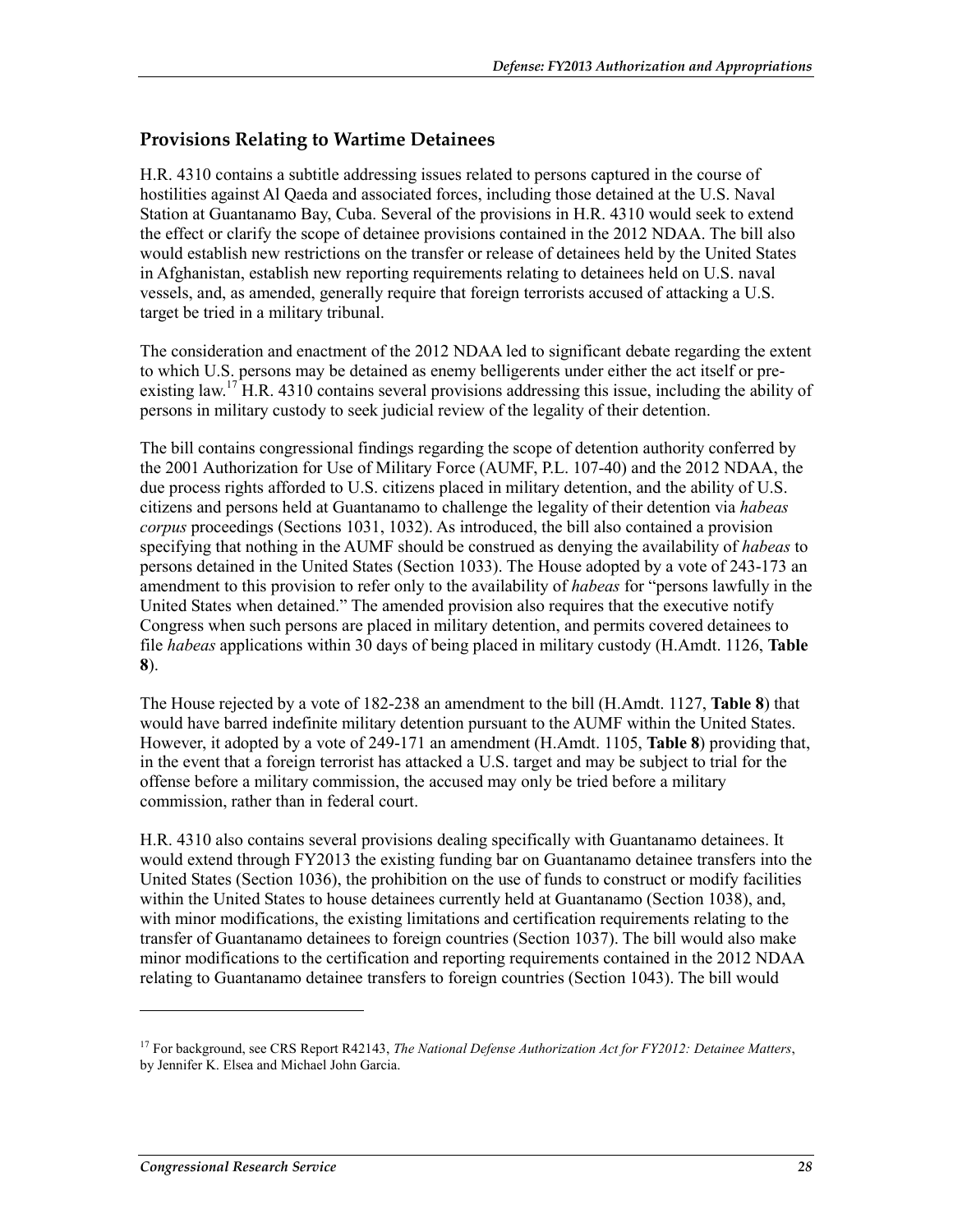prohibit Guantanamo detainees who are "repatriated" to the Federated States of Micronesia, the Republic of Palau, or the Republic of the Marshall Islands from being able to travel to the United States (Section 1035). It would further require annual reports to be submitted to Congress regarding the recidivism of former Guantanamo detainees (Section 1039).

H.R. 1430 also contains provisions concerning detainees held abroad in locations other than Guantanamo. It would require the Secretary of Defense to submit a report regarding the use of naval vessels to detain persons pursuant to the AUMF, and would require congressional notification whenever such detention occurs (Section 1040). It would also establish certification and congressional notification requirements relating to the transfer or release of non-U.S. or Afghan nationals held by the United States at the detention facility in Parwan, Afghanistan (Section 1041), along with a report on the recidivism of former detainees who were held there (Section 1042).

The bill would extend the authority to make rewards for individuals who provide information or non-lethal assistance to the U.S. government or an ally in connection counterterrorist military operations or force protection (Section 1034).

The only detainee-related provisions of S. 3254 would extend for one year certain provisions of law adopted in prior years that otherwise would expire.

#### *Smith-Mundt Act18*

Section 1097 would amend and restate Section 501 of the United States Information and Educational Exchange Act of 1948 ("Smith-Mundt Act"; P.L. 80-402, 22 U.S.C. §1461) as well as Section 208 of the Foreign Relations Authorization Act, Fiscal Years 1986 and 1987 (P.L. 99-93; 22 U.S.C. §1461-1a). As currently constituted, these two provisions authorize the Secretary of State to conduct public diplomacy programs that provide information about the United States, its people, and its culture to foreign publics, but prohibit their dissemination within the United States until 12 years after the initial dissemination or preparation for dissemination of such information. Before 12 years have elapsed, Members of Congress, media organizations, and research students and scholars may examine such information. Media organizations and researchers may only examine such information at the Department of State. In addition, no funds authorized and appropriated for State Department public diplomacy programs may be used to influence public opinion in the United States.

The proposed amendments to these provisions in Section 1097 primarily would remove the prohibition on domestic dissemination of public diplomacy information produced by the Department of State and the Broadcasting Board of Governors (BBG) intended for foreign audiences, while maintaining the prohibition on using public diplomacy funds to influence U.S. public opinion.<sup>19</sup> Proponents of amending these two sections argue that the ban on domestic

<u>.</u>

<sup>&</sup>lt;sup>18</sup> This section was prepared by Matthew C. Weed, Analyst in Foreign Policy Legislation.

<sup>&</sup>lt;sup>19</sup> Other provisions in law would continue to prohibit the use of federal funds for "publicity and propaganda" within the United States, including Section 1031(a)(1) of the National Defense Authorization Act for Fiscal Year 2010 (Division A of P.L. 111-84, 10 U.S.C. §2241a) placing this restriction on the Department of Defense, and government-wide restrictions placed in annual appropriations acts. For a review of U.S. law regulating federal communications in the (continued...)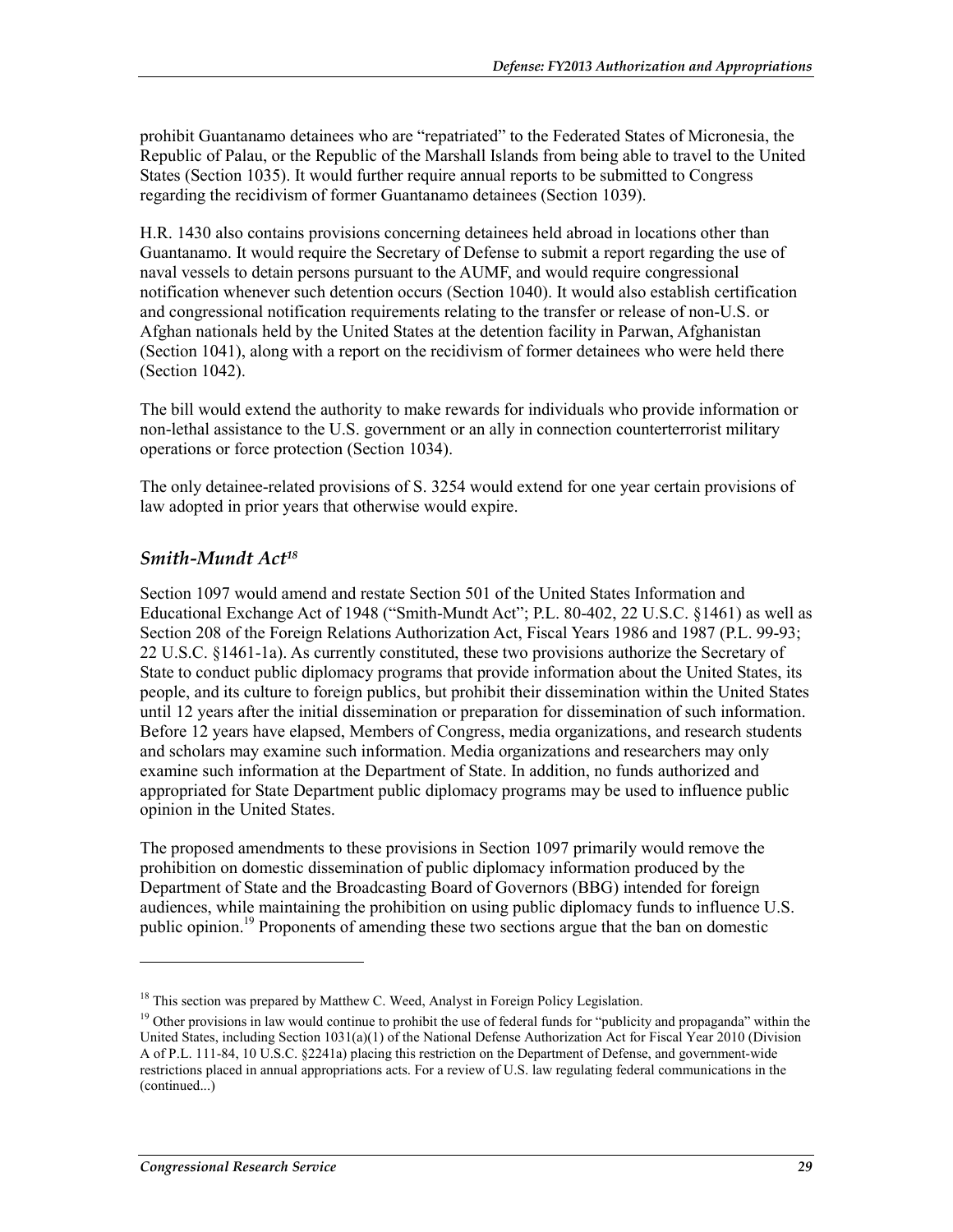dissemination of public diplomacy information is impractical given the global reach of modern communications, especially the Internet, and that it unnecessarily prevents valid U.S. government communications with foreign publics due to U.S. officials' fear of violating the ban. They assert as well that lifting the ban will promote the transparency in the United States of U.S. public diplomacy and international broadcasting activities conducted abroad. Critics of lifting the ban state that it may open the door to more aggressive U.S. government activities to persuade U.S. citizens to support government policies, and might also divert the focus of State Department and the BBG communications from foreign publics, reducing their effectiveness.<sup>20</sup>

### **House Floor Amendments**

Following are selected amendments on which the House took action during consideration of H.R. 4310:

| <b>Principal</b><br><b>Sponsor</b> | House<br>Amend.<br><b>Number</b>       | Summary                                                                                                                                                                     | <b>Disposition</b>      |
|------------------------------------|----------------------------------------|-----------------------------------------------------------------------------------------------------------------------------------------------------------------------------|-------------------------|
|                                    |                                        | Pakistan                                                                                                                                                                    |                         |
| Rohrabacher                        | H.Amdt.<br>1102                        | Prohibit funding for assistance to Pakistan in FY2013                                                                                                                       | Rejected<br>84-335      |
| Connolly                           | H.Amdt.<br>1104                        | Withhold Coalition Support Funds from Pakistan until it allows<br>transit of U.S. and NATO supplies in and out of Afghanistan                                               | Agreed to<br>412-1      |
| Cicilline                          | H.Amdt.<br>1139<br>$(en \, bloc \, 5)$ | Condition availability of Pakistan Counterinsurgency Fund on<br>certification that Pakistan is making significant efforts to counter<br>the use of IEDs.                    | Agreed to<br>voice vote |
| Flake                              | H.Amdt.<br>1143                        | Withhold 90% of Pakistan Counterinsurgency Fund until 30 days<br>after Secretaries of State and Defense update report to<br>Congress on the strategy for using those funds. | Agreed to<br>voice vote |
|                                    |                                        | Afghanistan                                                                                                                                                                 |                         |
| Lee                                | H.Amdt.<br>1103                        | Provide that funds authorized for operations in Afghanistan be<br>used only for the safe and orderly withdrawal of U.S. forces and<br>contractors.                          | Rejected<br>$113 - 303$ |
| DeLauro                            | H.Amdt.<br>1111                        | Prohibit purchase for Afghan security forces of helicopters from<br>any company controlled by a government that has supplied                                                | Agreed to<br>voice vote |
|                                    | (en bloc 2)                            | weapons to Syria or to a state sponsor of terrorism                                                                                                                         |                         |

#### **Table 8. Selected House Floor Amendments to FY2013 National Defense Authorization Act (H.R. 4310)**

(...continued)

1

United States, see CRS Report R42406, *Congressional Oversight of Agency Public Communications: Implications of Agency New Media Use*, by Kevin R. Kosar, and CRS Report RL32750, *Public Relations and Propaganda: Restrictions on Executive Agency Activities*, by Kevin R. Kosar.

20 For further discussion of the Smith-Mundt Act's domestic dissemination ban, see CRS Report R40989, *U.S. Public Diplomacy: Background and Current Issues*, by Kennon H. Nakamura and Matthew C. Weed.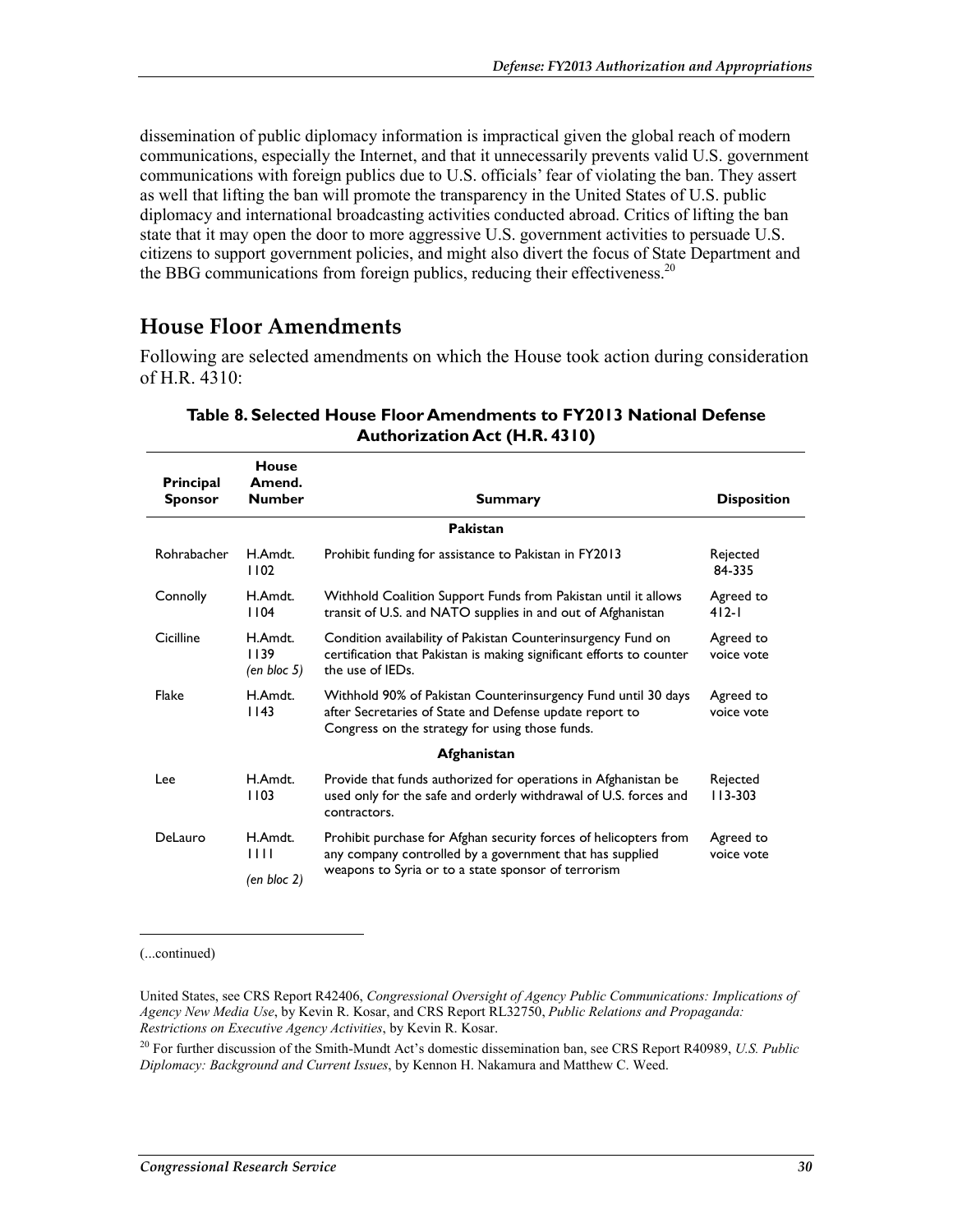| Principal<br><b>Sponsor</b>                          | <b>House</b><br>Amend.<br><b>Number</b> | <b>Summary</b>                                                                                                                                                                                                                                                                                                                                                                                                                                                                                           | <b>Disposition</b>      |  |  |  |
|------------------------------------------------------|-----------------------------------------|----------------------------------------------------------------------------------------------------------------------------------------------------------------------------------------------------------------------------------------------------------------------------------------------------------------------------------------------------------------------------------------------------------------------------------------------------------------------------------------------------------|-------------------------|--|--|--|
| Cicilline                                            | H.Amdt.<br>1139<br>$(en \, bloc \, 5)$  | Condition availability of Afghan Security Forces Fund on<br>certification that Afghanistan is "taking demonstrable steps" to<br>recruit adequate number of personnel for Afghan Public<br>Protection Force.                                                                                                                                                                                                                                                                                              | Agreed to<br>voice vote |  |  |  |
|                                                      |                                         | <b>Iran</b>                                                                                                                                                                                                                                                                                                                                                                                                                                                                                              |                         |  |  |  |
| Lee                                                  | H.Amdt.<br>1130                         | Create the position of Special Envoy for Iran to ensure that all<br>diplomatic avenues are pursued to avoid a war with Iran and to<br>prevent Iran from developing nuclear weapons.                                                                                                                                                                                                                                                                                                                      | Rejected<br>77-344      |  |  |  |
| Conyers                                              | H.Amdt.<br>1137<br>$(en \, bloc \, 4)$  | Stipulate that nothing in this bill shall be construed as<br>authorizing the use of military force against Iran.                                                                                                                                                                                                                                                                                                                                                                                         | Agreed to<br>voice vote |  |  |  |
|                                                      |                                         | <b>Detainee Issues</b>                                                                                                                                                                                                                                                                                                                                                                                                                                                                                   |                         |  |  |  |
| Rooney                                               | H.Amdt.<br>1105                         | Direct DOD to hold detainee trials at the U.S. facility at<br>Guantanamo Bay, Cuba, not in the United States.                                                                                                                                                                                                                                                                                                                                                                                            | Agreed to<br>249-171    |  |  |  |
| Gohmert                                              | H.Amdt.<br>1126                         | Stipulate that neither the 2001 Authorization of Military Force<br>against Iraq nor the FY2012 National Defense Authorization Act<br>deny any constitutional right, including habeas corpus, to anyone<br>entitled to such rights.                                                                                                                                                                                                                                                                       | Agreed to<br>243-173    |  |  |  |
| Smith                                                | H.Amdt.<br>1127                         | Amend the FY2012 National Defense Authorization Act to<br>eliminate "indefinite detention" of anyone detainees by<br>providing for immediate transfer to trial in a federal or state<br>court.                                                                                                                                                                                                                                                                                                           | Rejected<br>182-238     |  |  |  |
| <b>Strategic Weapons and Arms Control Agreements</b> |                                         |                                                                                                                                                                                                                                                                                                                                                                                                                                                                                                          |                         |  |  |  |
| Markey                                               | H.Amdt.<br>1109                         | Delay development of long-range, nuclear-armed bomber for 10<br>years and reduce the bill by \$291.7 million, the amount it would<br>authorize for that program, as requested                                                                                                                                                                                                                                                                                                                            | Rejected<br>112-308     |  |  |  |
| Price                                                | H.Amdt.<br>1122                         | Prohibit the President from making unilateral reductions to U.S.<br>nuclear forces.                                                                                                                                                                                                                                                                                                                                                                                                                      | Agreed to<br>241-179    |  |  |  |
| Johnson                                              | H.Amdt.<br>1121                         | Require the Secretary of Defense and Chairman of the Joint<br>Chiefs of Staff to report to Congress whether the nuclear arms<br>reductions required by the so-called "new START" treaty are in<br>the national security interests of the United States.                                                                                                                                                                                                                                                  | Rejected<br>175-245     |  |  |  |
| Rehberg                                              | H.Amdt.<br>  140                        | Prohibit elimination of any one of the three legs of the U.S.<br>strategic nuclear "triad" (land-based ICBMs, sub-launched<br>missiles, and bombers) and prohibit reductions to the U.S.<br>strategic nuclear force pursuant to the "new START" treaty<br>unless the Secretary of Defense certifies that (1) Russia is<br>required by the treaty to make commensurate reductions; and<br>(2) Russia is not acquiring nuclear-armed systems not covered<br>by the treaty that could reach U.S. territory. | Agreed to<br>238-162    |  |  |  |
| Johnson                                              | H.Amdt.<br>1120                         | State as a "finding" of Congress that the deployment of tactical<br>nuclear weapons to South Korea would be destabilizing and not<br>in the U.S. national interest.                                                                                                                                                                                                                                                                                                                                      | Rejected<br>160-261     |  |  |  |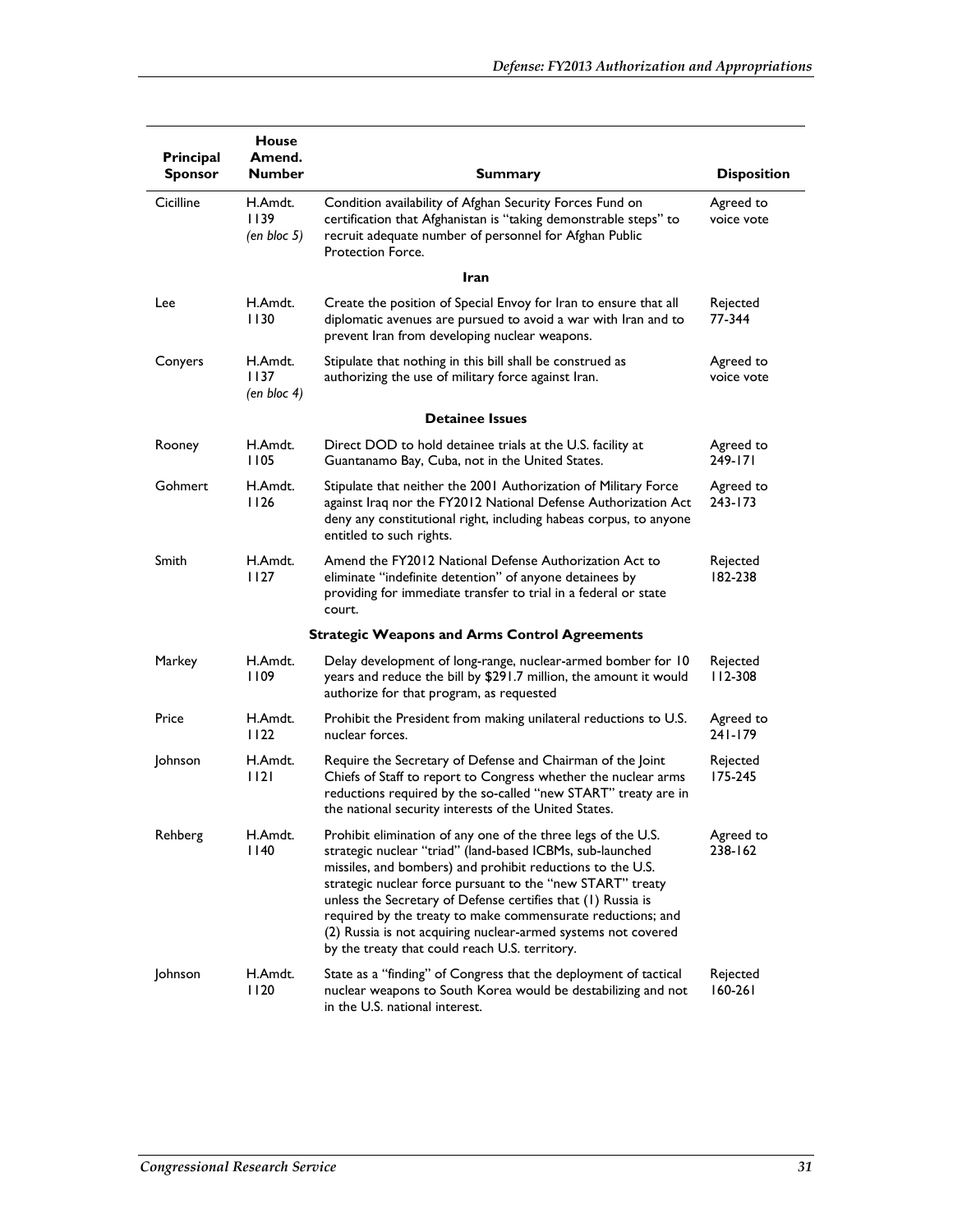|                             | <b>House</b>                           |                                                                                                                                                                                                                                                                                                                                                                                                                                                                               |                         |
|-----------------------------|----------------------------------------|-------------------------------------------------------------------------------------------------------------------------------------------------------------------------------------------------------------------------------------------------------------------------------------------------------------------------------------------------------------------------------------------------------------------------------------------------------------------------------|-------------------------|
| Principal<br><b>Sponsor</b> | Amend.<br><b>Number</b>                | Summary                                                                                                                                                                                                                                                                                                                                                                                                                                                                       | <b>Disposition</b>      |
| Lamborn                     | H.Amdt.<br>1131                        | Bar the expenditure of any funds for Russia under the<br>Cooperative Threat Reduction (CTR) program,-which is<br>intended to dismantle weapons of mass destruction in the<br>former Soviet-unless the Secretary of Defense certifies that<br>Russia no longer is supporting the Syrian regime and is not<br>assisting Syria, North Korea, or Iran in developing weapons of<br>mass destruction. The Secretary could waive the prohibition on<br>grounds of national security. | Agreed to<br>voice vote |
| <b>Franks</b>               | H.Amdt.<br>1135                        | Bar the expenditure of any funds for Russia under the<br>Cooperative Threat Reduction (CTR) program,-which is<br>intended to dismantle weapons of mass destruction in the<br>former Soviet-unless the Secretary of Energy certifies that<br>Russia no longer is supporting the Syrian regime and is not<br>assisting Syria, North Korea, or Iran in developing weapons of<br>mass destruction. The Secretary could waive the prohibition on<br>grounds of national security.  | Agreed to<br>241-181    |
| Polis                       | H.Amdt.<br>1110                        | Reduce by \$403 million the amount authorized for the Ground-<br>based Mid-course Missile Defense (GMD) system.                                                                                                                                                                                                                                                                                                                                                               | Rejected<br>165-252     |
| Duncan                      | H.Amdt.<br>1128                        | Bar the use of any funds authorized by the bill for any<br>organization established by the United Nations in connection<br>with the Law of the Sea (LOS) Treaty.                                                                                                                                                                                                                                                                                                              | Agreed to<br>229-193    |
|                             |                                        | <b>Budget Process</b>                                                                                                                                                                                                                                                                                                                                                                                                                                                         |                         |
| Lee                         | H.Amdt.<br>1125                        | Direct the President to reduce the amount authorized by this<br>bill to be appropriated by a total of \$8.231 billion.                                                                                                                                                                                                                                                                                                                                                        | Rejected<br>170-252     |
| Rigell                      | H.Amdt.<br>1123                        | Replace the discretionary spending caps for FY2013 with caps<br>equivalent to those set by the House-passed Budget Resolution<br>(H.Con.Res. 112), contingent on the enactment of spending<br>reductions over five years at least as large as the reductions that<br>would have resulted from sequestration.                                                                                                                                                                  | Agreed to<br>220-201    |
| Flake                       | H.Amdt.<br>1111<br>$(en \, bloc \, 2)$ | Provide that funds authorized for appropriation to pay for<br>Overseas Contingency Operations (OCO) can be spent only on<br>items and activities requested by the President in the OCO<br>portion of the FY2013 budget request.                                                                                                                                                                                                                                               | Agreed to<br>voice vote |
|                             |                                        | <b>Other Subjects</b>                                                                                                                                                                                                                                                                                                                                                                                                                                                         |                         |
| <b>McCollum</b>             | H.Amdt.<br>1138<br>$(en \, bloc \, 4)$ | Spend no more than \$200.0 million on military bands.                                                                                                                                                                                                                                                                                                                                                                                                                         | Agreed to<br>voice vote |
| Duncan                      | H.Amdt.<br>1137<br>(en bloc 3)         | Prohibit the use of funds for joint military exercises with Egypt if<br>that country withdraws from its 1970 peace treaty with Israel.                                                                                                                                                                                                                                                                                                                                        | Agreed to<br>voice vote |
| Thornberry                  | H.Amdt.<br>1137<br>$(en \, bloc \, 4)$ | Amend the Smith-Mundt Act to repeal the bar on domestic<br>dissemination of public diplomacy material produced for<br>dissemination to foreign audiences.                                                                                                                                                                                                                                                                                                                     | Agreed to<br>voice vote |
| Price                       | H.Amdt.<br>1142                        | Require the Department of Justice to investigate possible<br>violations of law regarding leaks of sensitive information about<br>U.S. and Israeli military and intelligence capabilities.                                                                                                                                                                                                                                                                                     | Agreed to<br>379-38     |
| Smith                       | H.Amdt.<br>1100<br>(en bloc 1)         | Remove commercial satellites from the Munitions Control List.                                                                                                                                                                                                                                                                                                                                                                                                                 | Agreed to<br>voice vote |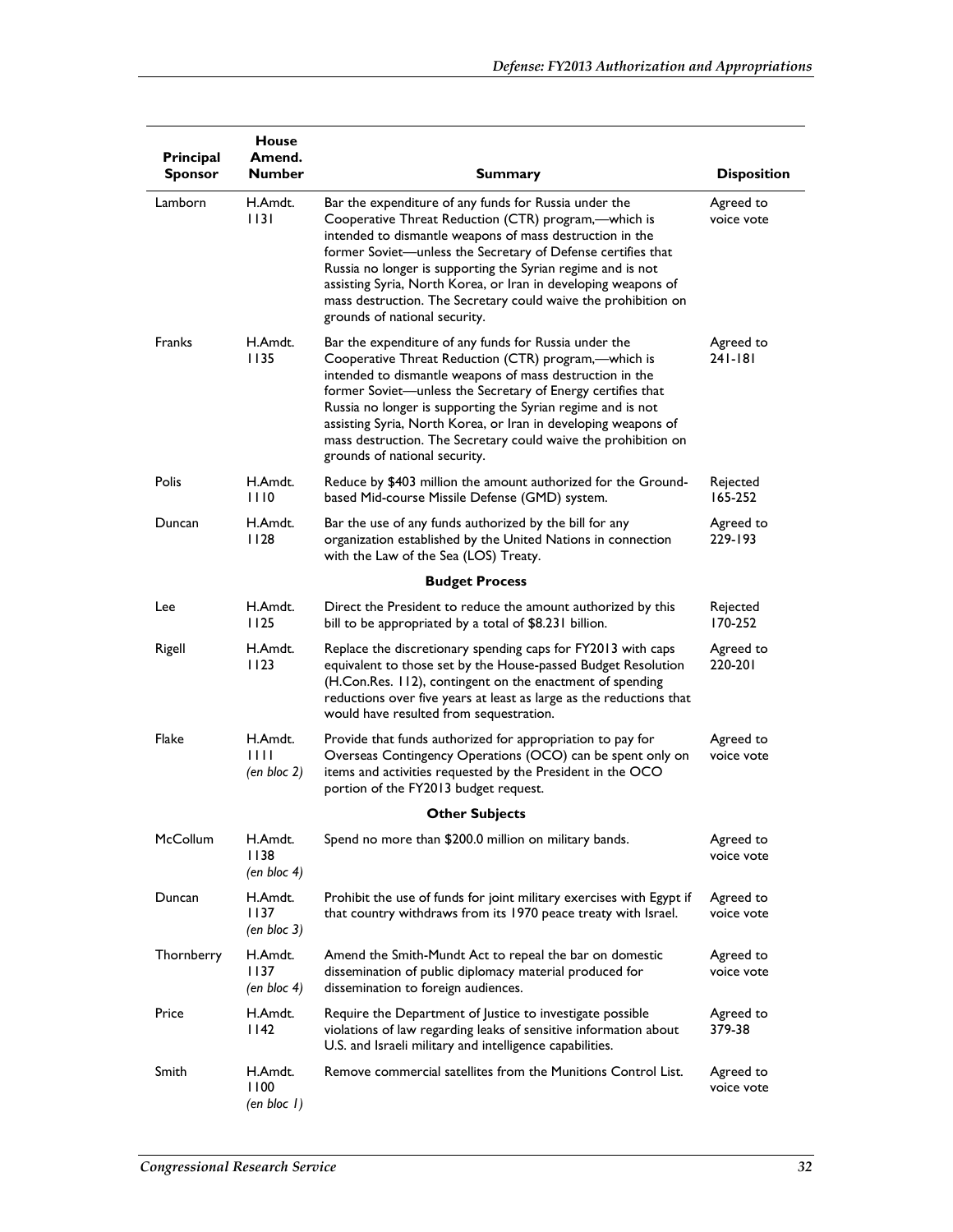| <b>Principal</b><br><b>Sponsor</b> | <b>House</b><br>Amend.<br><b>Number</b> | <b>Summary</b>                                                                                                                                                  | <b>Disposition</b>      |
|------------------------------------|-----------------------------------------|-----------------------------------------------------------------------------------------------------------------------------------------------------------------|-------------------------|
| Smith                              | H.Amdt.<br>1119<br>$(en \, bloc \, 3)$  | Establish a Sexual Assault Oversight Council to provide<br>independent oversight of DOD efforts to prevent and prosecute<br>sexual assault in the armed forces. | Agreed to<br>voice vote |
| <b>Bartlett</b>                    | H.Amdt.<br>1106                         | Prohibit federal agencies from requiring contractor to sign a<br>Project Labor Agreement as a condition of winning a federal<br>construction project.           | Agreed to<br>211-209    |
| Coffman                            | H.Amdt.<br>1112                         | Repeal the current moratorium on A-76 "contracting out"<br>competitions.                                                                                        | Rejected<br>$209 - 211$ |
| Wittman                            | H.Amdt.<br>1116                         | Require that a uniformed military chain of command, headed by<br>a commissioned military officer, control the Army National<br>Military Cemeteries.             | Agreed to<br>voice vote |

**Notes:** "House Amendment Number" is the number assigned to an amendment by the House Clerk, by which amendments can be traced through CRS's Legislative Information System (LIS). It is not the same as the number assigned to the amendment by the House Rules Committee in H.Rept. 112-485, its report on the rule that governed debate on amendments to H.R. 4310 (H.Res. 661).

During floor action on the bill, dozens of amendments were aggregated into several *en bloc* amendments, each of which was agreed to by voice vote. Individual amendments in this table that were agreed to as a component of one of those en bloc amendments are so identified.

# **FY2013 DOD Appropriations Bill**

### **DOD Appropriations Overview**

The FY2013 DOD appropriations bill reported by the House Appropriations Committee May 25, 2012 (H.R. 5856), would provide a total of \$599.89 billion for DOD activities other than military construction, $^{21}$  \$3.09 billion more than the President requested. Amendments to the bill, adopted by the House on July 18-19, 2012, reduced the appropriation to \$597.71 billion.

In exceeding the President's budget request—and in many of its details—the House-passed version of the DOD appropriations bill parallels H.R. 4310, the House-passed version of the companion FY2013 National Defense Authorization Act (NDAA). By the same token, the Housepassed appropriation is consistent with the defense funding cap set by H.Con.Res. 112, the FY2013 budget resolution adopted by the House on March 29, 2012. Thus, it exceeds defense spending cap set by the Budget Control Act of August 2011. On those grounds, the Administration warned that the President's senior advisors would recommend that he veto the house-passed bill in its current form.<sup>22</sup>

<u>.</u>

<sup>&</sup>lt;sup>21</sup> DOD's budget for the construction of facilities and the construction and operation of military family housing is funded by H.R. 5854. the FY2013 Military Construction, Veterans Affairs and Related Agencies appropriations bill. See CRS Report R42586, *Military Construction, Veterans Affairs, and Related Agencies: FY2013 Appropriations*, by Daniel H. Else, Christine Scott, and Sidath Viranga Panangala.

 $^{22}$  OMB, Statement of Administration Policy on H.R. 5856, June 28, 2012.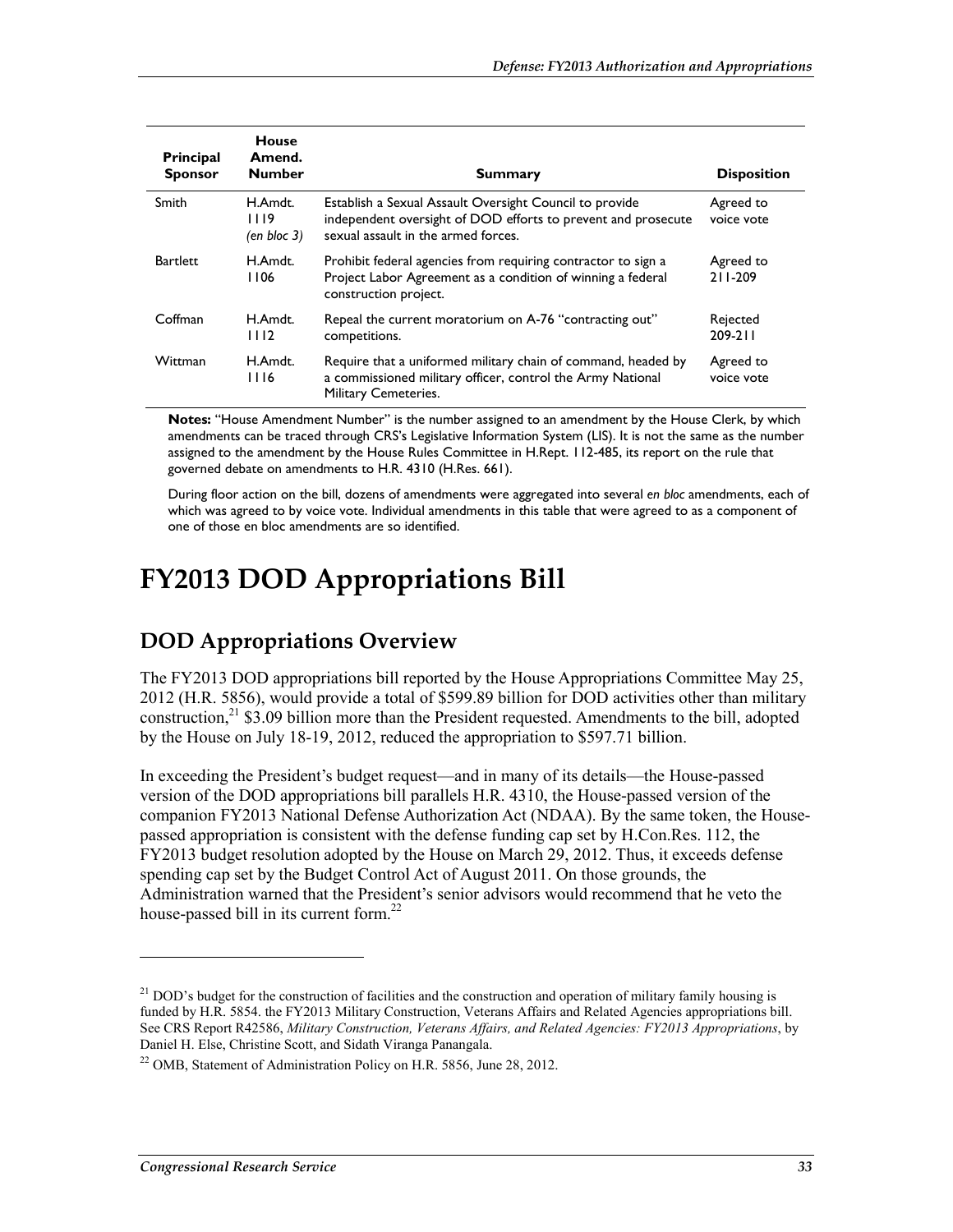The version of H.R. 5856 reported by the Senate Appropriations Committee on August 2, 2012, would provide \$596.64 billion—\$155.0 million less than the Administration's request and \$1.06 billion less than the House-passed version (**Table 9**).

|                                                                     | FY2012<br>Approp.<br>$(P.L. 112-74)$ | FY2013<br>Admin.<br><b>Request</b> | FY2013<br><b>House-Passed</b><br>(H.R. 5856) | FY2013<br><b>Senate</b><br><b>Committee-</b><br>reported<br>(H.R. 5856) |
|---------------------------------------------------------------------|--------------------------------------|------------------------------------|----------------------------------------------|-------------------------------------------------------------------------|
| Military Personnel                                                  | 131,090,539                          | 128,430,025                        | 128,462,794                                  | 127,502,463                                                             |
| Operation and<br>Maintenance                                        | 163,073,141                          | 174,938,933                        | 175,103,369                                  | 170,785,490                                                             |
| Procurement                                                         | 104,579,701                          | 97,194,677 <sup>a</sup>            | 102,512,191                                  | 97,635,496                                                              |
| Research, Development,<br>Test & Evaluation                         | 72,420,675                           | 69,407,767                         | 69,984,145                                   | 69,091,078                                                              |
| Revolving and<br>Management Funds                                   | 2,675,529                            | 2,124,320                          | 2,080,820                                    | 2,214,024                                                               |
| Defense Health Program<br>and other DOD<br>Programs                 | 35,593,020                           | 35,430,579                         | 35,905,118                                   | 35,013,758                                                              |
| <b>Related Agencies</b>                                             | 1,061,591                            | 1,054,252                          | 1,025,476                                    | 1,056,346                                                               |
| General Provisions (net) <sup>b</sup>                               | $-2,597,704$                         | 8,000                              | $-4,470,321$                                 | 319,345                                                                 |
| Subtotal: FY2013 Base<br><b>Budget</b>                              | 507,89 6,492                         | 508,588,553                        | 510,603,592                                  | 503,618,000                                                             |
| <b>Base Budget Scorekeeping</b><br>Adjustments                      | $+10,764,000$                        | $+8,057,000$                       | $+8,057,000$                                 | $+8,057,000$                                                            |
| <b>Subtotal: Overseas</b><br>Contingency<br><b>Operations (OCO)</b> | 114,965,635                          | 88,210,745                         | 87,105,081                                   | 93,026,000                                                              |
| OCO Scorekeeping<br>Adjustments                                     | $+117,000$                           | $+271,000$                         | $+271,000$                                   | $+271,000$                                                              |
| <b>TOTAL: FY2013</b><br><b>DOD Appropriations</b>                   | 622,862,127                          | 596,799,298                        | 597,708,673                                  | 596,644,000                                                             |
| Scorekeeping Adjusted<br>Total <sup>c</sup>                         | 633,743,127                          | 605, 127, 298                      | 606,036,673                                  | 604,972,000                                                             |

#### **Table 9. FY2013 DOD Appropriations Act (H.R. 5856)**  (budget authority in thousands of dollars)

**Source:** House Appropriations Committee, H.Rept. 112-493, Report on H.R. 5856, Department of Defense Appropriations Bill, FY2013, pp. 329-342; Senate Appropriations Committee, S.Rept. 112-196, Report on H.R. 5856, Department of Defense Appropriations Bill, FY2013, pp. 283-291;

#### **Notes:**

a. In addition to these funds requested for appropriation to be spent in FY2013, the Administration requested an additional \$4.43 billion in so-called "advance appropriations"—funds to be spent in FY2014-FY2017. The Appropriations and Armed Services Committees of both the House and the Senate rejected the proposal for "advance appropriations," accordingly those funds are not included in the tables in this report.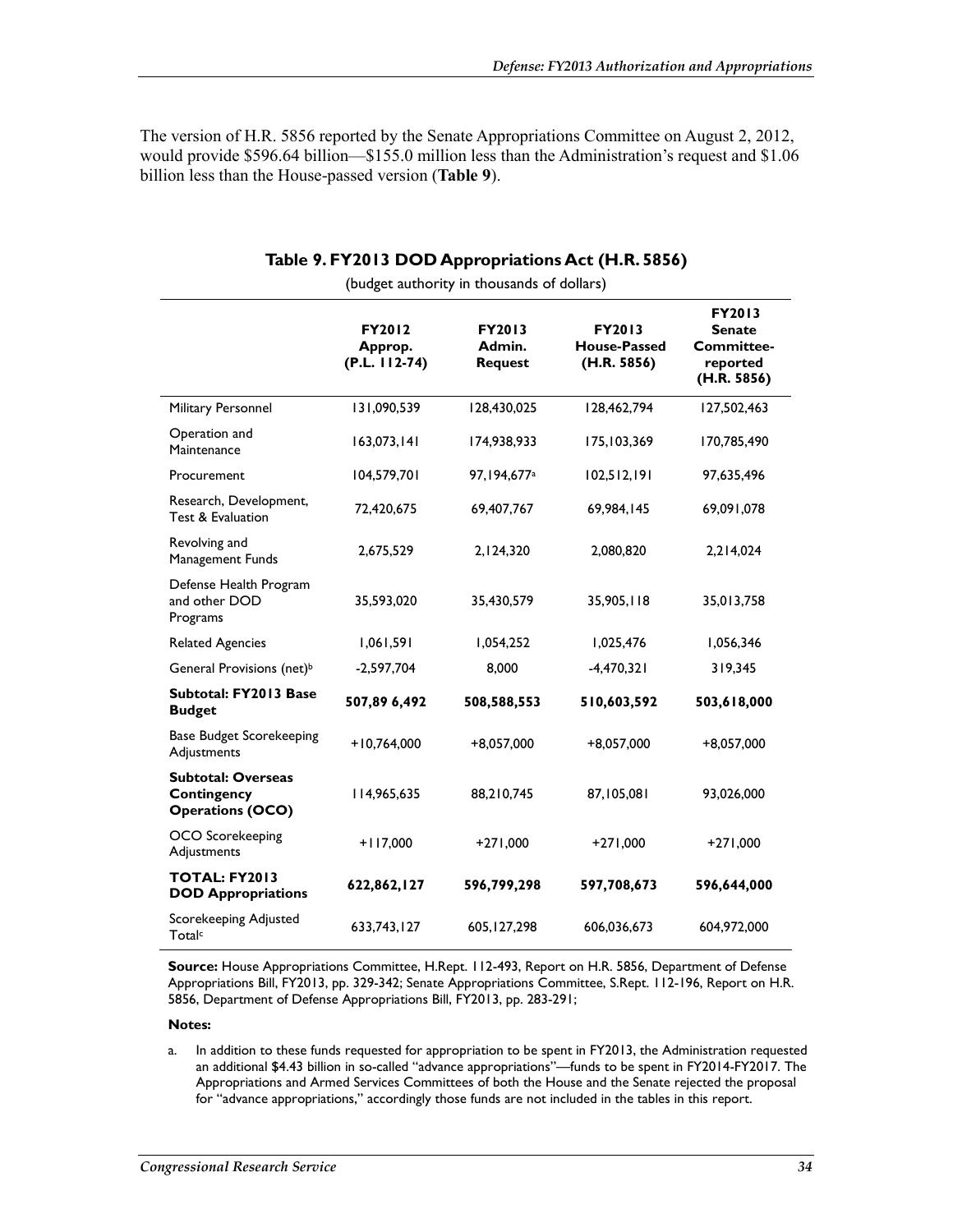- b. The bulk of General Provision funding changes result from provisions that would use previously appropriated but unobligated funds for DOD's FY2013 program, thus reducing the amount of new budget authority required. For that purpose, H.R. 5856 would withdraw \$2.46 billion from the Army Working Capital Fund and would rescind a total of \$1.60 billion appropriated in base budget and OCO accounts for prior years.
- c. The bulk of the scorekeeping adjustments are accounted for by the amounts appropriated each year by permanent law (rather than through annual appropriations bills) for the accrual contributions to the fund from which Medicare-eligible military retirees are covered under the "TRICARE-for-Life" program. The TRICARE-for-Life contributions for FY2013, which are derived from actuarial calculations, are \$8.03 billion in the base budget and \$271 million in the OCO account.

### **Proposed Administration Savings and Congressional Response**

The House-passed and Senate committee-reported versions of H.R. 5856 would each add billions of dollars to the Administration's budget request—\$5.5 billion in the case of the House bill reversing some of the Administration's DOD budget reduction initiatives, summarized in **Table 10**.

In each version of the bill, that gross increase, along with other congressional initiatives summarized in **Table 11**, is partly offset by funding reductions summarized in **Table 12**.

| <b>Administration Proposal</b>                                                                                                                                                                                                                             | House-passed<br>H.R. 5856                                                                                                                                                                                                                                                                                                                                                                                                                                                   | <b>Senate</b><br><b>Committee-reported</b><br>H.R. 5856                                                                                                                                                                                                                                                                                                                                                                                                                                                                                                                                                          |
|------------------------------------------------------------------------------------------------------------------------------------------------------------------------------------------------------------------------------------------------------------|-----------------------------------------------------------------------------------------------------------------------------------------------------------------------------------------------------------------------------------------------------------------------------------------------------------------------------------------------------------------------------------------------------------------------------------------------------------------------------|------------------------------------------------------------------------------------------------------------------------------------------------------------------------------------------------------------------------------------------------------------------------------------------------------------------------------------------------------------------------------------------------------------------------------------------------------------------------------------------------------------------------------------------------------------------------------------------------------------------|
| Disband 7 Air Force and Air<br>National Guard squadrons; Retire<br>303 aircraft.<br>Cancel planned procurements of<br>Global Hawk Block 30<br>surveillance drones and C-27<br>small cargo planes. Retire those<br>Block 30s and C-27s already<br>purchased | Prohibits retirement or transfer to<br>another unit of any aircraft; Adds a<br>total of \$699.2 million to budget<br>request for Air Force, Air Force<br>Reserve and Air National Guard to<br>continue operations and fund 6,560<br>personnel slots from those three<br>components which the Administration<br>would eliminate.<br>Adds \$278.0 million to continue<br>procuring and operating Global Hawk<br>Block 30s and \$140.0 million to<br>continue operating C-27s. | Report directs DOD not to make the<br>proposed changes until Congress<br>receives recommendations of a<br>Commission that would be<br>established by the Senate version of<br>the defense authorization bill (S 3254);<br>Adds to the budget request \$455.8<br>million to continue operation of the<br>units in question and fund 9,460<br>personnel slots for those units.<br>Adds \$357.5 million to continue<br>operating Global Hawk Block 30s, C-<br>27s and A-10s which the<br>Administration would retire.; Also<br>requires DOD to spend funds<br>previously appropriated for Global<br>Hawks and C-27s |
| Retire four Aegis cruisers in<br>FY2013 and three additional<br>cruisers and two amphibious<br>landing ships in FY2014.                                                                                                                                    | Adds \$602.3 million to keep in service<br>(and modernize as earlier planned)<br>three of the four ships. Allows<br>retirement of the Port Royal, severely<br>damaged in a 2009 grounding.                                                                                                                                                                                                                                                                                  | Adds \$2.38 billion to man, equip,<br>modernize (as previously planned) and<br>operate thru FY2014 all seven<br>cruisers and both amphibious ships<br>the Administration would retire.                                                                                                                                                                                                                                                                                                                                                                                                                           |

#### **Table 10. Administration Budget Reduction Initiatives and Congressional Reversals**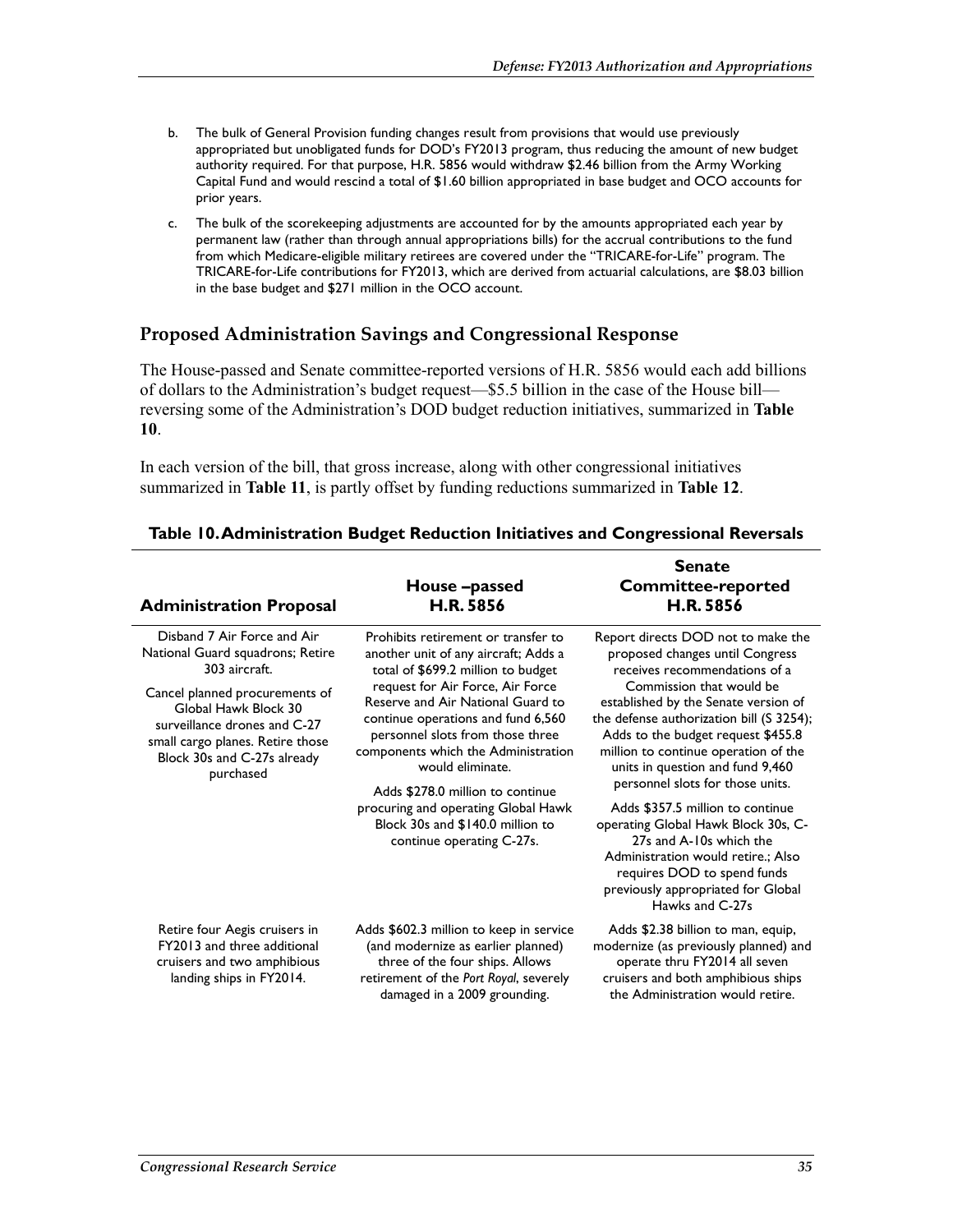| <b>Administration Proposal</b>                                                                                                              | House –passed<br>H.R. 5856                                                                                                                                                                                                                   | <b>Senate</b><br><b>Committee-reported</b><br><b>H.R. 5856</b>                                                                                                                                               |
|---------------------------------------------------------------------------------------------------------------------------------------------|----------------------------------------------------------------------------------------------------------------------------------------------------------------------------------------------------------------------------------------------|--------------------------------------------------------------------------------------------------------------------------------------------------------------------------------------------------------------|
| Increase various TRICARE fees.<br>thus reducing the FY2013 budget<br>by \$1.8 billion                                                       | Makes no change but committee says<br>it will "continue to evaluate" the<br>proposed changes pending action on                                                                                                                               | Adds to the TRICARE request 273.0<br>million to replace increased fees<br>assumed in the budget.                                                                                                             |
|                                                                                                                                             | the defense authorization bill; House-<br>passed version of the authorization<br>bill (H.R. 4310) would not authorize<br>most of the proposed changes and<br>would add \$1.21 billion to the budget<br>to replace the anticipated fee hikes. | In addition, cuts \$807.4 million from<br>TRICARE request on grounds of<br>"historic underexecution" - i.e., the<br>program typically has spent less than<br>was appropriated (see also Table<br>$12$ ).     |
|                                                                                                                                             | In addition, the House bill cuts \$400.0<br>million from the \$16.15 billion<br>TRICARE request on grounds that,<br>historically, the program has spent<br>less than was appropriated (see also<br>Table 12).                                |                                                                                                                                                                                                              |
| Slow design of new ballistic missile<br>submarine, reducing FY2013<br>funding by more than half (\$640<br>million) from earlier projection. | n/c                                                                                                                                                                                                                                          | n/c                                                                                                                                                                                                          |
| Budget for one Virginia-class sub<br>and one Aegis destroyer in<br>FY2014 instead of two of each<br>type (as had been planned).             | Adds \$723.0 million to submarine<br>account to allow the purchase of two<br>subs in FY2014, and \$1.00 billion to<br>allow the purchase of three<br>destroyers rather than two (as<br>requested) in FY2013.                                 | Adds \$777.7 million to submarine<br>account to allow the purchase of two<br>subs in FY2014, and \$1.00 billion to<br>allow the purchase of three<br>destroyers rather than two (as<br>requested) in FY2013. |
| <b>Efficiencies</b>                                                                                                                         | Adds a total of \$2.11 billion to offset<br>Administration "efficiencies" which<br>the House committee deemed<br>unrealistic and likely to lead to<br>deferred maintenance of facilities.                                                    | n/a                                                                                                                                                                                                          |

**Sources:** U.S. Congress, House Committee on Appropriations, Subcommittee on Defense, *Department of Defense Appropriations Act, 2013*, report to accompany H.R. 5856, 112th Cong., 2nd sess., May 25, 2012, H.Rept. 112-493 (Washington: GPO, 2012); U.S. Congress, Senate Committee on Appropriations, Subcommittee on Department of Defense, *Department of Defense Appropriations Act, 2013*, report to accompany H.R. 5856, 112th Cong., 2nd sess., August 2, 2012, S.Rept. 112-196 (Washington: GPO, 2012)..

**Notes:** The notation "n/c" ["no change"] signifies that no provision of the bill would block or alter the proposed policy.

#### **Congressional Initiatives**

As reported by the House Appropriations Committee, H.R. 5856 also would add to the budget request upwards of \$6.0 billion for certain programs for which Congress may typically increase funding above the proposed levels: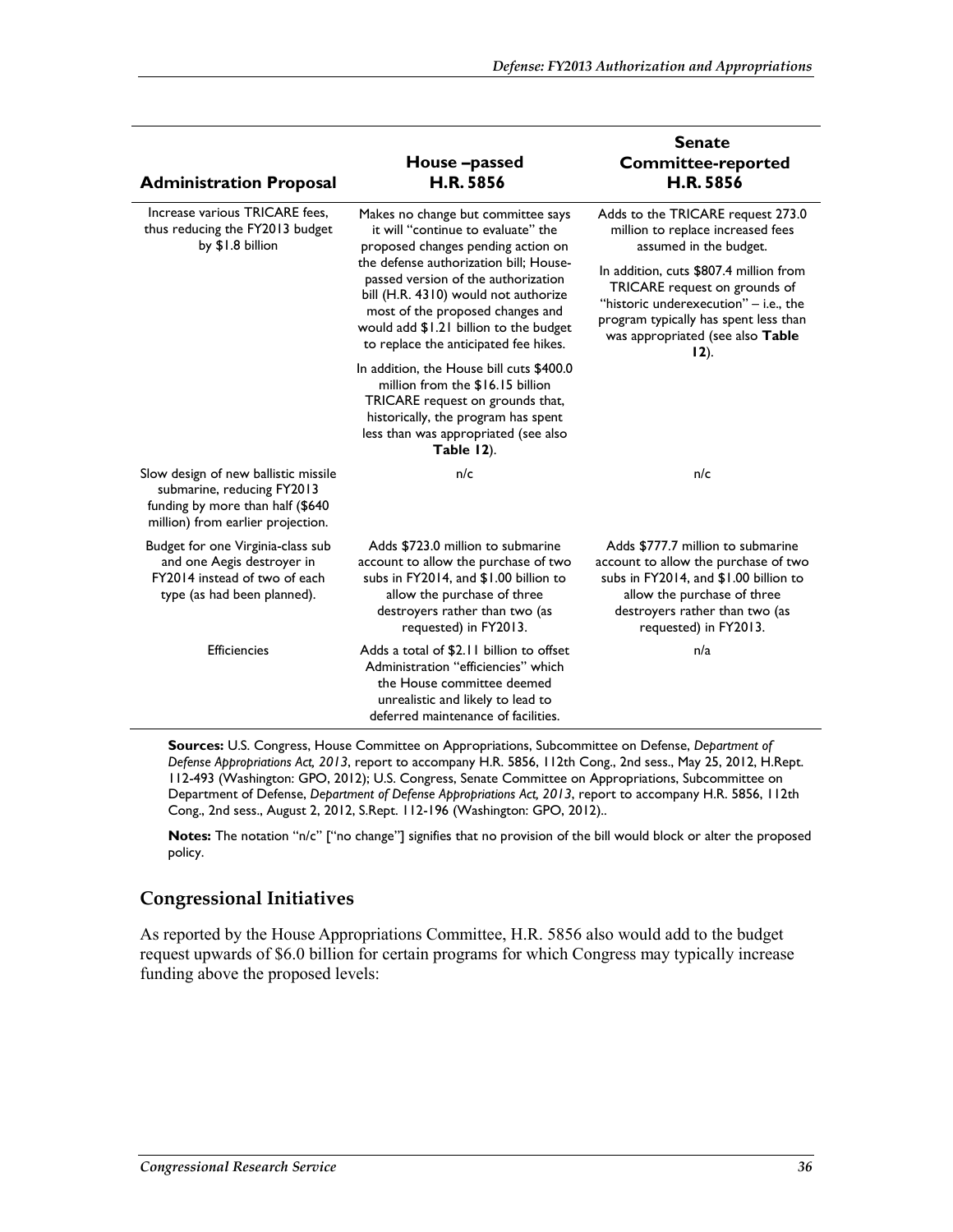|                                                                                                                                                                                                                  | House-passed                                                                                                                                                                                           | <b>Senate</b><br><b>Committee-reported</b>                                                                                                                                                                                                |
|------------------------------------------------------------------------------------------------------------------------------------------------------------------------------------------------------------------|--------------------------------------------------------------------------------------------------------------------------------------------------------------------------------------------------------|-------------------------------------------------------------------------------------------------------------------------------------------------------------------------------------------------------------------------------------------|
| <b>Administration proposal</b>                                                                                                                                                                                   | H.R. 5856                                                                                                                                                                                              | H.R. 5856                                                                                                                                                                                                                                 |
| Requests \$903.0 million to<br>continue upgrading the Ground-<br><b>Based Midcourse Defense (GMD)</b><br>anti-missile system deployed in<br>Alaska and California.                                               | Adds \$75.0 million but does not order<br>development of a third missile defense<br>site to be located on the East Coast<br>(as does the House-passed NDAA).                                           | n/c                                                                                                                                                                                                                                       |
| Requests \$100.0 million to<br>continue development of three<br>Israeli missile defense systems.                                                                                                                 | Adds \$168.0 million for the three<br>Israeli systems and an additional<br>\$680.0 million for the Israeli "Iron<br>Dome" system designed to intercept<br>short-range rockets and artillery<br>shells. | Adds \$168.0 million for the three<br>Israeli systems and an additional<br>\$211.0 million for the Israeli "Iron<br>Dome" system designed to intercept<br>short-range rockets and artillery<br>shells.                                    |
| Phases out upgrades to Abrams<br>tanks and Bradley troop carriers,<br>preparatory to shutting down<br>those production lines from 2014<br>until 2017, when new upgrade<br>programs would begin.                  | Adds \$321.0 million to continue<br>Abrams and Bradley upgrades.                                                                                                                                       | Adds \$165.4 million to continue<br>Abrams upgrade.                                                                                                                                                                                       |
| Requests \$2.04 billion for 26 F/A-<br>18E/F Super Hornet Navy fighters<br>and \$1.03 billion for 12 EA-18G<br>Growler electronic warfare planes<br>(with no funds to continue<br>Growler production in FY2014). | Adds \$605.0 million for 11 additional<br>F/A-18E/Fs and \$45.0 million for long<br>lead-time components to allow the<br>purchase of 15 additional Growlers in<br>FY2014.                              | Adds \$60.0 million for long lead-time<br>components to allow the purchase of<br>15 additional Growlers in FY2014.                                                                                                                        |
| Requests \$836.6 million for seven<br>C-130s equipped for mid-air<br>refueling, search and rescue, and<br>other missions.                                                                                        | Adds \$447.0 million for seven<br>additional C-130s equipped for<br>various missions.                                                                                                                  | Transfers \$72.0 million from Marine<br>Corps budget request to buy two KC-<br>130J refueling tankers (at Marine<br>Corps request) and adds \$180.0<br>million for components that would<br>allow procurement of 18 C-130Js in<br>FY2014. |
| Requests no funding for the<br>National Guard and Reserve<br>Equipment account (NGREA)                                                                                                                           | Adds \$2.00 billion for the NGREA<br>account and an additional \$219.0<br>million for Blackhawk helicopters and<br>\$100.0 million for HMMWVs for the<br>National Guard.                               | Adds \$1.0 billion for the NGREA<br>account.                                                                                                                                                                                              |
| Requests no funding for OCO<br>Transfer Fund, to cover<br>unforeseen costs of operations in<br>Iraq and Afghanistan.                                                                                             | Create a \$3.25 billion OCO Transfer<br>Fund consisting of \$2.0 billion cut<br>from funds requested for Army OCO<br>operations plus \$1.25 billion added to<br>the budget.                            | n/c                                                                                                                                                                                                                                       |
| Within the \$673.0 million<br>requested for medical R&D,<br>allocates no funds for specific<br>programs for which Congress has<br>added funds to previous budget<br>requests.                                    | Adds \$576.4 million for 21 peer-<br>reviewed medical R&D programs.                                                                                                                                    | Allocates \$354 million (within the<br>\$673.0 million requested) to increase<br>spending for six peer-reviewed<br>medical R&D programs.                                                                                                  |
| Requests no funds for Defense<br>Rapid Innovation Fund                                                                                                                                                           | Adds \$250.0 million for Defense<br>Rapid Innovation Fund                                                                                                                                              | Adds \$200.0 million for Defense<br>Rapid Innovation Fund                                                                                                                                                                                 |

### **Table 11. Selected Congressional Actions**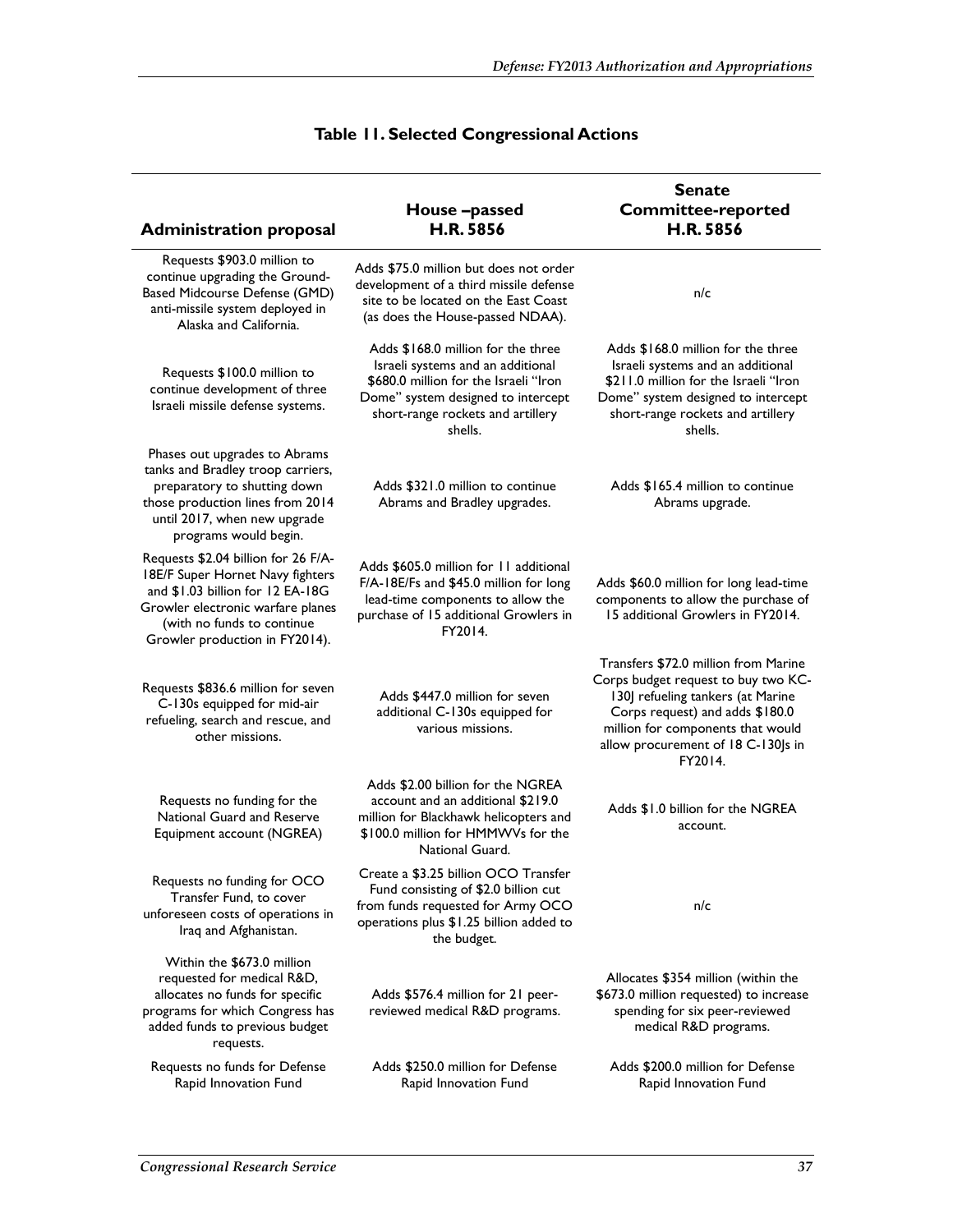| <b>Administration proposal</b> | House-passed<br><b>H.R. 5856</b>                                                                                                                                                                                                                                                        | <b>Senate</b><br><b>Committee-reported</b><br><b>H.R. 5856</b> |
|--------------------------------|-----------------------------------------------------------------------------------------------------------------------------------------------------------------------------------------------------------------------------------------------------------------------------------------|----------------------------------------------------------------|
|                                | Adds \$1.0 billion for Marine Corps<br>"reset"-i.e., repair and<br>reconditioning of equipment worn out<br>by use in Afghanistan and Iraq; This<br>increase partly offset by cut of \$500.0<br>million to Marine Corps logistics<br>funding on grounds of unjustified<br>[cost] growth. | n/c                                                            |

**Sources:** H.Rept. 112-493; S.Rept. 112-196.

**Notes:** The notation "n/c" ["no change"] signifies that no provision of the bill would block or alter the proposed policy.

### **Funding Offsets**

As is customary in annual DOD appropriations bills, the House-passed and Senate committeereported versions of H.R. 5856 would offset some of its proposed additions to the budget request with a small number of relatively large funding reductions (in addition to dozens of smaller cuts justified in terms of specific problems with specific programs).

| Depot maintenance                                                                                                 | Cuts \$2.46 billion from the Army<br>Working Capital Fund on grounds<br>that Army depots have excessively<br>large backlog of work funded in<br>FY2012 that will carry over into<br>FY2013. | Cuts a total of \$331.7 million from<br>the Operation and Maintenance<br>Accounts of the four services to<br>reduce their backlogs of depot<br>maintenance.                                            |
|-------------------------------------------------------------------------------------------------------------------|---------------------------------------------------------------------------------------------------------------------------------------------------------------------------------------------|--------------------------------------------------------------------------------------------------------------------------------------------------------------------------------------------------------|
| <b>TRICARE</b>                                                                                                    | Cuts \$400.0 million from the \$16.15<br>billion TRICARE request on grounds<br>that the program historically<br>underspends its annual appropriation.                                       | Cuts \$807.4 million from the request<br>on grounds of "historical<br>underexecution"                                                                                                                  |
| Requests labeled by<br>Appropriations Committee as<br>"unjustified," "early to need," or<br>otherwise unnecessary | Cuts \$667.5 million, including \$79.4<br>million from funds requested for<br>travel.                                                                                                       | Cuts \$7.35 billion (in addition to the<br>\$331.7 million depot maintenance cut<br>and the \$807.4 million TRCARE cut<br>cited above)                                                                 |
| Air Force spare and repair parts                                                                                  | Cuts \$400.0 million because of<br>excessive inventory.                                                                                                                                     | n/c                                                                                                                                                                                                    |
| <b>Defense Acquisition Workforce</b><br>Development Fund                                                          | Cuts \$224.0 million from the \$274.2<br>million requested on grounds that<br>DOD representatives have said the<br>requested amount would not be<br>needed in FY2013.                       | Adds \$445.8 million to the request,<br>approving \$720.0 million.                                                                                                                                     |
| Medium Expanded Air Defense<br>System (MEADS)                                                                     | Cuts \$400.9 million, the entire<br>amount requested for this joint U.S-<br>Germany-Italy program to develop a<br>mobile anti-missile defense for units in<br>the field.                    | Cut's \$20.0 million, approving \$380.9<br>million either to fund the program's<br>final year (as the Administration<br>proposes) or to pay the termination<br>liability for ending the program sooner |

#### **Table 12. Selected Funding Offsets**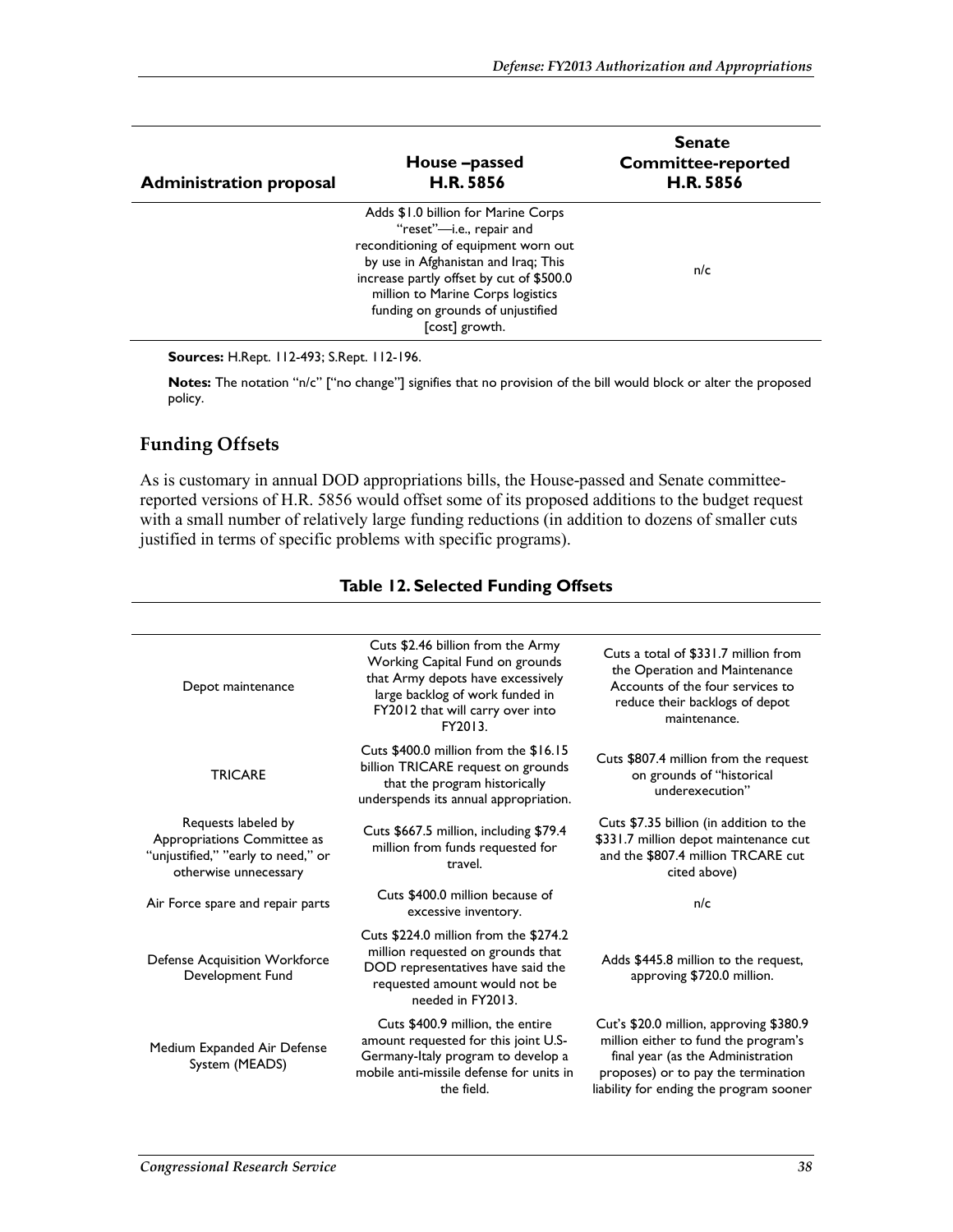| <b>Rescissions</b>                                                                                       | Rescinds a total of \$1.60 billion<br>appropriated in prior years for specific<br>purposes making those funds available<br>to reduce by the same amount the<br>requirement for new budget<br>authority. | Rescinds a total of \$3.81 billion<br>appropriated in prior years for specific<br>purposes making those funds available<br>to reduce by the same amount the<br>requirement for new budget<br>authority. |
|----------------------------------------------------------------------------------------------------------|---------------------------------------------------------------------------------------------------------------------------------------------------------------------------------------------------------|---------------------------------------------------------------------------------------------------------------------------------------------------------------------------------------------------------|
| Decommissioning the nuclear-<br>powered aircraft carrier Enterprise                                      | Cuts \$470.0 million of the \$940.0<br>million requested and requires the<br>Navy to seek funding on a year-by-<br>year basis.                                                                          | n/c                                                                                                                                                                                                     |
| Afghan Security Forces Fund                                                                              | Cuts \$722.7 million of the \$5.75<br>billion requested on grounds that<br>DOD has been slow in spending funds<br>appropriated in earlier years.                                                        | Cuts \$500.0 million of the \$5.75<br>billion requested on grounds that<br>DOD has been slow in spending funds<br>appropriated in earlier years.                                                        |
| Army Operation and Maintenance<br>[O&M] funds for war operations<br>(Overseas Contingency<br>Operations) | Cuts \$2.00 billion cut from the Army<br>O&M request on grounds that the<br>budget request would have resulted in<br>an unjustified increase in expenditures<br>per troop)                              | n/c                                                                                                                                                                                                     |

**Source:** H.Rept. 112-493; S.Rept. 112-196.

**Notes:** The notation "n/c" ["no change"] signifies that no provision of the bill would block or alter the proposed policy.

Following are additional highlights of H.R. 5856 as passed by the House and reported by the Senate Appropriations Committee:

### **Military Personnel and Force Structure Appropriations**

Both the version of H.R. 5856 passed by the House and the version reported by the Senate Appropriations Committee would fund the 1.7% increase in "basic pay" for military personnel proposed by the Administration. That rate is based on the Labor Department's Employment Cost Index (ECI), which is a survey-based estimate of the rate at which private-sector pay has increased.

#### *Reduction in Personnel Transfers*

A Senate committee version of the bill would cut the \$2.94 billion request in the four routine personnel transfers by 10 percent  $(\$293.6 \text{ million})^{23}$  In its report, the committee said DOD rotates an average of one-third of military personnel from one duty station to another in any year and that the average time between such reassignments is about two years. Longer tours of duty at any one station (and, thus, fewer moves in a given year) would reduce budget costs and family stress while allowing personnel to become more proficient at any given assignment.

<u>.</u>

 $23$  This reduction would not affect the request for an additional \$1.39 billion for travel costs associated with moving personnel (1) from the point of their enlistment or commissioning to their first duty station or training school, (2) from a duty station to a training school, or (3) from the last duty station to the home of record when they leave the service.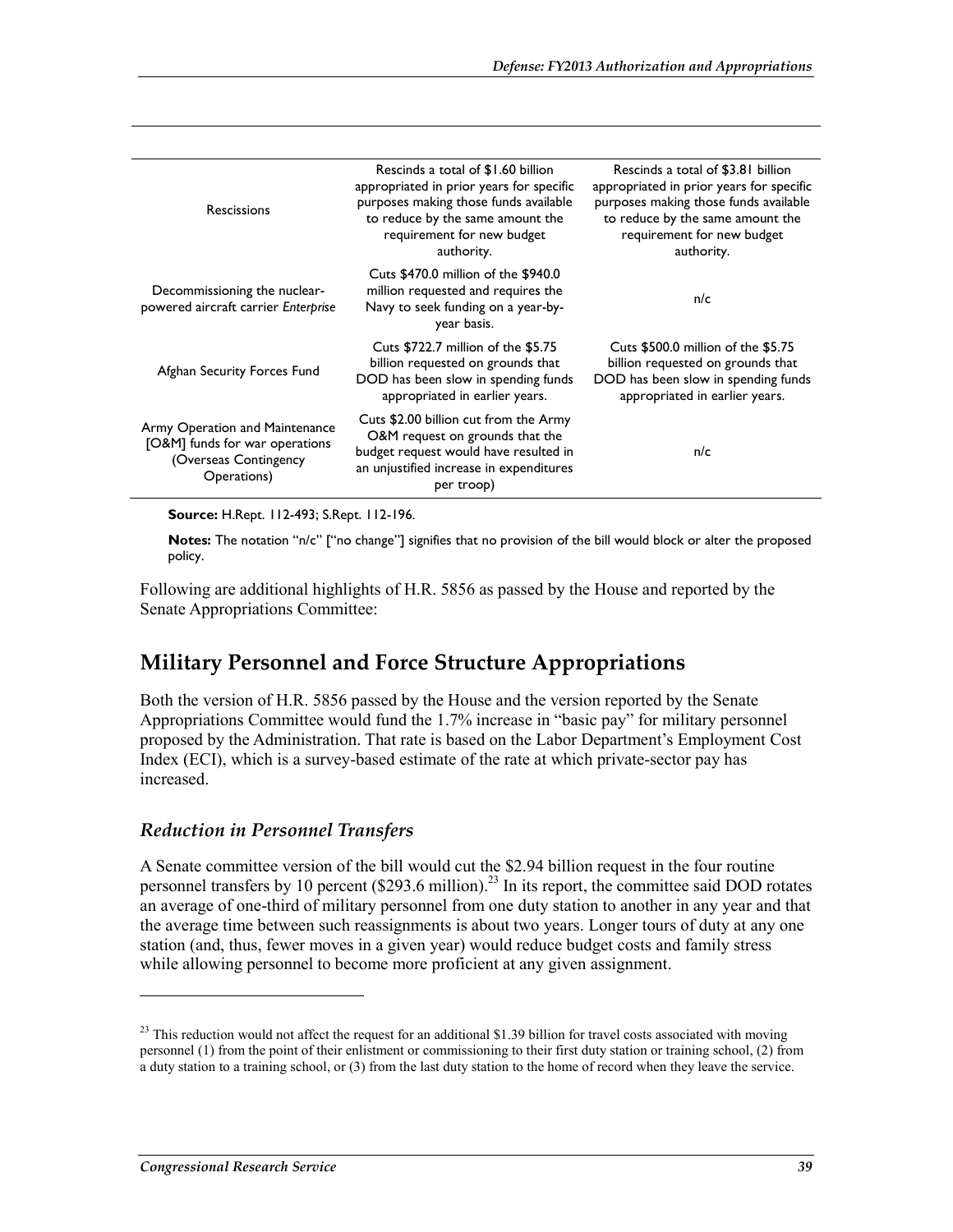The committee directed the Under Secretary of Defense for Personnel and Readiness to send Congress, within 180 days of enactment of the FY 2013 appropriations bill, a plan for increasing the length of service members' assignments

### *Army, Marine Corps End-Strength Reductions*

The House-passed and Senate committee-reported versions of the bill each would fund reductions in active-duty end-strength of 9,900 in the Army and 4,800 in the Marine Corps during FY2013, as proposed. In its report on the bill, however, the House Appropriations Committee expressed concern that the Administration's plan to reduce those two services by an additional 77,300 spaces by the end of FY2017 was based on budgetary pressures rather than military requirements.

### *Navy Cruiser Retirements*

The House bill would fund continued operation during FY2013 of three of the four Aegis cruisers the Administration's budget would retire during that year. The fourth ship, USS *Port Royal*, was severely damaged in 2009 when it grounded on a coral reef off Honolulu. The bill would add to the request \$124.6 million for operation and maintenance of the three other cruisers and \$426.7 to upgrade their equipment (including the purchase of five MH-60R helicopters). According to the House Appropriations Committee, keeping the three ships in service allows a \$2.1 million reduction in the military personnel budget request: the \$36.7 million added to the request for the payroll of the three ships' crews would be more than offset by a reduction of \$38.8 million to account for severance pay that would not be needed.

The Senate committee bill would add to the budget request \$2.38 billion in a "Ship Modernization, Operations and Sustainment Fund" that would remain available through FY2013 and FY2014 "for the purposes of manning, operating, sustaining, equipping and modernizing" all seven of the cruisers and both of the amphibious landing ships that the Administration would retire during those two years (Section 8103).

### *Air Force Cuts Rejected*

Like the House and Senate Armed Services Committees, the House and Senate Appropriations Committees both rejected a proposal to disband several Air Force units and mothball or dispose of nearly 300 airplanes. In its report on the bill, the House Appropriations Committee said the planned cutbacks would fall disproportionately on the Air Force Reserve and Air National Guard. Together, those two reserve components would absorb 85% of the planned reduction in airplanes and 60% of the planned manpower cuts, the committee said.

The House committee directed the Air Force to submit by October 1, 2012, a cost-benefit analysis of the proposed retirements and reorganizations that is to be reviewed by the Government Accountability Office (GAO).

The House bill's military personnel accounts would add \$120.8 million to the budget request to cover the cost of 560 active-duty Air Force personnel, 900 members of the Air Force Reserve, and 5,100 members of the Air National Guard who would be dropped from the rolls under the Administration's proposal.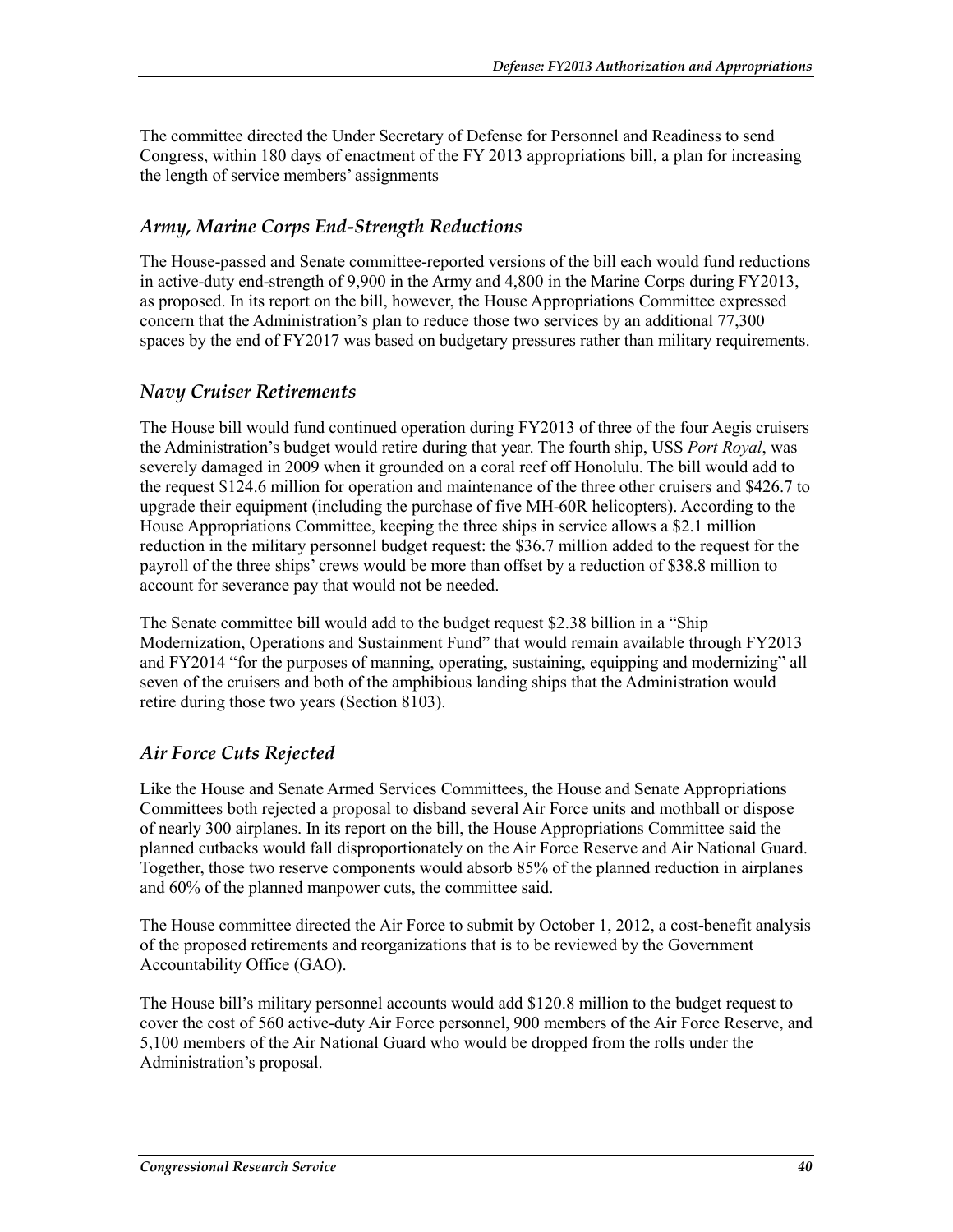The Senate committee-reported version of the bill would add to the request a total of \$455.8 million to continue operation of the units in question and fund 9,460 personnel slots for those units. It also would add to the FY2013 request a total of \$357.5 to continue operating the Global Hawk Block 30s, C-27s and A-10s that the Administration would retire. A provision of the Senate committee bill (Section 8110) would require DOD to spend funds previously appropriated for procurement of Global Hawk Block 30s and C-27s.

In its report, the Senate committee directs DOD not to carry out the proposed changes until Congress receives recommendations of a commission that would be established by the Senate version of the defense authorization bill (S. 3254).

Defense Secretary Leon Panetta and Air Force Secretary Michael Donley have said that they will defer action on the proposed changes pending congressional action on the issue.

## **Depot Maintenance 'Carryover'**

The House-passed and Senate Appropriations Committee-reported versions of H.R. 5856 each would cut the Administration's budget request in an effort to reduce what the committees deemed to be an excessive backlog of scheduled maintenance work by the services' depots, which perform major overhauls of aircraft, ground vehicles, engines, electronic equipment and other major items. Essentially, the committees took the position that they would reduce the amount of additional funds appropriated for overhauls in FY2013 while the depots would keep working at their regular temple, drawing down the backlogs.

The issue, which the GAO has been scrutinizing for years, is referred to as "excess carryover" and is described by a July 2008 GAO report on Army depots:

The five Army depots operate under the working capital fund concept, where customers are to be charged for the anticipated full cost of goods and services. To the extent that the depots do not complete work at [sic–apparently means "by"] year-end, the funded work will be carried into the next fiscal year. Carryover is the reported dollar value of work that has been ordered and funded (obligated) by customers but not completed by working capital fund activities at the end of the fiscal year. The congressional defense committees recognize that some carryover is needed to ensure a smooth flow of work during the transition from one fiscal year to the next. However, past congressional defense committee reports raised concerns that the level of carryover may be more than is needed. Excessive amounts of carryover financed with customer appropriations are subject to reductions by the Department of Defense (DOD) and the congressional defense committees during the budget review process.<sup>24</sup>

The House-passed version of H.R. 5856 includes a provision (Section 8087) that would cut a total of \$2.46 billion from the amounts requested for Army Operation and Maintenance (O&M) and for the Army's Other Procurement accounts, explaining the action in a summary table as, "Excess Working Capital Fund Carryover." Citing the same rationale, the Senate committee-reported

1

<sup>&</sup>lt;sup>24</sup> U.S. Government Accountability Office, Army Working Capital Fund: Actions Needed to Reduce Carryover at Amry Depots, GAO-08-714, July 2008, pp. 1-2.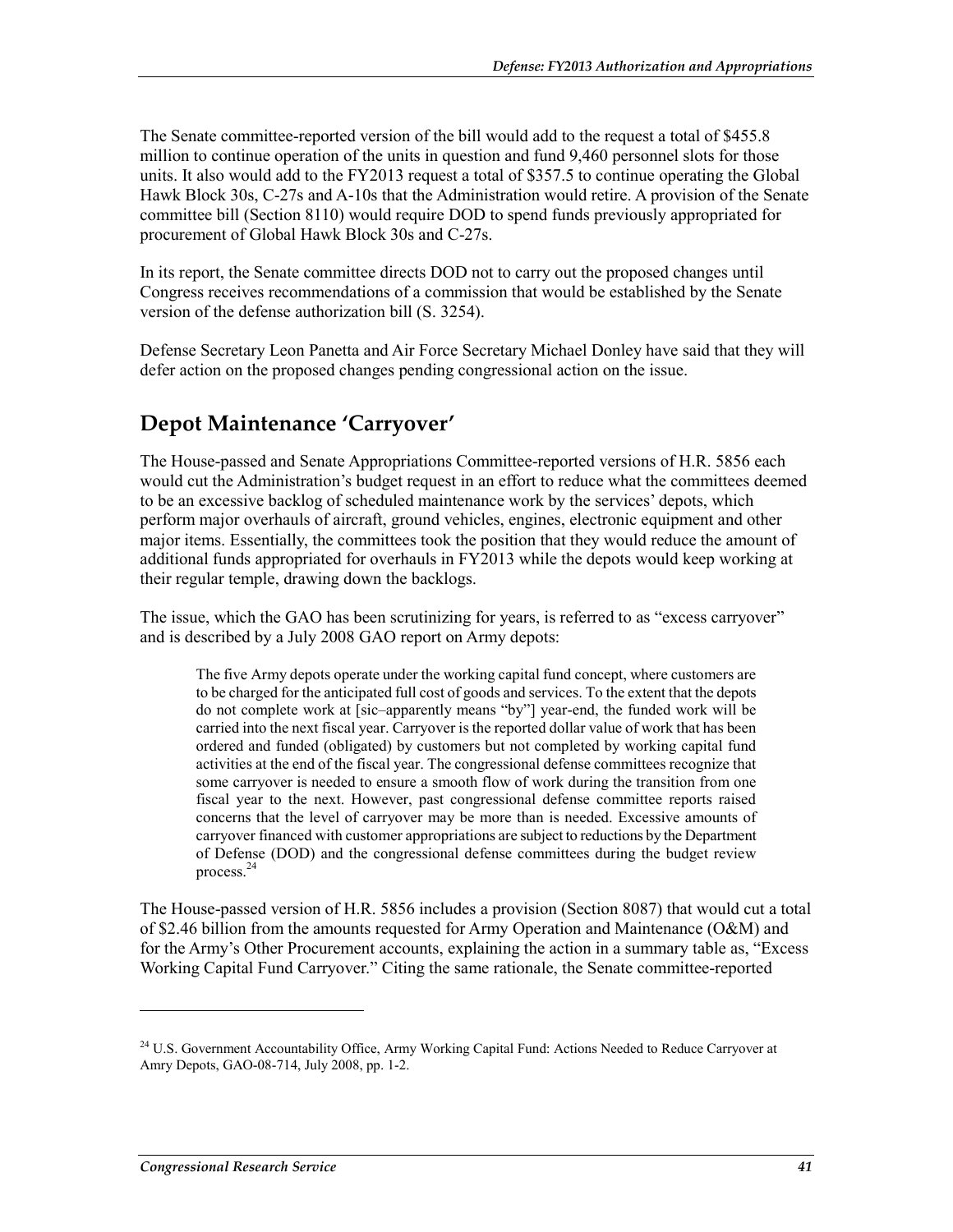version of the bill would cut a total of \$331.7 million from the amounts requested for the O&M accounts of the four armed services.

## **TRICARE Fee Increases and Cost Savings**

### *Proposed TRICARE Fee Increases*

The Administration's \$16.15 billion request for the TRICARE medical insurance program that covers active and retired service members, their dependents, and their survivors assumed certain increases in various fees paid by participants. While some of those proposed increases are allowed by current law, most of them would require new legislation. The House-passed and Senate committee-reported versions of the FY2013 defense authorization bill would reject several of those proposed changes.

As reported by the House Appropriations Committee, H.R. 5856 incorporates the TRICARE cost savings that would result from the Administration's proposed fee hikes. In its report on the bill, the House Committee said it would "continue to evaluate the proposed changes," pending enactment of the companion defense authorization bill.

The Senate committee's version of the bill would add \$273.0 million to the request to cover higher than budgeted costs should Congress reject some of the proposed TRICARE fee increases.

### *TRICARE Savings Assumed*

Citing the Government Accountability Office (GAO) as its authority, the Senate Appropriations Committee said, in its report on H.R. 5856, that the TRICARE program had "underexecuted" its budget (i.e., had spent less than was appropriated) by \$771.6 million in FY2010 and by \$1.36 billion in FY2011, and that it was on track to spend \$1.04 billion less than had been appropriated for FY2012. On the assumption thtat this pattern of "historic underexecution" would continue in FY2013, the Senate committee's version of the defense bill would cut \$807.4 million from the FY2013 TRICARE request, a reduction of 5 percent.

The House-passed version of the bill would cut \$400.0 million from the TRICARE budget request on grounds of "historic underexecution."

## **Ground Combat Systems Appropriations**

Congressional action on appropriation of funds for selected ground combat systems is summarized in **Table A-4**. Following are some highlights.

### *Abrams Tank and Bradley Upgrades; Hercules tank recovery vehicles*

The budget requested \$74.4 million to support the fielding of M-1 tanks for which previous budgets had funded conversion to the "M-1A2SEP" version, which incorporates improvements to the power train, communications gear, and night-vision equipment. The House-passed version of H.R. 5856 would increase the request by \$188.0 million, to upgrade additional M-1s to the A2SEP standard.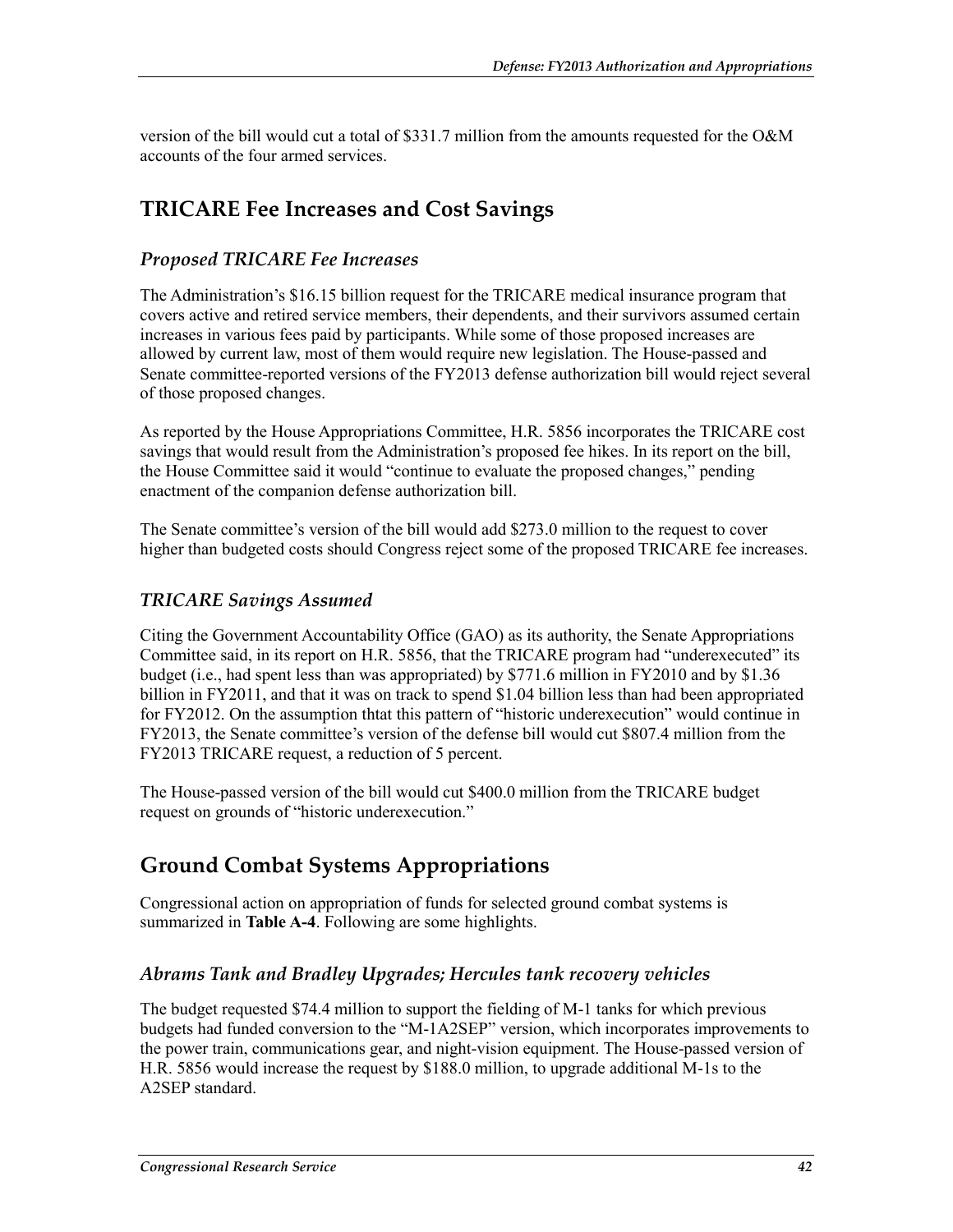The House bill also would add \$140.0 million to the \$148.2 million requested to upgrade Bradley armored troop carriers. The additional funds would be used to equip the vehicles with improved digital communications systems and night-vision equipment.

In addition, the House bill would add \$62.0 million to the \$107.9 million requested for M-88A2 Hercules tank recovery vehicles – tracked vehicles designed to tow to safety a disabled 70-ton Abrams tank.

The Senate committee version of H.R. 5856 would add \$91.0 million to the Abrams tank upgrade request, \$123.0 million to the tank recovery vehicle request, and no funds to the Bradley upgrade request.

### *Overall Combat Vehicle Modernization Plan*

The House-passed and Senate committee versions of H.R. 5856 both would provide \$639.9 million, as requested, to continue development of the Ground Combat Vehicle (GCV), which is intended to replace the Bradley armored troop carrier. However, in its report on the bill, the Senate Appropriations Committee questioned the emphasis the Army was placing on that project considered in the context of its overall spending plans for modernization of its armored combat vehicle fleet.

Under current Army plans, the Senate committee said, the GCV would account for about 10 percent of the Army's entire fleet of combat vehicles. In the FY2013 budget request, it accounts for more than 70 percent of the total amount requested for modernization of the ground combat fleet. Over the five-year period FY2013-FY2017, GCV would absorb more than 80 percent of the service's projected spending on combat vehicle modernization. The committee directed the Army to provide to Congress the results of a business case analysis—currently underway—of its combat vehicle fleet modernization plans.

## **Naval Systems Appropriations**

In their respective reports on H.R. 5856, the Appropriations Committees of both the House and Senate decried the Administration's plan to reduce the number of warships projected for funding in FY2013-FY2017 compared with the Navy's previous five-year plan. Both committees warned that the projected reduction in shipbuilding would increase costs and weaken the nation's shipbuilding industrial base. The House committee also contended that the Administration's plan was inconsistent with its increased emphasis on U.S. military power in the Pacific region, where naval forces would play a particularly significant role.

Congressional action on appropriation of funds for selected naval systems is summarized in **Table A-6**. Following are highlights.

#### *Submarine and Destroyer Production*

Like the Armed Services Committees of the House and Senate, the House and Senate Appropriations Committee objected to the Administration's plan to buy one Virginia-class attack submarine and one Aegis destroyer in FY2014, rather than two ships of each type, as had been planned. "The Navy has approached the committee with various plans and schemes to attempt to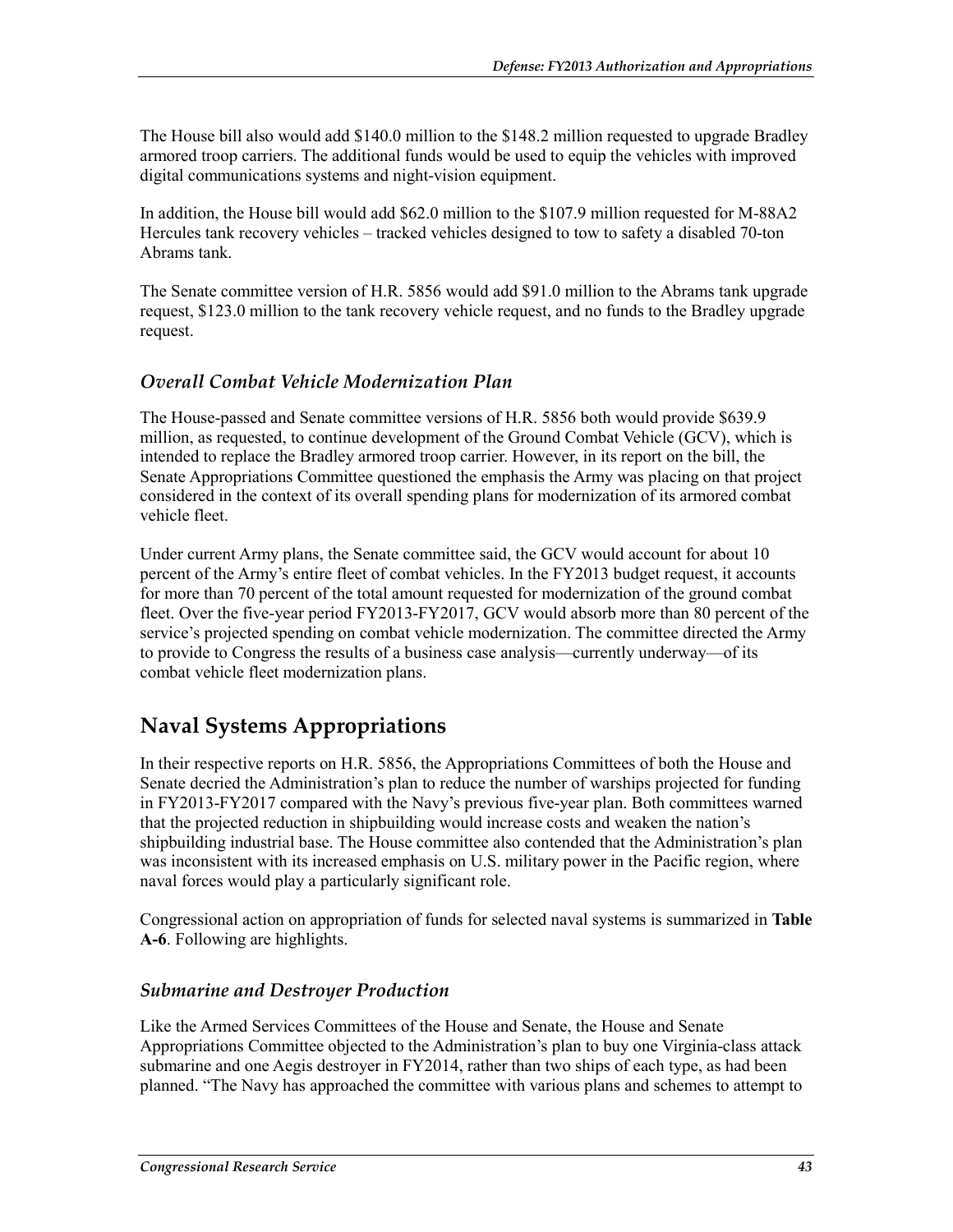restore these ships to FY2014," the House Appropriations Committee said in its report on H.R. 5856.

All four of the congressional defense committees argued for providing enough funds in FY2013 to support multi-year contracts to procure 10 submarines and 10 destroyers in order to realize cost-cutting efficiencies.

The House-passed version of H.R. 5856 would add to the request \$723 million in long lead-time funding to buy components that allow the Navy to start two submarines rather than one in FY2014. The bill also would include an additional \$1.0 billion to fund a third destroyer in FY2013, in addition to the two requested, stating in its report that the "Secretary of the Navy is directed to use this funding as part of the DDG-51 multiyear procurement planned for fiscal years 2013 through 2017 in order to achieve a lower cost and provide a more stable production base for the duration of the DDG-51 multivear procurement.<sup> $25$ </sup> In its report, the House committee rejected Navy proposals to squeeze the additional ships into the currently projected shipbuilding budgets by funding them "incrementally"—appropriating for each fiscal year only the amount that would be spent in that year—rather than following the usual policy of "full-funding," under which the full cost of any ship would have to be appropriated for a single year.<sup>26</sup>

The Senate committee's version of H.R. 5856 would add to the budget \$777.7 million—about 7.6 percent more than the House-passed version—for components to allow procurement of a second submarine in FY 2014. For the additional destroyer, the Senate committee bill would add the same amount as the House bill—\$1.0 billion.

The Senate committee bill includes a provision (Section 8010) that would authorize incremental funding for additional submarines—an approach the House committee had rejected. But the Senate committee took a more cautious approach in approving modifications to proven ship designs:

- The Senate committee cut \$90.0 million from the \$100.0 million requested to develop the "Virginia Payload Module"—a 94 foot-long hull section intended to be inserted into the Virginia-class design to carry additional weapons, unmanned mini-subs and other equipment. In its report, the committee said it was unclear that the proposed addition would not disrupt submarine production and compromise the ships' performance.
- The Senate committee also insisted that destroyers built under the planned multiyear contract not incorporate a powerful new radar, currently under development, to improve the ships' anti-missile defense capability. Like the House-passed version of H.R. 5856, the Senate committee version would provide the \$223.6 million requested to continue development of this Air and Missile Defense Radar (AMDR). However, the Senate committee said it would be premature to include the new radar in the ships to be purchased under the pending multi-year contract.

<u>.</u>

<sup>&</sup>lt;sup>25</sup> "DDG-51" identifies the Arleigh Burke class of destroyers currently being procured by the Navy.

<sup>26</sup> CRS Report RL31404, *Defense Procurement: Full Funding Policy—Background, Issues, and Options for Congress*, by Ronald O'Rourke and Stephen Daggett.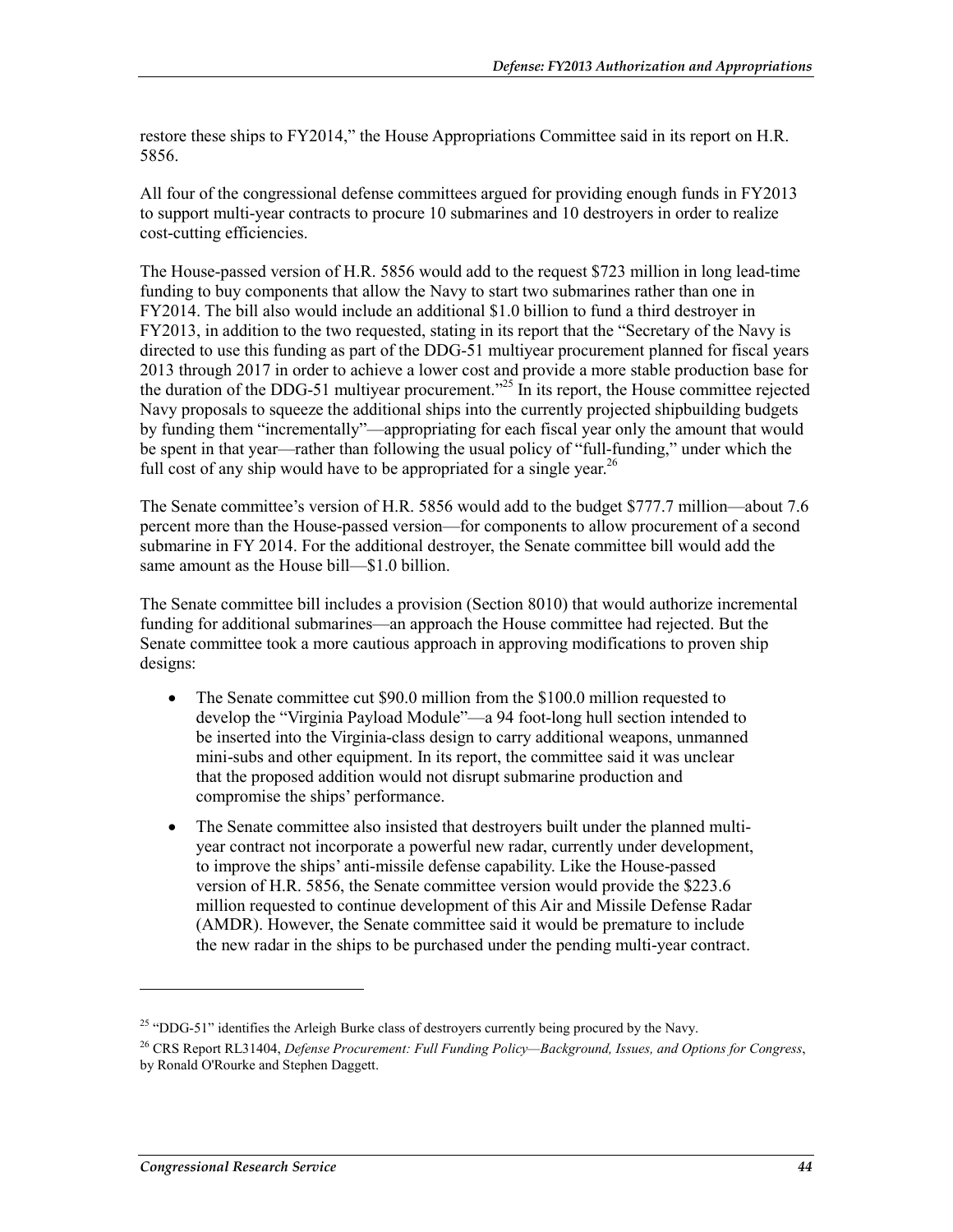### *USS* **Miami** *Fire Damage Repair*

The Senate committee version of H.R. 5856 would add to the budget \$150 million for the repair of the Virginia-class submarine USS *Miami*, damaged by fire on May 23, 2012, and undergoing an overhaul at the Portsmouth Naval Shipyard in Kittery, Maine. On August 22, 2012, the Navy announced that it plans to repair the ship, at an estimated cost of \$450.0 million, by April 30, 2015, after which the ship would be good for an additional 10 years of service.<sup>27</sup>

The anticipated unit-cost of one Virginia-class submarine in the FY2013 budget is \$2.55 billion.

### *Amphibious Transport Dock (LPD-17)*

In its report on the bill, the Senate Appropriations Committee noted that the Navy has fewer amphibious landing transports than current DOD plans call for and that the number of such ships is slated to decline further. To stem that decline, the committee added to the request \$263.3 million for long leadtime components to be used in an LPD-17-class amphibious transport dock ship to be purchased in FY2014.

### *Afloat Forward Staging Base (AFSB)*

In its FY2013 appropriations submission, the Navy requested \$38.0 million to purchase certain components in advance of ordering a ship purpose-built as a mobile at-sea platform to support and sustain various maritime operations. The vessel, known as the Afloat Forward Staging Base (AFSB), would be a modification of an existing ship type, the Mobile Landing Platform (MLP), that is currently under construction. The House-passed bill denied the requested funding, while the Senate committee version granted the request and added to it \$106.5 million of budget authority.

The MLP program is designed to give the Navy the ability to transfer rolling stock, such as trucks and Humvees, at sea between ships that lack the capability to offload such cargo without port facilities. It does so by providing a very low, flat deck area onto which both vehicles can drive from their transport ships using ramps and Navy air cushion landing craft (LCACs) can "fly" under their own power. Once aboard, the vehicles can be loaded onto the LCACs for transfer to amphibious assault ships to join with the Marines who will use them in operations. The Navy has planned to build three such MLPs and has already received much of the necessary funding.

Over the past several years, the Navy has weighed its need for MLPs against the need for additional offshore capabilities. The Afloat Forward Staging Base (AFSB) would adapt the MLP platform to become a floating base for smaller vessels (e.g., minesweepers or patrol craft) and helicopters that could perform a variety of missions. After having concluded that two MLPs will satisfy the cargo transfer requirement, the Navy proposed using the requested FY2013 MLP funding to begin the process of converting the third MLP into an AFSB and indicated that funding

1

<sup>27</sup> Navy News Service, "Navy Provides Updated Cost Estimate for USS *Miami* Repair," August 22, 2012, accessed at http://www.navy.mil/submit/display.asp?story\_id=69153.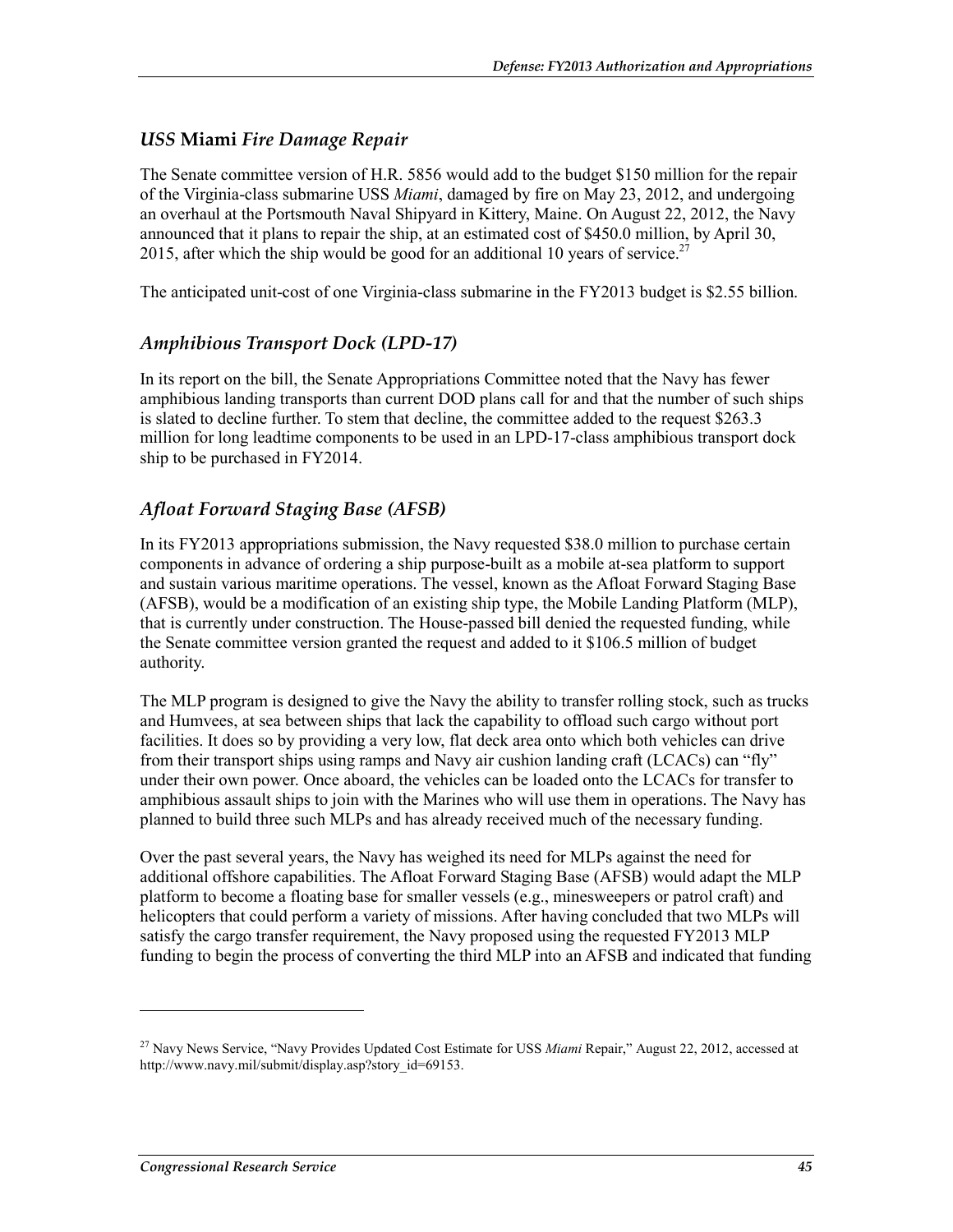for a fourth MLP, purpose-built as an AFSB, would be requested for FY2014. The requested \$38.0 million was intended to procure the initial components that would go into that fourth MLP.

As noted, the House-passed version of H.R. 5856 denied all funding for this purpose, instructing the Navy to instead modify existing ships as necessary to fulfill specific missions and to apply the AFSB funding planned for FY2014 toward the submarine construction program.

The Senate committee reacted differently to the proposal. The committee recommended that the request to redirect the \$38.0 million of advance procurement for the fourth MLP into the conversion of the the third ship into an AFSB be granted and that an additional \$97.0 million be provided in FY2013 in order to complete the task.

For a fuller discussion of the Navy shipbuilding program, see CRS Report RL32665, *Navy Force Structure and Shipbuilding Plans: Background and Issues for Congress*, by Ronald O'Rourke.

## **Aircraft Appropriations**

Congressional action on appropriation of funds for selected aircraft and long-range strike programs is summarized in **Table A-10**. Following are some highlights:

### *F-35 Joint Strike Fighter*

H.R. 5856 would appropriate 95% of the \$8.69 billion requested to continue development and production of the F-35 Joint Strike Fighter. The bill would provide \$5.59 billion to buy a total of 29 planes of three types: a carrier-based version for the Navy, a short-takeoff version for the Marine Corps, and a conventional, land-based version for the Air Force. The bill also would provide \$2.68 billion to continue development of the plane.

### *F-22 Oxygen System*

The House bill would add \$50.0 million to the \$283.9 million requested for modifications to the Air Force's F-22 fighters, with the additional funds intended to install a backup oxygen supply for the pilots in each aircraft. The Air Force has been investigating complaints by some F-22 pilots that they have experienced symptoms similar to those caused by hypoxia (oxygen deprivation). While the Air Force has not concluded its inquiry, there has been speculation that the system installed in the planes to provide oxygen to the pilot may be at fault.

### *C-130 Cargo Planes*

H.R. 5856 would add to the request \$447.0 million for seven C-130 cargo planes, most of which would be equipped for specialized missions such as mid-air refueling and search-and-rescue. In its report, the House committee noted that the Air Force had previously announced plans to buy 12 C-130s in FY2013 and that the FY2012 defense appropriations act had provided \$120.0 million to buy components that would be needed to permit the purchase of 12 planes in FY2013.

The bill also would add \$20.0 million to the Air Force's procurement and R&D accounts to continue the C-130 Avionics Modernization Program (AMP), a project to upgrade the cockpit electronics of older planes. The Administration's budget would scrap the program.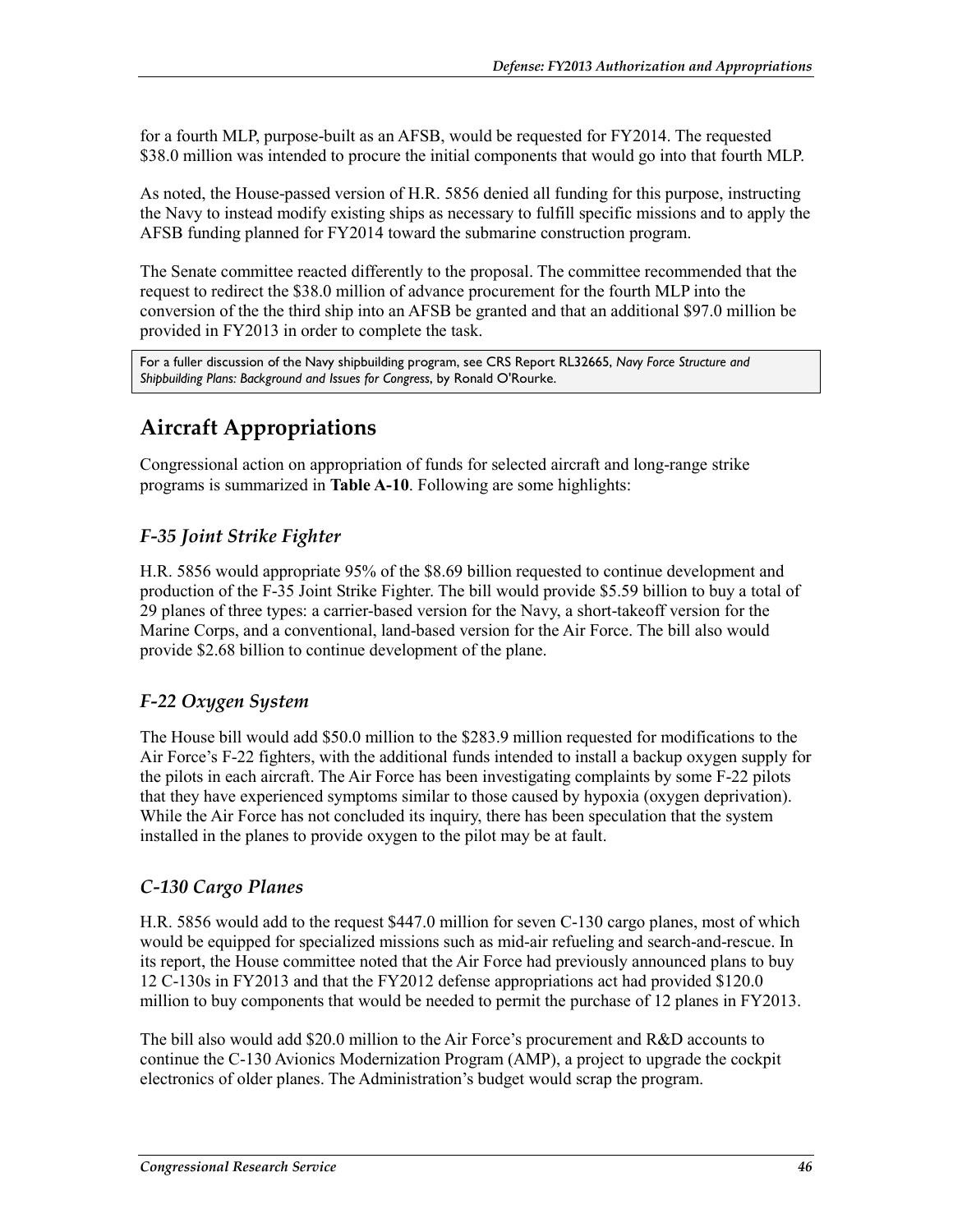Military aircraft programs are explained in detail in reports written by Jeremiah Gertler, Specialist in Military Aviation, that are available to congressional clients through the CRS website.

## **Missile Defense Appropriations**

The House-passed version of H.R. 5856 would appropriate \$9.06 billion for programs of the Missile Defense Agency, a 17% increase above the \$7.75 billion request. Nearly two-thirds of the increase is accounted for by the House committee's addition of \$848 million for four Israeli missile defense systems, which includes \$680 million for the Iron Dome system designed to intercept short-range rockets and artillery shells.

The version of the defense bill reported by the Senate Appropriations Committee would add \$587 million to the Missile Defense Agency budget request.

Congressional action on appropriation of funds for selected missile defense programs is summarized in **Table A-2**. Following are some highlights.

### *Ground-Based Missile Defense (GMD) System*

For the Ground-Based Missile Defense (GMD) system currently deployed at sites in Alaska and Hawaii, the House-passed bill would provide \$978.2 million, an increase of \$75 million over the request. In the House committee's report on H.R. 5856, the stated rationale for the increase was "sustainment."

The House version of the defense appropriations bill was silent on the provisions of the House version of the companion defense authorization bill directing DOD to spend \$100.0 million to begin work on deploying additional anti-missile interceptors at a third site on the East Coast of the United States.

The Senate committee version of the bill would provide the \$903.2 million requested for GMD.

### *Medium Extended Air Defense System (MEADS)*

H.R. 5856 would provide none of the \$400.9 million requested to continue development of the Medium Extended Air Defense System (MEADS), a joint U.S.-German-Italian effort to develop a mobile air and missile defense system that incorporates the Patriot PAC-3 missile, which is designed to protect combat units in the field.

Plans to deploy MEADS have been shelved, but the three partner countries are continuing work on the system in hopes of developing components and technologies that could be used in other systems. Under the tripartite Memorandum of Understanding governing the program, the United States would incur significant cash penalties if it unilaterally pulled out of the program. The House-passed version of the appropriations bill would deny all funding for MEADS.

In its official Statement of Administration Position on the bill, OMB said it "strongly objects," stating

There is a high likelihood that this action would be perceived by our partners, Italy and Germany, as breaking our commitment under the Memorandum of Understanding. This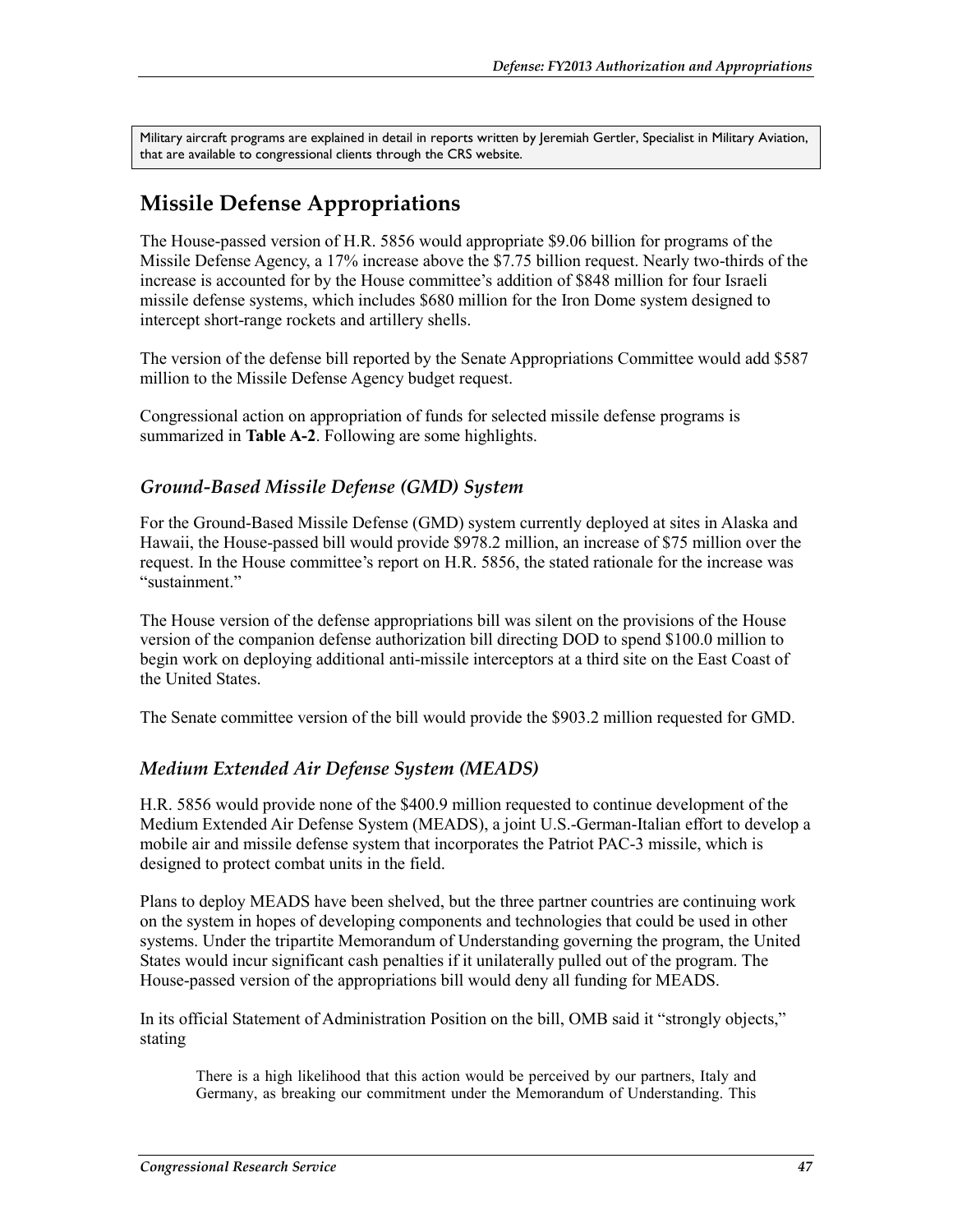could harm our relationship with our allies on a much broader basis, including future multinational cooperative projects. It also could prevent the completion of the agreed [test activities] necessary to harvest technology from U.S. and partner investments in MEADS.<sup>28</sup>

In its report, the House committee acknowledged that additional funding might yield some benefits, but added: "The expected benefits do not justify the cost."<sup>29</sup>

The Senate committee version of the bill would provide \$380.9 million that could be used either to complete the MEADS development program or to pay the fee the U.S. government would incur through termination. In its report on the bill, the Senate committee said the costs would be about the same in either case.<sup>30</sup>

CRS reports written by Stephen A. Hildreth, Specialist in Missile Defense, cover these issues in detail.

## **OCO Funding: Afghanistan and Related Activities**

The House-passed version of H.R. 5856 would provide \$87.11 billion for Overseas Contingency Operations (OCO)—basically, operations in Afghanistan and Iraq and supporting activities, which is \$1.11 billion less than the request. The Senatecommittee-reported version of the bill would provide \$93.03 billion for OCO funding, \$4.82 billion more than the request.

| <b>Issue</b>                                                                                                            | House-passed H.R. 5856                                                     | <b>Senate Committee-reported</b><br>H.R. 5856 |
|-------------------------------------------------------------------------------------------------------------------------|----------------------------------------------------------------------------|-----------------------------------------------|
| Funds requested in the Base<br>Budget, funded in Title IX (OCO<br>funds), which is currently exempt<br>from budget caps | Transfer \$3.54 billion total to Title IX                                  | Transfer \$6.55 billion to Title IX           |
| \$5.75 billion requested for Afghan<br><b>Security Forces Fund</b>                                                      | Cut \$723 million                                                          | Cut \$600 million                             |
| \$400 million requested for<br>Commanders Emergency<br>Response Program (CERP)                                          | Cut \$200 million                                                          | Cut \$200 million                             |
| Rescissions of OCO funds<br>provided by prior appropriations                                                            | Cut \$580 million                                                          | Cut \$1.71 billion                            |
| \$1.75 billion requested for<br>Coalition Support Fund                                                                  | Floor amendment cut \$650 million                                          | n/c                                           |
| O&M requests deemed by the<br>committee to be unjustified                                                               | Cut \$2.0 billion from Army O&M and<br>\$500 million from Marine Corps O&M | n/c                                           |

#### **Table 13. OCO Funding Highlights in FY 2013 DOD Appropriations Bill (H.R. 5856)**

<u>.</u>

<sup>&</sup>lt;sup>28</sup> OMB, Statement of Administration Policy on H.R. 5856, June 28, 2012.

<sup>29</sup> H.Rept. 112-493, p. 219.

<sup>30</sup> S.Rept. 112-196, p. 179.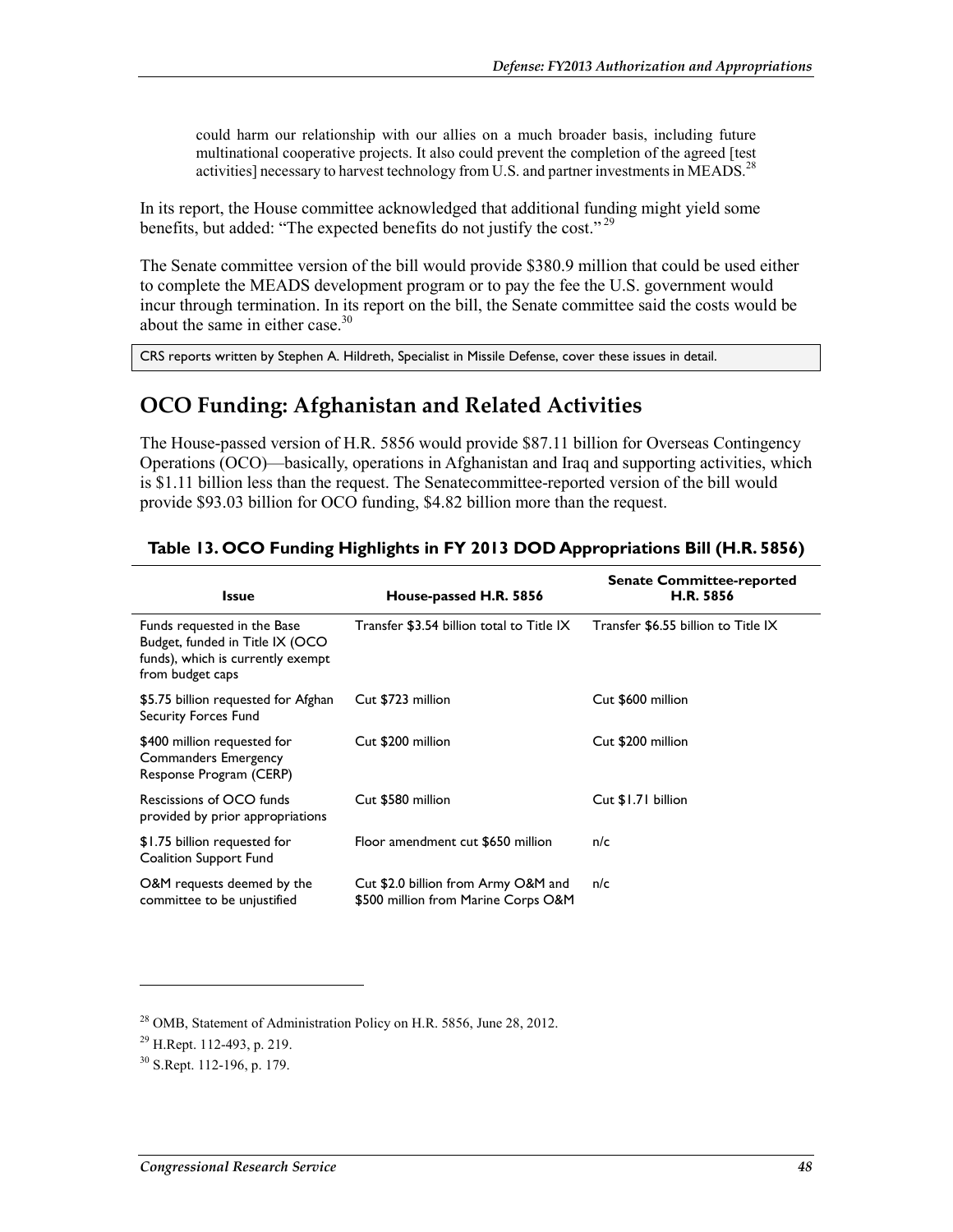| <b>Issue</b>                                                                                       | House-passed H.R. 5856 | <b>Senate Committee-reported</b><br>H.R. 5856                                                                                                                                         |
|----------------------------------------------------------------------------------------------------|------------------------|---------------------------------------------------------------------------------------------------------------------------------------------------------------------------------------|
| Additional funds to "resed"<br>equipment returned to U.S. after<br>service in Iraq and Afghanistan | Add \$1.00 billion     | Transfer \$1.13 billion from Army base<br>budget request and \$110 million from<br>Marine Corps base budget request<br>(included in the \$6.55 billion transfer<br>total noted above) |
| Additional ship deployments to<br>Central Command region                                           | n/c                    | Add \$293 million                                                                                                                                                                     |

**Source:** H.Rept. 112-493; S.Rept. 112-196.

**Notes:** The notation "n/c" ["no change"] signifies that no provision of the bill would block or alter the proposed policy.

#### *Aid to Pakistan*

In the official Statement of Administration Policy, OMB objected to a provision of the House committee bill that would impose limitations on payments to Pakistan from the \$1.75 billion Coalition Support Fund. The payments from the fund are intended to reimburse U.S. coalition partners—chiefly Pakistan and Jordan—for expenses they incur from supporting U.S. military operations in Afghanistan and Iraq.

As reported by the House Appropriations Committee, H.R. 5856 would have provided the \$1.75 billion requested for CSF. However, Section 9015 of the bill would have barred any payments from the fund to Pakistan (slated to receive \$1.30 billion) unless the Secretaries of Defense and State certify that the government of Pakistan is cooperating with U.S. policy in certain respects, including supporting counterterrorism operations against al Qaeda and certain other groups with bases in Pakistan.

An amendment adopted during House debate on H.R. 5856 cut \$650 million from the CSF request, with the intent of cutting Pakistan's payment by 50 percent to \$650 million.

#### *Detainee Issues*

OMB also said it "strongly objects" to several provisions of the House-passed version of H.R. 5856 restricts the transfer to any other location those detainees who are neither U.S. citizens nor members of the U.S. Armed Forces and are held in the U.S. facility at Guantanamo Bay, Cuba. Three provisions of H.R. 5856 at issue are

- Section 8108, which would prohibit the transfer to (or release within) U.S. territory of any such detainee;
- Section 8109, which would prohibit the transfer to any other country of any such detainee except to a country where the host government would likely retain the detainee in custody and render him unable to threaten U.S. interests; and
- Section 8110, which would prohibit the use of any funds to build, acquire, or modify any facility in U.S. territory to house Guantanamo detainees.

The Senate committee-reported version of H.R. 5856 contains analogous provisions in Sections 8105, 8106 and 8107, respectively.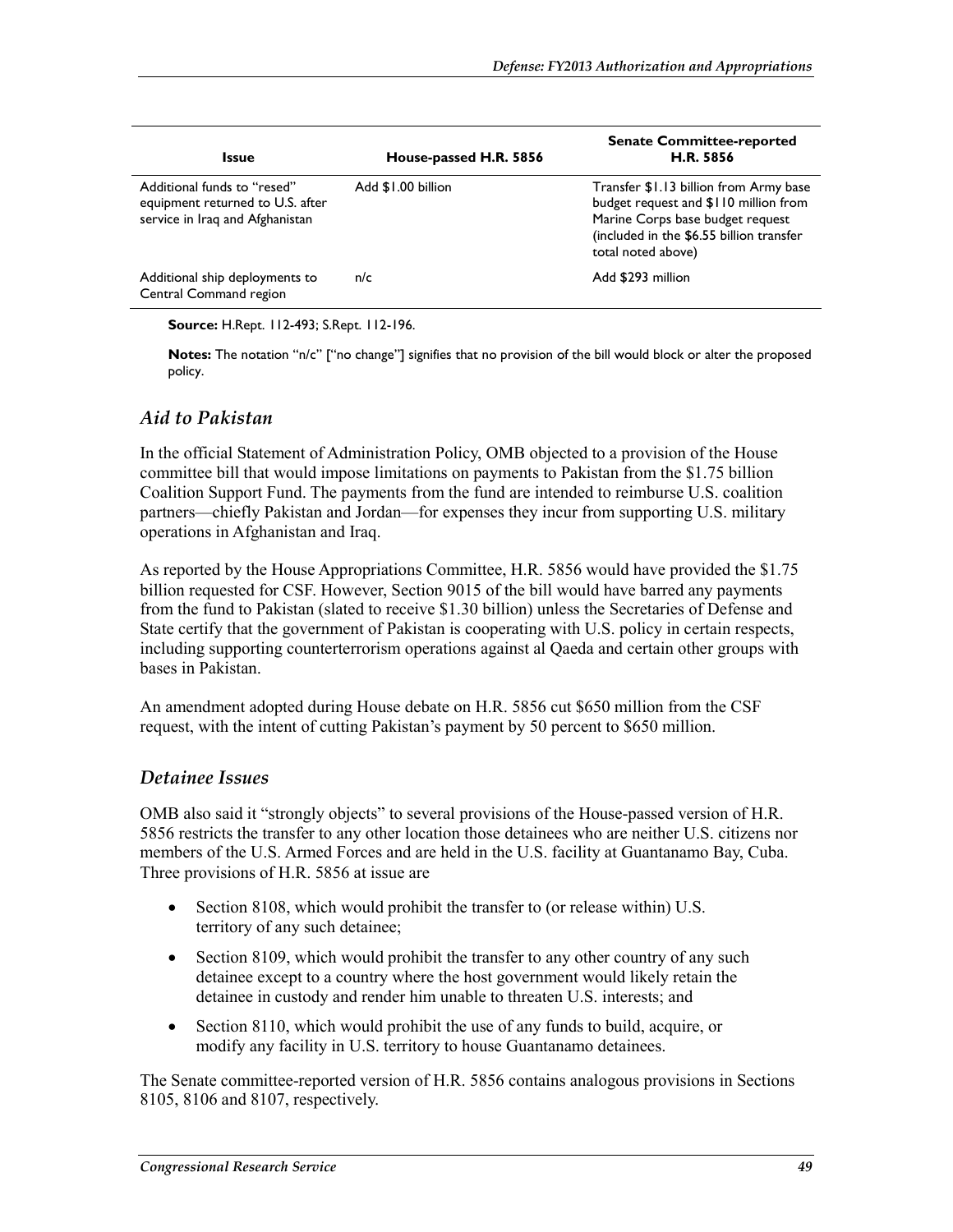## **House Floor Amendments**

Following are selected amendments on which the House took action during consideration of H.R. 5856:

| Table 14. Selected House Floor Amendments to FY 2013 DOD Appropriations Act |
|-----------------------------------------------------------------------------|
| (H.R. 5856)                                                                 |

| Principal<br><b>Sponsor</b> | <b>House</b><br>Amend.<br><b>Numbera</b> | <b>Summary</b> b                                                                                                                                                                                                      | <b>Disposition</b>      |
|-----------------------------|------------------------------------------|-----------------------------------------------------------------------------------------------------------------------------------------------------------------------------------------------------------------------|-------------------------|
|                             |                                          | <b>Overall Budget Reduction Proposals</b>                                                                                                                                                                             |                         |
| Woolsey                     | 1404                                     | Cut the total appropriated by \$181 million, the amount by which the<br>House-passed Transportation Department Appropriation Bill (H.R. 5972)<br>would reduce funding for the Federal Transit Administration.         | Rejected<br>voice vote  |
| Woolsey                     | 1406                                     | Cut the total appropriated by \$294 million, the amount by which the<br>Labor-HHS Appropriations bill drafted by a House Appropriations<br>subcommittee would reduce funding for Title X Family Planning<br>programs. | Rejected<br>$106 - 311$ |
| Woolsey                     | 1411                                     | Cut the total appropriated by \$1.7 billion, the annual budget for the Social<br>Services Block Grant Program, which the House Ways and Means<br>committee voted to eliminate as part of the FY2013 budget process.   | Rejected<br>91-328      |
| Lee                         | 1419                                     | Cut the total appropriated by \$19.2 billion, reducing it to the amount<br>appropriated for DOD in FY2008.                                                                                                            | Rejected<br>87-326      |
| Lee                         | 1421                                     | Cut the total appropriated by \$7.58 billion, an amount that would reduce<br>DOD appropriations as required by the 2011 Budget Control Act.                                                                           | Rejected<br>$171 - 243$ |
| Mulvaney                    | 43                                       | Cut the total appropriated by \$1.07 billion, an amount that would freeze<br>DOD appropriations at the FY2012 level (except for personnel, health<br>care, and war costs).                                            | Agreed to<br>247-167    |
|                             |                                          | <b>Specific Budget Cuts</b>                                                                                                                                                                                           |                         |
| <b>McCollum</b>             | 1378                                     | Cut \$188 million to reduce spending on military bands.                                                                                                                                                               | Rejected<br>166-250     |
| Kingston                    | 1380                                     | Cut \$27 million to eliminate recruiting advertising on NASCAR racers.                                                                                                                                                | Rejected<br>202-216     |
| Quigley                     | 1391                                     | Cut \$988 million to eliminate an Aegis destroyer the bill would add to<br>the budget.                                                                                                                                | Rejected<br>60-359      |
| Cohen                       | 1392                                     | Cut \$507 million the bill would add to retain for Aegis cruisers the<br>Administration would retire; Add \$235 million for additional Cancer<br>research.                                                            | Rejected<br>145-273     |
| Pompeo                      | 1393                                     | Cut \$250 million to eliminate the Rapid Innovation Fund.                                                                                                                                                             | Rejected<br>137-282     |
|                             |                                          | <b>Medical R&amp;D Additions</b>                                                                                                                                                                                      |                         |
| Kucinich                    | 1383                                     | Shift \$10 million to research on treatment of Gulf War Syndrome.                                                                                                                                                     | Agreed<br>voice vote    |
| Langevin                    | 1386                                     | Shift \$15 million to research on spinal cord injury                                                                                                                                                                  | Agreed<br>voice vote    |
| Session                     | 1387                                     | Shift \$10 million to research on Traumatic Brain Injury and Post-<br>Traumatic Stress Disorder                                                                                                                       | Agreed<br>voice vote    |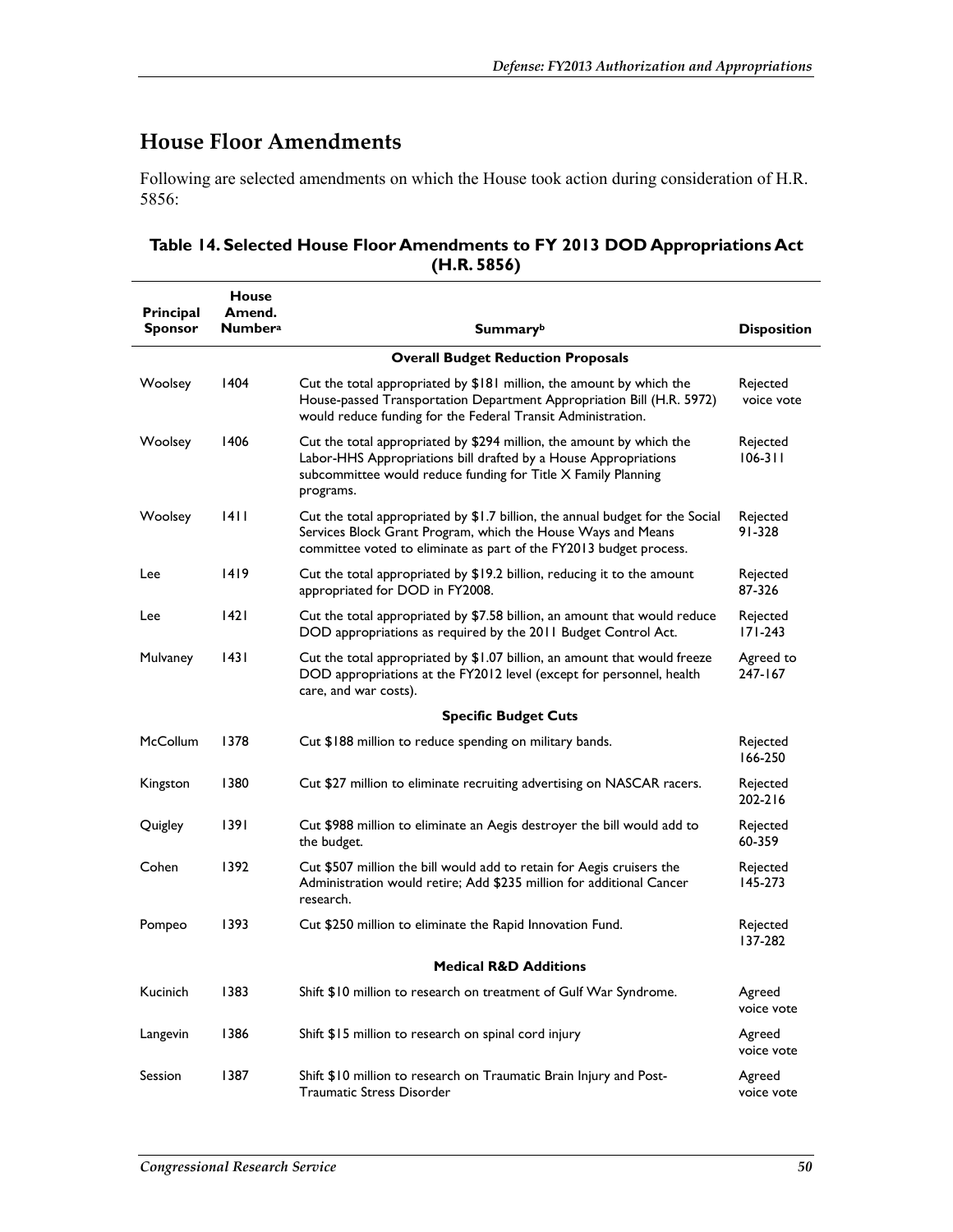| Principal<br><b>Sponsor</b> | <b>House</b><br>Amend.<br><b>Numbera</b> | Summaryb                                                                                                                                                                               | <b>Disposition</b>      |
|-----------------------------|------------------------------------------|----------------------------------------------------------------------------------------------------------------------------------------------------------------------------------------|-------------------------|
|                             |                                          |                                                                                                                                                                                        |                         |
| Walz                        | 1388                                     | Shift \$10 million to research on vision and eye disorders                                                                                                                             | Agreed<br>voice vote    |
| <b>Boswell</b>              | 1402                                     | Shift \$10 million to suicide prevention efforts                                                                                                                                       | Agreed<br>voice vote    |
|                             |                                          | Reductions to Afghanistan-related Costs                                                                                                                                                |                         |
| Jones                       | 1397                                     | Cut \$412 million from incentive pay for Afghan Security Forces and add<br>\$149 million for incentive pay for U.S. personnel                                                          | Agreed<br>voice vote    |
| Ciciline                    | 1400                                     | Cut \$375 million from the Afghan Infrastructure Fund (thus eliminating<br>the fund).                                                                                                  | Rejected<br>149-270     |
| Cohen                       | 1401                                     | Cut \$175 million from the Afghan Infrastructure Fund.                                                                                                                                 | Agreed<br>228-191       |
| Poe                         | 1412                                     | Cut \$650 million from Coalition Support Funds (thus cutting by 50<br>percent the projected aid to Pakistan).                                                                          | Agreed<br>voice vote    |
| Lee                         | 1414                                     | Cut \$20.8 billion from the request for Overseas contingency Operation<br>(OCO) costs, with the aim of requiring withdrawal of U.S. forces from<br>Afghanistan.                        | Rejected<br>$107 - 312$ |
| Garamendi                   | 1430                                     | Cut \$20.8 billion from the request for Overseas Contingency Operation<br>(OCO) costs, with the aim of requiring a continuing drawdown of U.S.<br>forces in Afghanistan during FY2014. | Rejected<br>137-278     |
|                             |                                          | <b>Strategic Nuclear Weapons-related Issues</b>                                                                                                                                        |                         |
| Markey                      | 1394                                     | Cut \$75 million the bill would add to the budget for Ground-Based<br>Missile Defense.                                                                                                 | Rejected<br>150-268     |
| Markey                      | 1405                                     | Prohibit the use of funds to deploy more than 300 ICBMs.                                                                                                                               | Rejected<br>136-283     |
| <b>Turner</b>               | 1424                                     | Prohibit the use of funds to make certain reductions in nuclear weapons.                                                                                                               | Agreed<br>235-178       |
| Berg                        | 1427                                     | Prohibit any reduction in the number of certain types of nuclear weapons<br>delivery vehicles.                                                                                         | Agreed 233-<br>183      |
|                             |                                          | <b>Other Issues</b>                                                                                                                                                                    |                         |
| Amash                       | 1395                                     | Remove Section 8039 (which restricts the contracting-out to private<br>firms of functions performed by federal employees).                                                             | Rejected<br>186-233     |
| King                        | 1415                                     | Exempt military construction projects from the Davis-Bacon Act.                                                                                                                        | Rejected<br>82-235      |
| King                        | 1416                                     | Prohibit the use of funds to violate the Defense of Marriage Act.                                                                                                                      | Agreed<br>247-166       |
| Coffman                     | 1426                                     | Mandate by law the Administration's decision to withdraw two Army<br>brigade combat teams from Europe.                                                                                 | Rejected<br>123-292     |
| <b>Stearns</b>              | 1435                                     | Prohibit the introduction of any new fee for TRICARE-for-Life.                                                                                                                         | Agreed<br>399-117       |

#### **Notes:**

a. "House Amendment Number" is the number assigned to an amendment by the House Clerk, by which amendments can be traced through the CRS Legislative Information System (LIS).

b. In many cases, the proposed amendment would add or cut a specific amount to an appropriations account without specifying the intended purpose. In those cases, the intent of the amendment is determined by the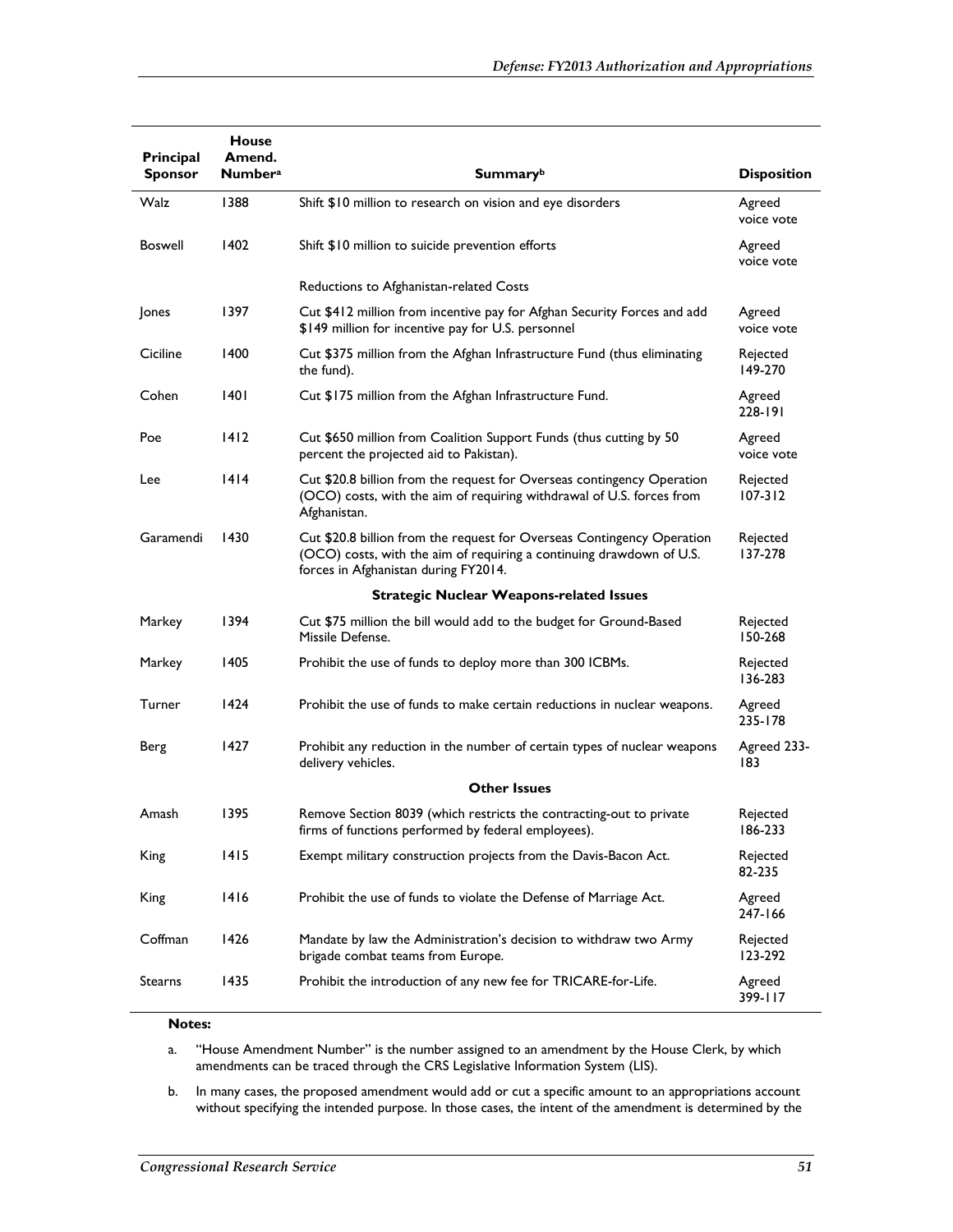proponents' statements during debate on the proposal. The cost estimates implicit in these amendment cummaries reflect the assertions of the amendment sponsors and have not been verified by CRS.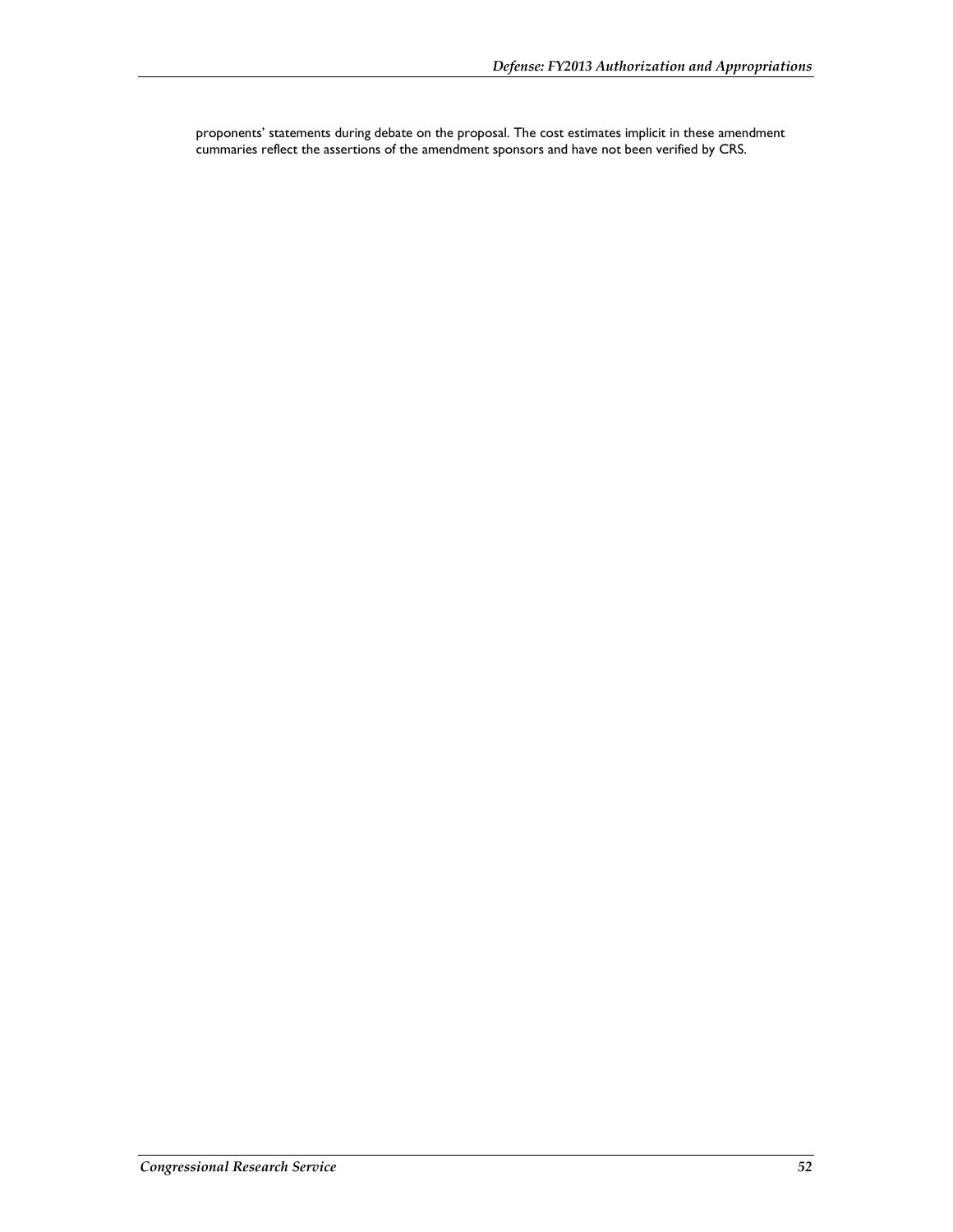# **Appendix A. Selected Program Funding Tables**

### **Table A-1. Congressional Action on Selected FY2013 Missile Defense Funding Authorization**

(amounts in millions of dollars)

| <b>PE Number</b><br>(for R&D<br>projects<br>only) | <b>Program Element</b><br><b>Title</b>                                        | FY2013<br><b>Administration</b><br><b>Request</b> | <b>House-Passed</b><br><b>Authorization</b> | <b>Senate</b><br>Committee-<br>Reported<br>Authorization | Conference<br><b>Report</b> | <b>Comments</b>                                                                                                                                                                                 |  |  |  |
|---------------------------------------------------|-------------------------------------------------------------------------------|---------------------------------------------------|---------------------------------------------|----------------------------------------------------------|-----------------------------|-------------------------------------------------------------------------------------------------------------------------------------------------------------------------------------------------|--|--|--|
| 0603175C                                          | <b>BMD Technology</b>                                                         | 79,975                                            | 79,975                                      | 79,975                                                   |                             |                                                                                                                                                                                                 |  |  |  |
| 0603274C                                          | Special Programs                                                              | 36,685                                            | 36,685                                      | 36,685                                                   |                             |                                                                                                                                                                                                 |  |  |  |
| 0603881C                                          | <b>BMD Terminal Defense</b><br>Segment                                        | 316,929                                           | 316,929                                     | 316,929                                                  |                             |                                                                                                                                                                                                 |  |  |  |
| 0603882C                                          | <b>BMD Midcourse</b><br>Defense Segment                                       | 903,172                                           | 1,363,172                                   | 903,172                                                  |                             | System based in Alaska and California to<br>defend U.S. territory; House added \$103<br>million to add a launch site on the East<br>Coast plus \$357 million to otherwise<br>expand the program |  |  |  |
| 0603884C                                          | <b>BMD Sensors</b>                                                            | 347,012                                           | 347,012                                     | 347,012                                                  |                             |                                                                                                                                                                                                 |  |  |  |
| 0603890C                                          | <b>BMD Enabling</b><br>Programs                                               | 362,711                                           | 362,711                                     | 362,711                                                  |                             |                                                                                                                                                                                                 |  |  |  |
| 0603891C                                          | Special Programs                                                              | 272,387                                           | 272,387                                     | 272,387                                                  |                             |                                                                                                                                                                                                 |  |  |  |
| 0603892C                                          | <b>AEGIS BMD</b>                                                              | 992,407                                           | 992,407                                     | 992,407                                                  |                             |                                                                                                                                                                                                 |  |  |  |
| 0603893C                                          | Space Tracking &<br>Surveillance System                                       | 51,313                                            | 51,313                                      | 51,313                                                   |                             |                                                                                                                                                                                                 |  |  |  |
| 0603895C                                          | <b>BMD System Space</b><br>Programs                                           | 6,912                                             | 6,912                                       | 6,912                                                    |                             |                                                                                                                                                                                                 |  |  |  |
| 0603896C                                          | <b>BMD Command and</b><br>Control, Battle<br>Management and<br>Communications | 366,552                                           | 366,552                                     | 366,552                                                  |                             |                                                                                                                                                                                                 |  |  |  |
| 0603898C                                          | <b>BMD</b> Joint Warfighter<br>Support                                        | 55,550                                            | 55,550                                      | 55,550                                                   |                             |                                                                                                                                                                                                 |  |  |  |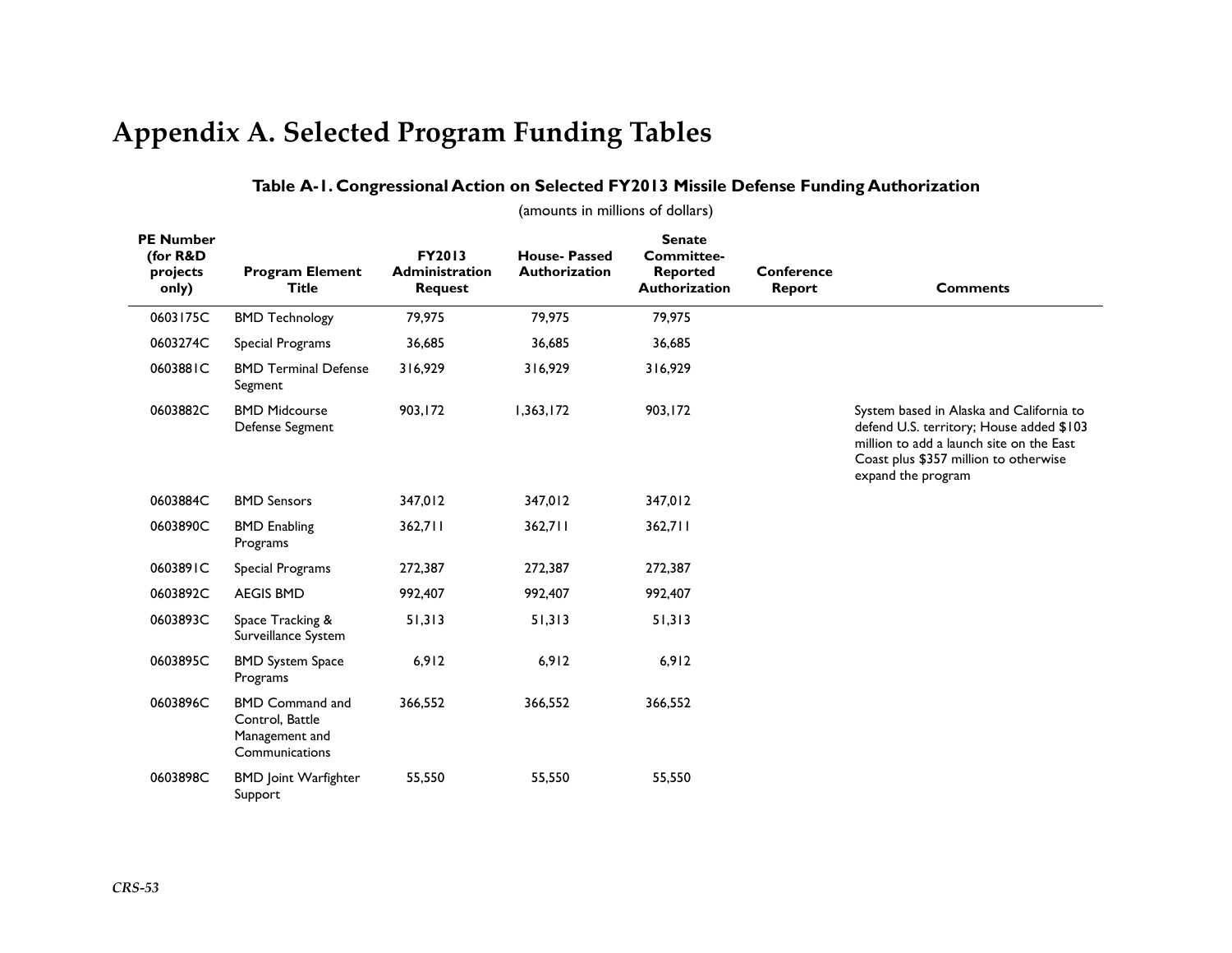| <b>PE Number</b><br>(for R&D |                                                                         | FY2013                                  | <b>House-Passed</b>  | <b>Senate</b><br><b>Committee-</b> |                             |                                                                       |
|------------------------------|-------------------------------------------------------------------------|-----------------------------------------|----------------------|------------------------------------|-----------------------------|-----------------------------------------------------------------------|
| projects<br>only)            | <b>Program Element</b><br><b>Title</b>                                  | <b>Administration</b><br><b>Request</b> | <b>Authorization</b> | <b>Reported</b><br>Authorization   | <b>Conference</b><br>Report | <b>Comments</b>                                                       |
| 0603901C                     | <b>Directed Energy</b><br>Research                                      | 46,944                                  | 76,944               | 46,944                             |                             | House added funds to accelerate<br>development of anti-missile lasers |
| 0603902C                     | Aegis SM-3 Block IIB                                                    | 224,077                                 | 224,077              | 224,077                            |                             |                                                                       |
| 0603904C                     | Missile Defense<br>Integration &<br><b>Operations Center</b><br>(MDIOC) | 63,043                                  | 63,043               | 63,043                             |                             |                                                                       |
| 0603906C                     | Regarding Trench                                                        | 11,371                                  | 11,371               | 11,371                             |                             |                                                                       |
| 0603907C                     | Sea-Based X-Band<br>Radar (SBX)                                         | 9,730                                   | 9,730                | 9,730                              |                             |                                                                       |
| 0603913C                     | Israeli Cooperative<br>Programs                                         | 99,836                                  | 267,836              | 199,836                            |                             |                                                                       |
|                              | Iron Dome                                                               | 0.0                                     | 680,000              | 210,000                            |                             |                                                                       |
| 0603914C                     | <b>BMD Tests</b>                                                        | 454,400                                 | 454,400              | 454,400                            |                             |                                                                       |
| 0603915C                     | <b>BMD Targets</b>                                                      | 435,747                                 | 435,747              | 435,747                            |                             |                                                                       |
| 0604880C                     | Land-based SM-3                                                         | 276,338                                 | 276,338              | 276,338                            |                             |                                                                       |
| 0604881C                     | Aegis SM-3 Block IIA<br>Co-Development                                  | 420,630                                 | 420,630              | 420,630                            |                             |                                                                       |
| 0604883C                     | Precision Tracking<br>Space System (PTSS)                               | 297,375                                 | 50,000               | 297,375                            |                             |                                                                       |
| 0604886C                     | <b>Advanced Remote</b><br>Sensor Technology                             | 58,742                                  | 58,742               | 58,742                             |                             |                                                                       |
| 0901598C                     | Management HQ-MDA                                                       | 34,855                                  | 34,855               | 34,855                             |                             |                                                                       |
| Subtotal, MDA RDT&E,         |                                                                         | 6,224,693                               | 7,315,318            | 6,534,693                          |                             |                                                                       |
| THAAD, Fielding              |                                                                         | 460,728                                 | 587,728              | 560,728                            |                             | 36 interceptors requested; House adds<br>12                           |
| Aegis BMD                    |                                                                         | 389,626                                 | 389,626              | 389,626                            |                             | 29 interceptors requested;                                            |
| AN/TPY-2 radar               |                                                                         | 217,244                                 | 387,244              | 217,244                            |                             | One radar requested; House adds one                                   |
|                              |                                                                         |                                         |                      |                                    |                             |                                                                       |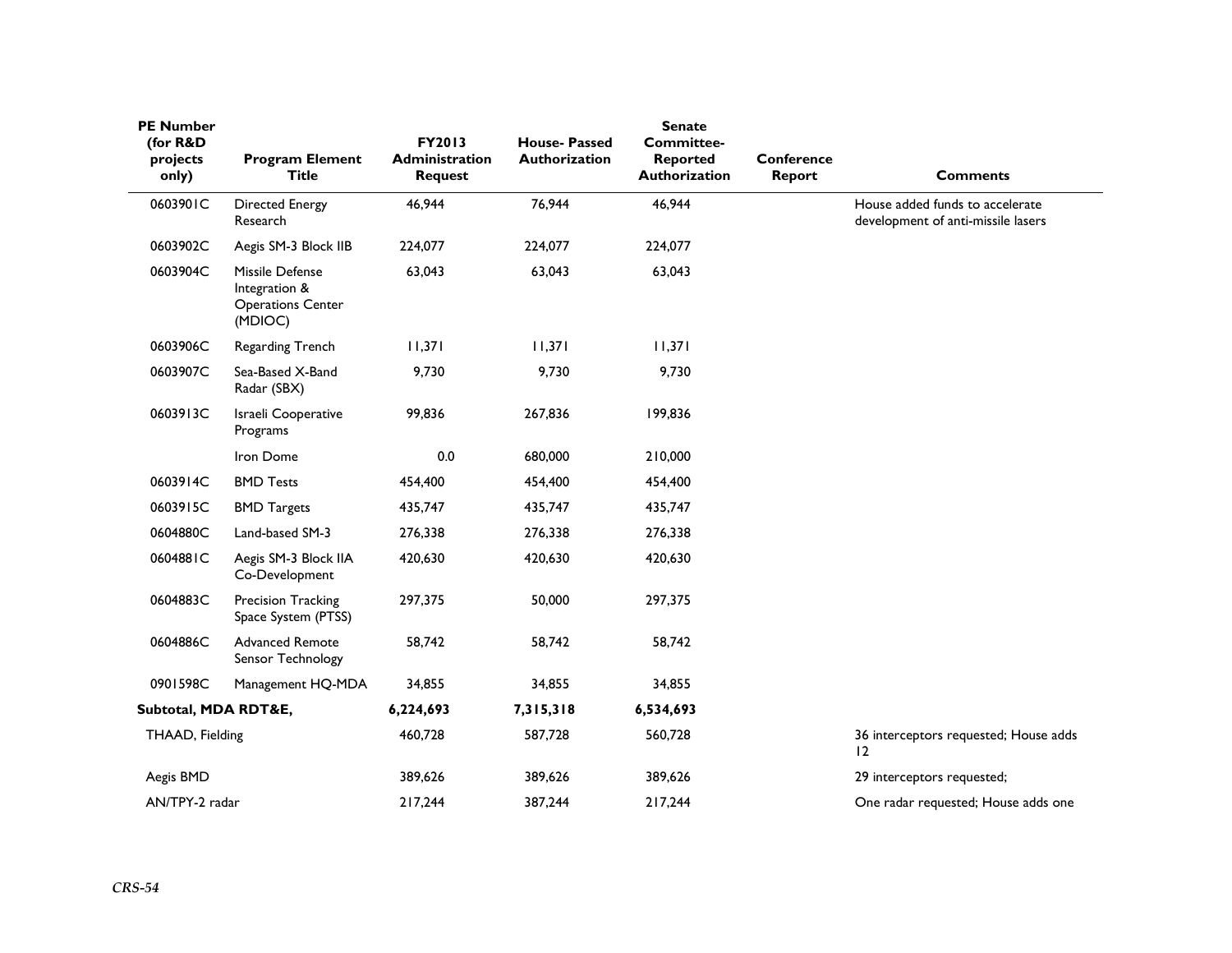| <b>PE Number</b><br>(for R&D<br>projects<br>only) | <b>Program Element</b><br><b>Title</b>           | <b>FY2013</b><br><b>Administration</b><br><b>Request</b> | <b>House-Passed</b><br>Authorization | <b>Senate</b><br><b>Committee-</b><br><b>Reported</b><br>Authorization | Conference<br>Report | <b>Comments</b>                                                                   |
|---------------------------------------------------|--------------------------------------------------|----------------------------------------------------------|--------------------------------------|------------------------------------------------------------------------|----------------------|-----------------------------------------------------------------------------------|
|                                                   | <b>Subtotal, MDA Procurement</b>                 | 1,077,775                                                | 1,374,775                            | 1,177,775                                                              |                      |                                                                                   |
| THAAD, O&M                                        |                                                  | 55,679                                                   | 55,679                               | 55,679                                                                 |                      |                                                                                   |
| Aegis BMD O&M                                     |                                                  | 12,163                                                   | 12,163                               | 12,163                                                                 |                      |                                                                                   |
|                                                   | Ballistic Missile Defense Radars, O&M            | 192, 133                                                 | 192, 133                             | 192, 133                                                               |                      |                                                                                   |
| Subtotal, MDA, O&M                                |                                                  | 259.975                                                  | 259,975                              | 259,975                                                                |                      |                                                                                   |
| Aegis Ashore Site, Romania                        |                                                  | 157,900                                                  | 82,900                               | 157,900                                                                |                      |                                                                                   |
| Drum, N.Y.                                        | Midcourse Defense Data Link, Fort                | 25,900                                                   | 25,900                               | 25,900                                                                 |                      |                                                                                   |
| Planning & Design                                 |                                                  | 4,548                                                    | 4,548                                | 4,548                                                                  |                      |                                                                                   |
| Subtotal, MDA, Military<br><b>Construction</b>    |                                                  | 188,348                                                  | 113,348                              | 188,348                                                                |                      |                                                                                   |
|                                                   | <b>Total, Missile Defense Agency</b>             | 7,750,791                                                | 9,063,417                            | 8,160,791                                                              |                      |                                                                                   |
| 0604869A                                          | Medium Extended Air<br>Defense System<br>(MEADS) | 400,861                                                  | 0.0                                  | 0.0                                                                    |                      |                                                                                   |
| 0102419A                                          | Aerostat Joint Project<br>Office                 | 190,422                                                  | 171,422                              | 190,422                                                                |                      |                                                                                   |
| defense                                           | <b>Selected Army R&amp;D missile</b>             | 591,283                                                  | 171,422                              | 190,422                                                                |                      |                                                                                   |
|                                                   | Patriot Missile (PAC-3) procurement              | 646,590                                                  | 696,590                              | 646,590                                                                |                      | 84 interceptors requested; House added<br>funds for unspecified additional number |
| <b>Defense</b>                                    | <b>Total, Selected Army Missile</b>              | 1,237,873                                                | 868,012                              | 837,012                                                                |                      |                                                                                   |
|                                                   | <b>Grand Total, Missile Defense</b>              | 8,988,664                                                | 9,931,429                            | 8,997,803                                                              |                      |                                                                                   |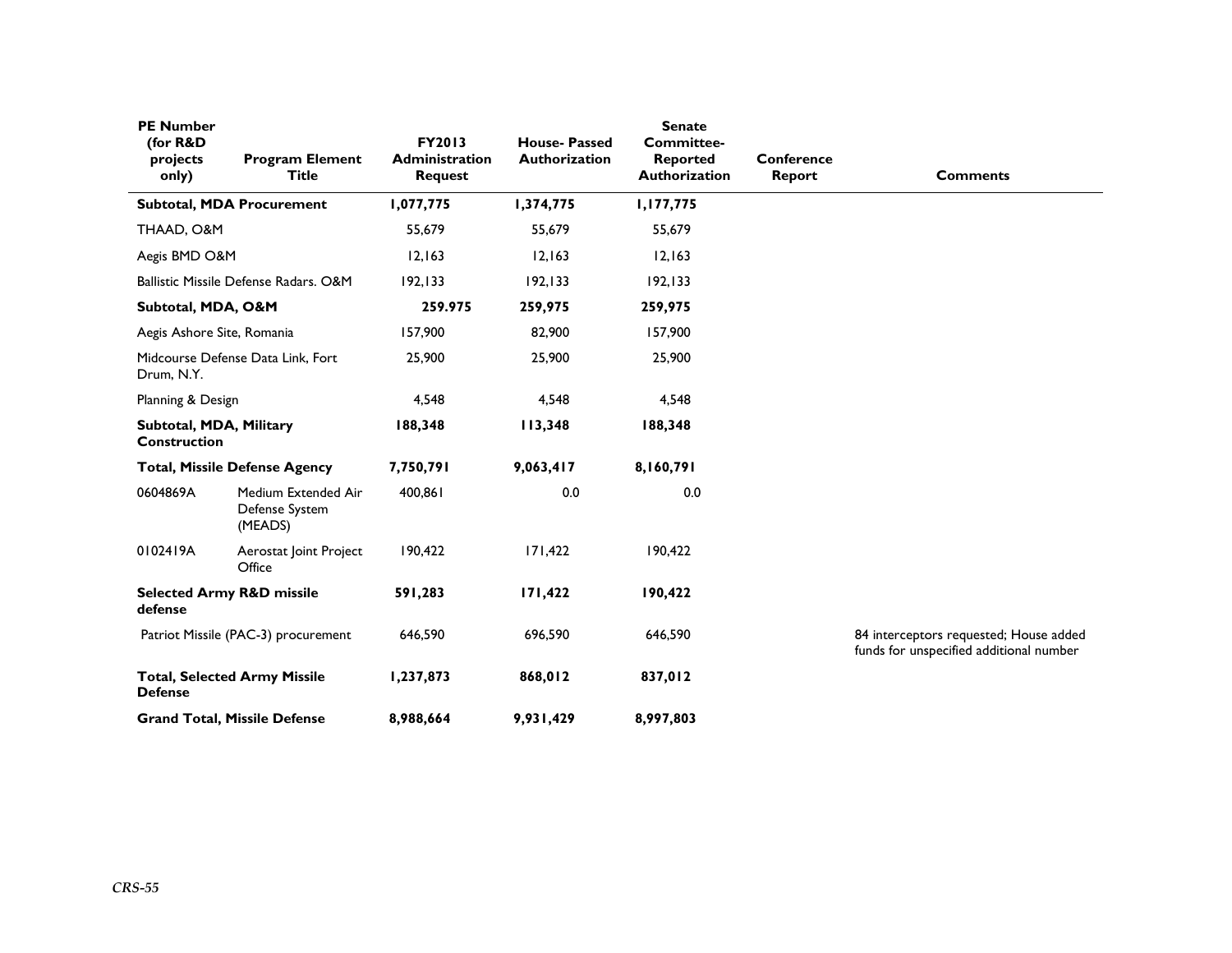| <b>PE Number</b><br>(for R&D<br>projects<br>only) | <b>Program Element</b><br><b>Title</b>                                        | FY2013<br><b>Administration</b><br><b>Request</b> | <b>House-Passed</b><br>Appropriation | <b>Senate</b><br><b>Committee-</b><br><b>Reported</b><br>Appropriation | <b>Conference</b><br>Report | <b>Comments</b>                                                                                                                                                                                 |
|---------------------------------------------------|-------------------------------------------------------------------------------|---------------------------------------------------|--------------------------------------|------------------------------------------------------------------------|-----------------------------|-------------------------------------------------------------------------------------------------------------------------------------------------------------------------------------------------|
| 0603175C                                          | <b>BMD Technology</b>                                                         | 79,975                                            | 75,975                               |                                                                        |                             |                                                                                                                                                                                                 |
| 0603274C                                          | Special Programs                                                              | 36,685                                            | 36,685                               |                                                                        |                             |                                                                                                                                                                                                 |
| 0603881C                                          | <b>BMD Terminal Defense</b><br>Segment                                        | 316,929                                           | 296,929                              |                                                                        |                             |                                                                                                                                                                                                 |
| 0603882C                                          | <b>BMD Midcourse</b><br>Defense Segment                                       | 903,172                                           | 978,172                              |                                                                        |                             | System based in Alaska and California to<br>defend U.S. territory; House added \$103<br>million to add a launch site on the East<br>Coast plus \$357 million to otherwise<br>expand the program |
| 0603884C                                          | <b>BMD Sensors</b>                                                            | 347,012                                           | 347,012                              |                                                                        |                             |                                                                                                                                                                                                 |
| 0603890C                                          | <b>BMD</b> Enabling<br>Programs                                               | 362,711                                           | 362,711                              |                                                                        |                             |                                                                                                                                                                                                 |
| 0603891C                                          | Special Programs                                                              | 272,387                                           | 272,387                              |                                                                        |                             |                                                                                                                                                                                                 |
| 0603892C                                          | <b>AEGIS BMD</b>                                                              | 992,407                                           | 992,407                              |                                                                        |                             |                                                                                                                                                                                                 |
| 0603893C                                          | Space Tracking &<br>Surveillance System                                       | 51,313                                            | 51,313                               |                                                                        |                             |                                                                                                                                                                                                 |
| 0603895C                                          | <b>BMD System Space</b><br>Programs                                           | 6,912                                             | 6,912                                |                                                                        |                             |                                                                                                                                                                                                 |
| 0603896C                                          | <b>BMD Command and</b><br>Control, Battle<br>Management and<br>Communications | 366,552                                           | 341,552                              |                                                                        |                             |                                                                                                                                                                                                 |
| 0603898C                                          | <b>BMD</b> Joint Warfighter<br>Support                                        | 55,550                                            | 55,550                               |                                                                        |                             |                                                                                                                                                                                                 |
| 0603901C                                          | <b>Directed Energy</b><br>Research                                            | 46,944                                            | 41,944                               |                                                                        |                             |                                                                                                                                                                                                 |
| 0603902C                                          | Aegis SM-3 Block IIB                                                          | 224,077                                           | 204,077                              |                                                                        |                             |                                                                                                                                                                                                 |

### **Table A-2. Congressional Action on Selected FY2013 Missile Defense Funding Appropriation**

(amounts in millions of dollars)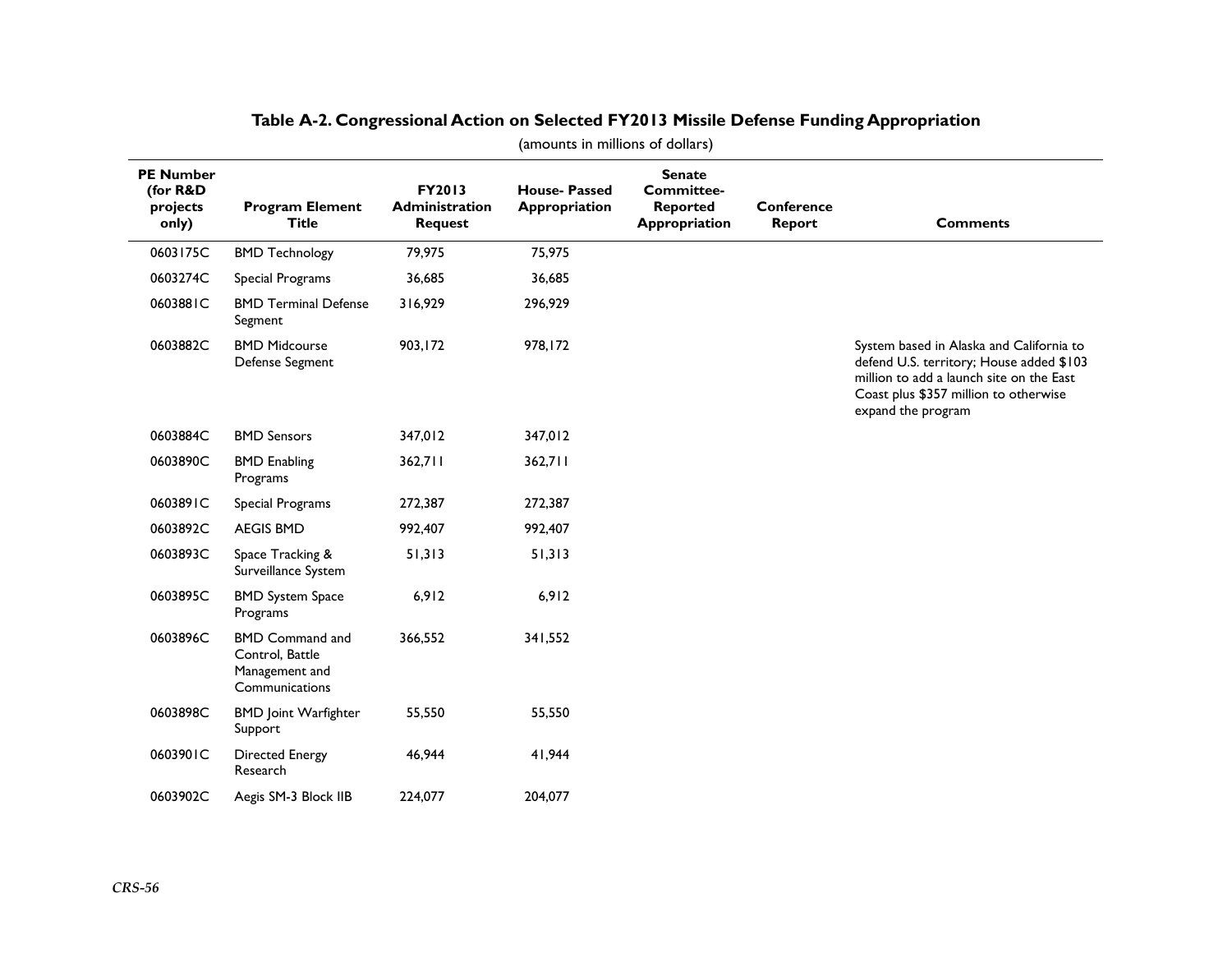| <b>PE Number</b><br>(for R&D<br>projects<br>only) | <b>Program Element</b><br><b>Title</b>                                  | FY2013<br>Administration<br><b>Request</b> | <b>House-Passed</b><br>Appropriation | <b>Senate</b><br><b>Committee-</b><br><b>Reported</b><br>Appropriation | <b>Conference</b><br>Report | <b>Comments</b> |
|---------------------------------------------------|-------------------------------------------------------------------------|--------------------------------------------|--------------------------------------|------------------------------------------------------------------------|-----------------------------|-----------------|
| 0603904C                                          | Missile Defense<br>Integration &<br><b>Operations Center</b><br>(MDIOC) | 63,043                                     | 63,043                               |                                                                        |                             |                 |
| 0603906C                                          | Regarding Trench                                                        | 11,371                                     | 11,371                               |                                                                        |                             |                 |
| 0603907C                                          | Sea-Based X-Band<br>Radar (SBX)                                         | 9,730                                      | 9,730                                |                                                                        |                             |                 |
| 0603913C                                          | Israeli Cooperative<br>Programs                                         | 99,836                                     | 267,836                              |                                                                        |                             |                 |
|                                                   | Iron Dome                                                               | 0.0                                        | 680,000                              |                                                                        |                             |                 |
| 0603914C                                          | <b>BMD Tests</b>                                                        | 454,400                                    | 454,400                              |                                                                        |                             |                 |
| 0603915C                                          | <b>BMD Targets</b>                                                      | 435,747                                    | 435,747                              |                                                                        |                             |                 |
| 0604880C                                          | Land-based SM-3                                                         | 276,338                                    | 266,338                              |                                                                        |                             |                 |
| 0604881C                                          | Aegis SM-3 Block IIA<br>Co-Development                                  | 420,630                                    | 420,630                              |                                                                        |                             |                 |
| 0604883C                                          | Precision Tracking<br>Space System (PTSS)                               | 297,375                                    | 242,375                              |                                                                        |                             |                 |
| 0604886C                                          | Advanced Remote<br>Sensor Technology                                    | 58,742                                     | 33,742                               |                                                                        |                             |                 |
| 0901598C                                          | Management HQ-MDA                                                       | 34,855                                     | 34,855                               |                                                                        |                             |                 |
| Subtotal, MDA RDT&E,                              |                                                                         | 6,224,693                                  | 7,315,318                            |                                                                        |                             |                 |
| THAAD, Fielding                                   |                                                                         | 460,728                                    | 460,728                              |                                                                        |                             |                 |
| Aegis BMD                                         |                                                                         | 389,626                                    | 389,626                              |                                                                        |                             |                 |
| AN/TPY-2 radar                                    |                                                                         | 217,244                                    | 217,244                              |                                                                        |                             |                 |
|                                                   | Subtotal, MDA Procurement                                               | 1,077,775                                  | 1,374,775                            |                                                                        |                             |                 |
| THAAD, O&M                                        |                                                                         | 55,679                                     | 55,679                               |                                                                        |                             |                 |
| Aegis BMD O&M                                     |                                                                         | 12,163                                     | 12,163                               |                                                                        |                             |                 |
|                                                   | Ballistic Missile Defense Radars. O&M                                   | 192,133                                    | 192, 133                             |                                                                        |                             |                 |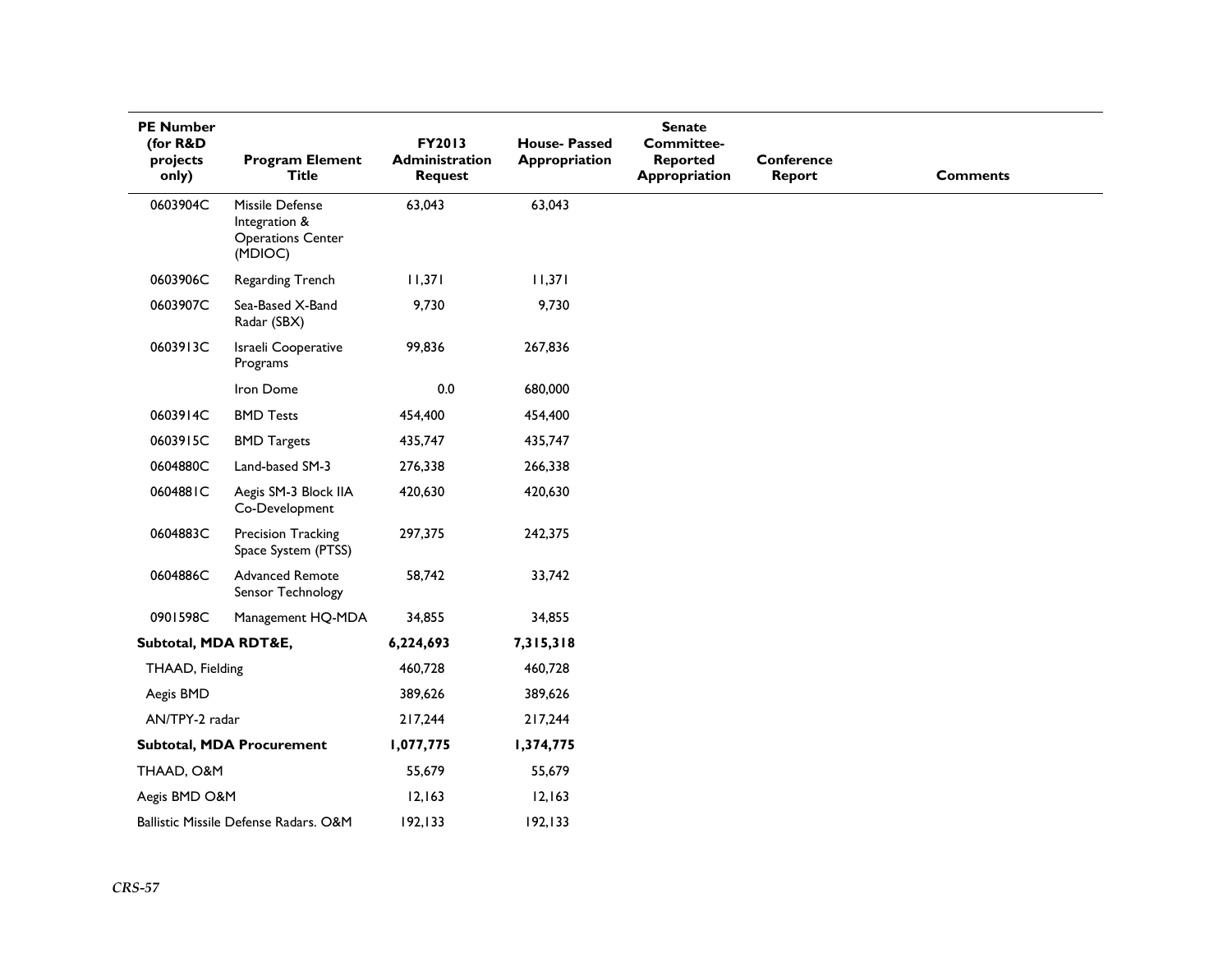| <b>PE Number</b><br>(for R&D<br>projects<br>only)     | <b>Program Element</b><br><b>Title</b>           | <b>Senate</b><br><b>FY2013</b><br><b>House-Passed</b><br><b>Committee-</b><br><b>Administration</b><br>Appropriation<br><b>Reported</b><br><b>Request</b><br>Appropriation<br><b>Report</b> |           | Conference | <b>Comments</b>                                                                           |                                       |  |  |  |
|-------------------------------------------------------|--------------------------------------------------|---------------------------------------------------------------------------------------------------------------------------------------------------------------------------------------------|-----------|------------|-------------------------------------------------------------------------------------------|---------------------------------------|--|--|--|
| Subtotal, MDA, O&M                                    |                                                  | 259.975                                                                                                                                                                                     | 259,975   |            |                                                                                           |                                       |  |  |  |
| Aegis Ashore Site, Romania                            |                                                  | 157,900                                                                                                                                                                                     | 82,900    |            |                                                                                           |                                       |  |  |  |
| Drum, N.Y.                                            | Midcourse Defense Data Link. Fort                | 25,900                                                                                                                                                                                      | 25,900    |            | <b>MDA Military Construction Projects are</b><br>funded in H.R. 5854, the FY2013 Military |                                       |  |  |  |
| Planning & Design                                     |                                                  | 4,548                                                                                                                                                                                       | 4,548     |            |                                                                                           | Construction, Veterans Affairs and    |  |  |  |
| Subtotal, MDA, Military<br><b>Construction</b>        |                                                  | 188,348                                                                                                                                                                                     | 113,348   |            |                                                                                           | Related Agencies Appropriations Bill. |  |  |  |
|                                                       | <b>Total, Missile Defense Agency</b>             | 7,750,791                                                                                                                                                                                   | 9,063,417 |            |                                                                                           |                                       |  |  |  |
| 0604869A                                              | Medium Extended Air<br>Defense System<br>(MEADS) | 400,861                                                                                                                                                                                     | 0.0       |            |                                                                                           |                                       |  |  |  |
| 0102419A                                              | Aerostat Joint Project<br>Office                 | 190,422                                                                                                                                                                                     | 190,422   |            |                                                                                           |                                       |  |  |  |
| <b>Selected Army R&amp;D missile</b><br>defense       |                                                  | 591,283                                                                                                                                                                                     | 171,422   |            |                                                                                           |                                       |  |  |  |
|                                                       | Patriot Missile (PAC-3) procurement              | 646,590                                                                                                                                                                                     | 996,590   |            |                                                                                           |                                       |  |  |  |
| <b>Total, Selected Army Missile</b><br><b>Defense</b> |                                                  | 1,237,873                                                                                                                                                                                   | 868,012   |            |                                                                                           |                                       |  |  |  |
| <b>Grand Total, Missile Defense</b>                   |                                                  | 8,988,664                                                                                                                                                                                   | 9,931,429 |            |                                                                                           |                                       |  |  |  |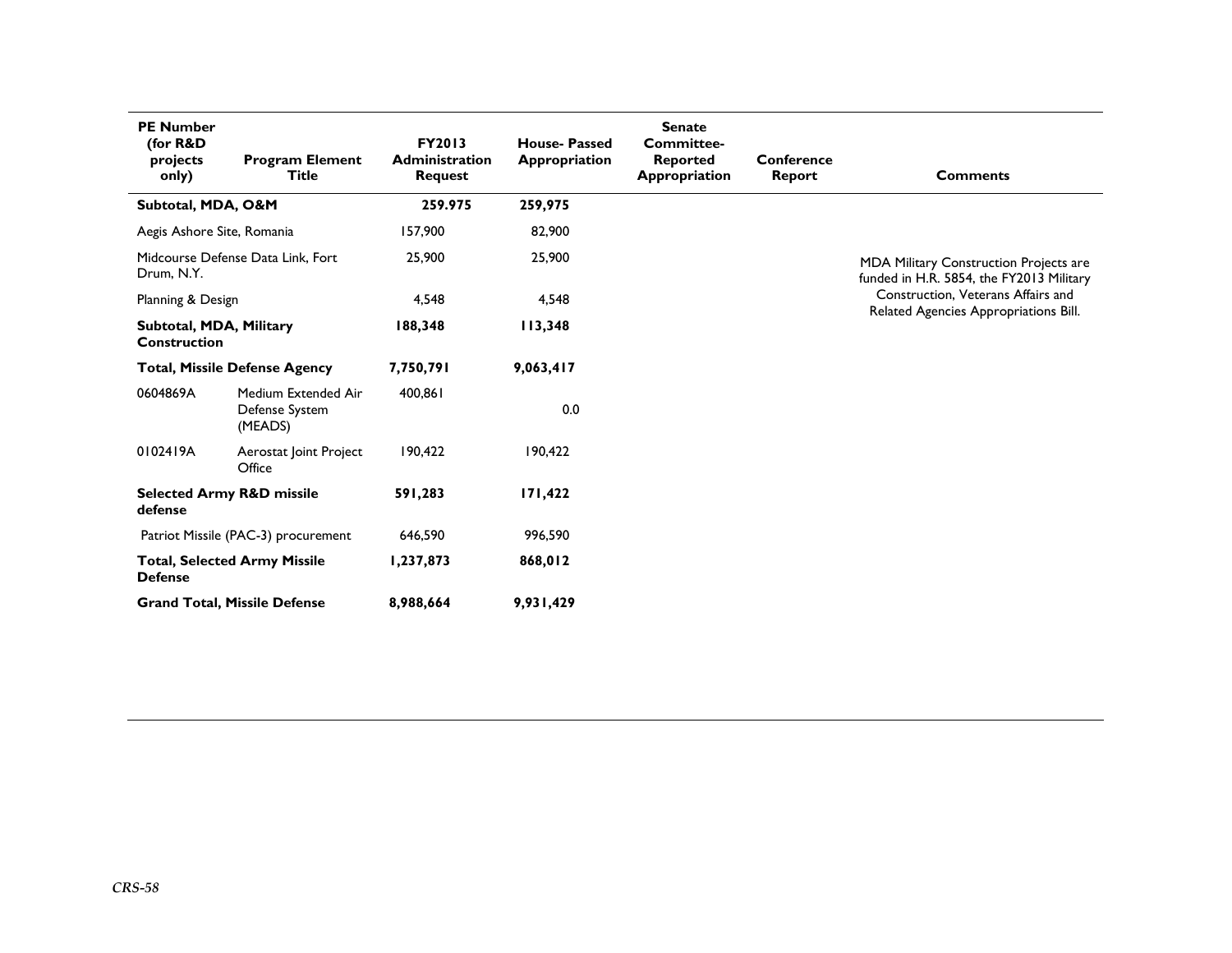|                                     | (amounts in millions of dollars) |                          |         |                 |                               |                |      |                                |         |      |                                                  |                |                                                                                                                                                                                               |
|-------------------------------------|----------------------------------|--------------------------|---------|-----------------|-------------------------------|----------------|------|--------------------------------|---------|------|--------------------------------------------------|----------------|-----------------------------------------------------------------------------------------------------------------------------------------------------------------------------------------------|
|                                     |                                  | FY2013<br><b>Request</b> |         |                 | House-passed<br>Authorization |                |      | Senate-passed<br>Authorization |         |      | <b>Authorization</b><br><b>Conference report</b> |                |                                                                                                                                                                                               |
|                                     |                                  | <b>Procurement</b>       | R&D     |                 | <b>Procurement</b>            | <b>R&amp;D</b> |      | <b>Procurement</b>             | R&D     |      | Procurement                                      | <b>R&amp;D</b> |                                                                                                                                                                                               |
|                                     | $\#$                             | \$                       | \$      | $\#$            | \$                            | \$             | $\#$ | \$                             | \$      | $\#$ | \$                                               | \$             |                                                                                                                                                                                               |
| M-2 Bradley<br>Mods                 |                                  | 148,193                  | 97,279  |                 | 288,193                       | 97,279         |      | 148,193                        | 97,279  |      |                                                  |                | Request assumed shutdown from 2014 to 2016<br>of Pennsylvania plant that upgrades early-model<br>Bradleys with improved electronics and engines.<br>House would continue the upgrade program. |
| M-1 Abrams<br>tank Mods             |                                  | 129,090                  |         |                 | 129,090                       |                |      | 129,090                        |         |      |                                                  |                |                                                                                                                                                                                               |
| M-1 Abrams<br>tank Upgrade          |                                  | 74,433                   | 82,586  |                 | 255,433                       | 82,586         |      | 165,433                        | 82,586  |      |                                                  |                | Request assumed shutdown from 2014 to 2016<br>of Ohio plant that upgrades early-model M-1s<br>with improved electronics, armor and engines.<br>House would continue the upgrade program.      |
| Stryker<br>Armored<br>Vehicle       | 58                               | 286,818                  | 14,347  | 58              | 286,818                       | 14,347         | 58   | 286,818                        | 14,347  |      |                                                  |                |                                                                                                                                                                                               |
| Ground<br>Combat<br>Vehicle         |                                  |                          | 639,874 |                 |                               | 639,874        |      |                                | 639,874 |      |                                                  |                |                                                                                                                                                                                               |
| Armored<br>Multi-Purpose<br>Vehicle |                                  |                          | 74,095  |                 |                               | 74,095         |      |                                | 74,095  |      |                                                  |                |                                                                                                                                                                                               |
| Joint Light<br>Tactical<br>Vehicle  |                                  |                          | 116,795 |                 |                               | 116,795        |      |                                | 116,795 |      |                                                  |                |                                                                                                                                                                                               |
| Paladin<br>howitzer<br>Upgrade      | 17                               | 206,101                  | 167,797 | $\overline{17}$ | 206,101                       | 167,797        | 17   | 206,101                        | 167,797 |      |                                                  |                |                                                                                                                                                                                               |
| Hercules<br>recovery<br>vehicle     | 31                               | 107,909                  |         | 51              | 169,909                       |                |      | 230,909                        |         |      |                                                  |                |                                                                                                                                                                                               |

### **Table A-3. Congressional Action on Selected FY2013 Army Ground Combat Programs: Authorization**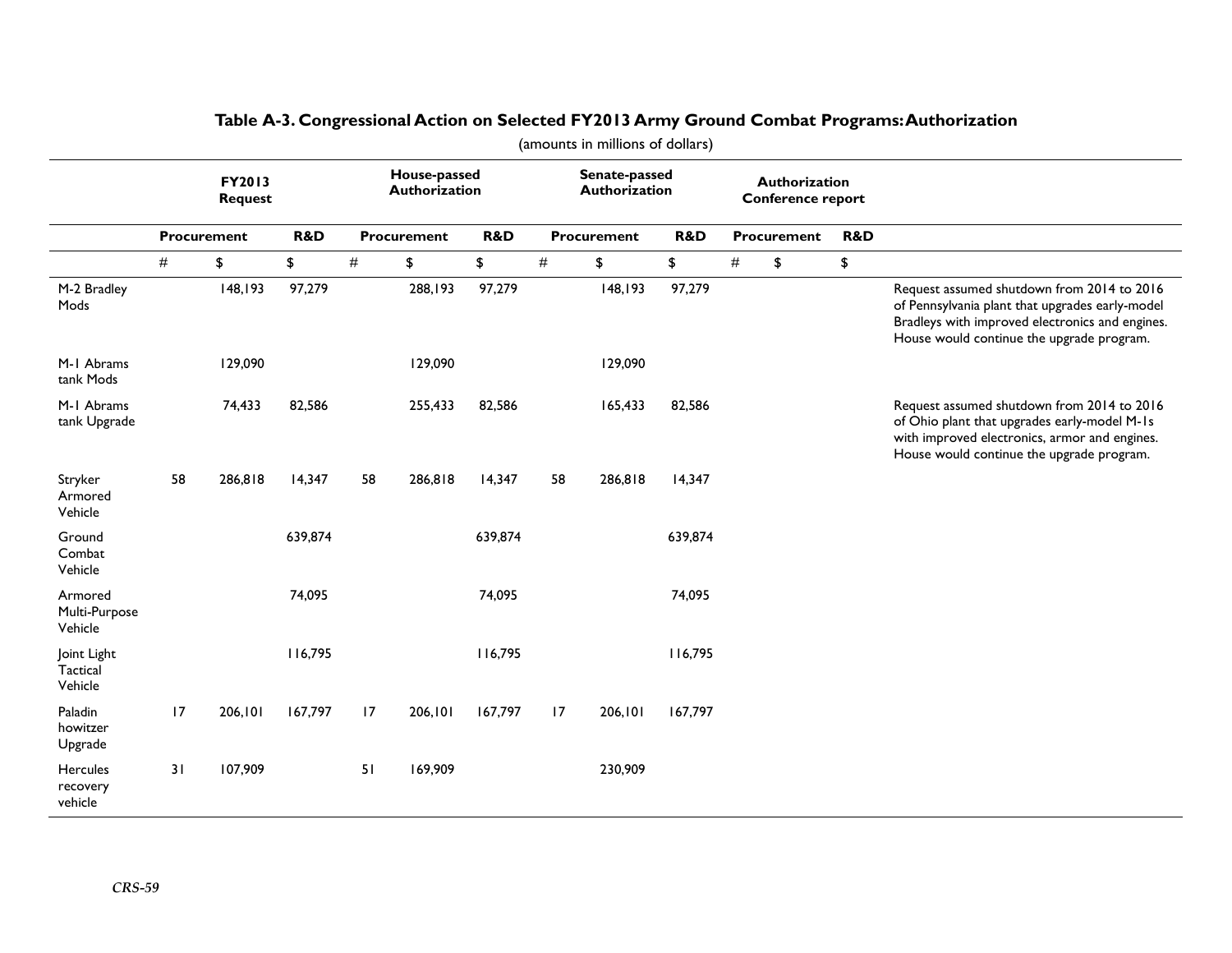|                                     | FY2013<br><b>Request</b> |             |                |    | House-passed<br><b>Appropriation</b> |         |   | Senate-passed<br>Appropriation |                | Appropriation<br>Conference report |             |     |                                                                                                                                                                                               |
|-------------------------------------|--------------------------|-------------|----------------|----|--------------------------------------|---------|---|--------------------------------|----------------|------------------------------------|-------------|-----|-----------------------------------------------------------------------------------------------------------------------------------------------------------------------------------------------|
|                                     |                          | Procurement | <b>R&amp;D</b> |    | Procurement                          | R&D     |   | <b>Procurement</b>             | <b>R&amp;D</b> |                                    | Procurement | R&D |                                                                                                                                                                                               |
|                                     | #                        | \$          | \$             | #  | \$                                   | \$      | # | \$                             | \$             | #                                  | \$          | \$  |                                                                                                                                                                                               |
| M-2 Bradley<br>Mods                 |                          | 148,193     | 97,279         |    | 288,193                              | 97,279  |   |                                |                |                                    |             |     | Request assumed shutdown from 2014 to 2016 of<br>Pennsylvania plant that upgrades early-model<br>Bradleys with improved electronics and engines.<br>House would continue the upgrade program. |
| M-1 Abrams<br>tank Mods             |                          | 129,090     |                |    | 129,090                              |         |   |                                |                |                                    |             |     |                                                                                                                                                                                               |
| M-1 Abrams<br>tank Upgrade          |                          | 74,433      | 82,586         |    | 255,433                              | 82,586  |   |                                |                |                                    |             |     | Request assumed shutdown from 2014 to 2016 of<br>Ohio plant that upgrades early-model M-1s with<br>improved electronics, armor and engines. House<br>would continue the upgrade program.      |
| Stryker<br>Armored<br>Vehicle       | 58                       | 286,818     | 14,347         | 58 | 286,818                              | 14,347  |   |                                |                |                                    |             |     |                                                                                                                                                                                               |
| Ground<br>Combat<br>Vehicle         |                          |             | 639,874        |    |                                      | 639,874 |   |                                |                |                                    |             |     |                                                                                                                                                                                               |
| Armored<br>Multi-Purpose<br>Vehicle |                          |             | 74,095         |    |                                      | 74,095  |   |                                |                |                                    |             |     |                                                                                                                                                                                               |
| Joint Light<br>Tactical<br>Vehicle  |                          |             | 116,795        |    |                                      | 116,795 |   |                                |                |                                    |             |     |                                                                                                                                                                                               |
| Paladin<br>howitzer<br>Upgrade      | 17                       | 206,101     | 167,797        | 17 | 206,101                              | 167,797 |   |                                |                |                                    |             |     |                                                                                                                                                                                               |
| Hercules<br>recovery<br>vehicle     | 31                       | 107,909     |                | 49 | 169,909                              |         |   |                                |                |                                    |             |     |                                                                                                                                                                                               |

### **Table A-4. Congressional Action on Selected FY2013 Army Ground Combat Programs: Appropriation**

(amounts in millions of dollars)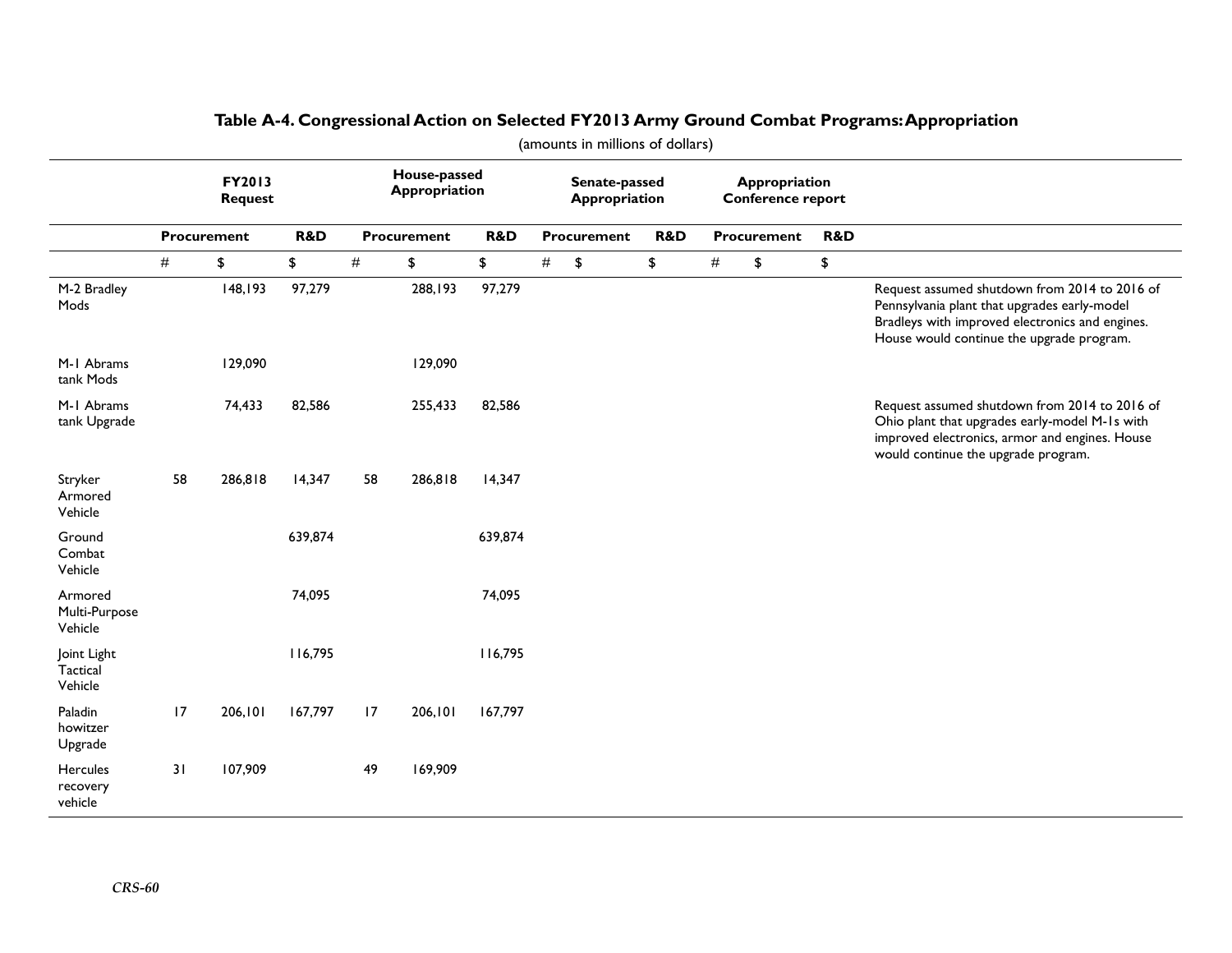|                                  | FY2013<br><b>Request</b> |                    |         | House-passed<br><b>Authorization</b> |           |                |   | Senate-passed<br><b>Authorization</b> |                |      | Authorization<br>Conference report |    |                                                                                                                                                                                                                                                                   |
|----------------------------------|--------------------------|--------------------|---------|--------------------------------------|-----------|----------------|---|---------------------------------------|----------------|------|------------------------------------|----|-------------------------------------------------------------------------------------------------------------------------------------------------------------------------------------------------------------------------------------------------------------------|
|                                  |                          | <b>Procurement</b> | R&D     | Procurement                          |           | <b>R&amp;D</b> |   | Procurement                           | <b>R&amp;D</b> |      | Procurement                        |    |                                                                                                                                                                                                                                                                   |
|                                  | #                        | \$                 | \$      | #                                    | \$        | \$             | # | \$                                    | \$             | $\#$ | \$                                 | \$ |                                                                                                                                                                                                                                                                   |
| $CVM-21$<br>Carrier              |                          | 608,195            | 159,554 |                                      | 608,195   | 159,554        |   | 608,195                               | 159,554        |      |                                    |    | The projected \$11.4 billion total procurement cost of this<br>carrier, John F. Kennedy (CVN-79), scheduled for delivery<br>in 2022, is to be spread across 12 budgets (FY2007-18).                                                                               |
| Carrier<br>Refueling<br>Overhaul |                          | 1,683,402          |         |                                      | 1,683,402 |                |   | 1,683,402                             |                |      |                                    |    | The projected \$4.5 billion total cost of refueling and<br>modernizing the carrier Abraham Lincoln (CVN-72)<br>scheduled for completion in 2016, is to be spread across<br>six budgets (FY2009-14)                                                                |
| Virginia-class<br>submarine      |                          | 4,092,479          | 165,230 | 2                                    | 4,870,479 | 165,230        | 2 | 4,870,158                             | 165,230        |      |                                    |    | Request includes \$3.2 billion for two subs and \$875 million<br>for long lead-time components for one sub to be funded in<br>FY2014 and two to be funded in FY2015. House bill adds<br>\$778 million to buy long lead-time components for a<br>second FY2014 sub |
| SSBN(X)                          |                          |                    | 564,912 |                                      |           | 939,312        |   |                                       | 564,912        |      |                                    |    | Request includes \$483.1 million to design a replacement<br>missile-launching sub and \$81.8 million to develop its<br>nuclear powerplant. House bill increases the ship design<br>funding by \$374.4 million.                                                    |
| <b>DDG-1000</b><br>Destroyer     |                          | 669,222            | 204,202 |                                      | 669,222   | 204,202        |   | 669,222                               | 204,202        |      |                                    |    | Provides components for three ships funded largely in<br>FY2007 and FY2009 budgets, slated for delivery in FY2014<br>through FY2018 at a total cost of \$11.9 billion.                                                                                            |
| DDG-51<br>Destroyer              | 2                        | 3,514,941          | 13,710  | $\mathbf{2}$                         | 3,629,941 | 13,710         | 2 | 3,514,941                             | 13,710         |      |                                    |    | Request includes \$3.0 billion for two ships and \$466<br>million for long lead-time components for future ships<br>acquired under a multi-year (FY2013-FY2017) contract for<br>nine ships. House bill adds funds for a 10 <sup>th</sup> ship.                    |

### **Table A-5. Congressional Action on Selected FY2013 Shipbuilding and Modernization Programs: Authorization**

(amounts in millions of dollars)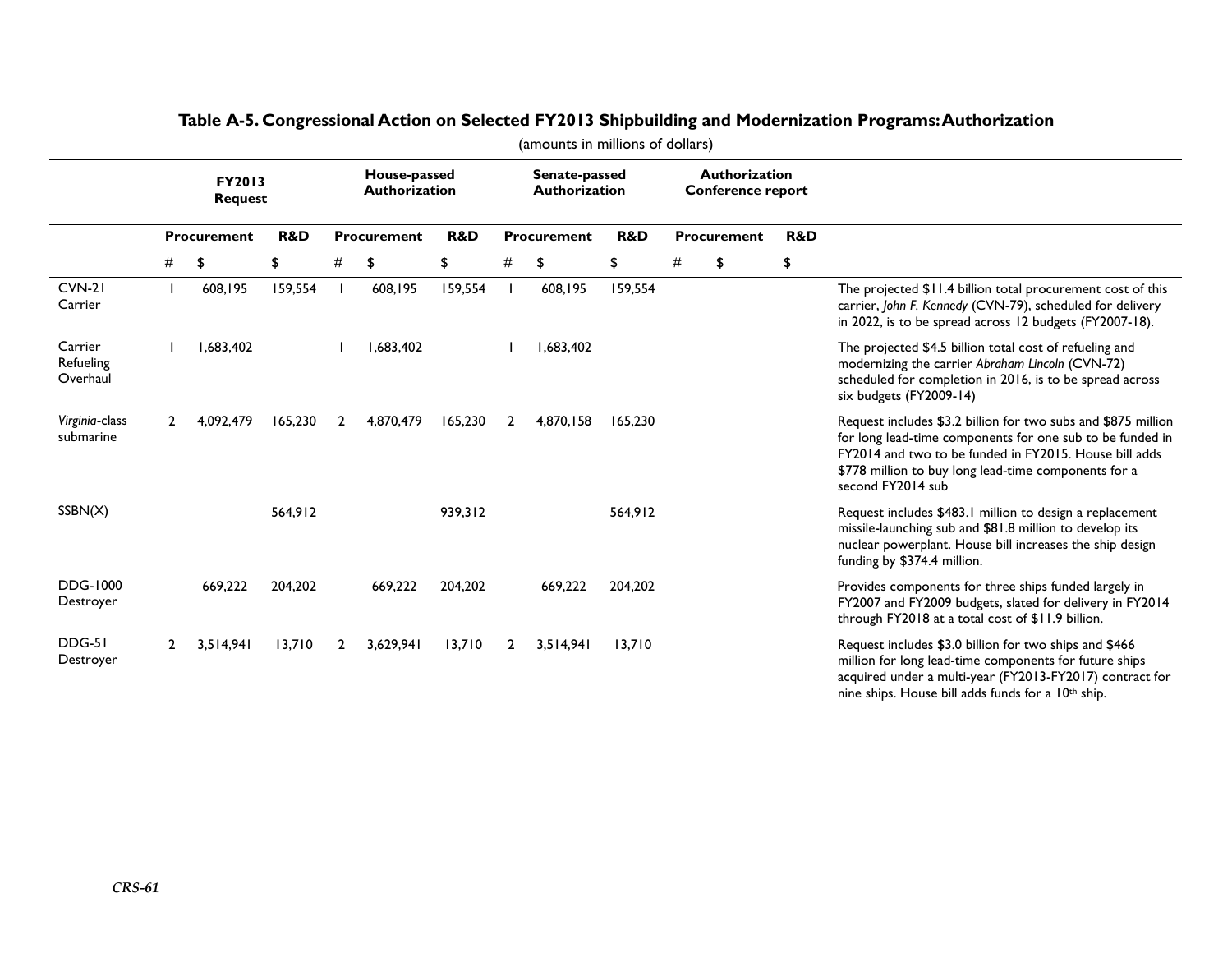|                                                   | FY2013<br><b>Request</b> |         |   | House-passed<br><b>Authorization</b> |         |   | Senate-passed<br><b>Authorization</b> |         | <b>Authorization</b><br><b>Conference report</b> |                                                                                                                                                                                                                                                                                                                                                                                                                                                                                                                                                                                                  |
|---------------------------------------------------|--------------------------|---------|---|--------------------------------------|---------|---|---------------------------------------|---------|--------------------------------------------------|--------------------------------------------------------------------------------------------------------------------------------------------------------------------------------------------------------------------------------------------------------------------------------------------------------------------------------------------------------------------------------------------------------------------------------------------------------------------------------------------------------------------------------------------------------------------------------------------------|
| Cruiser<br>modernization                          | 101,000                  | 260.616 |   | 184,972                              | 511.741 |   | 101.000                               | 260.616 |                                                  | In February 2011, DOD projected requesting \$601 million<br>in FY2013 for this multi-year program to modernize the<br>22 Aegis cruisers currently in service. The actual FY2013<br>request reflects the Administration's decision to retire the<br>seven oldest cruisers-four in FY2013 and three in<br>FY2014. To keep in service three of the four ships slated<br>for retirement in FY2013, the House adds \$83.9 million to<br>this line, \$170 million for new helicopters, and \$26.7<br>million to various other modernization-related<br>procurement programs and \$84.0 million in R&D. |
| Destroyer<br>modernization                        | 452,371                  | 233,596 |   | 452,371                              | 233,596 |   | 452,371                               | 233,596 |                                                  | Funds one year increment of a \$5.4 billion multi-year<br>program to modernize the Aegis combat system and other<br>components of the 28 oldest DDG-51 class destroyers                                                                                                                                                                                                                                                                                                                                                                                                                          |
| Improved Anti-<br>aircraft/Anti-<br>Missile radar |                          | 223,621 |   |                                      | 223,621 |   |                                       | 223,621 |                                                  | Funds development of Advanced Missile Defense Radar<br>(AMDR) slated to equip modified DDG-51s funded<br>starting in FY2016. FY2013 request is \$93.6 million less<br>than had been projected in February 2011.                                                                                                                                                                                                                                                                                                                                                                                  |
| Littoral<br>Combat Ship<br>(LCS)                  | 1.784.959                | 429,420 | 4 | 1.784.959                            | 429,420 | 4 | 1.784.959                             | 429.420 |                                                  |                                                                                                                                                                                                                                                                                                                                                                                                                                                                                                                                                                                                  |
| <b>LCS Combat</b><br>Modules                      | 102,608                  | 195,824 |   | 102,608                              | 195.824 |   | 102,608                               | 195,824 |                                                  | Request funds procurement of modularized equipment<br>sets with which an LCS can carry out minesweeping,<br>counter-small boat or anti-submarine missions.                                                                                                                                                                                                                                                                                                                                                                                                                                       |
| Joint High-<br><b>Speed Vessel</b>                | 189,196                  | 1.967   |   | 189.196                              | 1.967   |   | 189,196                               | 1,967   |                                                  |                                                                                                                                                                                                                                                                                                                                                                                                                                                                                                                                                                                                  |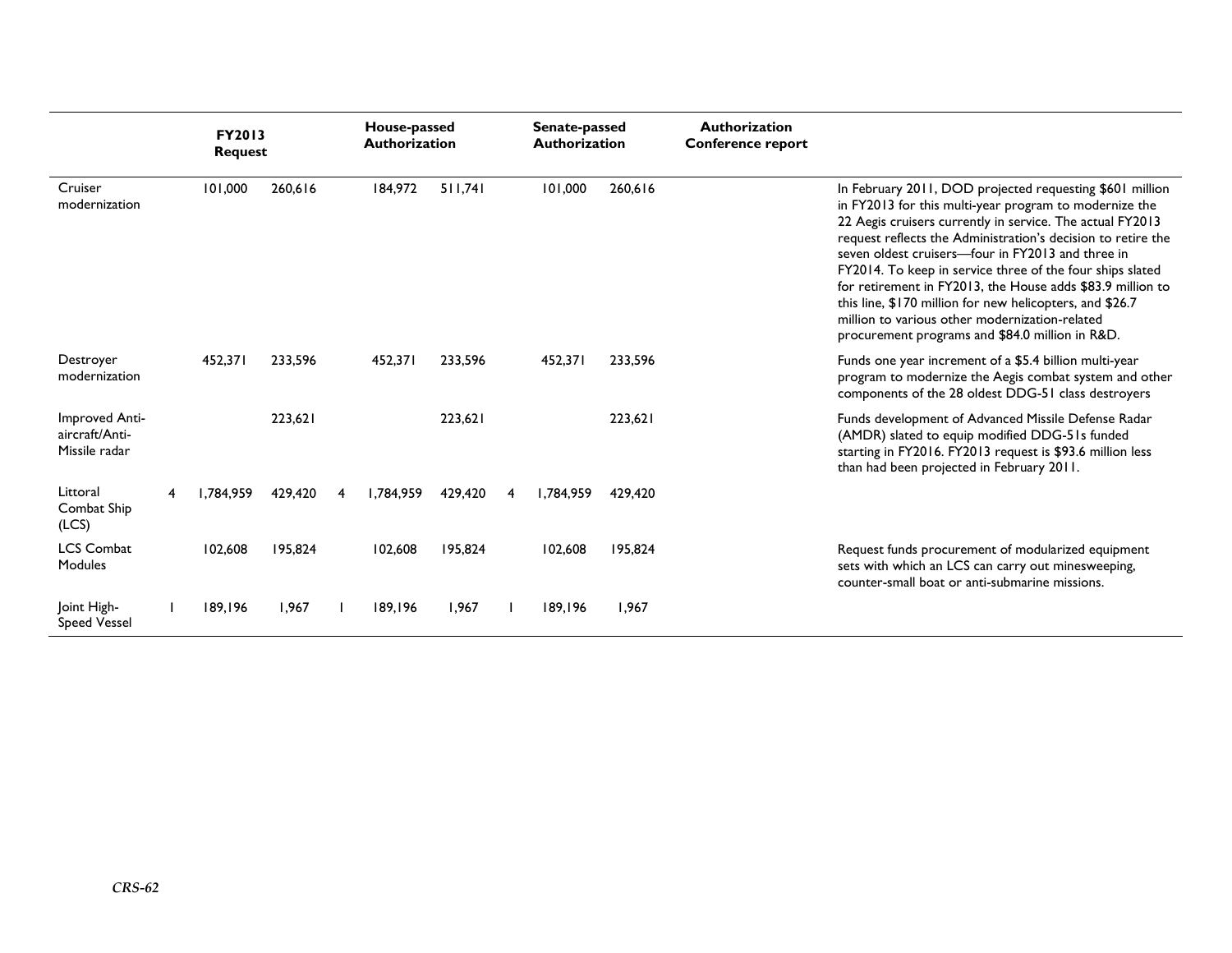|                                  | FY2013<br><b>Request</b> |                    |         |   | House-passed<br>Appropriation | Senate-passed<br><b>Appropriation</b> |             |    |                | Appropriation<br><b>Conference report</b> |    |     |                                                                                                                                                                                                                                                                   |
|----------------------------------|--------------------------|--------------------|---------|---|-------------------------------|---------------------------------------|-------------|----|----------------|-------------------------------------------|----|-----|-------------------------------------------------------------------------------------------------------------------------------------------------------------------------------------------------------------------------------------------------------------------|
|                                  |                          | <b>Procurement</b> | R&D     |   | Procurement                   | R&D                                   | Procurement |    | <b>R&amp;D</b> | <b>Procurement</b>                        |    | R&D |                                                                                                                                                                                                                                                                   |
|                                  | #                        | \$                 | \$      | # | \$                            | \$                                    | #           | \$ | \$             | #                                         | \$ | \$  |                                                                                                                                                                                                                                                                   |
| $CVM-21$<br>Carrier              |                          | 608,195            | 159,554 |   | 578,295                       | 159,554                               |             |    |                |                                           |    |     | The projected \$11.4 billion total procurement cost of this<br>carrier, John F. Kennedy (CVN-79), scheduled for delivery<br>in 2022, is to be spread across 12 budgets (FY2007-<br>FY2018).                                                                       |
| Carrier<br>Refueling<br>Overhaul |                          | 1,613,402          |         |   | 1,613,402                     |                                       |             |    |                |                                           |    |     | The projected \$4.5 billion total cost of refueling and<br>modernizing the carrier Abraham Lincoln (CVN-72)<br>scheduled for completion in 2016, is to be spread across<br>six budgets (FY2009-FY2014)                                                            |
| Virginia-class<br>submarine      |                          | 4,092,479          | 165,230 | 2 | 4,870,479                     | 165.230                               |             |    |                |                                           |    |     | Request includes \$3.2 billion for two subs and \$875 million<br>for long lead-time components for one sub to be funded in<br>FY2014 and two to be funded in FY2015. House bill adds<br>\$723 million to buy long lead-time components for a<br>second FY2014 sub |
| SSBN(X)                          |                          |                    | 564,912 |   |                               | 939,312                               |             |    |                |                                           |    |     | Request includes \$483.1 million to design a replacement<br>missile-launching sub and \$81.8 million to develop its<br>nuclear powerplant.                                                                                                                        |
| <b>DDG-1000</b><br>Destroyer     |                          | 669,222            | 204,202 |   | 669,222                       | 204,202                               |             |    |                |                                           |    |     | Provides components for three ships funded largely in<br>FY2007 and FY2009 budgets, slated for delivery in FY2014<br>through FY2018 at a total cost of \$11.9 billion.                                                                                            |
| DDG-51<br>Destroyer              | $\mathbf{2}$             | 3,514,941          | 13,710  | 3 | 4,502,911                     | 13,710                                |             |    |                |                                           |    |     | Request includes \$3.0 billion for two ships and \$466<br>million for long lead-time components for future ships<br>acquired under a multi-year (FY2013-FY2017) contract for<br>nine ships. House bill adds \$1.0 billion for a 10th ship.                        |

### **Table A-6. Congressional Action on Selected FY2013 Shipbuilding and Modernization Programs: Appropriation**  (amounts in millions of dollars)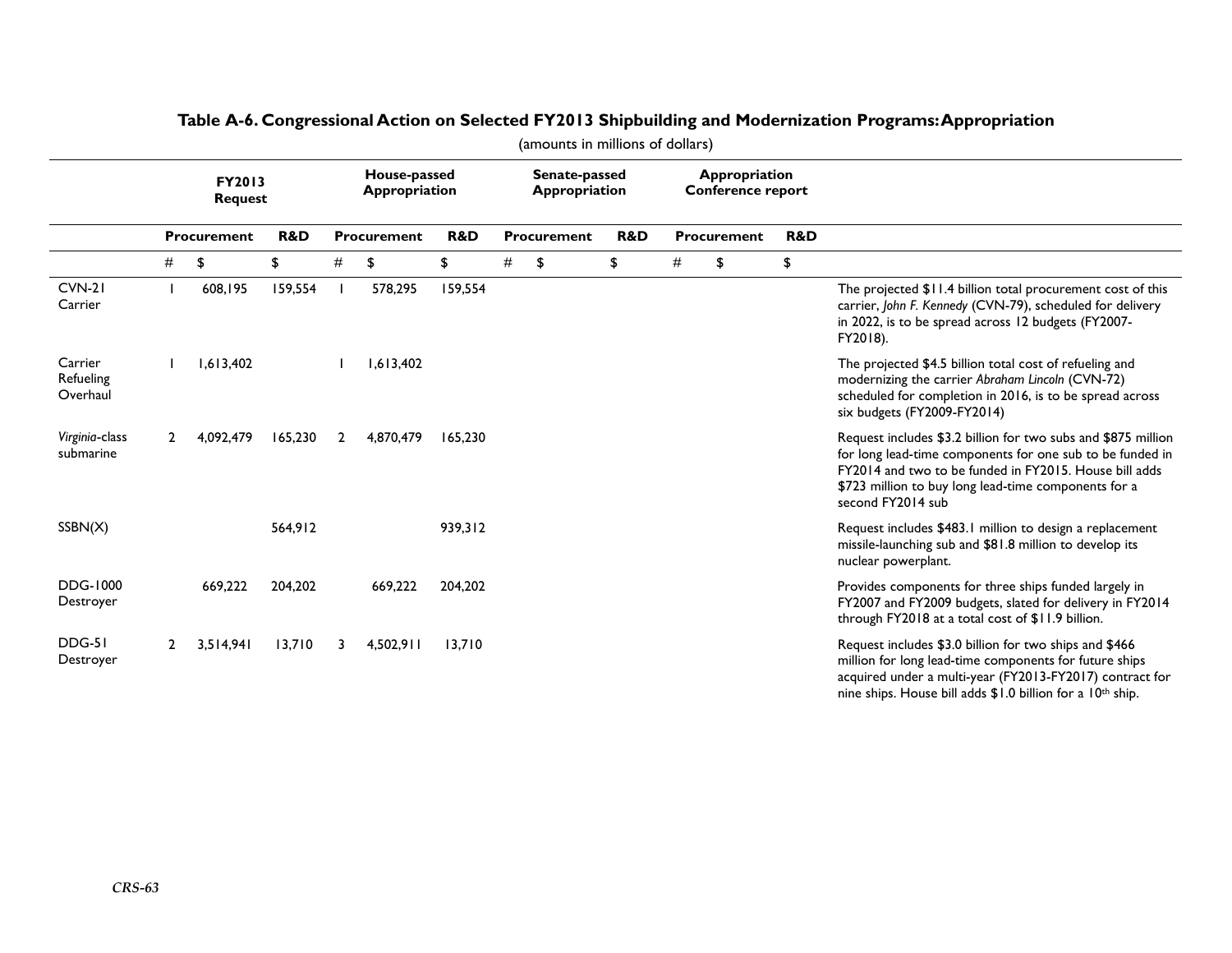|                                                   | <b>FY2013</b><br><b>Request</b> |         |   | House-passed<br><b>Appropriation</b> |         | Senate-passed<br><b>Appropriation</b> | Appropriation<br><b>Conference report</b> |                                                                                                                                                                                                                                                                                                                                                                                                                                                                                                                                                                               |  |  |  |
|---------------------------------------------------|---------------------------------|---------|---|--------------------------------------|---------|---------------------------------------|-------------------------------------------|-------------------------------------------------------------------------------------------------------------------------------------------------------------------------------------------------------------------------------------------------------------------------------------------------------------------------------------------------------------------------------------------------------------------------------------------------------------------------------------------------------------------------------------------------------------------------------|--|--|--|
| Cruiser<br>modernization                          | 101,000                         | 260,616 |   | 607,660                              | 510,616 |                                       |                                           | In February 2011, DOD projected requesting \$601 million<br>in FY2013 for this multi-year program to modernize the<br>22 Aegis cruisers currently in service. The actual FY2013<br>request reflects the Administration's decision to retire the<br>seven oldest cruisers-four in FY2013 and three in<br>FY2014. As part of its decision to keep in service three of<br>the four ships, the House added \$256.7 million. It also<br>added an additional \$250.0 million to equip for anti-missile<br>defense several ships not currently slated to receive that<br>capability, |  |  |  |
| Destroyer<br>modernization                        | 452,371                         | 233,596 |   | 412,656                              | 233,596 |                                       |                                           | Funds one year increment of a \$5.4 billion multi-year<br>program to modernize the Aegis combat system and other<br>components of the 28 oldest DDG-51 class destroyers                                                                                                                                                                                                                                                                                                                                                                                                       |  |  |  |
| Improved Anti-<br>aircraft/Anti-<br>Missile radar |                                 | 223,621 |   |                                      | 223,621 |                                       |                                           | Funds development of Advanced Missile Defense Radar<br>(AMDR) slated to equip modified DDG-51s funded<br>starting in FY2016. FY2013 request is \$93.6 million less<br>than had been projected in February 2011.                                                                                                                                                                                                                                                                                                                                                               |  |  |  |
| Littoral<br>Combat Ship<br>(LCS)                  | 1.784.959                       | 429,420 | 4 | 1.784.959                            | 401.620 |                                       |                                           |                                                                                                                                                                                                                                                                                                                                                                                                                                                                                                                                                                               |  |  |  |
| <b>LCS Combat</b><br>Modules                      | 102,608                         | 195,824 |   | 102,608                              | 195,824 |                                       |                                           | Request funds procurement of modularized equipment<br>sets with which an LCS can carry out minesweeping,<br>counter-small boat or anti-submarine missions.                                                                                                                                                                                                                                                                                                                                                                                                                    |  |  |  |
| Joint High-<br><b>Speed Vessel</b>                | 189,196                         | 1.967   |   | 189,196                              | 1.967   |                                       |                                           |                                                                                                                                                                                                                                                                                                                                                                                                                                                                                                                                                                               |  |  |  |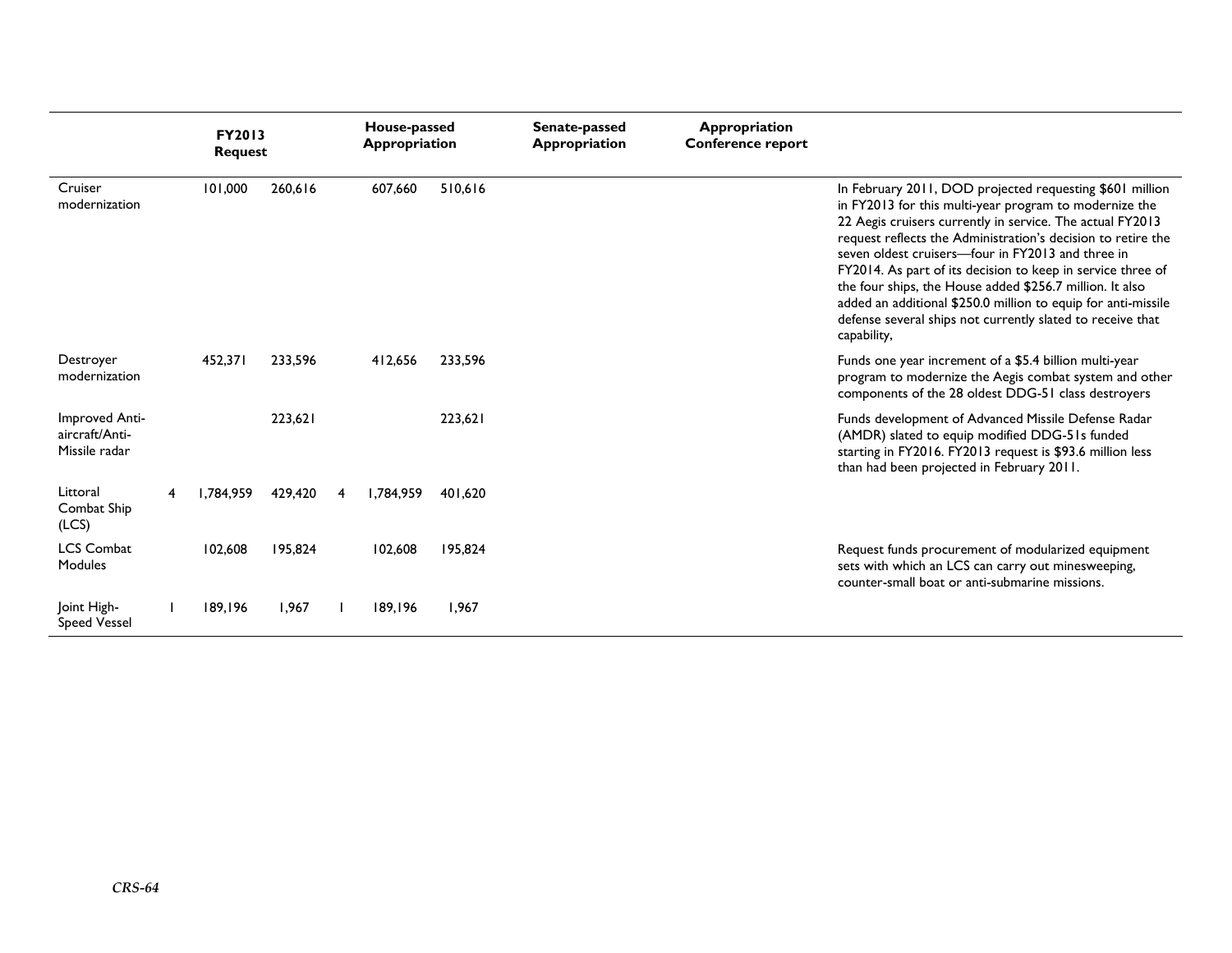|                                                   | <b>FY2013</b><br><b>Request</b> |             |         | House-passed<br><b>Authorization</b> |             |         | Senate-passed<br><b>Authorization</b> |           |         |   |             | <b>Authorization</b><br><b>Conference report</b> |     |                                                                                                                                                        |
|---------------------------------------------------|---------------------------------|-------------|---------|--------------------------------------|-------------|---------|---------------------------------------|-----------|---------|---|-------------|--------------------------------------------------|-----|--------------------------------------------------------------------------------------------------------------------------------------------------------|
|                                                   | Procurement                     |             | R&D     |                                      | Procurement | R&D     | Procurement                           |           | R&D     |   | Procurement |                                                  | R&D |                                                                                                                                                        |
|                                                   | #                               | \$          | \$      | #                                    | \$          | \$      | #                                     | \$        | \$      | # |             | \$                                               | \$  |                                                                                                                                                        |
| Advanced EHF<br>Satellite                         |                                 | 557,205     | 229,171 |                                      | 557,205     | 227,671 |                                       | 557,205   | 227,671 |   |             |                                                  |     | Request funds purchase of fifth and sixth of a new type of<br>communications satellite with greater capacity and jam-<br>resistance than earlier types |
| <b>GPS III Satellite</b>                          | $\overline{2}$                  | 492.910     | 690,587 | 2                                    | 492,910     | 689,087 | $\overline{2}$                        | 492,910   | 689,087 |   |             |                                                  |     | Request funds improved navigation satellites to sustain a 24<br>satellite constellation                                                                |
| Evolved<br>Expendable<br>Launch Vehicle<br>(EELV) | 4                               | ،679,856. ا | 7,980   | 4                                    | 1,679,856   | 7.980   | 4                                     | 1,679,856 | 7.980   |   |             |                                                  |     |                                                                                                                                                        |
| SBIR High                                         | $2^{\circ}$                     | 454,251     | 448,594 | 2                                    | 454,251     | 446,594 | 2                                     | 454,251   | 447,094 |   |             |                                                  |     | Request funds purchase of the fifth and sixth of a new type<br>of infra-red sensor satellites to detect ballistic missile<br>launches                  |
| "Space Fence"                                     |                                 | 0.0         | 252,578 |                                      | 0.0         | 232,578 |                                       | 0.0       | 252,578 |   |             |                                                  |     | Continues development of "Space Fence" to monitor<br>orbital debris that could endanger U.S. satellites                                                |

### **Table A-7. Congressional Action on Selected FY2013 Space Programs: Authorization**  (amounts in millions of dollars)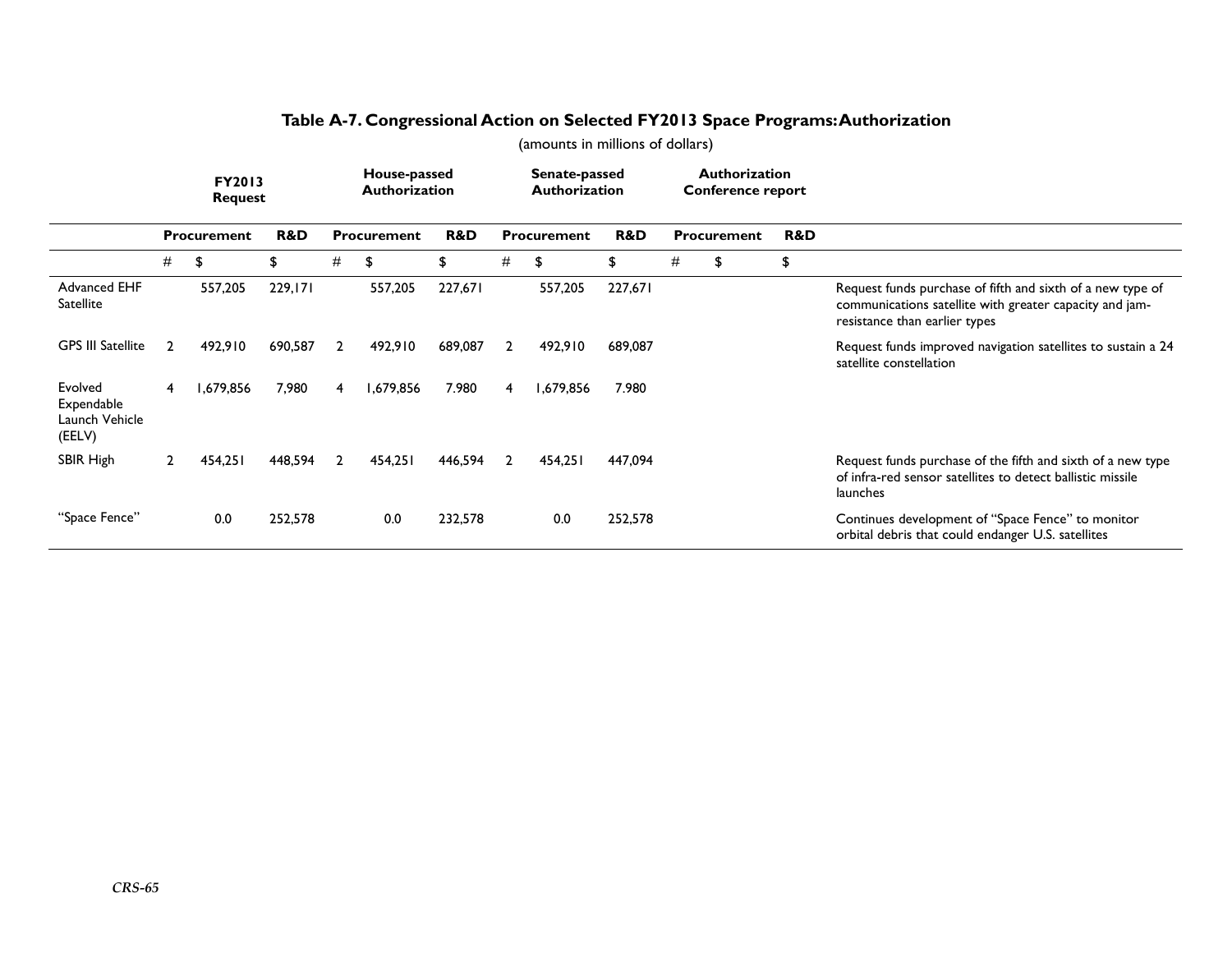|                                                   |                    | <b>FY2013</b><br><b>Request</b> |         | House-passed<br>Appropriation |             |         |                    | Senate-passed<br>Appropriation |     |                    | Appropriation<br>Conference report |     |                                                                                                                                                        |  |
|---------------------------------------------------|--------------------|---------------------------------|---------|-------------------------------|-------------|---------|--------------------|--------------------------------|-----|--------------------|------------------------------------|-----|--------------------------------------------------------------------------------------------------------------------------------------------------------|--|
|                                                   | <b>Procurement</b> |                                 | R&D     |                               | Procurement | R&D     | <b>Procurement</b> |                                | R&D | <b>Procurement</b> |                                    | R&D |                                                                                                                                                        |  |
|                                                   | #                  | \$                              | \$      | #                             | \$          | \$      | #                  | \$                             | \$  | #                  | \$                                 | \$  |                                                                                                                                                        |  |
| Advanced EHF<br><b>Satellite</b>                  |                    | 557,205                         | 229,171 |                               | 547,205     | 191.171 |                    |                                |     |                    |                                    |     | Request funds purchase of fifth and sixth of a new type of<br>communications satellite with greater capacity and jam-<br>resistance than earlier types |  |
| <b>GPS III Satellite</b>                          | 2                  | 492,910                         | 690,587 | $\overline{2}$                | 492,910     | 652,287 |                    |                                |     |                    |                                    |     | Request funds improved navigation satellites to sustain a 24<br>satellite constellation                                                                |  |
| Evolved<br>Expendable<br>Launch Vehicle<br>(EELV) | 4                  | 1,679,856                       | 7,980   | 4                             | 1,679,856   | 32,980  |                    |                                |     |                    |                                    |     |                                                                                                                                                        |  |
| SBIR High                                         | 2                  | 454,251                         | 448,594 | $\overline{2}$                | 454,251     | 516,594 |                    |                                |     |                    |                                    |     | Request funds purchase of the fifth and sixth of a new type of<br>infra-red sensor satellites to detect ballistic missile launches                     |  |
| "Space Fence"                                     |                    | 0.0                             | 252,578 |                               | 0.0         | 215,478 |                    |                                |     |                    |                                    |     | Continues development of "Space Fence" to monitor orbital<br>debris that could endanger U.S. satellites                                                |  |

### **Table A-8. Congressional Action on Selected FY2013 Space Programs: Appropriation**

(amounts in millions of dollars)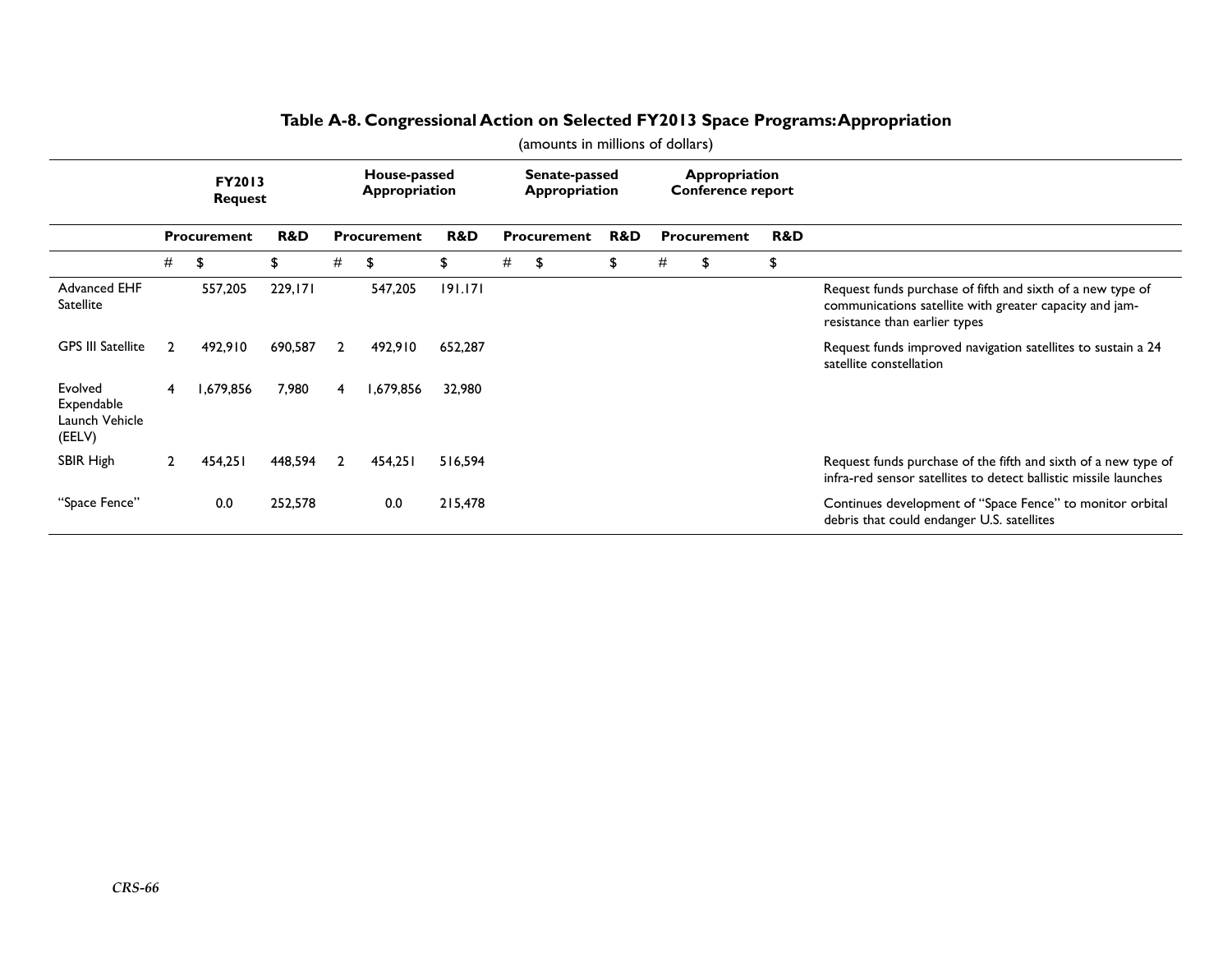|                                                                                 | (amounts in millions of dollars) |                          |           |                           |                               |           |                |                                |                |                    |                                    |                |                                                                                                                                                                                                                                 |
|---------------------------------------------------------------------------------|----------------------------------|--------------------------|-----------|---------------------------|-------------------------------|-----------|----------------|--------------------------------|----------------|--------------------|------------------------------------|----------------|---------------------------------------------------------------------------------------------------------------------------------------------------------------------------------------------------------------------------------|
|                                                                                 |                                  | FY2013<br><b>Request</b> |           |                           | House-passed<br>Authorization |           |                | Senate-passed<br>Authorization |                |                    | Authorization<br>Conference report |                |                                                                                                                                                                                                                                 |
|                                                                                 |                                  | <b>Procurement</b>       | R&D       | R&D<br><b>Procurement</b> |                               |           |                | <b>Procurement</b>             | <b>R&amp;D</b> | <b>Procurement</b> |                                    | <b>R&amp;D</b> |                                                                                                                                                                                                                                 |
|                                                                                 | #<br>\$<br>\$                    |                          |           | $\#$<br>\$<br>\$          |                               | $\#$      | \$             | \$                             | #<br>\$        |                    | \$                                 |                |                                                                                                                                                                                                                                 |
| <b>Fixed Wing Tactical Combat Aircraft</b>                                      |                                  |                          |           |                           |                               |           |                |                                |                |                    |                                    |                |                                                                                                                                                                                                                                 |
| F-35A Joint Strike<br>Fighter and Mods,<br>AF (conventional<br>takeoff version) | 19                               | 3,417,702                | 1,210,306 | 9                         | 3,353,702                     | 1,210,306 | 9              | 3,417,702                      | 1,210,306      |                    |                                    |                |                                                                                                                                                                                                                                 |
| F-35B Joint Strike<br>Fighter, Marine<br>Corps (STOVL<br>version)               | 6                                | 1,510,936                | 737,149   | 6                         | 1,510,936                     | 733,949   | 6              | 1,510,936                      | 737,149        |                    |                                    |                |                                                                                                                                                                                                                                 |
| F-35C Joint Strike<br>Fighter, Navy<br>(Carrier-based<br>version)               | 4                                | 1,072,812                | 743,926   | $\overline{4}$            | 1,072,812                     | 740,726   | $\overline{4}$ | 1,072,812                      | 743,926        |                    |                                    |                |                                                                                                                                                                                                                                 |
| [F-35 Joint<br>Strike Fighter,<br>total]                                        |                                  |                          |           |                           |                               |           |                |                                |                |                    |                                    |                |                                                                                                                                                                                                                                 |
| F-35 Fighter Mods                                                               |                                  | 147,995                  | 8,117     |                           | 147,995                       | 8,117     |                | 147,995                        | 8,117          |                    |                                    |                |                                                                                                                                                                                                                                 |
| F-22 Fighter Mods                                                               |                                  | 283,871                  | 511,767   |                           | 283,871                       | 511,767   |                | 283,871                        | 511,767        |                    |                                    |                |                                                                                                                                                                                                                                 |
| F-15 Fighter Mods                                                               |                                  | 148,378                  | 192,677   |                           | 148,378                       | 192,677   |                | 148,378                        | 192,677        |                    |                                    |                |                                                                                                                                                                                                                                 |
| F-16 Fighter Mods                                                               |                                  | 6,896                    | 190,257   |                           | 6,896                         | 190,257   |                | 6,896                          | 190,257        |                    |                                    |                |                                                                                                                                                                                                                                 |
| <b>EA-18G Electronic</b><br>Warfare Acft.                                       | 12                               | 1,027,443                | 13,009    | 12                        | 1,042,443                     | 13,009    | 12             | 1,027,443                      | 13,009         |                    |                                    |                | Request includes no funds for long-lead<br>components to continue procurement<br>in FY2014; House adds \$45 million for<br>long-lead components to allow future<br>production partly offset by reductions<br>of \$30.0 million. |
| F/A-18E/F Fighter                                                               | 26                               | 2,065,427                |           | 26                        | 2,019,427                     |           | 26             | 2,125,427                      |                |                    |                                    |                |                                                                                                                                                                                                                                 |

### **Table A-9. Congressional Action on Selected FY2013 Aircraft and Long-Range Missile Programs: Authorization**

*CRS-67*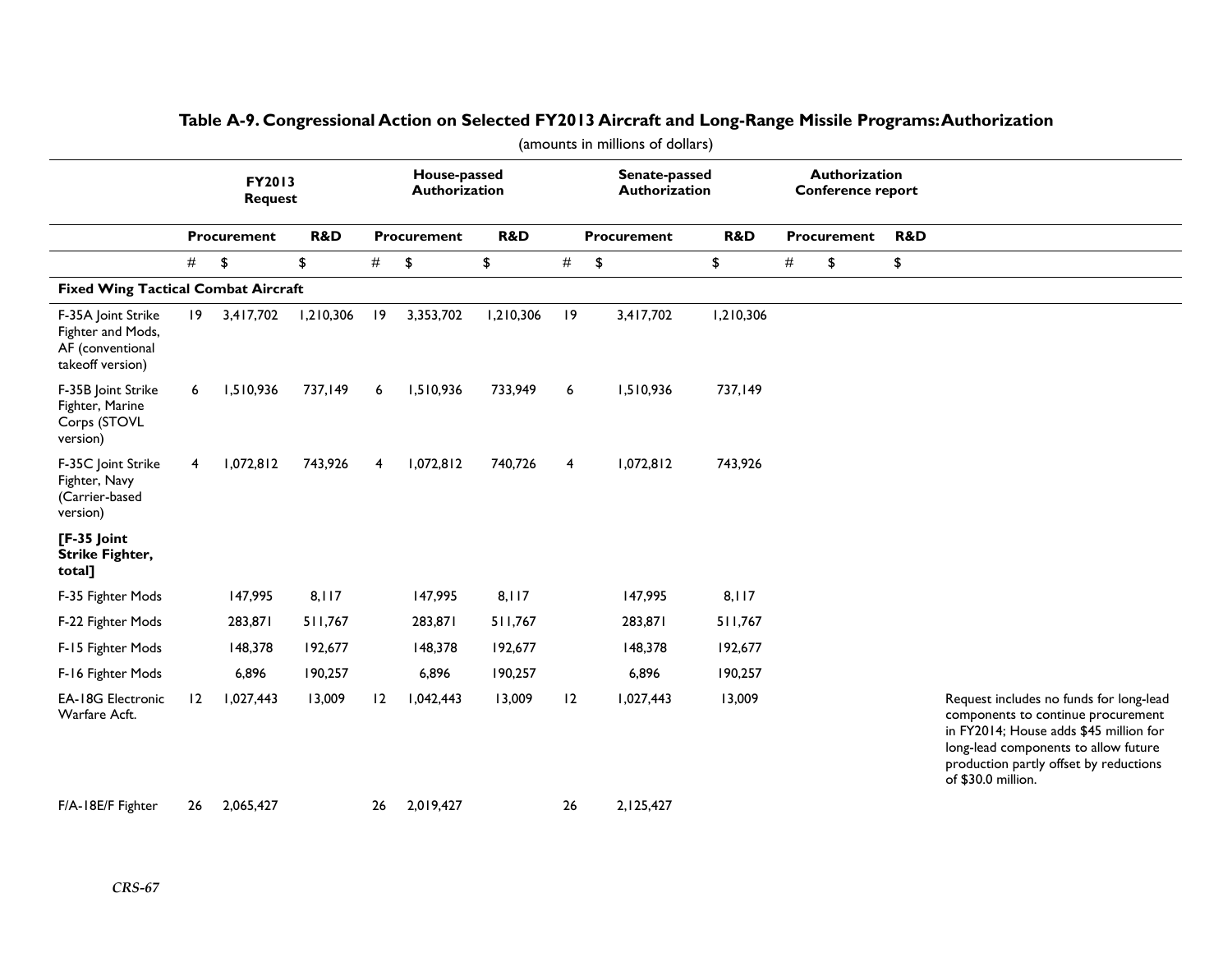|                                                        |                | FY2013<br><b>Request</b> |           |                | House-passed<br>Authorization |           |                | Senate-passed<br>Authorization |           | Authorization<br><b>Conference report</b> |                                                                                                              |
|--------------------------------------------------------|----------------|--------------------------|-----------|----------------|-------------------------------|-----------|----------------|--------------------------------|-----------|-------------------------------------------|--------------------------------------------------------------------------------------------------------------|
| F/A-18 Fighter<br>Mods                                 |                | 688,549                  | 188,299   |                | 688,549                       | 188,299   |                | 688,549                        | 188,299   |                                           |                                                                                                              |
| A-10 Attack Plane<br>Mods                              |                | 89,919                   | 13,358    |                | 89,919                        | 13,358    |                | 89,919                         | 13,358    |                                           |                                                                                                              |
| Long-Range Strike Aircraft and Missiles                |                |                          |           |                |                               |           |                |                                |           |                                           |                                                                                                              |
| Long-Range Strike<br>(Aircraft)                        |                | 0.0                      | 291,742   |                | $0.0\,$                       | 291,742   |                | $0.0\,$                        | 291,742   |                                           |                                                                                                              |
| <b>B-1B Bomber</b><br>Mods                             |                | 149,756                  | 16,265    |                | 149,756                       | 16,265    |                | 149,756                        | 16,265    |                                           |                                                                                                              |
| <b>B-2A Bomber</b><br>Mods                             |                | 82,296                   | 317,026   |                | 82,296                        | 317,026   |                | 82,296                         | 302,026   |                                           | S. 3254 would cut \$15.0 million from<br>R&D request for unspecified<br>"efficiencies."                      |
| <b>B-52 Bomber Mods</b>                                |                | 9,781                    | 53,208    |                | 9,781                         | 53,208    |                | 9,781                          | 53,208    |                                           |                                                                                                              |
| <b>Trident II Missile</b><br>Mods                      |                | 1,224,683                | 101,295   |                | 1,224,683                     | 101,295   |                | 1,224,683                      | 101,295   |                                           | Request funds service-life extension of<br>multi-warhead, nuclear-armed, sub-<br>launched ballistic missiles |
| Conventional<br>Prompt Global<br>Strike                |                | $0.0\,$                  | 110,383   |                | $0.0\,$                       | 110,383   |                | 0.0                            | 110,383   |                                           |                                                                                                              |
| Fixed-Wing and Tilt-Rotor Cargo and Transport Aircraft |                |                          |           |                |                               |           |                |                                |           |                                           |                                                                                                              |
| C-130 variants,<br>including Mods                      | $\overline{7}$ | 1,167,145                | 50,299    | $\overline{7}$ | 1,167,145                     | 50,299    | $\overline{7}$ | 1,167,145                      | 50,299    |                                           |                                                                                                              |
| C-5 Mods,                                              |                | 1,127,586                | 35,115    |                | 1,127,586                     | 35,115    |                | 1,127,586                      | 35,115    |                                           |                                                                                                              |
| C-17 Mods                                              |                | 205,079                  | 99,225    |                | 205,079                       | 99,225    |                | 205,079                        | 99,225    |                                           |                                                                                                              |
| C-27 Joint Cargo<br>Aircraft                           |                | 0.0                      | $0.0\,$   |                | 115,000                       | 25,000    |                | $0.0\,$                        | $0.0\,$   |                                           |                                                                                                              |
| V-22 Osprey,<br>including Mods                         | 21             | 2,025,426                | 84,261    |                | 2,025,426                     | 84,261    |                | 2,025,426                      | 84,261    |                                           |                                                                                                              |
| <b>Fixed-Wing Surveillance and Tanker Aircraft</b>     |                |                          |           |                |                               |           |                |                                |           |                                           |                                                                                                              |
| KC-46 Tanker                                           |                | 0.0                      | 1,815,588 |                | 0.0                           | 1,815,588 |                | 0.0                            | 1,728,458 |                                           |                                                                                                              |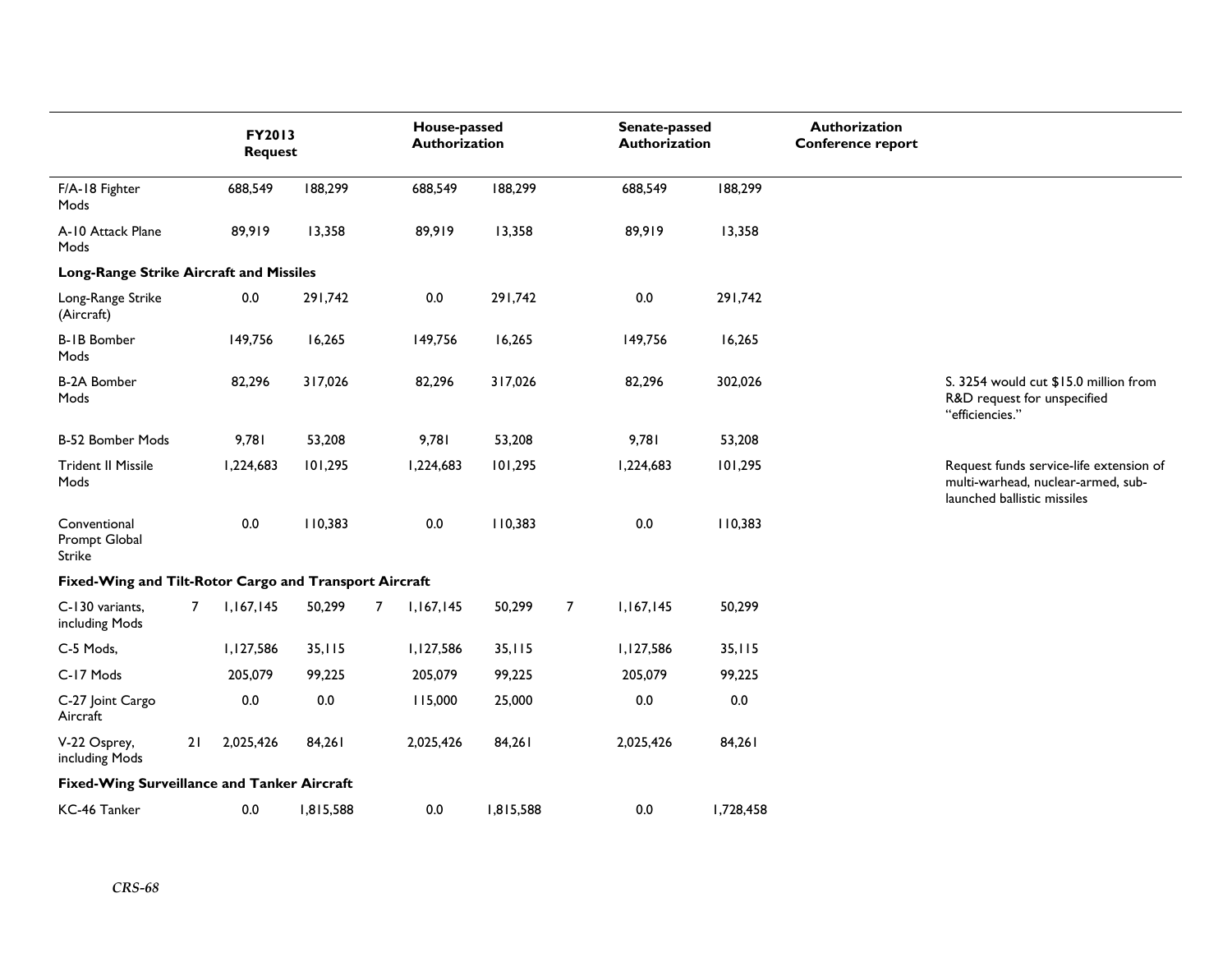|                                                 |    | FY2013<br><b>Request</b> |         |                 | House-passed<br>Authorization |            |    | Senate-passed<br>Authorization |         | Authorization<br><b>Conference report</b> |                                                                                                            |
|-------------------------------------------------|----|--------------------------|---------|-----------------|-------------------------------|------------|----|--------------------------------|---------|-------------------------------------------|------------------------------------------------------------------------------------------------------------|
| E-8C Joint Stars                                |    | 59,320                   | 24,241  |                 | 59,320                        | 24,241     |    | 71,320                         | 24,241  |                                           |                                                                                                            |
| P-8A Poseidon                                   | 13 | 2,746,434                | 421,102 | $\overline{13}$ | 2,746,434                     | 421,102    | 13 | 2,746,434                      | 421,102 |                                           |                                                                                                            |
| P-3/EP-3 Mods                                   |    | 227,809                  | 3,405   |                 | 227,809                       | 3,405      |    | 227,809                        | 3,405   |                                           |                                                                                                            |
| E-2D Hawkeye                                    | 5  | 984,677                  | 119,065 | 5               | 984,677                       | 119,065    | 5  | 984,677                        | 119,065 |                                           |                                                                                                            |
| <b>E-3A AWACS</b><br>Mods                       |    | 193,099                  | 65,200  |                 | 193,099                       | 65,200     |    | 193,099                        | 65,200  |                                           |                                                                                                            |
| Rotary-Wing Aircraft (including SOF)            |    |                          |         |                 |                               |            |    |                                |         |                                           |                                                                                                            |
| UH-60 Blackhawk                                 | 59 | 1,222,200                | 83,255  | 59              | 1,222,200                     | 83,255*    | 59 | 1,222,200                      | 83,255  |                                           |                                                                                                            |
| <b>Blackhawk Mods</b>                           |    | 200,584                  |         |                 | 200,584                       |            |    | 200,584                        |         |                                           |                                                                                                            |
| AH-64 Apache<br><b>Block III</b>                | 50 | 1,055,936                | 124,450 | 50              | 1,055,936                     | $124,450*$ | 48 | 984,936                        | 124,450 |                                           | Request would remanufacture 40 helos<br>and buy 10 new ones, all with improved<br>electronics and weaponry |
| Apache Mods                                     |    | 178,805                  |         |                 | 178,805                       |            |    | 178,805                        |         |                                           |                                                                                                            |
| CH-47 Chinook                                   | 44 | 1,390,682                | 71,563  | 44              | 1,390,682                     | 71,563*    | 44 | 1,390,682                      | 71,563  |                                           | Request would remanufacture 19 helos<br>and buy 25 new ones, all with improved<br>electronics and engines  |
| Chinook Mods                                    |    | 173,920                  |         |                 | 173,920                       |            |    | 173,920                        |         |                                           |                                                                                                            |
| Light Utility<br>Helicopter                     | 34 | 271,983                  |         | 34              | 271,983                       |            | 34 | 271,983                        |         |                                           |                                                                                                            |
| OH-58 Kiowa<br>Upgrade                          |    | 376,384                  | 85,468  |                 | 376,384                       | 85,468     |    | 376,384                        | 85,468  |                                           |                                                                                                            |
| Huey/SuperCobra<br>Upgrades                     | 28 | 820,391                  | 31,105  | 28              | 820,391                       | 31,105     | 28 | 820,391                        | 31,105  |                                           |                                                                                                            |
| MH-60R/S<br>Seahawk                             | 37 | 1,296,831                | 36,609  | 42              | 1,466,831                     | 36,609     | 37 | 1,296,831                      | 36,609  |                                           |                                                                                                            |
| <b>CH-53K</b>                                   |    | 0.0                      | 606,204 |                 | 0.0                           | 606,204    |    | 0.0                            | 606,204 |                                           |                                                                                                            |
| <b>Unmanned Aerial Systems (including Mods)</b> |    |                          |         |                 |                               |            |    |                                |         |                                           |                                                                                                            |
| Predator and<br>Reaper                          |    | 1,673,727                | 231,711 |                 | 1,891,027                     | 231,711    |    | 1,732,127                      | 231,711 |                                           |                                                                                                            |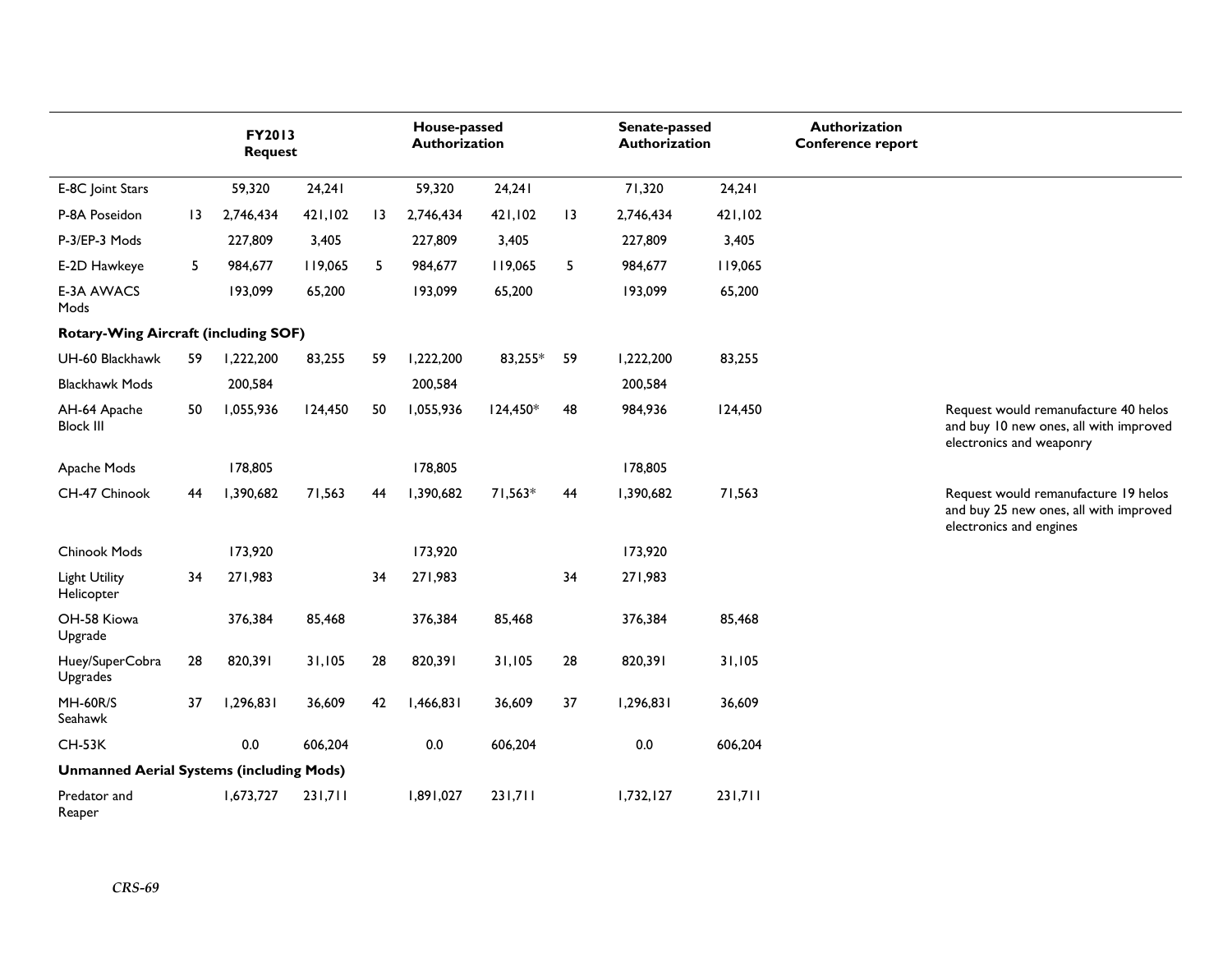|                                                                                 |   | <b>FY2013</b><br><b>Request</b> |           |   | House-passed<br><b>Authorization</b> |           |   | Senate-passed<br>Authorization |           | <b>Authorization</b><br><b>Conference report</b> |
|---------------------------------------------------------------------------------|---|---------------------------------|-----------|---|--------------------------------------|-----------|---|--------------------------------|-----------|--------------------------------------------------|
| Global Hawk                                                                     |   | 95,911                          | 1,103,857 |   | 201,111                              | 1,103,857 |   | 95,911                         | 1,103,857 |                                                  |
| Unmanned<br>Combat Air<br>Vehicle (UCAV)                                        |   |                                 | 142,282   |   |                                      | 217,282   |   |                                | 142,282   |                                                  |
| Unmanned<br>Carrier-Launched<br>Airborne<br>Surveillance and<br>Strike (UCLASS) |   |                                 | 122,481   |   |                                      | 47,481    |   |                                | 122,481   |                                                  |
| Fire Scout                                                                      | 6 | 141,073                         | 99,600    | 6 | 141,073                              | 99,600    | 6 | 141,073                        | 99,600    |                                                  |
| Shadow                                                                          |   | 153,663                         | 39,621    |   | 153,663                              | 39,621    |   | 153,663                        | 39,621    |                                                  |
| Raven                                                                           |   | 30,178                          | 4,534     |   | 30,178                               | 4,534     |   | 30,178                         | 4,534     |                                                  |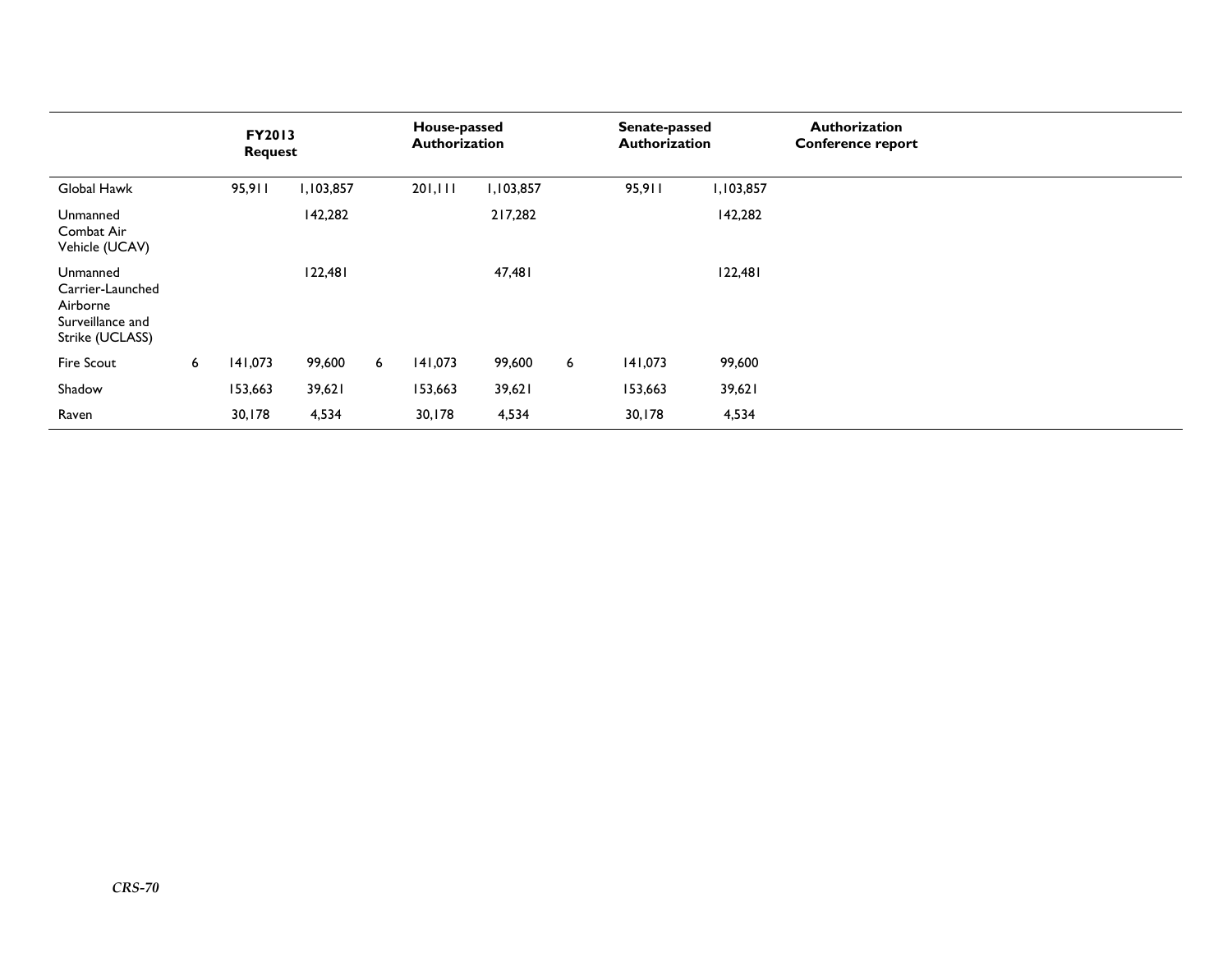|                                                                                 | (amounts in millions of dollars) |                    |           |                               |                      |           |      |                                       |     |      |                                    |     |  |  |
|---------------------------------------------------------------------------------|----------------------------------|--------------------|-----------|-------------------------------|----------------------|-----------|------|---------------------------------------|-----|------|------------------------------------|-----|--|--|
|                                                                                 | FY2013<br><b>Request</b>         |                    |           | House-passed<br>Appropriation |                      |           |      | Senate-passed<br><b>Appropriation</b> |     |      | Appropriation<br>Conference report |     |  |  |
|                                                                                 |                                  | <b>Procurement</b> | R&D       |                               | Procurement          | R&D       |      | <b>Procurement</b>                    | R&D |      | Procurement                        | R&D |  |  |
|                                                                                 | #                                | \$                 | \$        | #                             | $\pmb{\mathfrak{P}}$ | \$        | $\#$ | $\pmb{\mathfrak{P}}$                  | \$  | $\#$ | \$                                 | \$  |  |  |
| <b>Fixed Wing Tactical Combat Aircraft</b>                                      |                                  |                    |           |                               |                      |           |      |                                       |     |      |                                    |     |  |  |
| F-35A Joint Strike<br>Fighter and Mods,<br>AF (conventional<br>takeoff version) | $ 9\rangle$                      | 3,417,702          | 1,210,306 | $ 9\rangle$                   | 3,244,702            | 1,210,306 |      |                                       |     |      |                                    |     |  |  |
| F-35B Joint Strike<br>Fighter, Marine<br>Corps (STOVL<br>version)               | 6                                | 1,510,936          | 737,149   | 6                             | 1,343,835            | 733,949   |      |                                       |     |      |                                    |     |  |  |
| F-35C Joint Strike<br>Fighter, Navy<br>(Carrier-based<br>version)               | 4                                | 1,072,812          | 743,926   | 4                             | 998,569              | 740,726   |      |                                       |     |      |                                    |     |  |  |
| $[F-35$ Joint<br><b>Strike Fighter,</b><br>total]                               |                                  |                    |           |                               |                      |           |      |                                       |     |      |                                    |     |  |  |
| F-35 Fighter Mods                                                               |                                  | 147,995            | 8,117     |                               | 30,195               | $0.0\,$   |      |                                       |     |      |                                    |     |  |  |
| F-22 Fighter Mods                                                               |                                  | 283,871            | 511,767   |                               | 333,871              | 511,767   |      |                                       |     |      |                                    |     |  |  |
| F-15 Fighter Mods                                                               |                                  | 148,378            | 192,677   |                               | 148,378              | 192,677   |      |                                       |     |      |                                    |     |  |  |
| F-16 Fighter Mods                                                               |                                  | 6,896              | 190,257   |                               | 6,896                | 190,257   |      |                                       |     |      |                                    |     |  |  |
| <b>EA-18G Electronic</b><br>Warfare Acft.                                       | 12                               | 1,027,443          | 13,009    | 12                            | 985,965              | 13,009    |      |                                       |     |      |                                    |     |  |  |
| F/A-18E/F Fighter                                                               | 26                               | 2,065,427          |           | 37                            | 2,627,861            |           |      |                                       |     |      |                                    |     |  |  |
| F/A-18 Fighter<br>Mods                                                          |                                  | 688,549            | 188,299   |                               | 641,262              | 168,299   |      |                                       |     |      |                                    |     |  |  |
| A-10 Attack Plane<br>Mods                                                       |                                  | 89,919             | 13,358    |                               | 89,919               | 13,358    |      |                                       |     |      |                                    |     |  |  |

## **Table A-10. Congressional Action on Selected FY2013 Aircraft and Long-Range Missile Programs: Appropriation**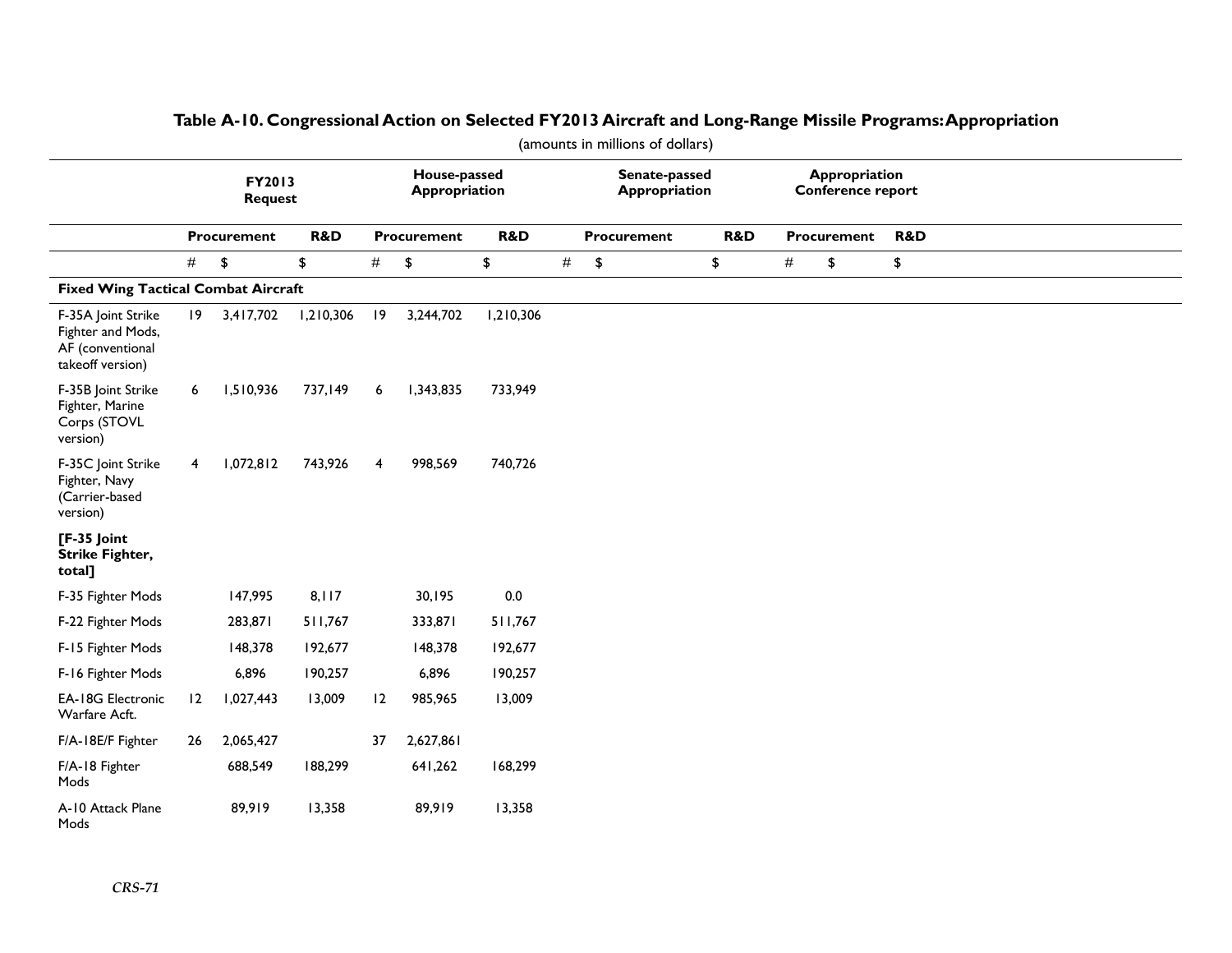|                                                        |                 | FY2013<br><b>Request</b> |           |                 | House-passed<br><b>Appropriation</b> |           | Senate-passed<br><b>Appropriation</b> | Appropriation<br>Conference report |                                                                                                              |
|--------------------------------------------------------|-----------------|--------------------------|-----------|-----------------|--------------------------------------|-----------|---------------------------------------|------------------------------------|--------------------------------------------------------------------------------------------------------------|
| Long-Range Strike Aircraft and Missiles                |                 |                          |           |                 |                                      |           |                                       |                                    |                                                                                                              |
| Long-Range Strike<br>(Aircraft)                        |                 | $0.0\,$                  | 291,742   |                 | 0.0                                  | 291,742   |                                       |                                    |                                                                                                              |
| <b>B-1B Bomber</b><br>Mods                             |                 | 149,756                  | 16,265    |                 | 149,756                              | 16,265    |                                       |                                    |                                                                                                              |
| <b>B-2A Bomber</b><br>Mods                             |                 | 82,296                   | 317,026   |                 | 82,296                               | 317,026   |                                       |                                    |                                                                                                              |
| B-52 Bomber Mods                                       |                 | 9,781                    | 53,208    |                 | 9,781                                | 18,508    |                                       |                                    |                                                                                                              |
| <b>Trident II Missile</b><br>Mods                      |                 | 1,224,683                | 101,295   |                 | 1,224,683                            | 101,295   |                                       |                                    | Request funds service-life extension of<br>multi-warhead, nuclear-armed, sub-<br>launched ballistic missiles |
| Conventional<br>Prompt Global<br>Strike                |                 | $0.0\,$                  | 110,383   |                 | 0.0                                  | 110,383   |                                       |                                    |                                                                                                              |
| Fixed-Wing and Tilt-Rotor Cargo and Transport Aircraft |                 |                          |           |                 |                                      |           |                                       |                                    |                                                                                                              |
| C-130 variants,<br>including Mods                      | $\overline{7}$  | 1,167,145                | 50,299    | $ 4\rangle$     | 1,624,145                            | 50,299    |                                       |                                    |                                                                                                              |
| C-5 Mods,                                              |                 | 1,127,586                | 35,115    |                 | 1,053,586                            | 35,115    |                                       |                                    |                                                                                                              |
| C-17 Mods                                              |                 | 205,079                  | 99,225    |                 | 205,079                              |           |                                       |                                    |                                                                                                              |
| C-27 Joint Cargo<br>Aircraft                           |                 | $0.0\,$                  | $0.0\,$   |                 | 115,000                              | 25,000    |                                       |                                    |                                                                                                              |
| V-22 Osprey,<br>including Mods.                        | 21              | 2,025,426                | 84,261    | 22              | 2,066,451                            | 73,261    |                                       |                                    |                                                                                                              |
| <b>Fixed-Wing Surveillance and Tanker Aircraft</b>     |                 |                          |           |                 |                                      |           |                                       |                                    |                                                                                                              |
| KC-46 Tanker                                           |                 | 0.0                      | 1,815,588 |                 | 0.0                                  | 1,815,588 |                                       |                                    |                                                                                                              |
| E-8C Joint Stars                                       |                 | 59,320                   | 24,241    |                 | 49,020                               | 24,241    |                                       |                                    |                                                                                                              |
| P-8A Poseidon                                          | $\overline{13}$ | 2,746,434                | 421,102   | $\overline{13}$ | 2,712,731                            | 406,102   |                                       |                                    |                                                                                                              |
| P-3/EP-3 Mods                                          |                 | 227,809                  | 3,405     |                 | 218,309                              | 3,405     |                                       |                                    |                                                                                                              |
| E-2D Hawkeye                                           | 5               | 984,677                  | 119,065   | 5               | 937,677                              | 119,065   |                                       |                                    |                                                                                                              |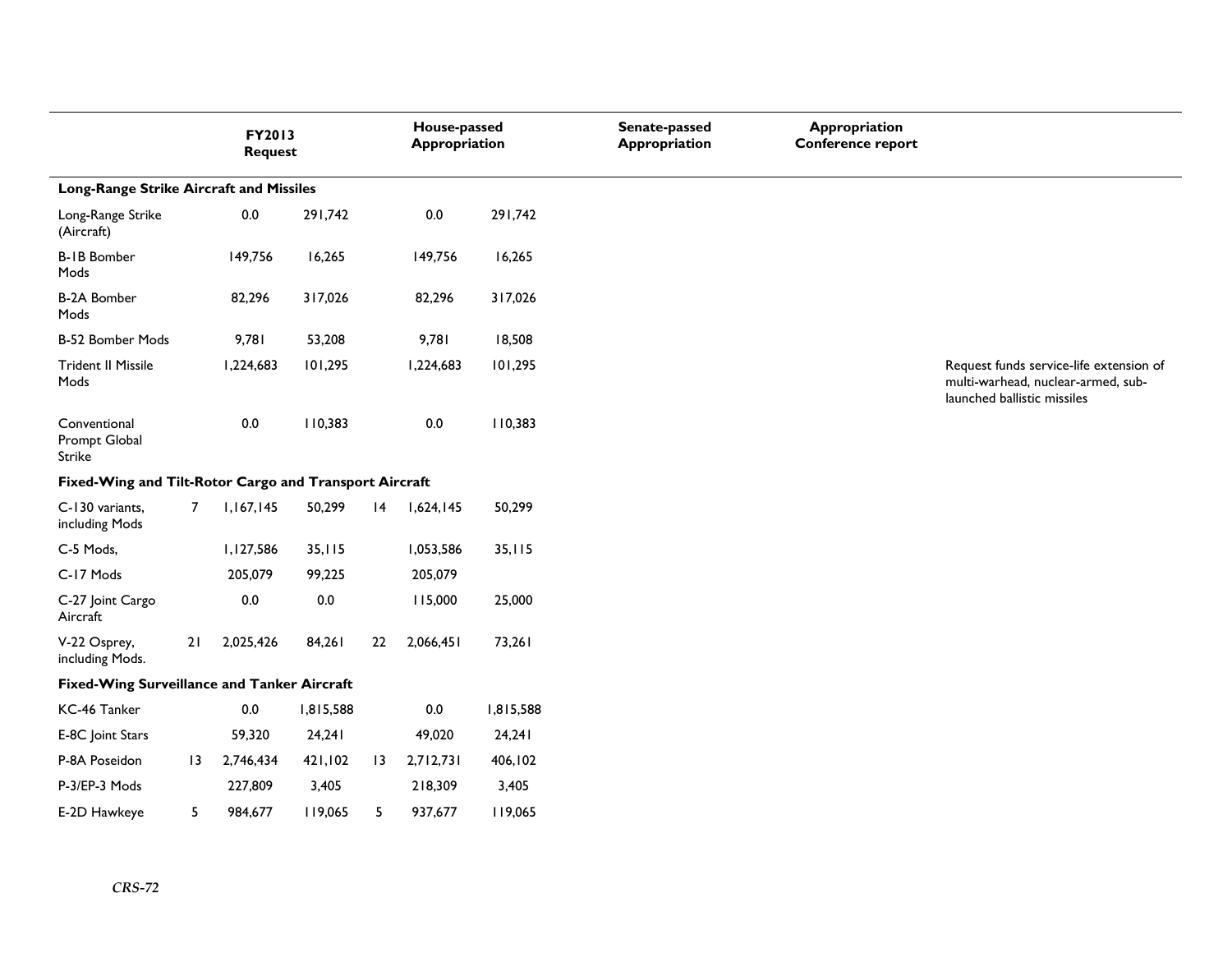|                                                 | FY2013<br><b>Request</b> |           |           |    | House-passed<br>Appropriation |           | Senate-passed<br><b>Appropriation</b> | <b>Appropriation</b><br><b>Conference report</b> |                                                                                                            |
|-------------------------------------------------|--------------------------|-----------|-----------|----|-------------------------------|-----------|---------------------------------------|--------------------------------------------------|------------------------------------------------------------------------------------------------------------|
| <b>E-3A AWACS</b><br>Mods                       |                          | 193,099   | 65,200    |    | 193,099                       | 48,900    |                                       |                                                  |                                                                                                            |
| Rotary-Wing Aircraft (including SOF)            |                          |           |           |    |                               |           |                                       |                                                  |                                                                                                            |
| UH-60 Blackhawk                                 | 59                       | 1,222,200 | 83,255    | 69 | 1,461,100                     | 83,255*   |                                       |                                                  |                                                                                                            |
| <b>Blackhawk Mods</b>                           |                          | 200,584   |           |    | 220,584                       |           |                                       |                                                  |                                                                                                            |
| AH-64 Apache<br><b>Block III</b>                | 50                       | 1,055,936 | 124,450   | 50 | 1,090,936                     | 124,450*  |                                       |                                                  | Request would remanufacture 40 helos<br>and buy 10 new ones, all with improved<br>electronics and weaponry |
| Apache Mods                                     |                          | 178,805   |           |    | 178,805                       |           |                                       |                                                  |                                                                                                            |
| CH-47 Chinook                                   | 44                       | 1,390,682 | 71,563    | 44 | 1,390,682                     | 71,563*   |                                       |                                                  | Request would remanufacture 19 helos<br>and buy 25 new ones, all with improved<br>electronics and engines  |
| Chinook Mods                                    |                          | 173,920   |           |    | 192,420                       |           |                                       |                                                  |                                                                                                            |
| <b>Light Utility</b><br>Helicopter              | 34                       | 271,983   |           | 37 | 295,980                       |           |                                       |                                                  |                                                                                                            |
| OH-58 Kiowa<br>Upgrade                          |                          | 376,384   | 85,468    |    | 376,384                       | 85,468    |                                       |                                                  |                                                                                                            |
| Huey/SuperCobra<br>Upgrades                     | 28                       | 820,391   | 31,105    | 30 | 856,773                       | 31,105    |                                       |                                                  |                                                                                                            |
| <b>MH-60R/S</b><br>Seahawk                      | 37                       | 1,296,831 | 36,609    | 42 | 1,433,852                     | 36,609    |                                       |                                                  |                                                                                                            |
| <b>CH-53K</b>                                   |                          | 0.0       | 606,204   |    | 0.0                           | 606,204   |                                       |                                                  |                                                                                                            |
| <b>Unmanned Aerial Systems (including Mods)</b> |                          |           |           |    |                               |           |                                       |                                                  |                                                                                                            |
| Predator and<br>Reaper                          | 43                       | 1,673,727 | 231,711   | 55 | 1,863,727                     | 231,711   |                                       |                                                  |                                                                                                            |
| Global Hawk                                     |                          | 95,911    | 1,103,857 |    | 202,911                       | 1,119,857 |                                       |                                                  |                                                                                                            |
| Unmanned<br>Combat Air                          |                          |           | 142,282   |    |                               | 142,282   |                                       |                                                  |                                                                                                            |

Vehicle (UCAV)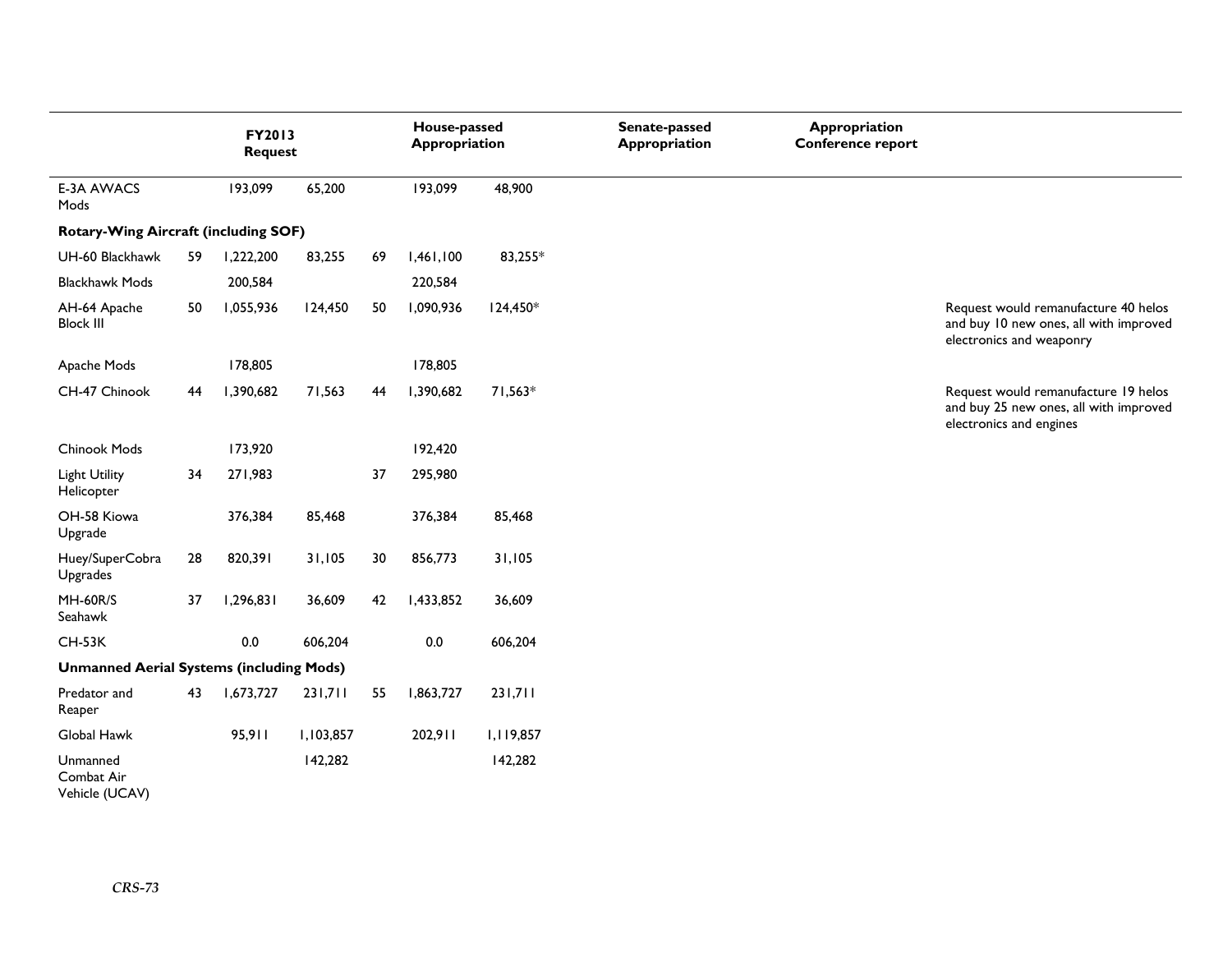|                                                                                 |   | <b>FY2013</b><br><b>Request</b> |         |   | House-passed<br>Appropriation |         | Senate-passed<br>Appropriation | Appropriation<br><b>Conference report</b> |  |
|---------------------------------------------------------------------------------|---|---------------------------------|---------|---|-------------------------------|---------|--------------------------------|-------------------------------------------|--|
| Unmanned<br>Carrier-Launched<br>Airborne<br>Surveillance and<br>Strike (UCLASS) |   |                                 | 122,481 |   |                               | 122,481 |                                |                                           |  |
| <b>Fire Scout</b>                                                               | 6 | 141,073                         | 99,600  | 6 | 70,073                        | 83,100  |                                |                                           |  |
| Shadow                                                                          |   | 153,663                         | 39,621  |   | 153,663                       | 39,621  |                                |                                           |  |
| Raven                                                                           |   | 30,178                          | 4,534   |   | 30,178                        | 4,534   |                                |                                           |  |